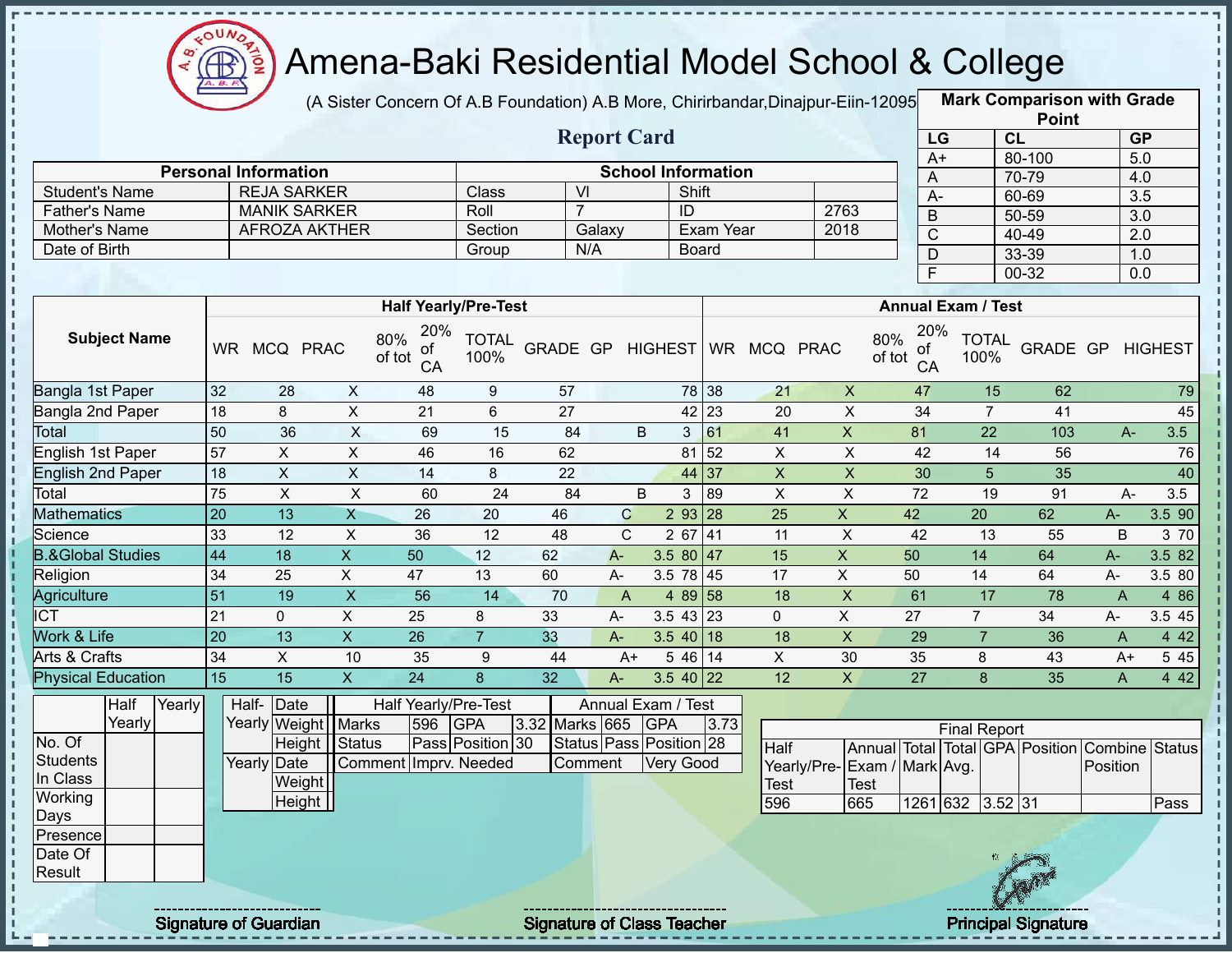

(A Sister Concern Of A.B Foundation) A.B More, Chirirbandar,Dinajpur-Eiin-12095 **Mark Comparison with Grade** 

|                      |                             |              | <b>Report Card</b> |                           |      |
|----------------------|-----------------------------|--------------|--------------------|---------------------------|------|
|                      | <b>Personal Information</b> |              |                    | <b>School Information</b> |      |
| Student's Name       | MD. AHOSHAN HABIB           | <b>Class</b> | VI                 | Shift                     |      |
| <b>Father's Name</b> | <b>MD.HABIBUR RAHAMAN</b>   | Roll         |                    | ID                        | 2764 |
| Mother's Name        | RAHANA PARVIN               | Section      | Galaxy             | Exam Year                 | 2018 |
| Date of Birth        |                             | Group        | N/A                | Board                     |      |

|                       | <b>Point</b> |                  |
|-----------------------|--------------|------------------|
| LG                    | <b>CL</b>    | <b>GP</b>        |
| $\overline{A+}$       | 80-100       | 5.0              |
| Α                     | 70-79        | 4.0              |
| А-                    | 60-69        | $\overline{3.5}$ |
| B                     | 50-59        | 3.0              |
| $\overline{\text{C}}$ | 40-49        | 2.0              |
| D                     | 33-39        | 1.0              |
| F                     | $00-32$      | 0.0              |

|                              |           |             |             | <b>Half Yearly/Pre-Test</b>      |                      |          |              |                |       |    |                | <b>Annual Exam / Test</b>        |                      |          |       |                |
|------------------------------|-----------|-------------|-------------|----------------------------------|----------------------|----------|--------------|----------------|-------|----|----------------|----------------------------------|----------------------|----------|-------|----------------|
| <b>Subject Name</b>          | <b>WR</b> | <b>MCQ</b>  | <b>PRAC</b> | 20%<br>80%<br>οf<br>of tot<br>CA | <b>TOTAL</b><br>100% | GRADE GP |              | <b>HIGHEST</b> | WR    |    | MCQ PRAC       | 20%<br>80%<br>οf<br>of tot<br>CA | <b>TOTAL</b><br>100% | GRADE GP |       | <b>HIGHEST</b> |
| Bangla 1st Paper             | 28        | 25          | X           | 42                               | 8                    | 50       |              |                | 78 32 | 21 | X              | 42                               | 12                   | 54       |       | 79             |
| Bangla 2nd Paper             | 18        | 15          | $\sf X$     | 26                               | $\overline{7}$       | 33       |              |                | 42 21 | 19 | X              | 32                               |                      | 39       |       | 45             |
| <b>Total</b>                 | 46        | 40          | X           | 68                               | 15                   | 83       |              | B<br>3         | 53    | 40 | X              | 74                               | 19                   | 93       | $A -$ | 3.5            |
| English 1st Paper            | 52        | X           | X           | 42                               | 16                   | 58       |              | 81             | 46    | X  | X              | 37                               | 15                   | 52       |       | 76             |
| <b>English 2nd Paper</b>     | 19        | X           | X           | 15                               | $\overline{7}$       | 22       |              |                | 44 30 | X. | X              | 24                               | $\overline{7}$       | 31       |       | 40             |
| Total                        | 71        | X           | X           | 57                               | 23                   | 80       |              | B<br>3         | 76    | X  | X              | 61                               | 22                   | 83       |       | B<br>3         |
| <b>Mathematics</b>           | 12        | 18          | X           | 24                               | 19                   | 43       | C            | 293 28         |       | 23 | X              | 41                               | 14                   | 55       | B     | 390            |
| Science                      | 35        | 12          | X           | 38                               | 9                    | 47       | C.           | $267$ 34       |       | 10 | X              | 35                               | 11                   | 46       | C.    | 2 70           |
| <b>B.&amp;Global Studies</b> | 31        | 16          | X           | 38                               | 9                    | 47       | $\mathbf{C}$ | 280 49         |       | 17 | X.             | 53                               | 10                   | 63       | $A -$ | 3.582          |
| Religion                     | 28        | 17          | X           | 36                               | 10                   | 46       | C.           | 2 78 43        |       | 18 | X              | 49                               | 15                   | 64       | A-    | 3.5 80         |
| Agriculture                  | 46        | 24          | X.          | 56                               | 10                   | 66       | $A-$         | $3.589$ 54     |       | 18 | $\pmb{\times}$ | 58                               | 15                   | 73       | A     | 4 8 6          |
| <b>ICT</b>                   | 20        | $\mathbf 0$ | X           | 26                               | 8                    | 34       | $A-$         | $3.5$ 43 19    |       | 0  | X              | 26                               | 8                    | 34       | A-    | 3.5 45         |
| Work & Life                  | 20        | 12          | X.          | 26                               | $5\overline{)}$      | 31       | $A -$        | $3.540$   21   |       | 17 | X              | 30                               |                      | 37       | A     | 4 4 2          |
| Arts & Crafts                | 28        | X           | 9           | 30                               | 7                    | 37       | A            | 4 46 11        |       | X. | 30             | 33                               |                      | 40       | A+    | 5 4 5          |
| <b>Physical Education</b>    | 14        | 15          | X           | 23                               | 6                    | 29       | B            | $3\;40\; 23$   |       | 15 | X              | 30                               |                      | 37       | A     | 4 4 2          |

|                 | Half   | <b>Yearly</b> |             | Half-Date             |                                   |     | Half Yearly/Pre-Test |                    | Annual Exam / Test      |      |                              |      |          |                     |          |     |                                                |      |
|-----------------|--------|---------------|-------------|-----------------------|-----------------------------------|-----|----------------------|--------------------|-------------------------|------|------------------------------|------|----------|---------------------|----------|-----|------------------------------------------------|------|
|                 | Yearly |               |             | Yearly Weight   Marks |                                   | 543 | <b>IGPA</b>          | 2.86 Marks 625 GPA |                         | 3.55 |                              |      |          | <b>Final Report</b> |          |     |                                                |      |
| No. Of          |        |               |             |                       | Height Status                     |     | Pass Position 39     |                    | Status Pass Position 37 |      | <b>Half</b>                  |      |          |                     |          |     | Annual Total Total GPA Position Combine Status |      |
| Students        |        |               | Yearly Date |                       | Comment More Impr. Needed Comment |     |                      |                    | Very Good               |      | Yearly/Pre- Exam / Mark Avg. |      |          |                     |          |     | Position                                       |      |
| In Class        |        |               |             | Weight                |                                   |     |                      |                    |                         |      | <b>Test</b>                  | Test |          |                     |          |     |                                                |      |
| Working         |        |               |             | Height                |                                   |     |                      |                    |                         |      | 543                          | 625  | 1168 586 |                     | $3.2$ 39 |     |                                                | Pass |
| <b>Days</b>     |        |               |             |                       |                                   |     |                      |                    |                         |      |                              |      |          |                     |          |     |                                                |      |
| <b>Presence</b> |        |               |             |                       |                                   |     |                      |                    |                         |      |                              |      |          |                     |          |     |                                                |      |
| Date Of         |        |               |             |                       |                                   |     |                      |                    |                         |      |                              |      |          |                     |          |     |                                                |      |
| Result          |        |               |             |                       |                                   |     |                      |                    |                         |      |                              |      |          |                     |          |     |                                                |      |
|                 |        |               |             |                       |                                   |     |                      |                    |                         |      |                              |      |          |                     |          | Gen |                                                |      |

J, J.

 $\mathbf{I}$ 

i<br>i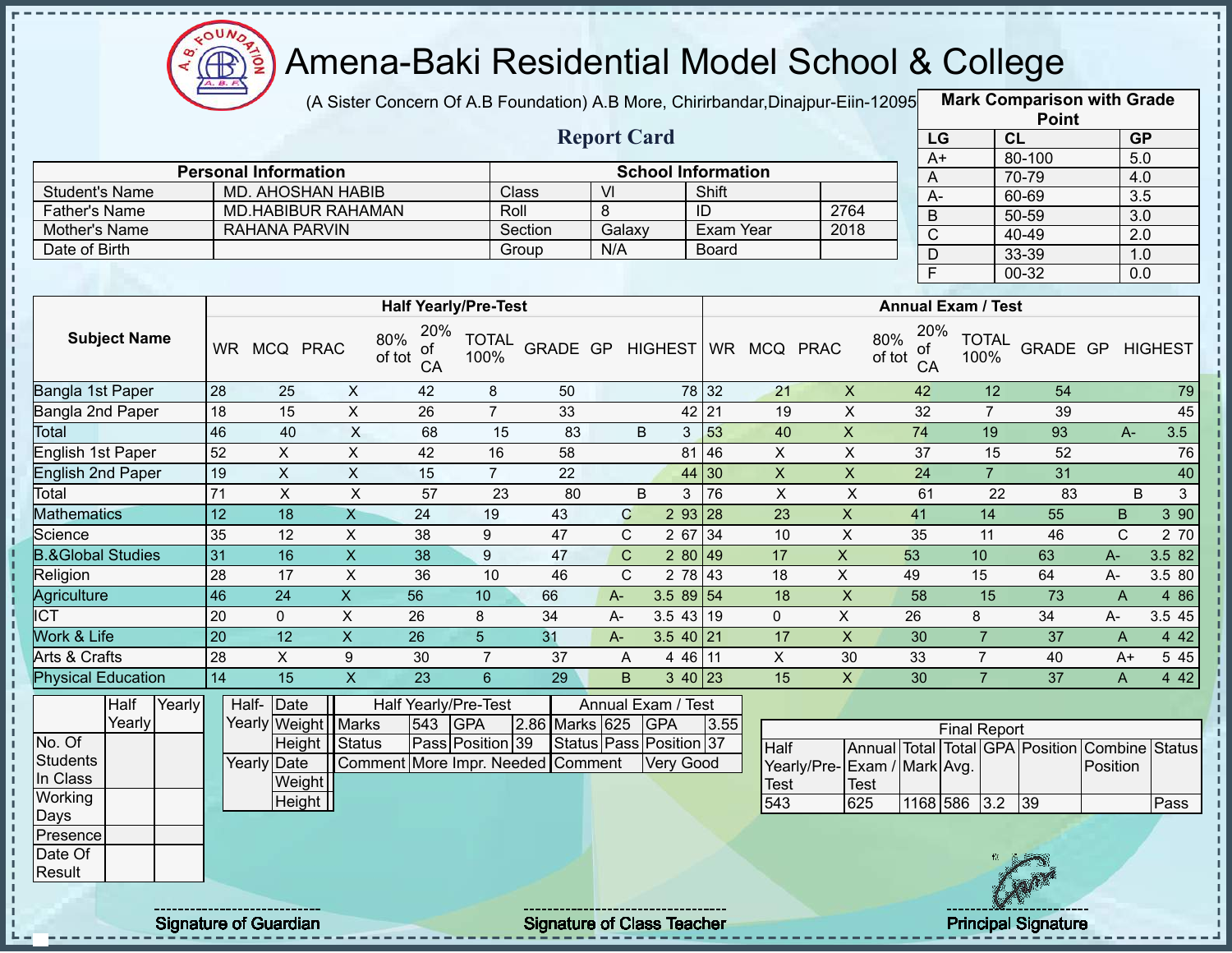

(A Sister Concern Of A.B Foundation) A.B More, Chirirbandar,Dinajpur-Eiin-120950

**Mark Comparison with Grade**

|                              |                 |                                 |                           |                                  |                      |                |                         |             |                           |                              |                             |               |                 |                           | <b>Point</b>                    |                  |                  |
|------------------------------|-----------------|---------------------------------|---------------------------|----------------------------------|----------------------|----------------|-------------------------|-------------|---------------------------|------------------------------|-----------------------------|---------------|-----------------|---------------------------|---------------------------------|------------------|------------------|
|                              |                 |                                 |                           |                                  |                      |                | <b>Report Card</b>      |             |                           |                              |                             |               | LG              |                           | CL                              | <b>GP</b>        |                  |
|                              |                 |                                 |                           |                                  |                      |                |                         |             |                           |                              |                             |               | $A+$            |                           | 80-100                          | $\overline{5.0}$ |                  |
|                              |                 | <b>Personal Information</b>     |                           |                                  |                      |                |                         |             | <b>School Information</b> |                              |                             |               | A               |                           | 70-79                           | 4.0              |                  |
| <b>Student's Name</b>        |                 | <b>SOWMIK SHARIAR</b>           |                           |                                  | Class                |                | $\overline{V}$          |             | Shift                     |                              |                             |               | $A-$            |                           | 60-69                           | $\overline{3.5}$ |                  |
| <b>Father's Name</b>         |                 | <b>GIAS UDDIN</b>               |                           |                                  | Roll                 |                | 10                      |             | ID                        |                              | 2802                        |               | $\overline{B}$  |                           | 50-59                           | $\overline{3.0}$ |                  |
| Mother's Name                |                 | <b>SAFALI ARA</b>               |                           |                                  | Section              |                | Galaxy                  |             | Exam Year                 |                              | 2018                        |               | $\overline{C}$  |                           | 40-49                           | 2.0              |                  |
| Date of Birth                |                 |                                 |                           |                                  | Group                |                | N/A                     |             | <b>Board</b>              |                              |                             |               | D               |                           | 33-39                           | 1.0              |                  |
|                              |                 |                                 |                           |                                  |                      |                |                         |             |                           |                              |                             |               | F               |                           | 00-32                           | 0.0              |                  |
|                              |                 |                                 |                           | <b>Half Yearly/Pre-Test</b>      |                      |                |                         |             |                           |                              |                             |               |                 | <b>Annual Exam / Test</b> |                                 |                  |                  |
| <b>Subject Name</b>          |                 | WR MCQ PRAC                     |                           | 20%<br>80%<br>Οt<br>of tot<br>CA | <b>TOTAL</b><br>100% |                |                         |             |                           | GRADE GP HIGHEST WR MCQ PRAC |                             | 80%<br>of tot | 20%<br>оt<br>CA | <b>TOTAL</b><br>100%      | GRADE GP                        |                  | <b>HIGHEST</b>   |
| Bangla 1st Paper             | 34              | 29                              | X                         | 50                               | 9                    | 59             |                         |             | 78 33                     | 21                           | $\mathsf{X}$                |               | 43              | 12                        | 55                              |                  | 79               |
| Bangla 2nd Paper             | 17              | $\overline{11}$                 | $\overline{X}$            | $\overline{22}$                  | $\overline{7}$       | 29             |                         |             | 42 24                     | 19                           | $\overline{\mathsf{x}}$     |               | $\overline{34}$ | $\overline{7}$            | 41                              |                  | 45               |
| Total                        | 51              | 40                              | $\boldsymbol{\mathsf{X}}$ | $\overline{72}$                  | 16                   | 88             |                         | B           | 57<br>3                   | 40                           | $\boldsymbol{\mathsf{X}}$   |               | 77              | 19                        | 96                              | $A-$             | 3.5              |
| English 1st Paper            | 46              | $\mathsf{X}$                    | $\overline{X}$            | 37                               | 11                   | 48             |                         |             | 81 51                     | $\pmb{\times}$               | $\overline{X}$              |               | 41              | 15                        | 56                              |                  | 76               |
| English 2nd Paper            | 20              | $\mathsf{X}$                    | $\pmb{\times}$            | 16                               | 8                    | 24             |                         |             | 44 25                     | $\pmb{\times}$               | $\pmb{\times}$              |               | 20              | 5                         | 25                              |                  | 40               |
| Total                        | 66              | $\pmb{\times}$                  | $\boldsymbol{\mathsf{X}}$ | 53                               | 19                   | 72             |                         | $\mathbf C$ | 76<br>$\overline{2}$      | $\mathsf X$                  | $\sf X$                     |               | 61              |                           | 20<br>81                        | B                | 3                |
| <b>Mathematics</b>           | $\overline{20}$ | 17                              | $\overline{X}$            | 30                               | 16                   | 46             | $\mathbf C$             |             | $293$ 28                  | $\overline{21}$              | $\overline{X}$              |               | 39              | 20                        | 59                              | $\sf B$          | $3\overline{90}$ |
| Science                      | 31              | 17                              | $\pmb{\times}$            | 38                               | 12                   | 50             | B                       | 3 67        | 38                        | 12                           | $\pmb{\times}$              |               | 40              | 12                        | 52                              | B                | 3 70             |
| <b>B.&amp;Global Studies</b> | 30              | $\overline{22}$                 | $\overline{X}$            | 42                               | 11                   | 53             | B                       | 3 80        | 41                        | 17                           | $\mathsf X$                 |               | 46              | 13                        | $\overline{59}$                 | B                | $382$            |
| Religion                     | 35              | 24                              | X                         | 47                               | 10                   | 57             | B                       |             | 3 78 47                   | 20                           | X                           |               | 54              | 13                        | 67                              | A-               | 3.5 80           |
| Agriculture                  | $\overline{51}$ | 19                              | $\pmb{\times}$            | 56                               | 16                   | 72             | A                       | 4 8 9       | 151                       | 19                           | $\pmb{\times}$              |               | 56              | 17                        | 73                              | A                | 4 8 6            |
| <b>ICT</b>                   | 22              | $\Omega$                        | $\mathsf{X}$              | 27                               | 8                    | 35             | A                       |             | 4 43 24                   | $\Omega$                     | X                           |               | 30              | 8                         | 38                              | A                | 4 4 5            |
| Work & Life                  | $\overline{18}$ | 13                              | $\overline{\mathsf{x}}$   | 25                               | $6\phantom{a}$       | 31             | $A -$                   |             | 3.5 40 22                 | 17                           | $\overline{X}$              |               | 31              | $\overline{7}$            | 38                              | A                | 442              |
| Arts & Crafts                | 35              | $\overline{X}$                  | 10                        | $\overline{36}$                  | 8                    | 44             | $A+$                    |             | $546$ 14                  | X                            | 30                          |               | 35              | $\overline{7}$            | $\overline{42}$                 | $A+$             | 545              |
| <b>Physical Education</b>    | $\overline{15}$ | 15                              | X                         | $\overline{24}$                  | $6\phantom{1}$       | 30             | $A -$                   |             | $3.540$   23              | 15                           | $\mathsf{X}$                |               | 30              | 6                         | 36                              | A                | 4 4 2            |
| Half<br>Yearly<br>Yearly     |                 | Half-<br>Date                   |                           | Half Yearly/Pre-Test<br>578      | <b>GPA</b>           | 3.27 Marks 641 | Annual Exam / Test      | <b>GPA</b>  |                           |                              |                             |               |                 |                           |                                 |                  |                  |
| No. Of                       |                 | Yearly Weight   Marks<br>Height | Status                    |                                  | Pass Position 32     |                | Status Pass Position 34 |             | 3.64                      |                              |                             |               |                 | <b>Final Report</b>       |                                 |                  |                  |
| <b>Students</b>              |                 | Yearly Date                     |                           | Comment Imprv. Needed            |                      |                | Comment                 | Excellent   |                           | <b>Half</b>                  |                             |               |                 |                           | Annual Total Total GPA Position | Combine Status   |                  |
| In Class                     |                 |                                 |                           |                                  |                      |                |                         |             |                           |                              | Yearly/Pre-Exam / Mark Avg. |               |                 |                           |                                 | Position         |                  |
| Working                      |                 | Weight<br><b>Height</b>         |                           |                                  |                      |                |                         |             |                           | <b>Test</b>                  |                             | <b>Test</b>   |                 |                           |                                 |                  |                  |
| Days                         |                 |                                 |                           |                                  |                      |                |                         |             |                           | 578                          |                             | 641           |                 | 1219 610 3.45 33          |                                 |                  | Pass             |
| Presence                     |                 |                                 |                           |                                  |                      |                |                         |             |                           |                              |                             |               |                 |                           |                                 |                  |                  |
| Date Of                      |                 |                                 |                           |                                  |                      |                |                         |             |                           |                              |                             |               |                 |                           | 位 25. 经高级                       |                  |                  |



Result

п п

п

п

T

п J, J, ł  $\mathbf{I}$  $\mathbf{I}$ 

п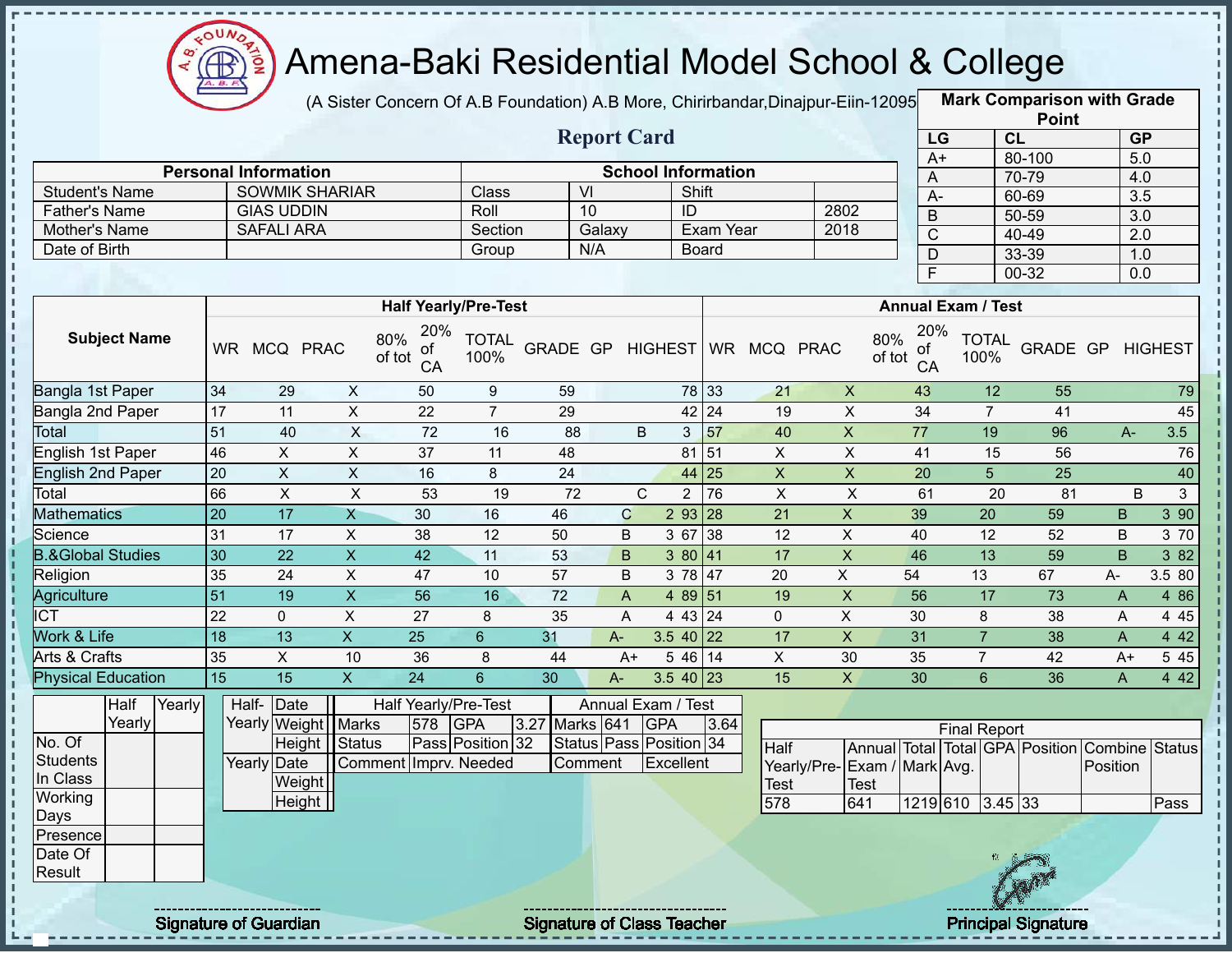

f, Ţ J. Ť.  $\mathbf I$ J,

J.  $\blacksquare$ 

> п Ţ Ţ

#### Amena-Baki Residential Model School & College

(A Sister Concern Of A.B Foundation) A.B More, Chirirbandar,Dinajpur-Eiin-120950

**Mark Comparison with Grade Point**

|                       |                             |                                                                |              |                                    |                           |           |    |      |                 |                           | .      |                                                                   |
|-----------------------|-----------------------------|----------------------------------------------------------------|--------------|------------------------------------|---------------------------|-----------|----|------|-----------------|---------------------------|--------|-------------------------------------------------------------------|
|                       |                             |                                                                |              |                                    | <b>Report Card</b>        |           |    |      | LG              | <b>CL</b>                 |        | <b>GP</b>                                                         |
|                       |                             |                                                                |              |                                    |                           |           |    |      | A+              |                           | 80-100 | 5.0                                                               |
|                       | <b>Personal Information</b> |                                                                |              |                                    | <b>School Information</b> |           |    |      | A               |                           | 70-79  | 4.0                                                               |
| <b>Student's Name</b> | MD. GALIB                   |                                                                | <b>Class</b> | VI                                 |                           | Shift     |    |      | A-              |                           | 60-69  | 3.5                                                               |
| <b>Father's Name</b>  | <b>HAMIDUR RAHMAN</b>       |                                                                | Roll         | 11                                 | ID                        |           |    | 2808 | B               |                           | 50-59  | 3.0                                                               |
| Mother's Name         | <b>GOLAPI AKHTER</b>        |                                                                | Section      | Galaxy                             |                           | Exam Year |    | 2018 | C               |                           | 40-49  | 2.0                                                               |
| Date of Birth         |                             |                                                                | Group        | N/A                                |                           | Board     |    |      |                 |                           | 33-39  | 1.0                                                               |
|                       |                             |                                                                |              |                                    |                           |           |    |      |                 |                           | 00-32  | 0.0                                                               |
|                       |                             | <b>Half Yearly/Pre-Test</b>                                    |              |                                    |                           |           |    |      |                 | <b>Annual Exam / Test</b> |        |                                                                   |
| <b>Subject Name</b>   | WR MCQ PRAC                 | 20%<br>$\frac{80\%}{\text{of tot}} \frac{20}{\text{of}}$<br>CA |              | TOTAL GRADE GP HIGHEST WR MCQ PRAC |                           |           |    |      | 20%             |                           |        | 80% 20% TOTAL GRADE GP HIGHEST<br>of tot CA 100% GRADE GP HIGHEST |
| Rangle 1st Paper      | $\Omega$<br>ാവ              | FA                                                             | 12           | <b>GG</b>                          |                           | $79112$   | 10 |      | 50 <sub>1</sub> | 12                        | 62     | 70                                                                |

| Bangla 1st Paper             | 38 | 29 | х                | 54 | 12 | 66  |      |              | 78 43 | 19 | X  | 50 | 13 | 63  |      | 79     |
|------------------------------|----|----|------------------|----|----|-----|------|--------------|-------|----|----|----|----|-----|------|--------|
| Bangla 2nd Paper             | 23 | 15 | $\check{ }$<br>⋏ | 30 | 8  | 38  |      |              | 42 26 | 14 | X  | 32 |    | 39  |      | 45     |
| Total                        | 61 | 44 | X                | 84 | 20 | 104 | A-   | 3.5          | 69    | 33 | X  | 82 | 20 | 102 | $A-$ | 3.5    |
| English 1st Paper            | 57 | X  | ∧                | 46 | 16 | 62  |      | 81           | 62    | X  | ∧  | 50 | 16 | 66  |      | 76     |
| English 2nd Paper            | 20 | X  | ∧                | 16 | 8  | 24  |      |              | 44 36 |    |    | 29 |    | 36  |      | 40     |
| Total                        | 77 | ᄉ  | ⋏                | 62 | 24 | 86  | B    |              | 98    | ∧  | ∧  | 79 | 23 | 102 | A-   | 3.5    |
| <b>Mathematics</b>           | 29 | 17 | ∧                | 37 | 18 | 55  | B    | 393 32       |       | 24 |    | 45 | 20 | 65  | A-   | 3.5 90 |
| Science                      | 33 | 20 | X                | 42 | 11 | 53  | B    | 3 67         | 41    | 14 | ⋏  | 44 | 13 | 57  | B    | 3 70   |
| <b>B.&amp;Global Studies</b> | 30 | 22 | X                | 42 | 14 | 56  | B.   | 3 80         | 48    | 15 |    | 50 | 13 | 63  | A-   | 3.5 82 |
| Religion                     | 46 | 22 | X                | 54 | 13 | 67  | А-   | 78 56<br>3.5 |       | 23 | ⋏  | 63 | 15 | 78  | A    | 4 80   |
| Agriculture                  | 53 | 27 | Χ                | 64 | 16 | 80  | $A+$ | 5 89         | 163   | 20 | Х  | 66 | 17 | 83  | $A+$ | 5 86   |
| ICT                          | 22 |    | ⋏                | 27 |    | 34  | А-   | $3.5$ 43 25  |       | 0  | X  | 33 |    | 40  | $A+$ | 5 4 5  |
| Work & Life                  | 21 | 14 | X                | 28 |    | 35  | A    | 4 40 23      |       | 19 | X  | 34 | 8  | 42  | $A+$ | 5 42   |
| Arts & Crafts                | 36 | ∧  | 8                | 35 | 8  | 43  | A+   | 5 46 12      |       | ⋏  | 30 | 34 | 8  | 42  | A+   | 5 4 5  |
| <b>Physical Education</b>    | 19 | 15 |                  | 27 |    | 35  | A    | 4 40 23      |       | 15 |    | 30 |    | 38  | A    | 4 4 2  |

|          | Half   | Yearly | Half- Date            |              |     | Half Yearly/Pre-Test |                | Annual Exam / Test            |      |                              |      |          |                             |                   |                                                |      |
|----------|--------|--------|-----------------------|--------------|-----|----------------------|----------------|-------------------------------|------|------------------------------|------|----------|-----------------------------|-------------------|------------------------------------------------|------|
|          | Yearly |        | Yearly Weight   Marks |              | 648 | <b>GPA</b>           | 3.68 Marks 712 | <b>GPA</b>                    | 4.09 |                              |      |          | <b>Final Report</b>         |                   |                                                |      |
| No. Of   |        |        | Height Status         |              |     | Pass Position 17     |                | Status   Pass   Position   12 |      | Half                         |      |          |                             |                   | Annual Total Total GPA Position Combine Status |      |
| Students |        |        | Yearly Date           | Comment Good |     |                      | Comment        | Very Good                     |      | Yearly/Pre- Exam / Mark Avg. |      |          |                             |                   | Position                                       |      |
| In Class |        |        | Weight                |              |     |                      |                |                               |      | Test                         | Test |          |                             |                   |                                                |      |
| Working  |        |        | Height                |              |     |                      |                |                               |      | 648                          | 712  | 1360 680 | $3.89$ 16                   |                   |                                                | Pass |
| Days     |        |        |                       |              |     |                      |                |                               |      |                              |      |          |                             |                   |                                                |      |
| Presence |        |        |                       |              |     |                      |                |                               |      |                              |      |          |                             |                   |                                                |      |
| Date Of  |        |        |                       |              |     |                      |                |                               |      |                              |      |          |                             |                   |                                                |      |
| Result   |        |        |                       |              |     |                      |                |                               |      |                              |      |          |                             | <b>CONTRACTOR</b> |                                                |      |
|          |        |        |                       |              |     |                      |                |                               |      |                              |      |          |                             |                   |                                                |      |
|          |        |        |                       |              |     |                      |                |                               |      |                              |      |          | --------- <del>------</del> |                   |                                                |      |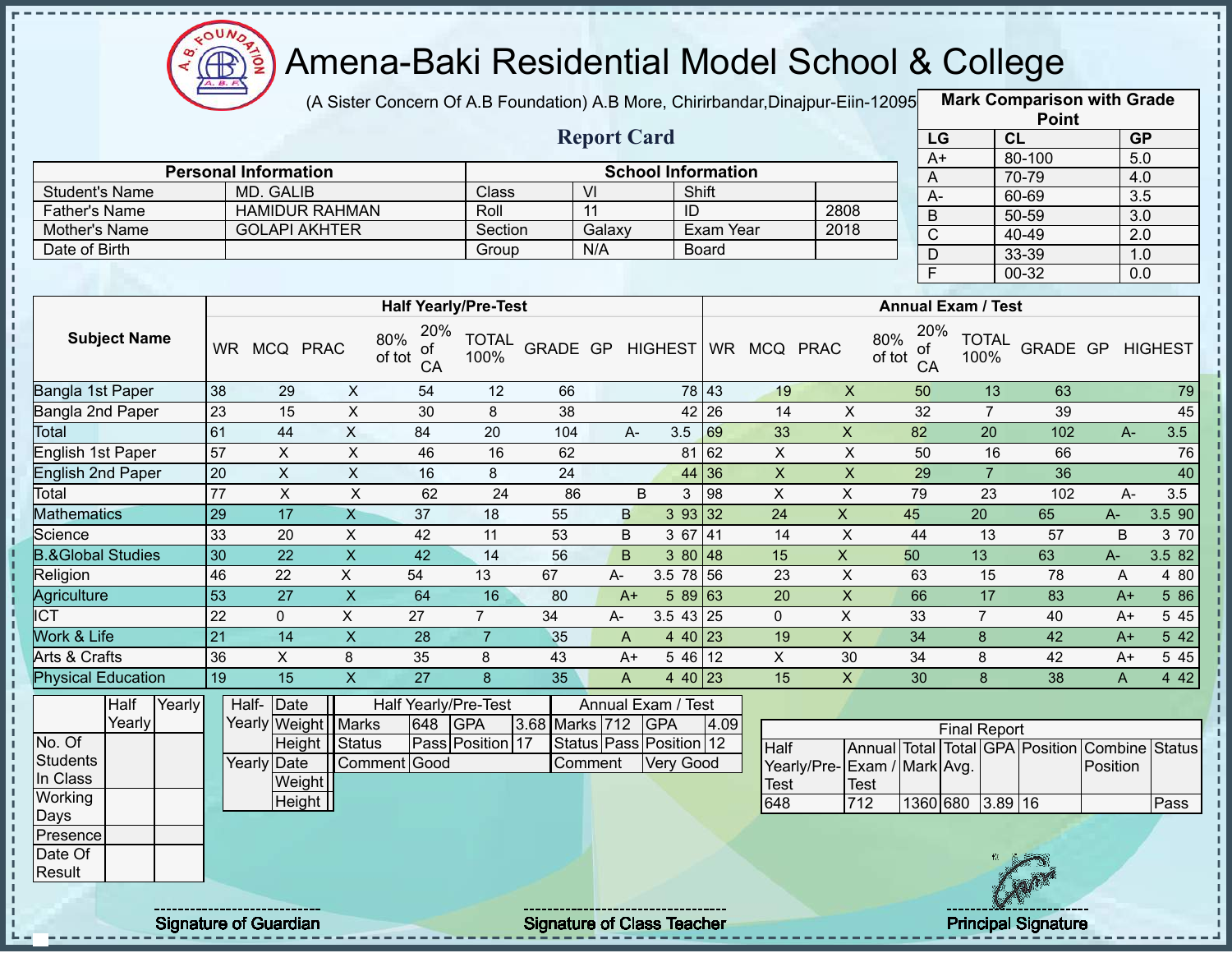

(A Sister Concern Of A.B Foundation) A.B More, Chirirbandar,Dinajpur-Eiin-120950

**Mark Comparison with Grade**

|                              |                 |                             |                           |                             |                      |                 |                           |                |                           |                           |                              |                 |                           |                 | <b>Point</b>                                   |           |                |
|------------------------------|-----------------|-----------------------------|---------------------------|-----------------------------|----------------------|-----------------|---------------------------|----------------|---------------------------|---------------------------|------------------------------|-----------------|---------------------------|-----------------|------------------------------------------------|-----------|----------------|
|                              |                 |                             |                           |                             |                      |                 | <b>Report Card</b>        |                |                           |                           |                              | LG              |                           | CL              |                                                | <b>GP</b> |                |
|                              |                 |                             |                           |                             |                      |                 |                           |                |                           |                           |                              | $A+$            |                           |                 | 80-100                                         | 5.0       |                |
|                              |                 | <b>Personal Information</b> |                           |                             |                      |                 |                           |                | <b>School Information</b> |                           |                              | A               |                           |                 | 70-79                                          | 4.0       |                |
| <b>Student's Name</b>        |                 | <b>SAZZAKUL ISLAM</b>       |                           |                             | Class                |                 | $\overline{V}$            |                | Shift                     |                           |                              | $A -$           |                           |                 | 60-69                                          | 3.5       |                |
| <b>Father's Name</b>         |                 | <b>SHAFIKUL ISLAM</b>       |                           |                             | Roll                 |                 | 13                        |                | ID                        |                           | 2930                         | $\mathsf B$     |                           |                 | $50 - 59$                                      | 3.0       |                |
| Mother's Name                |                 | <b>SHALINA AKHTER</b>       |                           |                             | Section              |                 | Galaxy                    |                | <b>Exam Year</b>          |                           | 2018                         | $\mathsf C$     |                           |                 | 40-49                                          | 2.0       |                |
| Date of Birth                |                 |                             |                           |                             | Group                |                 | N/A                       |                | Board                     |                           |                              | $\mathsf D$     |                           |                 | 33-39                                          | 1.0       |                |
|                              |                 |                             |                           |                             |                      |                 |                           |                |                           |                           |                              | F               |                           |                 | $00 - 32$                                      | 0.0       |                |
|                              |                 |                             |                           | <b>Half Yearly/Pre-Test</b> |                      |                 |                           |                |                           |                           |                              |                 | <b>Annual Exam / Test</b> |                 |                                                |           |                |
|                              |                 |                             |                           | 20%                         |                      |                 |                           |                |                           |                           |                              | 20%             |                           |                 |                                                |           |                |
| <b>Subject Name</b>          |                 | WR MCQ PRAC                 |                           | 80%<br>οf<br>of tot<br>CA   | <b>TOTAL</b><br>100% | GRADE GP        |                           | <b>HIGHEST</b> |                           | WR MCQ PRAC               | 80%<br>of tot                | οf<br>CA        | 100%                      | <b>TOTAL</b>    | GRADE GP                                       |           | <b>HIGHEST</b> |
| Bangla 1st Paper             | 44              | 23                          | $\boldsymbol{\mathsf{X}}$ | 54                          | 14                   | 68              |                           |                | 78 48                     | 17                        | $\boldsymbol{\mathsf{X}}$    | 52              |                           | 16              | 68                                             |           | 79             |
| Bangla 2nd Paper             | 24              | $\overline{14}$             | $\overline{X}$            | 30                          | $\overline{7}$       | $\overline{37}$ |                           |                | 42 26                     | 20                        | $\mathsf X$                  | 37              |                           | 8               | 45                                             |           | 45             |
| <b>Total</b>                 | 68              | 37                          | $\overline{X}$            | 84                          | 21                   | 105             |                           | A              | 74<br>$\overline{4}$      | $\overline{37}$           | $\overline{X}$               | 89              |                           | $\overline{24}$ | 113                                            | A         | $\overline{4}$ |
| English 1st Paper            | 62              | $\pmb{\times}$              | $\pmb{\times}$            | 50                          | 15                   | 65              |                           |                | 81 62                     | $\mathsf{X}$              | $\pmb{\times}$               | 50              |                           | 17              | 67                                             |           | 76             |
| <b>English 2nd Paper</b>     | 20              | $\overline{\mathsf{x}}$     | $\overline{\mathsf{x}}$   | 16                          | $\overline{7}$       | $\overline{23}$ |                           |                | 44 31                     | $\boldsymbol{\mathsf{X}}$ | $\overline{\mathsf{x}}$      | $\overline{25}$ |                           | $6\phantom{1}$  | 31                                             |           | 40             |
| Total                        | 82              | $\boldsymbol{\mathsf{X}}$   | $\pmb{\times}$            | 66                          | 22                   | 88              |                           | B              | 3<br>93                   | $\pmb{\times}$            | $\mathsf X$                  | 75              |                           | 23              | 98                                             | A-        | 3.5            |
| <b>Mathematics</b>           | 32              | 15                          | $\mathsf{X}$              | 38                          | 20                   | 58              | B                         |                | 393 28                    | 22                        | $\mathsf{X}$                 | 40              | 20                        |                 | 60                                             | A-        | 3.5 90         |
| Science                      | 44              | 15                          | X                         | 47                          | 13                   | 60              | A-                        |                | 3.5 67 39                 | 16                        | $\mathsf{X}$                 | 44              |                           | 14              | 58                                             | B         | 3 70           |
| <b>B.&amp;Global Studies</b> | $\overline{43}$ | $\overline{14}$             | $\overline{X}$            | 46                          | 13                   | 59              | B                         |                | 3 80 53                   | 24                        | $\pmb{\times}$               | 62              |                           | 16              | 78                                             | A         | 482            |
| Religion                     | 43              | 18                          | $\mathsf{X}$              | 49                          | 15                   | 64              | A-                        |                | 3.5 78 55                 | 25                        | X                            | 64              |                           | 16              | 80                                             | $A+$      | 5 80           |
| Agriculture                  | 61              | $\overline{15}$             | $\overline{X}$            | 61                          | 16                   | 77              | $\boldsymbol{\mathsf{A}}$ |                | 4 89 62                   | 22                        | $\overline{X}$               | 67              |                           | 18              | 85                                             | $A+$      | 5 86           |
| <b>ICT</b>                   | $\overline{27}$ | $\overline{0}$              | $\overline{X}$            | 29                          | 8                    | $\overline{37}$ | A                         |                | 4 43 26                   | $\mathbf 0$               | $\overline{X}$               | $\overline{31}$ |                           | 8               | 39                                             | A         | 445            |
| <b>Work &amp; Life</b>       | 20              | 13                          | $\overline{X}$            | $\overline{26}$             | $\overline{7}$       | 33              | $A-$                      |                | $3.5$ 40 23               | 17                        | $\overline{\mathsf{x}}$      | 32              |                           | $\overline{7}$  | 39                                             | A         | 4 4 2          |
| Arts & Crafts                | 36              | $\overline{\mathsf{x}}$     | 10                        | 37                          | $9\,$                | 46              | $A+$                      |                | $546$ 13                  | $\overline{X}$            | 30                           | $\overline{34}$ |                           | 9               | 43                                             | $A+$      | 545            |
| <b>Physical Education</b>    | $\overline{18}$ | $\overline{15}$             | $\overline{\mathsf{x}}$   | $\overline{26}$             | 8                    | 34              | A-                        |                | 3.5 40 24                 | 13                        | $\overline{X}$               | 30              |                           | 8               | 38                                             | A         | 4 4 2          |
| Half<br>Yearly               |                 | Half- Date                  |                           | Half Yearly/Pre-Test        |                      |                 | Annual Exam / Test        |                |                           |                           |                              |                 |                           |                 |                                                |           |                |
| Yearly                       |                 | Yearly Weight   Marks       |                           | 661                         | <b>GPA</b>           | 3.64 Marks 731  |                           | <b>GPA</b>     | 4.09                      |                           |                              |                 | <b>Final Report</b>       |                 |                                                |           |                |
| No. Of                       |                 |                             | Height Status             |                             | Pass Position 18     |                 | Status Pass Position 11   |                |                           | Half                      |                              |                 |                           |                 | Annual Total Total GPA Position Combine Status |           |                |
| <b>Students</b>              |                 | Yearly Date                 |                           | Comment Good                |                      |                 | Comment                   | Very Good      |                           |                           | Yearly/Pre- Exam / Mark Avg. |                 |                           |                 |                                                | Position  |                |
| In Class                     |                 | Weight                      |                           |                             |                      |                 |                           |                |                           | <b>Test</b>               | <b>Test</b>                  |                 |                           |                 |                                                |           |                |
| Working                      |                 | Height                      |                           |                             |                      |                 |                           |                |                           | 661                       | 731                          | 1392 697        |                           | 3.86 17         |                                                |           | Pass           |
| Days                         |                 |                             |                           |                             |                      |                 |                           |                |                           |                           |                              |                 |                           |                 |                                                |           |                |
| Presence                     |                 |                             |                           |                             |                      |                 |                           |                |                           |                           |                              |                 |                           |                 |                                                |           |                |
| Date Of                      |                 |                             |                           |                             |                      |                 |                           |                |                           |                           |                              |                 |                           |                 |                                                |           |                |
| Result                       |                 |                             |                           |                             |                      |                 |                           |                |                           |                           |                              |                 |                           |                 |                                                |           |                |
|                              |                 |                             |                           |                             |                      |                 |                           |                |                           |                           |                              |                 |                           |                 |                                                |           |                |

Î

 $\mathbf I$  $\mathbf I$ J, п  $\mathbf I$ 

 $\mathbf{I}$ 

п

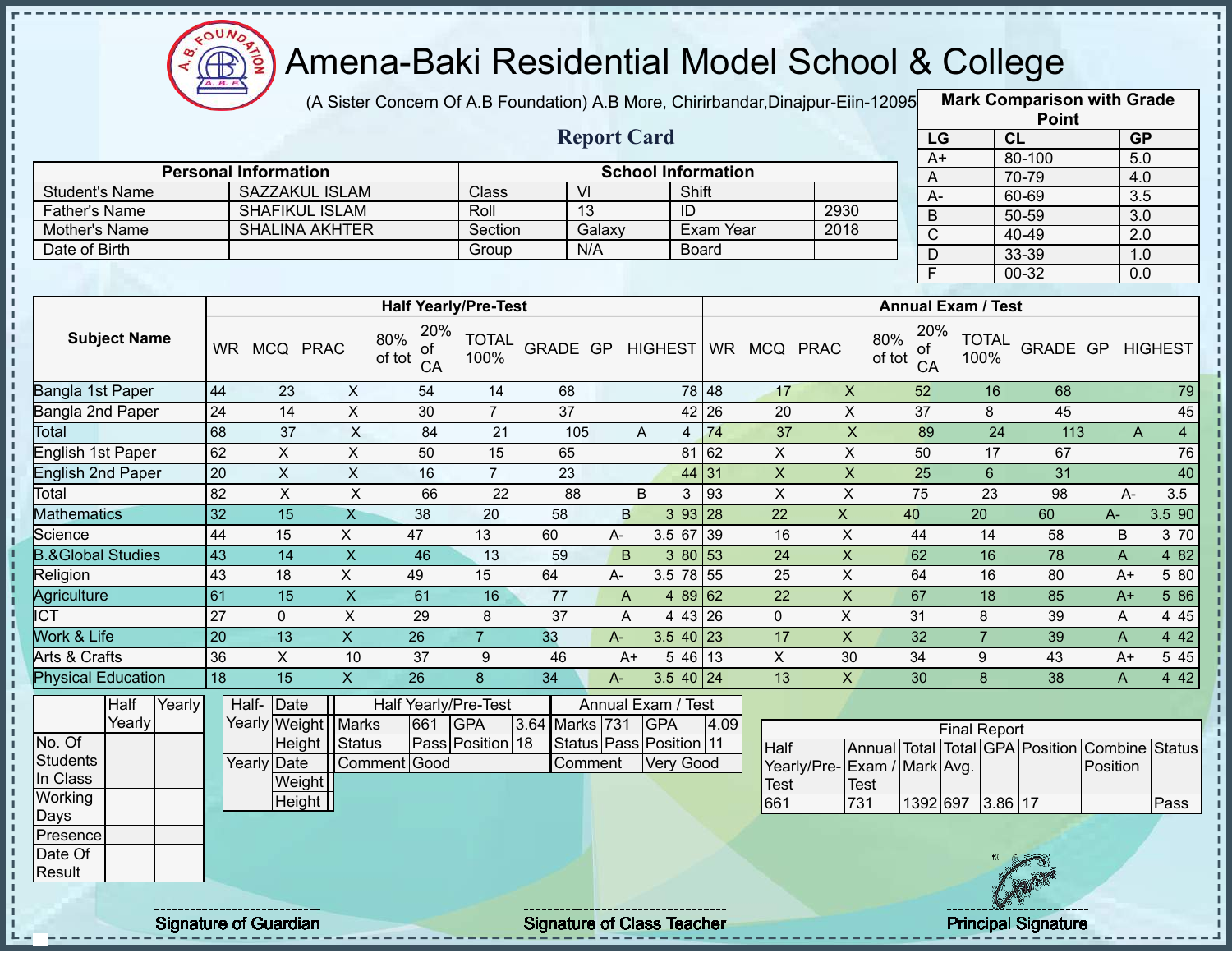

 $\frac{1}{1}$ 

 $\blacksquare$ 

 $\mathbf I$ 

п

п

#### Amena-Baki Residential Model School & College

(A Sister Concern Of A.B Foundation) A.B More, Chirirbandar,Dinajpur-Eiin-120950

**Mark Comparison with Grade**

|                              |                 |                             |                           |                                  |                      |                  |                         |            |                           |                         |                             |                                  |                           | <b>Point</b>                                   |              |                                |
|------------------------------|-----------------|-----------------------------|---------------------------|----------------------------------|----------------------|------------------|-------------------------|------------|---------------------------|-------------------------|-----------------------------|----------------------------------|---------------------------|------------------------------------------------|--------------|--------------------------------|
|                              |                 |                             |                           |                                  |                      |                  | <b>Report Card</b>      |            |                           |                         |                             |                                  | LG                        | CL                                             |              | <b>GP</b>                      |
|                              |                 |                             |                           |                                  |                      |                  |                         |            |                           |                         |                             | $A+$                             |                           | 80-100                                         |              | 5.0                            |
|                              |                 | <b>Personal Information</b> |                           |                                  |                      |                  |                         |            | <b>School Information</b> |                         |                             | A                                |                           | 70-79                                          |              | 4.0                            |
| <b>Student's Name</b>        |                 | <b>SADMAN ISLAM</b>         |                           |                                  | Class                | $\overline{V}$   |                         |            | Shift                     |                         |                             | $\overline{A}$                   |                           | 60-69                                          |              | $\overline{3.5}$               |
| <b>Father's Name</b>         |                 | <b>OHIDUL ISLAM</b>         |                           |                                  | Roll                 |                  | 15                      |            | ID                        |                         | 2970                        | $\overline{B}$                   |                           | $50 - 59$                                      |              | 3.0                            |
| Mother's Name                |                 | <b>SHAMIMA BEGUM</b>        |                           |                                  | Section              |                  | Galaxy                  |            | Exam Year                 |                         | 2018                        | $\overline{C}$                   |                           | $40 - 49$                                      |              | $\overline{2.0}$               |
| Date of Birth                |                 |                             |                           |                                  | Group                |                  | N/A                     |            | <b>Board</b>              |                         |                             | $\mathsf D$                      |                           | 33-39                                          |              | 1.0                            |
|                              |                 |                             |                           |                                  |                      |                  |                         |            |                           |                         |                             | F                                |                           | $00 - 32$                                      |              | 0.0                            |
|                              |                 |                             |                           | <b>Half Yearly/Pre-Test</b>      |                      |                  |                         |            |                           |                         |                             |                                  | <b>Annual Exam / Test</b> |                                                |              |                                |
|                              |                 |                             |                           |                                  |                      |                  |                         |            |                           |                         |                             |                                  |                           |                                                |              |                                |
| <b>Subject Name</b>          |                 | WR MCQ PRAC                 |                           | 20%<br>80%<br>οf<br>of tot<br>CA | <b>TOTAL</b><br>100% | GRADE GP HIGHEST |                         |            |                           | WR MCQ PRAC             |                             | 20%<br>80%<br>of<br>of tot<br>CA | <b>TOTAL</b><br>100%      | GRADE GP HIGHEST                               |              |                                |
| Bangla 1st Paper             | 47              | 29                          | $\boldsymbol{X}$          | 61                               | 13                   | 74               |                         |            | 78 41                     | 22                      | $\pmb{\times}$              | 50                               | 13                        | 63                                             |              | 79                             |
| Bangla 2nd Paper             | 27              | 9                           | $\overline{X}$            | 29                               | $\overline{7}$       | 36               |                         |            | 42 26                     | 19                      | $\mathsf X$                 | 36                               | 8                         | 44                                             |              | 45                             |
| Total                        | $\overline{74}$ | 38                          | X                         | 90                               | 20                   | 110              |                         | A          | $4 \overline{67}$         | 41                      | $\overline{\mathsf{x}}$     | 86                               | $\overline{21}$           | 107                                            |              | $\mathsf{A}$<br>$\overline{4}$ |
| English 1st Paper            | 66              | $\boldsymbol{\mathsf{X}}$   | $\overline{X}$            | 53                               | $\overline{14}$      | 67               |                         |            | 81 60                     | $\overline{X}$          | $\sf X$                     | 48                               | 17                        | 65                                             |              | 76                             |
| <b>English 2nd Paper</b>     | 20              | $\boldsymbol{\mathsf{X}}$   | $\overline{X}$            | 16                               | $\overline{7}$       | 23               |                         |            | 44 28                     | $\overline{\mathsf{x}}$ | $\pmb{\mathsf{X}}$          | $\overline{22}$                  | 5                         | 27                                             |              | 40                             |
| Total                        | 86              | $\boldsymbol{\mathsf{X}}$   | $\mathsf{X}$              | 69                               | 21                   | 90               | A-                      | 3.5        | 88                        | $\pmb{\times}$          | $\pmb{\times}$              | 70                               | $\overline{22}$           | 92                                             | A-           | 3.5                            |
| <b>Mathematics</b>           | 32              | 16                          | $\overline{X}$            | 38                               | 19                   | 57               | B                       |            | 3 9 3<br>28               | 25                      | $\mathsf{X}$                | 42                               | 20                        | 62                                             | A-           | 3.5 90                         |
| Science                      | 36              | 19                          | $\boldsymbol{\mathsf{X}}$ | 44                               | $\overline{12}$      | 56               | $\sf B$                 |            | 3 67<br>40                | 14                      | $\overline{X}$              | 43                               | 14                        | 57                                             | B            | 3 70                           |
| <b>B.&amp;Global Studies</b> | 43              | $\overline{19}$             | $\overline{\mathsf{x}}$   | $\overline{50}$                  | 13                   | 63               | $A -$                   |            | 3.5 80 49                 | $\overline{21}$         | $\overline{X}$              | $\overline{56}$                  | 15                        | $\overline{71}$                                | $\mathsf{A}$ | 482                            |
| Religion                     | 41              | $\overline{23}$             | $\overline{\mathsf{x}}$   | 51                               | 15                   | 66               | A-                      |            | 3.5 78 51                 | $\overline{20}$         | $\overline{X}$              | 57                               | $\overline{15}$           | $\overline{72}$                                | A            | 4 80                           |
| Agriculture                  | 60              | $\overline{20}$             | $\overline{\mathsf{x}}$   | 64                               | $\overline{17}$      | $\overline{81}$  | $A+$                    |            | 5 89 59                   | $\overline{22}$         | $\overline{X}$              | 65                               | $\overline{18}$           | $\overline{83}$                                | $A+$         | 5 86                           |
| <b>ICT</b>                   | 27              | $\mathbf 0$                 | $\boldsymbol{\mathsf{X}}$ | 34                               | 9                    | 43               | $A+$                    |            | 5 43 27                   | $\mathbf 0$             | $\mathsf{X}$                | 33                               | $\overline{7}$            | 40                                             | $A+$         | 5 4 5                          |
| Work & Life                  | $\overline{20}$ | $\overline{13}$             | $\overline{X}$            | $\overline{26}$                  | 5 <sup>5</sup>       | 31               | A-                      |            | $3.540$ 23                | 17                      | $\overline{X}$              | 32                               | $6\overline{6}$           | 38                                             | $\mathsf{A}$ | 4 4 2                          |
| <b>Arts &amp; Crafts</b>     | 35              | $\overline{X}$              | $\boldsymbol{9}$          | 35                               | $9\,$                | 44               | $A+$                    |            | 5 46 11                   | $\mathsf{X}$            | 30                          | 33                               | 8                         | $\overline{41}$                                | $A+$         | 545                            |
| <b>Physical Education</b>    | 18              | 15                          | $\mathsf X$               | 26                               | $\overline{7}$       | 33               | $A-$                    |            | 3.5 40 24                 | 15                      | $\mathsf{X}$                | 31                               | $\overline{7}$            | 38                                             | $\mathsf{A}$ | 4 4 2                          |
| Half<br>Yearly               |                 | Half-Date                   |                           | Half Yearly/Pre-Test             |                      |                  | Annual Exam / Test      |            |                           |                         |                             |                                  |                           |                                                |              |                                |
| Yearly                       |                 | Yearly Weight   Marks       |                           | 674                              | <b>GPA</b>           | 3.86 Marks 701   |                         | <b>GPA</b> | 4.09                      |                         |                             |                                  | <b>Final Report</b>       |                                                |              |                                |
| No. Of                       |                 | Height Status               |                           |                                  | Pass Position 11     |                  | Status Pass Position 13 |            |                           | <b>Half</b>             |                             |                                  |                           | Annual Total Total GPA Position Combine Status |              |                                |
| <b>Students</b>              |                 | Yearly Date                 |                           | Comment Good                     |                      |                  | Comment                 |            | <b>Very Good</b>          |                         | Yearly/Pre-Exam / Mark Avg. |                                  |                           |                                                | Position     |                                |
| In Class                     |                 | Weight                      |                           |                                  |                      |                  |                         |            |                           | Test                    | <b>Test</b>                 |                                  |                           |                                                |              |                                |
| Working                      |                 | Height                      |                           |                                  |                      |                  |                         |            |                           | 674                     | 701                         |                                  | 1375 688 3.98 11          |                                                |              | Pass                           |
| Days                         |                 |                             |                           |                                  |                      |                  |                         |            |                           |                         |                             |                                  |                           |                                                |              |                                |
| Presence                     |                 |                             |                           |                                  |                      |                  |                         |            |                           |                         |                             |                                  |                           |                                                |              |                                |
| Date Of                      |                 |                             |                           |                                  |                      |                  |                         |            |                           |                         |                             |                                  |                           |                                                |              |                                |
| Result                       |                 |                             |                           |                                  |                      |                  |                         |            |                           |                         |                             |                                  |                           |                                                |              |                                |
|                              |                 |                             |                           |                                  |                      |                  |                         |            |                           |                         |                             |                                  |                           |                                                |              |                                |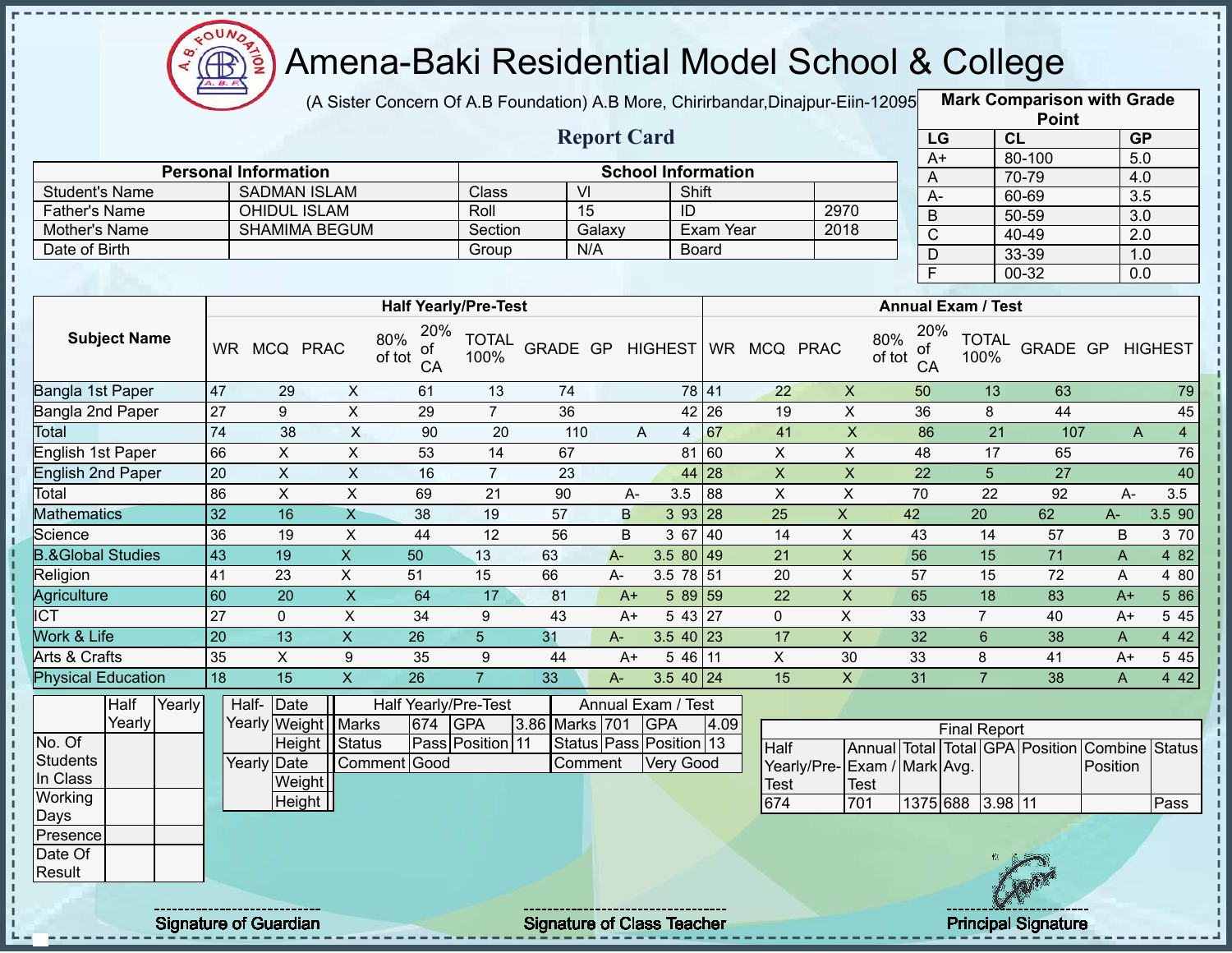

п

 $\frac{1}{1}$ 

Î

 $1 + 1 + 1 + 1 + 1 + 1$ 

J.

#### Amena-Baki Residential Model School & College

(A Sister Concern Of A.B Foundation) A.B More, Chirirbandar, Dinajpur-Eiin-12095

**Mark Comparison with Grade**

|                                |                 |                             |                           |                             |                      |                               |              |                           |              |                         |                             |                                  |                           | <b>Point</b>                                   |                  |                  |
|--------------------------------|-----------------|-----------------------------|---------------------------|-----------------------------|----------------------|-------------------------------|--------------|---------------------------|--------------|-------------------------|-----------------------------|----------------------------------|---------------------------|------------------------------------------------|------------------|------------------|
|                                |                 |                             |                           |                             |                      |                               |              | <b>Report Card</b>        |              |                         |                             | LG                               |                           | CL                                             | <b>GP</b>        |                  |
|                                |                 |                             |                           |                             |                      |                               |              |                           |              |                         |                             | $A+$                             |                           | 80-100                                         | 5.0              |                  |
|                                |                 | <b>Personal Information</b> |                           |                             |                      |                               |              | <b>School Information</b> |              |                         |                             | A                                |                           | 70-79                                          | 4.0              |                  |
| <b>Student's Name</b>          |                 | <b>MD.SOHAN</b>             |                           |                             | Class                | $\overline{\mathsf{V}}$<br>17 |              |                           | Shift        |                         | 3317                        | A-                               |                           | 60-69                                          | 3.5              |                  |
| <b>Father's Name</b>           |                 | <b>FARUK HOSEH</b>          |                           |                             | Roll                 |                               |              | $\overline{1}$            | Exam Year    |                         | 2018                        | B                                |                           | $50 - 59$                                      | $\overline{3.0}$ |                  |
| Mother's Name<br>Date of Birth |                 | <b>SAHINA PERVIN</b>        |                           |                             | Section              | N/A                           | Galaxy       |                           |              |                         |                             | $\overline{C}$                   |                           | 40-49                                          | 2.0              |                  |
|                                |                 |                             |                           |                             | Group                |                               |              |                           | <b>Board</b> |                         |                             | D                                |                           | $33 - 39$                                      | 1.0              |                  |
|                                |                 |                             |                           |                             |                      |                               |              |                           |              |                         |                             | F                                |                           | $00 - 32$                                      | 0.0              |                  |
|                                |                 |                             |                           | <b>Half Yearly/Pre-Test</b> |                      |                               |              |                           |              |                         |                             |                                  | <b>Annual Exam / Test</b> |                                                |                  |                  |
|                                |                 |                             |                           | 20%                         |                      |                               |              |                           |              |                         |                             |                                  |                           |                                                |                  |                  |
| <b>Subject Name</b>            |                 | WR MCQ PRAC                 |                           | 80%<br>οf<br>of tot<br>CA   | <b>TOTAL</b><br>100% | GRADE GP                      |              | <b>HIGHEST</b>            |              | WR MCQ PRAC             |                             | 20%<br>80%<br>оf<br>of tot<br>CA | <b>TOTAL</b><br>100%      | GRADE GP                                       |                  | <b>HIGHEST</b>   |
| Bangla 1st Paper               | 45              | 20                          | $\boldsymbol{\mathsf{X}}$ | 52                          | 13                   | 65                            |              |                           | 78 45        | 23                      | $\pmb{\times}$              | 54                               | 13                        | 67                                             |                  | 79               |
| Bangla 2nd Paper               | $\overline{22}$ | 12                          | $\overline{X}$            | $\overline{27}$             | 8                    | 35                            |              |                           | 42 24        | $\overline{18}$         | $\overline{\mathsf{x}}$     | $\overline{34}$                  | 8                         | 42                                             |                  | 45               |
| Total                          | 67              | 32                          | $\overline{X}$            | 79                          | $\overline{21}$      | 100                           |              | 3.5<br>A-                 | 69           | 41                      | $\overline{X}$              | 88                               | $\overline{21}$           | 109                                            | $\overline{A}$   | $\overline{4}$   |
| <b>English 1st Paper</b>       | 60              | $\overline{X}$              | $\overline{\mathsf{x}}$   | 48                          | $\overline{14}$      | 62                            |              |                           | 81 55        | $\overline{\mathsf{x}}$ | $\overline{\mathsf{x}}$     | 44                               | 12                        | 56                                             |                  | 76               |
| <b>English 2nd Paper</b>       | $6\phantom{a}$  | $\sf X$                     | $\overline{X}$            | 5                           | 8                    | 13                            |              |                           | 44 28        | $\mathsf{X}$            | $\boldsymbol{\mathsf{X}}$   | $\overline{22}$                  | $6\overline{6}$           | $\overline{28}$                                |                  | 40               |
| Total                          | 66              | $\boldsymbol{\mathsf{X}}$   | $\overline{X}$            | 53                          | 22                   | $\overline{75}$               |              | B<br>3                    | 83           | $\pmb{\times}$          | $\sf X$                     | 66                               | 18                        | 84                                             | B                | 3                |
| <b>Mathematics</b>             | 29              | 17                          | $\mathsf{X}$              | $\overline{37}$             | 15                   | 52                            | B            |                           | 3 93 23      | 19                      | $\overline{X}$              | 34                               | $\overline{20}$           | 54                                             | B                | $3\overline{90}$ |
| Science                        | 33              | 14                          | $\pmb{\times}$            | 38                          | 13                   | 51                            | B            |                           | 3 67 41      | 10                      | $\pmb{\times}$              | 41                               | 14                        | 55                                             | B                | 3 70             |
| <b>B.&amp;Global Studies</b>   | 47              | 16                          | $\mathsf{X}$              | $\overline{50}$             | 16                   | 66                            | $A -$        | $3.580$ 50                |              | 21                      | $\pmb{\times}$              | 57                               | 13                        | 70                                             | $\overline{A}$   | 4 8 2            |
| Religion                       | 46              | 20                          | X                         | 53                          | 15                   | 68                            | A-           | $3.5$ 78 56               |              | 21                      | $\pmb{\times}$              | 62                               | 16                        | 78                                             | A                | 4 80             |
| Agriculture                    | $\overline{55}$ | $\overline{15}$             | $\overline{X}$            | $\overline{56}$             | 17                   | 73                            | $\mathsf{A}$ |                           | 4 89 58      | 19                      | $\mathsf X$                 | 62                               | 18                        | 80                                             | $A+$             | 5 86             |
| <b>ICT</b>                     | $\overline{24}$ | $\mathbf 0$                 | $\overline{\mathsf{x}}$   | 30                          | 9                    | 39                            | A            |                           | 4 43 23      | $\Omega$                | $\overline{X}$              | 30                               | 8                         | $\overline{38}$                                | A                | 445              |
| Work & Life                    | 20              | 14                          | $\overline{X}$            | $\overline{27}$             | $6\phantom{a}$       | 33                            | $A-$         | $3.540$ 24                |              | 18                      | $\overline{X}$              | $\overline{34}$                  | $\overline{7}$            | 41                                             | $A+$             | 542              |
| Arts & Crafts                  | 28              | $\overline{X}$              | $\,6\,$                   | 27                          | $\overline{7}$       | 34                            | $A-$         | 3.546 9                   |              | $\mathsf{X}$            | 30                          | 31                               | 8                         | 39                                             | A                | 4 4 5            |
| <b>Physical Education</b>      | 20              | $\overline{15}$             | $\overline{\mathsf{x}}$   | $\overline{28}$             | 8                    | $\overline{36}$               | A            |                           | 4 40 22      | 15                      | $\overline{X}$              | $\overline{30}$                  | 8                         | $\overline{38}$                                | $\overline{A}$   | 442              |
| Half<br>Yearly                 |                 | Date<br>Half-               |                           | Half Yearly/Pre-Test        |                      |                               |              | Annual Exam / Test        |              |                         |                             |                                  |                           |                                                |                  |                  |
| Yearly                         |                 | Yearly Weight Marks         |                           | 627                         | <b>GPA</b>           | 3.5 Marks 686                 |              | <b>GPA</b>                | 3.91         |                         |                             |                                  | <b>Final Report</b>       |                                                |                  |                  |
| No. Of                         |                 | Height                      | Status                    |                             | Pass Position 21     |                               |              | Status Pass Position 27   |              | Half                    |                             |                                  |                           | Annual Total Total GPA Position Combine Status |                  |                  |
| <b>Students</b>                |                 | Yearly Date                 |                           | Comment Good                |                      | Comment                       |              | <b>Very Good</b>          |              |                         | Yearly/Pre-Exam / Mark Avg. |                                  |                           |                                                | Position         |                  |
| In Class                       |                 | Weight                      |                           |                             |                      |                               |              |                           |              | <b>Test</b>             | <b>Test</b>                 |                                  |                           |                                                |                  |                  |
| Working                        |                 | Height                      |                           |                             |                      |                               |              |                           |              | 627                     | 686                         | 1313 658                         | 3.7                       | 24                                             |                  | Pass             |
| Days                           |                 |                             |                           |                             |                      |                               |              |                           |              |                         |                             |                                  |                           |                                                |                  |                  |
| Presence                       |                 |                             |                           |                             |                      |                               |              |                           |              |                         |                             |                                  |                           |                                                |                  |                  |
| Date Of                        |                 |                             |                           |                             |                      |                               |              |                           |              |                         |                             |                                  |                           |                                                |                  |                  |
| Result                         |                 |                             |                           |                             |                      |                               |              |                           |              |                         |                             |                                  |                           |                                                |                  |                  |
|                                |                 |                             |                           |                             |                      |                               |              |                           |              |                         |                             |                                  |                           |                                                |                  |                  |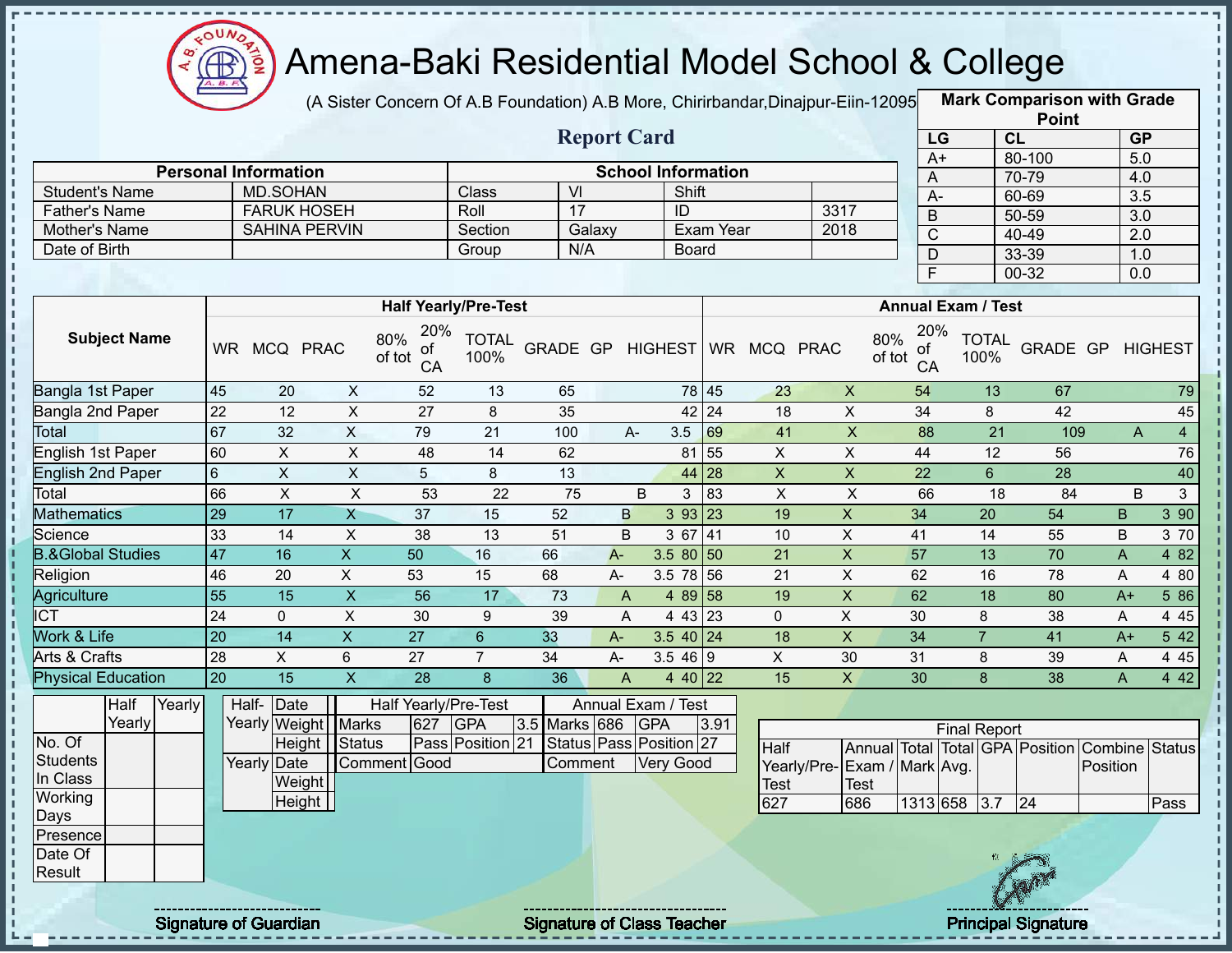

п

 $\mathbf I$ J.

J. J. J,

ł

л J.  $\frac{1}{1}$ 

 $\blacksquare$ 

п  $\mathbf I$ 

 $-1$  +  $-1$  +  $-1$  +  $-1$ 

# Amena-Baki Residential Model School & College

(A Sister Concern Of A.B Foundation) A.B More, Chirirbandar,Dinajpur-Eiin-120950

**Mark Comparison with Grade Point**

|                       |           |                             |                         |               |                 |                             |          |        |                    |                           |              |             |                |               |                 |                           | Point     |           |                |
|-----------------------|-----------|-----------------------------|-------------------------|---------------|-----------------|-----------------------------|----------|--------|--------------------|---------------------------|--------------|-------------|----------------|---------------|-----------------|---------------------------|-----------|-----------|----------------|
|                       |           |                             |                         |               |                 |                             |          |        | <b>Report Card</b> |                           |              |             |                |               | LG              |                           | <b>CL</b> | <b>GP</b> |                |
|                       |           |                             |                         |               |                 |                             |          |        |                    |                           |              |             |                |               | A+              |                           | 80-100    | 5.0       |                |
|                       |           | <b>Personal Information</b> |                         |               |                 |                             |          |        |                    | <b>School Information</b> |              |             |                |               | A               |                           | 70-79     | 4.0       |                |
| <b>Student's Name</b> |           |                             | <b>MRINAL KANTI ROY</b> |               |                 | Class                       |          | VI     |                    |                           | Shift        |             |                |               | A-              |                           | 60-69     | 3.5       |                |
| <b>Father's Name</b>  |           |                             | <b>TARANI KANTO ROY</b> |               |                 | Roll                        |          | 18     |                    | ID                        |              |             | 3332           |               | B               |                           | 50-59     | 3.0       |                |
| Mother's Name         |           |                             | <b>MONEKA RANE ROY</b>  |               |                 | Section                     |          | Galaxy |                    |                           | Exam Year    |             | 2018           |               | $\mathsf C$     |                           | 40-49     | 2.0       |                |
| Date of Birth         |           |                             |                         |               |                 | Group                       |          | N/A    |                    |                           | <b>Board</b> |             |                |               | D               |                           | 33-39     | 1.0       |                |
|                       |           |                             |                         |               |                 |                             |          |        |                    |                           |              |             |                |               | F               |                           | 00-32     | 0.0       |                |
|                       |           |                             |                         |               |                 |                             |          |        |                    |                           |              |             |                |               |                 |                           |           |           |                |
|                       |           |                             |                         |               |                 | <b>Half Yearly/Pre-Test</b> |          |        |                    |                           |              |             |                |               |                 | <b>Annual Exam / Test</b> |           |           |                |
| <b>Subject Name</b>   | <b>WR</b> |                             | MCQ PRAC                | 80%<br>of tot | 20%<br>of<br>CA | <b>TOTAL</b><br>100%        | GRADE GP |        |                    | <b>HIGHEST</b>            |              | WR MCQ PRAC |                | 80%<br>of tot | 20%<br>of<br>CA | <b>TOTAL</b><br>100%      | GRADE GP  |           | <b>HIGHEST</b> |
| Bangla 1st Paper      | 39        | 22                          | X                       |               | 49              | 9                           | 58       |        |                    | 78                        | 30           | 24          | X              |               | 43              | 12                        | 55        |           | 79             |
| Bangla 2nd Paper      | 26        | 11                          | X                       |               | 30              | 5                           | 35       |        |                    | 42                        | 26           | 15          | X              |               | 33              | 7                         | 40        |           | 45             |
| Total                 | 65        | 33                          | X                       |               | 79              | 14                          | 93       |        | $A -$              | 3.5                       | 56           | 39          | X              |               | 76              | 19                        | 95        | $A -$     | 3.5            |
| English 1st Paper     | 81        | X                           | X                       |               | 65              | 15                          | 80       |        |                    | 81                        | 62           | X           | X              |               | 50              | 15                        | 65        |           | 76             |
| English 2nd Paper     | 26        | X                           | X                       |               | 21              | $\overline{7}$              | 28       |        |                    | 44                        | 33           | X           | $\mathsf{X}$   |               | 26              | 6                         | 32        |           | 40             |
| Total                 | 107       | X                           | X                       |               | 86              | 22                          | 108      |        | A                  | 4                         | 95           | X           | X              |               | 76              | 21                        | 97        | $A-$      | 3.5            |
| <b>Mathematics</b>    | 19        | 21                          | $\mathsf{X}$            |               | 32              | 13                          | 45       |        | $\mathbf C$        | 2 9 3                     | 31           | 19          | $\pmb{\times}$ |               | 40              | 16                        | 56        | B         | 3 90           |
| Science               | 32        | 12                          | X                       |               | 35              | 14                          | 49       |        | C                  | 2 67                      | 29           | 11          | X              |               | 32              | 12                        | 44        | С         | 2 70           |

| 1 O LGI                      | 1 V 1     | ୵៶                   | ↗         | vv | ∠∠ | 1 V V |    |                      | 1 J J | $\lambda$ | $\lambda$ | , v |    | <u>JI</u> | $\mathbf{r}$ | ⊽.⊽   |
|------------------------------|-----------|----------------------|-----------|----|----|-------|----|----------------------|-------|-----------|-----------|-----|----|-----------|--------------|-------|
| Mathematics                  | 19        | $\mathcal{L}$<br>∠ ا | $\Lambda$ | 32 | 13 | 45    | ⌒  | 2 93 31              |       | 19        |           | 40  | 16 | 56        | B.           | 390   |
| Science                      | າາ<br>JZ. | 12                   |           | 35 | 14 | 49    | ~  | 2 67                 | 129   | 11        |           | 32  | 12 | 44        |              | 2 70  |
| <b>B.&amp;Global Studies</b> | 36        | 14                   |           | 40 | 12 | 52    | B  | 3 80 44              |       | 20        | ∧         | 51  | 13 | 64        | $A-$         | 3.582 |
| Religion                     | 46        | 21<br>$\epsilon$     |           | 54 |    | 67    | A- | 3.5<br>78 55         |       | 23        |           | 62  | 13 | 75        |              | 4 80  |
| Agriculture                  | 50        | 20                   |           | 56 | 15 |       |    | 4 89 55              |       | 21        |           | 61  | 16 | 77        | $\mathsf{A}$ | 4 8 6 |
| СT                           | 24        |                      |           | 29 |    | 37    |    | 43 25                |       |           |           | 30  |    | 36        |              | 4 4 5 |
| Work & Life                  | l 20      | 10                   |           | 24 |    |       | A- | 3.5<br>40   20       |       | 13        | $\Lambda$ | 26  |    | 34        | A-           | 3.542 |
| Arts & Crafts                | .38       |                      | 10        | 38 |    | 46    | A+ | 5 46 12              |       |           | 30        | 34  |    | 42        | A+           | 5 4 5 |
| <b>Physical Education</b>    | 16        |                      |           | 22 |    | 28    | B  | $3 \, 40 \,   \, 24$ |       | 15        |           | 31  |    | 38        |              | 4 4 2 |

|                  | Half   | Yearly |             | Half-Date             |                       |     | Half Yearly/Pre-Test |                    | Annual Exam / Test                 |      |                              |      |                  |                     |                           |                                                |      |
|------------------|--------|--------|-------------|-----------------------|-----------------------|-----|----------------------|--------------------|------------------------------------|------|------------------------------|------|------------------|---------------------|---------------------------|------------------------------------------------|------|
|                  | Yearly |        |             | Yearly Weight   Marks |                       | 627 | <b>IGPA</b>          | 3.41 Marks 658 GPA |                                    | 3.64 |                              |      |                  | <b>Final Report</b> |                           |                                                |      |
| No. Of           |        |        |             | Height Status         |                       |     | Pass Position 23     |                    | Status Pass Position 32            |      | Half                         |      |                  |                     |                           | Annual Total Total GPA Position Combine Status |      |
| Students         |        |        | Yearly Date |                       | Comment Imprv. Needed |     |                      | <b>Comment</b>     | Excellent                          |      | Yearly/Pre- Exam / Mark Avg. |      |                  |                     |                           | Position                                       |      |
| In Class         |        |        |             | Weight                |                       |     |                      |                    |                                    |      | Test                         | Test |                  |                     |                           |                                                |      |
| Working          |        |        |             | Height                |                       |     |                      |                    |                                    |      | 627                          | 658  | 1285 644 3.52 29 |                     |                           |                                                | Pass |
| Days             |        |        |             |                       |                       |     |                      |                    |                                    |      |                              |      |                  |                     |                           |                                                |      |
| <b>IPresence</b> |        |        |             |                       |                       |     |                      |                    |                                    |      |                              |      |                  |                     |                           |                                                |      |
| Date Of          |        |        |             |                       |                       |     |                      |                    |                                    |      |                              |      |                  |                     |                           |                                                |      |
| Result           |        |        |             |                       |                       |     |                      |                    |                                    |      |                              |      |                  |                     | Can                       |                                                |      |
|                  |        |        |             |                       |                       |     |                      |                    |                                    |      |                              |      |                  |                     |                           |                                                |      |
|                  |        |        |             |                       |                       |     |                      |                    | ---------------------------------- |      |                              |      |                  |                     | ------------------------- |                                                |      |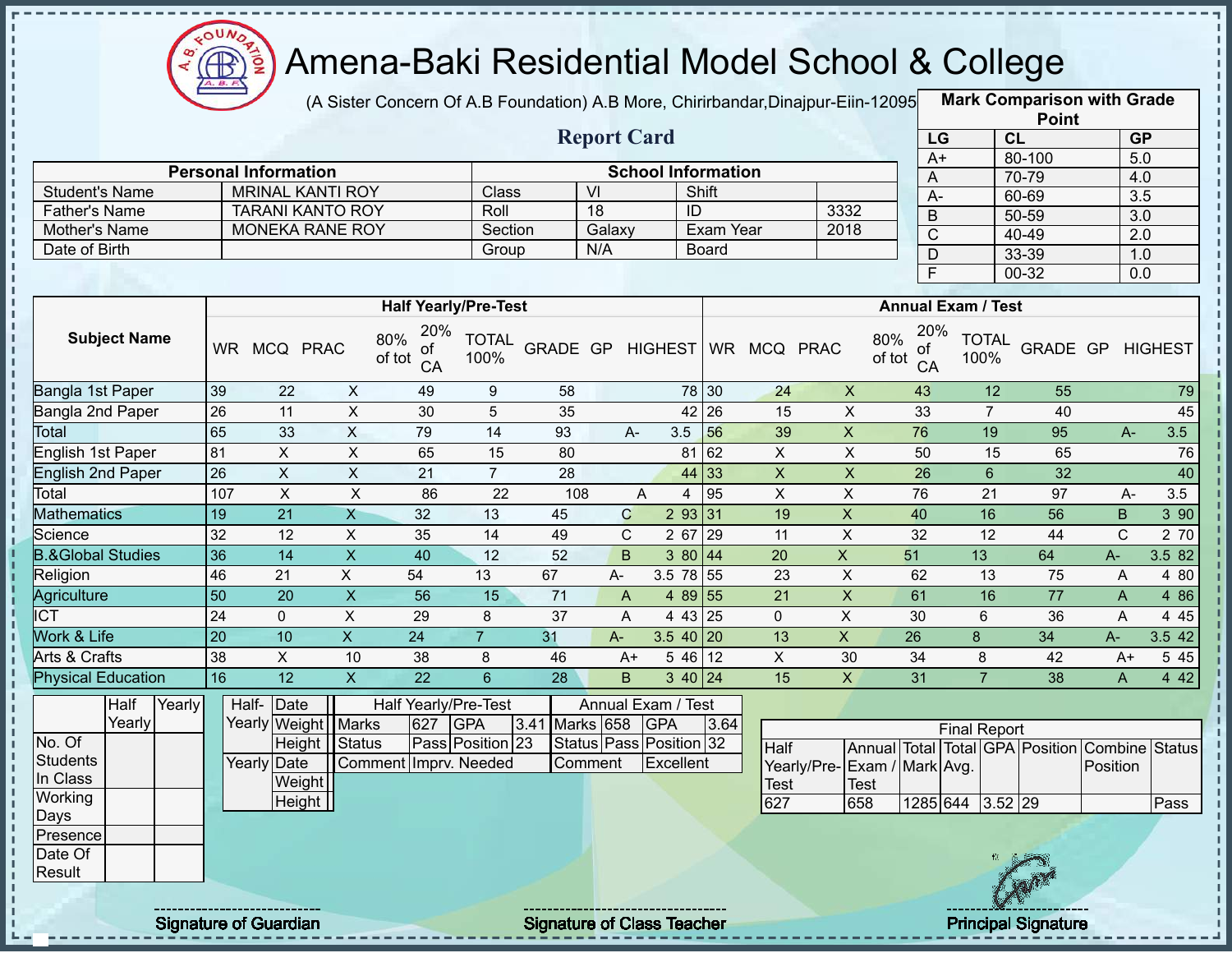

л п

 $\mathbf I$ 

 $\mathbf I$ 

 $\begin{array}{c} 1 & 1 & 1 \\ 1 & 1 & 1 \\ 1 & 1 & 1 \end{array}$ 

#### Amena-Baki Residential Model School & College

(A Sister Concern Of A.B Foundation) A.B More, Chirirbandar,Dinajpur-Eiin-12095 **Mark Comparison with Grade** 

|                      |                             |         | <b>Report Card</b> |                           |      |
|----------------------|-----------------------------|---------|--------------------|---------------------------|------|
|                      | <b>Personal Information</b> |         |                    | <b>School Information</b> |      |
| Student's Name       | <b>LUSIT ROY</b>            | Class   | VI                 | Shift                     |      |
| <b>Father's Name</b> | <b>RAMESH CHANDRO ROY</b>   | Roll    |                    | ID                        | 2684 |
| Mother's Name        | <b>USHA RANI ROY</b>        | Section | Galaxy             | Exam Year                 | 2018 |
| Date of Birth        |                             | Group   | N/A                | <b>Board</b>              |      |

|      | <b>Point</b> |                  |
|------|--------------|------------------|
| LG   | CL           | <b>GP</b>        |
| $A+$ | 80-100       | 5.0              |
| Α    | 70-79        | 4.0              |
| А-   | 60-69        | $\overline{3.5}$ |
| B    | 50-59        | $\overline{3.0}$ |
| C    | 40-49        | 2.0              |
| D    | 33-39        | 1.0              |
| F    | 00-32        | 0.0              |

|                              |           |              |             | <b>Half Yearly/Pre-Test</b>      |                      |                 |              |              |            |    |             |             | <b>Annual Exam / Test</b>        |                      |          |   |      |                |
|------------------------------|-----------|--------------|-------------|----------------------------------|----------------------|-----------------|--------------|--------------|------------|----|-------------|-------------|----------------------------------|----------------------|----------|---|------|----------------|
| <b>Subject Name</b>          | <b>WR</b> | <b>MCQ</b>   | <b>PRAC</b> | 20%<br>80%<br>οf<br>of tot<br>CA | <b>TOTAL</b><br>100% | <b>GRADE GP</b> |              | HIGHEST WR   |            |    | <b>MCQ</b>  | <b>PRAC</b> | 20%<br>80%<br>of<br>of tot<br>CA | <b>TOTAL</b><br>100% | GRADE GP |   |      | <b>HIGHEST</b> |
| Bangla 1st Paper             | 49        | 22           | X           | 57                               | 11                   | 68              |              |              | 78 50      |    | 21          | X           | 57                               | 15                   | 72       |   |      | 79             |
| Bangla 2nd Paper             | 23        | 10           | X           | 26                               | 8                    | 34              |              |              | 42 26      |    | 17          | X.          | 34                               | 8                    | 42       |   |      | 45             |
| <b>Total</b>                 | 72        | 32           | X           | 83                               | 19                   | 102             |              | 3.5<br>$A -$ |            | 76 | 38          | X           | 91                               | 23                   | 114      |   | A    | $\overline{4}$ |
| English 1st Paper            | 53        | X            | X           | 42                               | 15                   | 57              |              |              | 58<br>81   |    | X           | X           | 46                               | 17                   | 63       |   |      | 76             |
| <b>English 2nd Paper</b>     | 21        | X.           | X           | 17                               | 9                    | 26              |              |              | 44 35      |    | X           | X           | 28                               | 6                    | 34       |   |      | 40             |
| Total                        | 74        | X            | X           | 59                               | 24                   | 83              |              | B            | 93         |    | X           | X           | 74                               | 23                   | 97       |   | A-   | 3.5            |
| <b>Mathematics</b>           | 34        | 18           | X           | 42                               | 20                   | 62              | $A-$         | $3.5$ 93 36  |            |    | 26          | X           | 50                               | 20                   | 70       | A |      | 4 90           |
| Science                      | 38        | 16           | X           | 43                               | 12                   | 55              | B            | 3 67         | $\vert$ 38 |    | 16          | X           | 43                               | 14                   | 57       | B |      | 3 70           |
| <b>B.&amp;Global Studies</b> | 47        | 19           | X           | 53                               | 14                   | 67              | $A -$        | $3.580$ 45   |            |    | 22          | X           | 54                               | 16                   | 70       | A |      | 4 8 2          |
| Religion                     | 53        | 26           | X           | 63                               | 13                   | 76              | A            |              | 4 78 52    |    | 22          | X           | 59                               | 15                   | 74       | A |      | 4 80           |
| Agriculture                  | 60        | 22           | X           | 66                               | 17                   | 83              | $A+$         |              | $589$ 56   |    | 18          | X           | 59                               | 18                   | 77       |   | A    | 4 8 6          |
| <b>ICT</b>                   | 28        | $\mathbf{0}$ | X           | 33                               | 9                    | 42              | $A+$         |              | $543$ 25   |    | $\mathbf 0$ | X           | 31                               | 9                    | 40       |   | $A+$ | 5 4 5          |
| Work & Life                  | 25        | 14           | X           | 31                               |                      | 38              | $\mathsf{A}$ |              | 4 40 24    |    | 17          | X           | 33                               |                      | 40       |   | $A+$ | 5 4 2          |
| Arts & Crafts                | 34        | X            | 9           | 34                               | 9                    | 43              | $A+$         |              | $546$ 14   |    | X           | 28          | 34                               | 8                    | 42       |   | $A+$ | 5 4 5          |
| <b>Physical Education</b>    | 22        | 15           | X.          | 30                               | 8                    | 38              | A            |              | 4 40 25    |    | 15          | X           | 32                               | 8                    | 40       |   | $A+$ | 5 42           |

|          | Half   | Yearly | Half- Date                   |                       |     | Half Yearly/Pre-Test |                | Annual Exam / Test                 |      |                             |      |                 |                     |                              |     |                                                |      |
|----------|--------|--------|------------------------------|-----------------------|-----|----------------------|----------------|------------------------------------|------|-----------------------------|------|-----------------|---------------------|------------------------------|-----|------------------------------------------------|------|
|          | Yearly |        |                              | Yearly Weight   Marks | 689 | <b>GPA</b>           | 3.95 Marks 721 | <b>IGPA</b>                        | 4.23 |                             |      |                 | <b>Final Report</b> |                              |     |                                                |      |
| No. Of   |        |        |                              | Height Status         |     | Pass Position 7      |                | Status Pass Position 8             |      | Half                        |      |                 |                     |                              |     | Annual Total Total GPA Position Combine Status |      |
| Students |        |        | Yearly Date                  | Comment Good          |     |                      | ∣Comment       | <b>Very Good</b>                   |      | Yearly/Pre-Exam / Mark Avg. |      |                 |                     |                              |     | Position                                       |      |
| In Class |        |        | Weight                       |                       |     |                      |                |                                    |      | <b>Test</b>                 | Test |                 |                     |                              |     |                                                |      |
| Working  |        |        | Height                       |                       |     |                      |                |                                    |      | 689                         | 721  | 1410 706 4.09 7 |                     |                              |     |                                                | Pass |
| Days     |        |        |                              |                       |     |                      |                |                                    |      |                             |      |                 |                     |                              |     |                                                |      |
| Presence |        |        |                              |                       |     |                      |                |                                    |      |                             |      |                 |                     |                              |     |                                                |      |
| Date Of  |        |        |                              |                       |     |                      |                |                                    |      |                             |      |                 |                     |                              |     |                                                |      |
| Result   |        |        |                              |                       |     |                      |                |                                    |      |                             |      |                 |                     |                              | CAM |                                                |      |
|          |        |        |                              |                       |     |                      |                |                                    |      |                             |      |                 |                     |                              |     |                                                |      |
|          |        |        | ---------------------------- |                       |     |                      |                | ---------------------------------- |      |                             |      |                 |                     | -------- <del>--</del> ----- |     |                                                |      |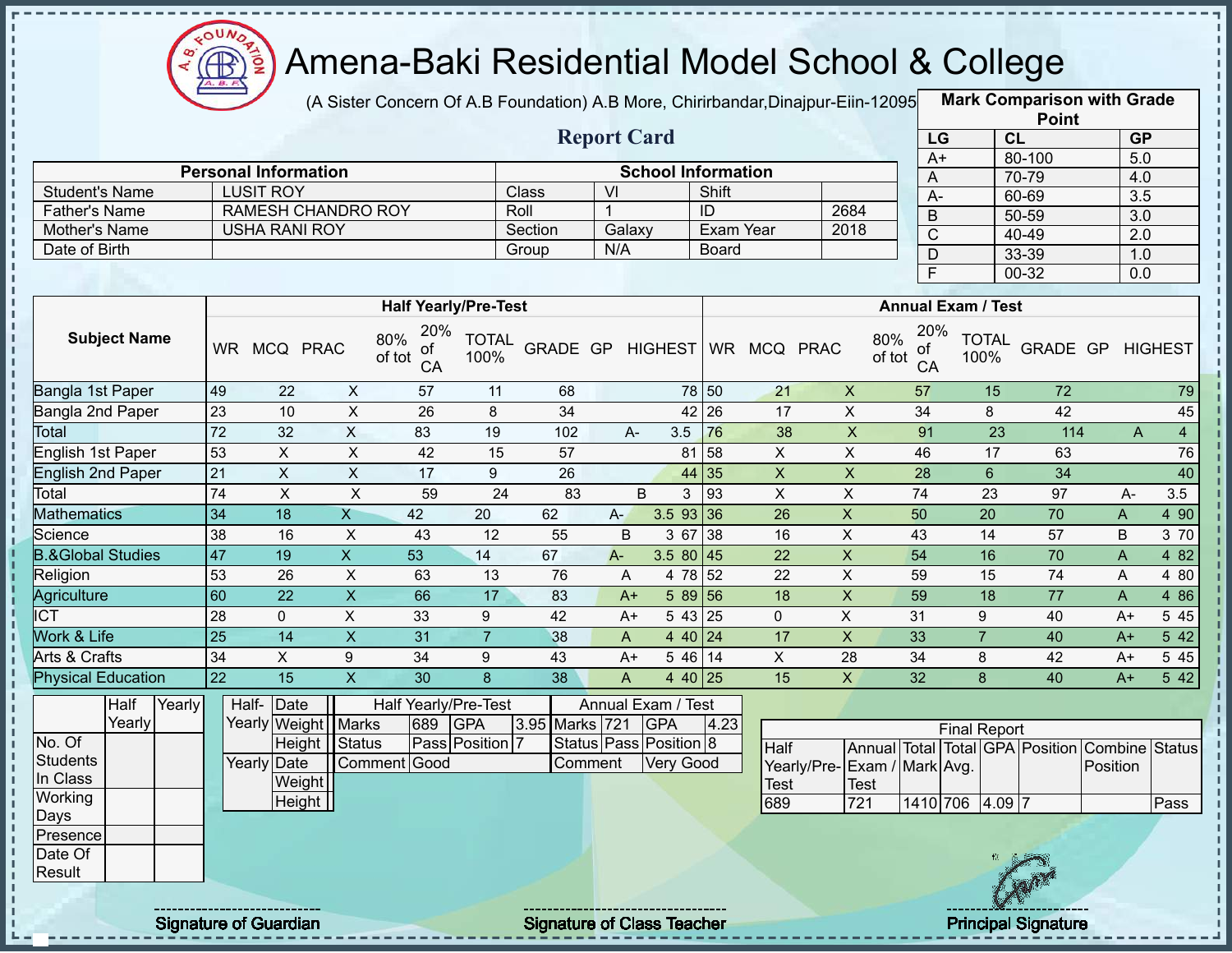

(A Sister Concern Of A.B Foundation) A.B More, Chirirbandar, Dinajpur-Eiin-12095

**Mark Comparison with Grade Point**

|                              |                 |                             |                           |                                  |                      |                   |                    |                           |           |                |                             |                 |                           | <b>LOIIII</b>                                  |                  |        |
|------------------------------|-----------------|-----------------------------|---------------------------|----------------------------------|----------------------|-------------------|--------------------|---------------------------|-----------|----------------|-----------------------------|-----------------|---------------------------|------------------------------------------------|------------------|--------|
|                              |                 |                             |                           |                                  |                      |                   | <b>Report Card</b> |                           |           |                |                             | LG              |                           | CL                                             | GP               |        |
|                              |                 |                             |                           |                                  |                      |                   |                    |                           |           |                |                             | $A+$            |                           | 80-100                                         | 5.0              |        |
|                              |                 | <b>Personal Information</b> |                           |                                  |                      |                   |                    | <b>School Information</b> |           |                |                             | A               |                           | 70-79                                          | 4.0              |        |
| <b>Student's Name</b>        |                 | <b>ABID SARKER</b>          |                           |                                  | Class                | $\overline{V}$    |                    | Shift                     |           |                |                             | $A-$            |                           | 60-69                                          | 3.5              |        |
| <b>Father's Name</b>         |                 | <b>SHOHIDUL ISLAM</b>       |                           |                                  | Roll                 | 3                 |                    | $\overline{ID}$           |           |                | 2688                        | $\overline{B}$  |                           | 50-59                                          | $\overline{3.0}$ |        |
| Mother's Name                |                 | <b>ASMA KHATUN</b>          |                           |                                  | Section              |                   | Galaxy             |                           | Exam Year |                | 2018                        | $\overline{C}$  |                           | 40-49                                          | $\overline{2.0}$ |        |
| Date of Birth                |                 |                             |                           |                                  | Group                | N/A               |                    |                           | Board     |                |                             | $\overline{D}$  |                           | 33-39                                          | 1.0              |        |
|                              |                 |                             |                           |                                  |                      |                   |                    |                           |           |                |                             | $\overline{F}$  |                           | $00 - 32$                                      | $\overline{0.0}$ |        |
|                              |                 |                             |                           | <b>Half Yearly/Pre-Test</b>      |                      |                   |                    |                           |           |                |                             |                 | <b>Annual Exam / Test</b> |                                                |                  |        |
| <b>Subject Name</b>          |                 | WR MCQ PRAC                 |                           | 20%<br>80%<br>ot<br>of tot<br>CA | <b>TOTAL</b><br>100% | GRADE GP HIGHEST  |                    |                           |           | WR MCQ PRAC    | 80%<br>of tot               | 20%<br>ot<br>CA | <b>TOTAL</b><br>100%      | <b>GRADE GP HIGHEST</b>                        |                  |        |
| Bangla 1st Paper             | $\overline{27}$ | 22                          | $\pmb{\times}$            | 39                               | 8                    | 47                |                    |                           | 78 30     | 22             | $\mathsf X$                 | 42              | 13                        | 55                                             |                  | 79     |
| Bangla 2nd Paper             | 26              | 14                          | $\sf X$                   | 32                               | $\overline{7}$       | 39                |                    |                           | 42 25     | 18             | $\mathsf{X}$                | 34              | $\overline{7}$            | 41                                             |                  | 45     |
| Total                        | 53              | 36                          | $\overline{\mathsf{x}}$   | $\overline{71}$                  | 15                   | 86                |                    | $\sf B$<br>$\mathfrak{S}$ | 55        | 40             | $\mathsf X$                 | 76              | $\overline{20}$           | 96                                             | $A -$            | 3.5    |
| English 1st Paper            | 65              | $\overline{X}$              | $\overline{X}$            | 52                               | $\overline{14}$      | 66                |                    | 81                        | 72        | $\overline{X}$ | $\overline{X}$              | 58              | $\overline{18}$           | 76                                             |                  | 76     |
| <b>English 2nd Paper</b>     | 35              | $\mathsf X$                 | $\sf X$                   | 28                               | $\,8\,$              | 36                |                    |                           | 44 43     | $\mathsf{X}$   | $\mathsf X$                 | 34              | $6\phantom{1}$            | 40                                             |                  | 40     |
| Total                        | 100             | X                           | $\mathsf X$               | 80                               | $\overline{22}$      | 102               | $A-$               | 3.5                       | 115       | $\pmb{\times}$ | $\pmb{\times}$              | 92              | 24                        | 116                                            | A                | 4      |
| <b>Mathematics</b>           | 36              | $\overline{22}$             | $\overline{X}$            | 46                               | 19                   | 65                | A-                 | $3.5$ 93 24               |           | 26             | $\overline{X}$              | 40              | 20                        | 60                                             | $A-$             | 3.5 90 |
| Science                      | 30              | 21                          | $\boldsymbol{\mathsf{X}}$ | 41                               | 12                   | 53                | B                  | 3 67 34                   |           | 17             | $\boldsymbol{\mathsf{X}}$   | 41              | 12                        | 53                                             | B                | 3 70   |
| <b>B.&amp;Global Studies</b> | 34              | 20                          | $\overline{\mathsf{x}}$   | 43                               | 14                   | 57                | B                  | 3 80 34                   |           | 19             | $\pmb{\times}$              | 42              | $\overline{13}$           | 55                                             | B                | 382    |
| Religion                     | 36              | 19                          | $\mathsf{X}$              | 44                               | 13                   | 57                | B                  | 3 78 44                   |           | 22             | $\pmb{\times}$              | 53              | 12                        | 65                                             | $A -$            | 3.5 80 |
| Agriculture                  | 46              | 21                          | $\overline{X}$            | 54                               | 14                   | 68                | A-                 | $3.589$ 43                |           | 20             | $\mathsf{X}$                | 50              | 15                        | 65                                             | A-               | 3.5 86 |
| <b>ICT</b>                   | 25              | $\mathbf{0}$                | X                         | 30                               | 9                    | 39                | $\overline{A}$     | 4 43 25                   |           | $\Omega$       | X                           | 33              | 8                         | 41                                             | $A+$             | 5 4 5  |
| <b>Work &amp; Life</b>       | 19              | $\overline{15}$             | $\mathsf{X}$              | 27                               | $\overline{7}$       | 34                | $A -$              | $3.540$ 19                |           | 17             | $\pmb{\times}$              | 29              | $\overline{7}$            | 36                                             | $\mathsf{A}$     | 4 4 2  |
| Arts & Crafts                | $\overline{26}$ | X                           | 3                         | 23                               | $\overline{7}$       | 30                | $A -$              | $3.546$ 12                |           | X              | 27                          | 31              | 8                         | 39                                             | A                | 4 4 5  |
| <b>Physical Education</b>    | 21              | $\overline{15}$             | $\overline{X}$            | $\overline{29}$                  | 6                    | 35                | $\overline{A}$     | 4 40 25                   |           | 11             | $\mathsf{X}$                | 29              | $6\overline{6}$           | 35                                             | A                | 442    |
| Half<br>Yearly               |                 | Half- Date                  |                           | Half Yearly/Pre-Test             |                      |                   |                    | Annual Exam / Test        |           |                |                             |                 |                           |                                                |                  |        |
| Yearly                       |                 | Yearly Weight   Marks       |                           | 626                              | <b>GPA</b>           | 3.41<br>Marks 661 |                    | <b>GPA</b>                | 3.73      |                |                             |                 | <b>Final Report</b>       |                                                |                  |        |
| No. Of                       |                 |                             | Height   Status           |                                  | Pass Position 24     |                   |                    | Status Pass Position 29   |           | Half           |                             |                 |                           | Annual Total Total GPA Position Combine Status |                  |        |
| <b>Students</b>              |                 | <b>Yearly Date</b>          |                           | Comment Imprv. Needed            |                      | Comment           |                    | Very Good                 |           |                | Yearly/Pre-Exam / Mark Avg. |                 |                           |                                                | Position         |        |
| In Class                     |                 | Weight                      |                           |                                  |                      |                   |                    |                           |           | <b>Test</b>    | <b>Test</b>                 |                 |                           |                                                |                  |        |
| Working                      |                 | Height                      |                           |                                  |                      |                   |                    |                           |           | 626            | 661                         | 1287 644        | $3.57$ 28                 |                                                |                  | Pass   |
| Days                         |                 |                             |                           |                                  |                      |                   |                    |                           |           |                |                             |                 |                           |                                                |                  |        |
| Presence                     |                 |                             |                           |                                  |                      |                   |                    |                           |           |                |                             |                 |                           |                                                |                  |        |
| Date Of                      |                 |                             |                           |                                  |                      |                   |                    |                           |           |                |                             |                 |                           |                                                |                  |        |
| Result                       |                 |                             |                           |                                  |                      |                   |                    |                           |           |                |                             |                 |                           |                                                |                  |        |
|                              |                 |                             |                           |                                  |                      |                   |                    |                           |           |                |                             |                 |                           |                                                |                  |        |

Signature of Guardian Signature of Class Teacher Principal Signature of Class Teacher Principal Signature



IS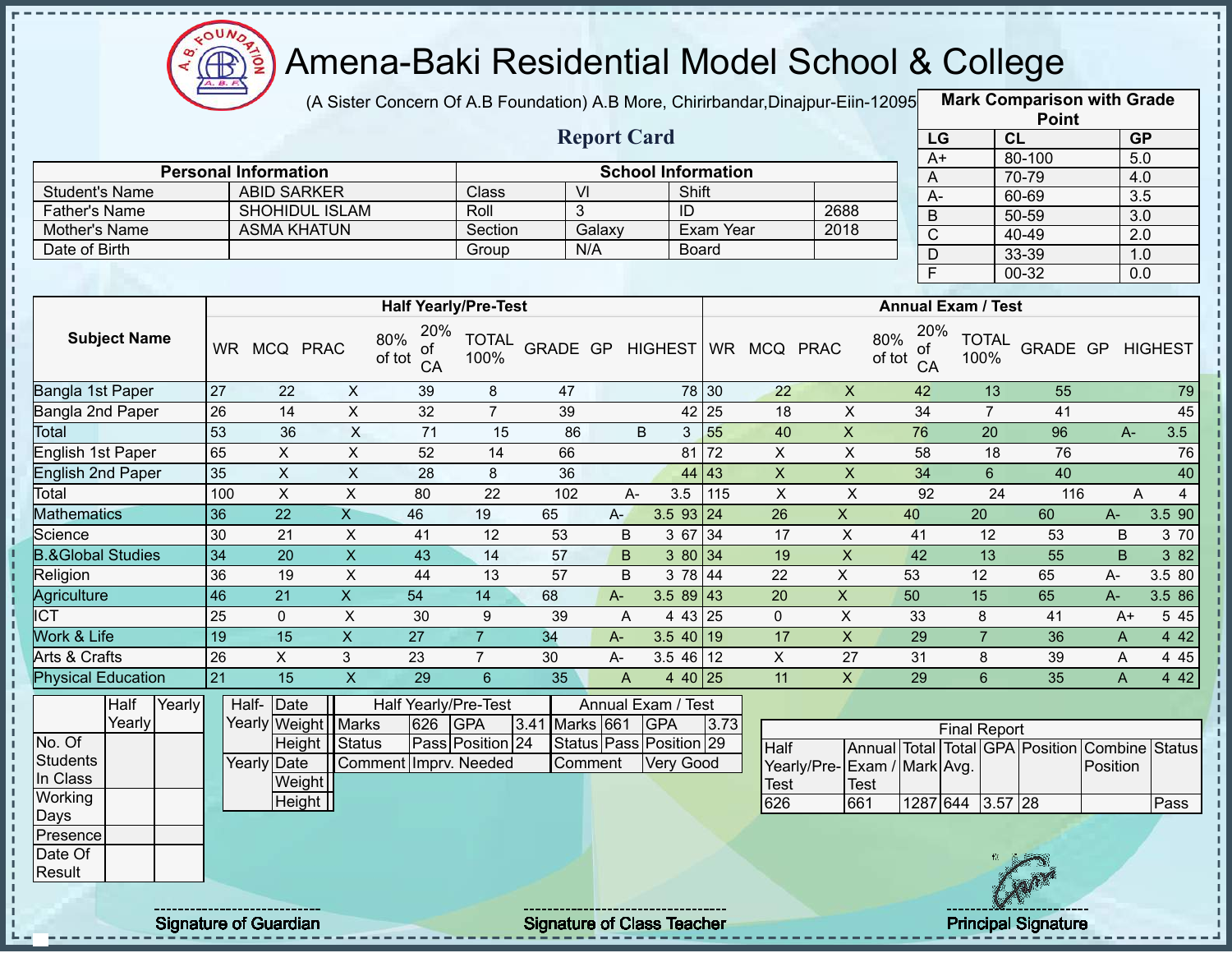

(A Sister Concern Of A.B Foundation) A.B More, Chirirbandar, Dinajpur-Eiin-12095

**Mark Comparison with Grade**

|                      |                             |         | <b>Report Card</b> |                           |      |   |
|----------------------|-----------------------------|---------|--------------------|---------------------------|------|---|
|                      | <b>Personal Information</b> |         |                    | <b>School Information</b> |      |   |
| Student's Name       | MD. JAHIN TAZWAR            | Class   | VI                 | Shift                     |      |   |
| <b>Father's Name</b> | <b>MOKBUL HOSSAIN</b>       | Roll    |                    | ID                        | 2691 | B |
| Mother's Name        | MISS. JAHANARA BEGUM        | Section | Galaxy             | Exam Year                 | 2018 |   |
| Date of Birth        |                             | Group   | N/A                | <b>Board</b>              |      |   |
|                      |                             |         |                    |                           |      |   |

|                 | <b>Point</b> |                  |
|-----------------|--------------|------------------|
| LG              | <b>CL</b>    | <b>GP</b>        |
| $\overline{A+}$ | 80-100       | 5.0              |
| A               | 70-79        | 4.0              |
| А-              | 60-69        | $\overline{3.5}$ |
| B               | 50-59        | 3.0              |
| C               | 40-49        | 2.0              |
| D               | 33-39        | 1.0              |
| E               | 00-32        | 0.0              |

|                              |           |            |             | <b>Half Yearly/Pre-Test</b>      |                      |          |       |    |                |           |             |             | <b>Annual Exam / Test</b>        |                      |          |       |         |
|------------------------------|-----------|------------|-------------|----------------------------------|----------------------|----------|-------|----|----------------|-----------|-------------|-------------|----------------------------------|----------------------|----------|-------|---------|
| <b>Subject Name</b>          | <b>WR</b> | <b>MCQ</b> | <b>PRAC</b> | 20%<br>80%<br>οf<br>of tot<br>CA | <b>TOTAL</b><br>100% | GRADE GP |       |    | <b>HIGHEST</b> | <b>WR</b> | <b>MCQ</b>  | <b>PRAC</b> | 20%<br>80%<br>0f<br>of tot<br>CA | <b>TOTAL</b><br>100% | GRADE GP |       | HIGHEST |
| Bangla 1st Paper             | 31        | 19         | X           | 40                               | 9                    | 49       |       |    | 78 38          |           | 20          | X           | 46                               | 13                   | 59       |       | 79      |
| Bangla 2nd Paper             | 26        | 12         | X           | 30                               | 8                    | 38       |       |    | 42 25          |           | 17          | X           | 34                               |                      | 41       |       | 45      |
| Total                        | 57        | 31         | X           | 70                               | 17                   | 87       |       | B  | 3              | 63        | 37          | X           | 80                               | 20                   | 100      | $A -$ | 3.5     |
| English 1st Paper            | 60        | X.         | X           | 48                               | 14                   | 62       |       |    | 81 66          |           | X           | X           | 53                               | 18                   | 71       |       | 76      |
| English 2nd Paper            | 29        | X.         | X           | 23                               | 8                    | 31       |       |    | 44 38          |           | X           | X           | 30                               | 6                    | 36       |       | 40      |
| Total                        | 89        | X          | X           | 71                               | 22                   | 93       |       | A- | 3.5            | 104       | X           | X           | 83                               | 24                   | 107      |       | A       |
| <b>Mathematics</b>           | 38        | 12         | X           | 40                               | 19                   | 59       |       | B  | 393 38         |           | 23          | X.          | 49                               | 16                   | 65       | A-    | 3.5 90  |
| Science                      | 36        | 14         | X           | 40                               | 13                   | 53       |       | B  | 3 67           | 36        | 17          | X           | 42                               | 12                   | 54       | B     | 3 70    |
| <b>B.&amp;Global Studies</b> | 38        | 14         | X.          | 42                               | 12                   | 54       |       | B. | 3 80           | 43        | 21          | X.          | 51                               | 10                   | 61       | $A -$ | 3.5 82  |
| Religion                     | 34        | 22         | X           | 45                               | 13                   | 58       |       | B  | 3 78 51        |           | 22          | X           | 58                               | 15                   | 73       | A     | 4 80    |
| Agriculture                  | 44        | 26         | X.          | 56                               | 13                   | 69       | $A -$ |    | $3.589$ 50     |           | 20          | X.          | 56                               | 16                   | 72       | A     | 4 8 6   |
| <b>ICT</b>                   | 23        | 0          | X           | 29                               | 9                    | 38       |       | A  | 4 43 24        |           | $\mathbf 0$ | X           | 31                               | 8                    | 39       | A     | 4 4 5   |
| <b>Nork &amp; Life</b>       | 20        | 12         | X           | 26                               | $\overline{7}$       | 33       | $A-$  |    | $3.540$ 23     |           | 17          | X           | 32                               |                      | 39       | A     | 4 4 2   |
| Arts & Crafts                | 29        | X          | 3           | 26                               | 9                    | 35       |       | A  | 4 46 12        |           | X           | 30          | 34                               | 8                    | 42       | $A+$  | 5 4 5   |
| <b>Physical Education</b>    | 23        | 15         | X.          | 30                               |                      | 37       |       | A  | 4 40 26        |           | 15          | X.          | 33                               |                      | 40       | $A+$  | 542     |

|                 | Half   | Yearly | Half-Date             |                       |         | Half Yearly/Pre-Test |                | Annual Exam / Test      |      |                              |             |                     |     |                                                |      |
|-----------------|--------|--------|-----------------------|-----------------------|---------|----------------------|----------------|-------------------------|------|------------------------------|-------------|---------------------|-----|------------------------------------------------|------|
|                 | Yearly |        | Yearly Weight   Marks |                       | 616 GPA |                      | 3.41 Marks 692 | <b>GPA</b>              | 3.95 |                              |             | <b>Final Report</b> |     |                                                |      |
| No. Of          |        |        |                       | Height   Status       |         | Pass Position 27     |                | Status Pass Position 22 |      | <b>Half</b>                  |             |                     |     | Annual Total Total GPA Position Combine Status |      |
| Students        |        |        | Yearly Date           | Comment Imprv. Needed |         |                      | <b>Comment</b> | <b>Very Good</b>        |      | Yearly/Pre- Exam / Mark Avg. |             |                     |     | Position                                       |      |
| In Class        |        |        | Weight                |                       |         |                      |                |                         |      | <b>Test</b>                  | <b>Test</b> |                     |     |                                                |      |
| Working         |        |        | Height                |                       |         |                      |                |                         |      | 616                          | 692         | 1308 656 3.68 25    |     |                                                | Pass |
| Days            |        |        |                       |                       |         |                      |                |                         |      |                              |             |                     |     |                                                |      |
| <b>Presence</b> |        |        |                       |                       |         |                      |                |                         |      |                              |             |                     |     |                                                |      |
| Date Of         |        |        |                       |                       |         |                      |                |                         |      |                              |             |                     |     |                                                |      |
| Result          |        |        |                       |                       |         |                      |                |                         |      |                              |             |                     |     |                                                |      |
|                 |        |        |                       |                       |         |                      |                |                         |      |                              |             |                     | CRM |                                                |      |

Ţ

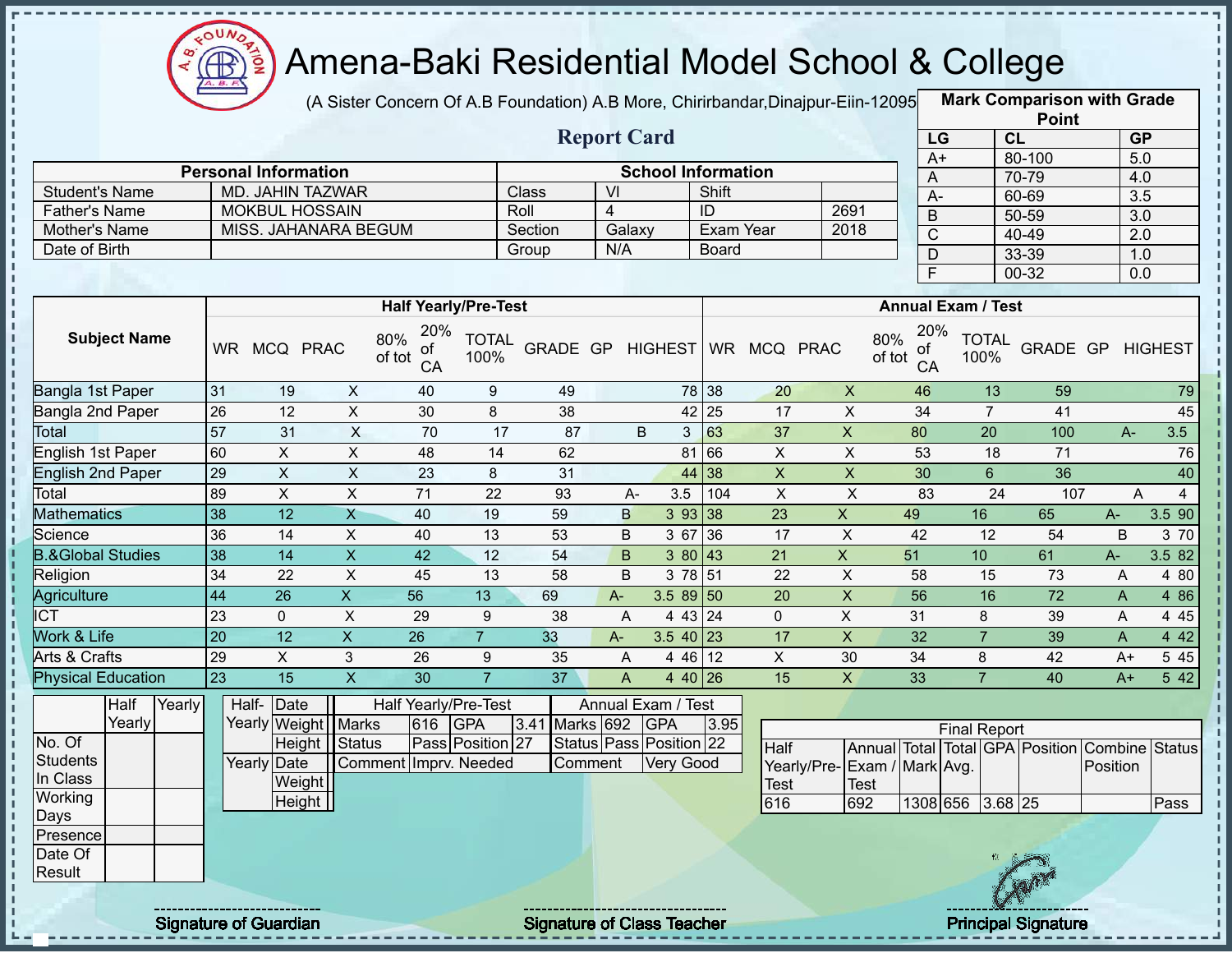

f,

# Amena-Baki Residential Model School & College

(A Sister Concern Of A.B Foundation) A.B More, Chirirbandar,Dinajpur-Eiin-120950

**Mark Comparison with Grade Point**

|                      |                             |                  |                          |                                  |                      |         |     |                              |           |              |      |               |                 |                           | Point     |           |                |
|----------------------|-----------------------------|------------------|--------------------------|----------------------------------|----------------------|---------|-----|------------------------------|-----------|--------------|------|---------------|-----------------|---------------------------|-----------|-----------|----------------|
|                      |                             |                  |                          |                                  |                      |         |     | <b>Report Card</b>           |           |              |      |               | LG              |                           | <b>CL</b> | <b>GP</b> |                |
|                      |                             |                  |                          |                                  |                      |         |     |                              |           |              |      |               | A+              |                           | 80-100    | 5.0       |                |
|                      | <b>Personal Information</b> |                  |                          |                                  |                      |         |     | <b>School Information</b>    |           |              |      |               | A               |                           | 70-79     | 4.0       |                |
| Student's Name       |                             | <b>KUBER ROY</b> |                          |                                  |                      | Class   | VI  |                              | Shift     |              |      |               | A-              |                           | 60-69     | 3.5       |                |
| <b>Father's Name</b> |                             |                  | <b>DULAL CHANDRO ROY</b> |                                  | Roll                 |         | 5   |                              | ID        |              | 2693 |               | B               |                           | 50-59     | 3.0       |                |
| Mother's Name        |                             | <b>BABY ROY</b>  |                          |                                  |                      | Section |     | Galaxy                       | Exam Year |              | 2018 |               | С               |                           | 40-49     | 2.0       |                |
| Date of Birth        |                             |                  |                          |                                  |                      | Group   | N/A |                              | Board     |              |      |               | D               |                           | 33-39     | 1.0       |                |
|                      |                             |                  |                          |                                  |                      |         |     |                              |           |              |      |               | F               |                           | 00-32     | 0.0       |                |
|                      |                             |                  |                          |                                  |                      |         |     |                              |           |              |      |               |                 |                           |           |           |                |
|                      |                             |                  |                          | <b>Half Yearly/Pre-Test</b>      |                      |         |     |                              |           |              |      |               |                 | <b>Annual Exam / Test</b> |           |           |                |
| <b>Subject Name</b>  | <b>WR</b>                   |                  | MCQ PRAC                 | 20%<br>80%<br>of<br>of tot<br>CA | <b>TOTAL</b><br>100% |         |     | GRADE GP HIGHEST WR MCQ PRAC |           |              |      | 80%<br>of tot | 20%<br>οf<br>CA | <b>TOTAL</b><br>100%      | GRADE GP  |           | <b>HIGHEST</b> |
| Bangla 1st Paper     | 39                          | 27               | X                        | 53                               | 11                   | 64      |     |                              | 78 36     | 21           | X    |               | 46              | 14                        | 60        |           | 79             |
| Bangla 2nd Paper     | 24                          | 13               | X                        | 30                               | 8                    | 38      |     |                              | 42 24     | 17           | X    |               | 33              | 7                         | 40        |           | 45             |
| Total                | 63                          | 40               | X                        | 83                               | 19                   | 102     |     | 3.5<br>$A-$                  | 60        | 38           | X    |               | 79              | 21                        | 100       | $A -$     | 3.5            |
| English 1st Paper    | 63                          | X                | X                        | 50                               | 14                   | 64      |     | 81                           | 65        | X            | X    |               | 52              | 16                        | 68        |           | 76             |
| English 2nd Paper    | 21                          | X                | X                        | 17                               | 7                    | 24      |     | 44                           | 39        | X            | X    |               | 31              | 6                         | 37        |           | 40             |
| Total                | RA                          | X                | x                        | 67                               | 21                   | 88      |     | $\mathcal{R}$<br>R.          | 1104      | $\mathsf{x}$ |      |               | R3              | 22                        | 105       | Д         | 4              |

| ινιαι                        | ט ו       | Ψ   | $\lambda$ | ບບ | ιJ | U  | $\Gamma$ | ບ.ບ          | 1 UU | ັບບ | $\Lambda$ | 1 J | ∠ । | 1 U U | $\Gamma$     | ⊽.⊽     |
|------------------------------|-----------|-----|-----------|----|----|----|----------|--------------|------|-----|-----------|-----|-----|-------|--------------|---------|
| English 1st Paper            | 63        |     |           | 50 | 14 | 64 |          | 81           | 65   |     |           | 52  | 16  | 68    |              | 76      |
| <b>English 2nd Paper</b>     | 21        |     |           |    |    | 24 |          | 44 39        |      |     |           | 31  | n   | 37    |              | 40      |
| Total                        | 84        |     |           | 67 | 21 | 88 | B        |              | 104  |     |           | 83  | 22  | 105   | $\mathsf{A}$ |         |
| Mathematics                  | 146       | 21  |           | 54 | 20 | 74 | A        | 93 45        |      | 24  |           | 55  | 16. |       | $\mathsf{A}$ | 90<br>4 |
| Science                      | 38        | 14  | Λ         | 42 | 13 | 55 | B        | 3 67         | 128  | 13  |           | 33  | 13  | 46    | ◡            | 2 70    |
| <b>B.&amp;Global Studies</b> | 134       | 20  |           | 43 | 14 | 57 | B        | 3 80 45      |      | 20  |           | 52  | 12  | 64    | А-           | 3.582   |
| Religion                     | 147       | 22  |           | 55 | 12 | 67 | A-       | 3.5<br>78 55 |      | 26  |           | 65  | 14  | 79    | A            | 80<br>4 |
| Agriculture                  | l 59      | 22  |           | 65 |    | 82 | A+       | 5 89 54      |      | 17  |           | 57  | 16  | 73    | A            | 4 8 6   |
| <b>ICT</b>                   | <b>25</b> |     |           | 31 |    | 39 | A        | 43   23<br>4 |      |     |           | 29  |     | 37    | A            | 4 4 5   |
| Work & Life                  | l 25      | 12  |           | 30 |    | 36 | A        | 40124<br>4   |      | 17  | ∧         | 33  |     | 40    | $A+$         | 5 4 2   |
| Arts & Crafts                | 28        |     | 10        | 30 |    | 36 |          | 46 13        |      |     | 30        | 34  |     | 42    | A+           | 5 4 5   |
| <b>Physical Education</b>    | l 21      | 15. |           | 29 |    | 35 |          | 4 40 $ 23$   |      | 15  |           | 30  |     | 36    |              | 4 4 2   |

|          | Half    | Yearly |             | Half- Date            |              |     | Half Yearly/Pre-Test |                | Annual Exam / Test      |      |                |      |
|----------|---------|--------|-------------|-----------------------|--------------|-----|----------------------|----------------|-------------------------|------|----------------|------|
|          | Yearlvl |        |             | Yearly Weight   Marks |              | 671 | <b>GPA</b>           | 3.73 Marks 693 | <b>IGPA</b>             | 3.91 |                |      |
| No. Of   |         |        |             | Height   Status       |              |     | Pass Position 15     |                | Status Pass Position 26 |      | <b>Half</b>    | Ann  |
| Students |         |        | Yearly Date |                       | Comment Good |     |                      | Comment        | <b>Very Good</b>        |      | Yearly/Pre-Exa |      |
| In Class |         |        |             | Weight                |              |     |                      |                |                         |      | <b>Test</b>    | Test |
| Working  |         |        |             | Height                |              |     |                      |                |                         |      | 671            | 693  |
| Days     |         |        |             |                       |              |     |                      |                |                         |      |                |      |
| Presence |         |        |             |                       |              |     |                      |                |                         |      |                |      |
| Date Of  |         |        |             |                       |              |     |                      |                |                         |      |                |      |
| Result   |         |        |             |                       |              |     |                      |                |                         |      |                |      |

|                              |      |                  | <b>Final Report</b> |  |                                                |       |
|------------------------------|------|------------------|---------------------|--|------------------------------------------------|-------|
| Half                         |      |                  |                     |  | Annual Total Total GPA Position Combine Status |       |
| Yearly/Pre- Exam / Mark Avg. |      |                  |                     |  | <b>IPosition</b>                               |       |
| Test                         | Test |                  |                     |  |                                                |       |
| 671                          | 693  | 1364 683 3.82 18 |                     |  |                                                | lPass |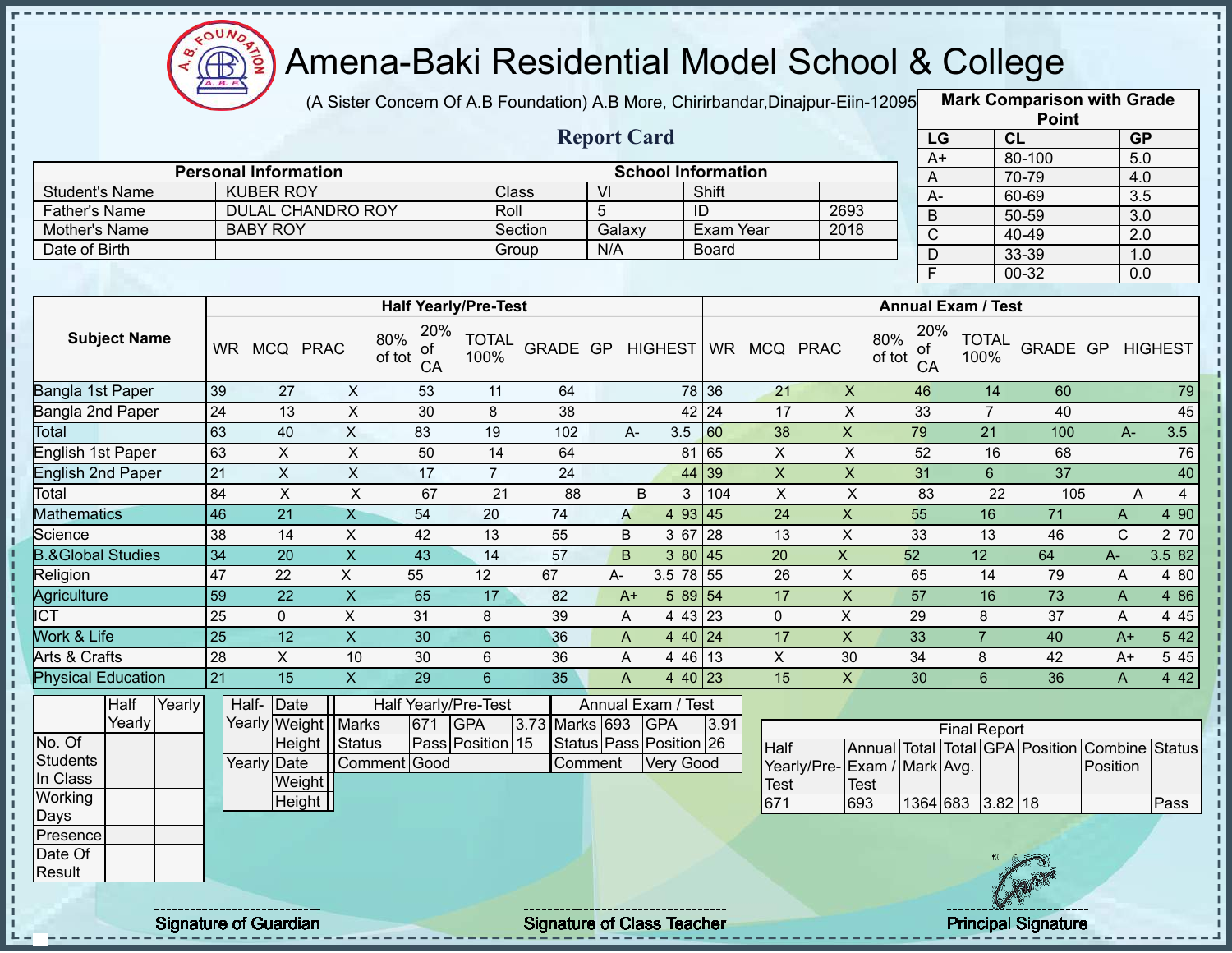

(A Sister Concern Of A.B Foundation) A.B More, Chirirbandar, Dinajpur-Eiin-12095

**Mark Comparison with Grade**

|                       |                             |         | <b>Report Card</b> |                           |      |  |
|-----------------------|-----------------------------|---------|--------------------|---------------------------|------|--|
|                       | <b>Personal Information</b> |         |                    | <b>School Information</b> |      |  |
| <b>Student's Name</b> | MD. BOKTIAR ABIDAYON        | Class   | Μ                  | Shift                     |      |  |
| <b>Father's Name</b>  | <b>MD. MOHOSHIN ALI</b>     | Roll    |                    | ID                        | 2718 |  |
| Mother's Name         | <b>NASRIN BEGUM</b>         | Section | Galaxy             | Exam Year                 | 2018 |  |
| Date of Birth         |                             | Group   | N/A                | Board                     |      |  |
|                       |                             |         |                    |                           |      |  |

|                 | <b>Point</b> |                  |
|-----------------|--------------|------------------|
| LG              | CL           | <b>GP</b>        |
| $\overline{A+}$ | 80-100       | 5.0              |
| A               | 70-79        | 4.0              |
| А-              | 60-69        | $\overline{3.5}$ |
| B               | 50-59        | 3.0              |
| C               | 40-49        | 2.0              |
| D               | 33-39        | 1.0              |
| E               | 00-32        | 0.0              |

|                              |           |            |              | <b>Half Yearly/Pre-Test</b>      |                      |          |       |                |                      |           |             |              | <b>Annual Exam / Test</b>        |                      |                 |              |                |                |
|------------------------------|-----------|------------|--------------|----------------------------------|----------------------|----------|-------|----------------|----------------------|-----------|-------------|--------------|----------------------------------|----------------------|-----------------|--------------|----------------|----------------|
| <b>Subject Name</b>          | <b>WR</b> | <b>MCQ</b> | <b>PRAC</b>  | 20%<br>80%<br>of<br>of tot<br>CA | <b>TOTAL</b><br>100% | GRADE GP |       | <b>HIGHEST</b> |                      | <b>WR</b> | MCQ PRAC    |              | 20%<br>80%<br>οf<br>of tot<br>CA | <b>TOTAL</b><br>100% | <b>GRADE GP</b> |              | <b>HIGHEST</b> |                |
| Bangla 1st Paper             | 41        | 22         | X            | 50                               | 9                    | 59       |       |                | 78 33                |           | 11          | X            | 35                               | 11                   | 46              |              |                | 79             |
| Bangla 2nd Paper             | 12        | 9          | X            | 17                               | 6                    | 23       |       |                | $42$   24            |           | 16          | X            | 32                               |                      | 39              |              |                | 45             |
| Total                        | 53        | 31         | X            | 67                               | 15                   | 82       |       | B              | 3                    | 57        | 27          | X            | 67                               | 18                   | 85              |              | B              | $\mathfrak{S}$ |
| English 1st Paper            | 40        | X.         | X            | 32                               | 14                   | 46       |       |                | 81 58                |           | X           | X            | 46                               | 13                   | 59              |              |                | 76             |
| <b>English 2nd Paper</b>     | 4         | X          | $\mathsf{X}$ | 3                                | 5                    | 8        |       |                | 44 26                |           | X           | X.           | 21                               | 5                    | 26              |              |                | 40             |
| Total                        | 44        | X          | X            | 35                               | 19                   | 54       |       | D              |                      | 84        | X           | X            | 67                               | 18                   | 85              |              | B              | 3              |
| <b>Mathematics</b>           | 18        | 16         | X            | 27                               | 15                   | 42       | C     |                | $293$ 28             |           | 23          | X            | 41                               | 14                   | 55              | B            |                | 390            |
| Science                      | 27        | 12         | X            | 31                               | 9                    | 40       | С     | 2 67           | 31                   |           | 10          | Χ            | 33                               | 11                   | 44              | C            |                | 2 70           |
| <b>B.&amp;Global Studies</b> | 31        | 20         | $\mathsf{X}$ | 41                               | 11                   | 52       | B     |                | 380 41               |           | 17          | X            | 46                               | 14                   | 60              | A-           |                | 3.582          |
| Religion                     | 34        | 16         | X            | 40                               | 14                   | 54       | B     |                | 3 78 34              |           | 17          | X            | 41                               | 14                   | 55              | B            |                | 3 80           |
| Agriculture                  | 47        | 13         | X.           | 48                               | 12                   | 60       | $A -$ | $3.589$ 53     |                      |           | 19          | X            | 58                               | 16                   | 74              | A            |                | 4 8 6          |
| <b>ICT</b>                   | 27        | 0          | X            | 32                               | 8                    | 40       | A+    |                | 543 26               |           | $\mathbf 0$ | X            | 30                               | 8                    | 38              | $\mathsf{A}$ |                | 4 4 5          |
| Work & Life                  | 20        | 8          | X.           | 22                               | 6                    | 28       | B     |                | $3 \, 40 \,   \, 24$ |           | 16          | X            | 32                               | 6                    | 38              | A            |                | 4 4 2          |
| Arts & Crafts                | 23        | X          | 3            | 21                               | 8                    | 29       | B     |                | 3 46 15              |           | X           | 25           | 32                               | 8                    | 40              | $A+$         |                | 5 4 5          |
| <b>Physical Education</b>    | 10        | 15         | X            | 20                               |                      | 27       | B     |                | $3 \, 40 \,   22$    |           | 12          | $\mathsf{X}$ | 27                               |                      | 34              | $A -$        |                | 3.542          |

|                 | Half    | Yearly | Half- Date  |                       |                          | Half Yearly/Pre-Test |                | Annual Exam / Test      |      |     |
|-----------------|---------|--------|-------------|-----------------------|--------------------------|----------------------|----------------|-------------------------|------|-----|
|                 | Yearlyl |        |             | Yearly Weight   Marks |                          | 508 GPA              | 0.00 Marks 608 | <b>IGPA</b>             | 3.45 |     |
| No. Of          |         |        |             | Height                | <b>Status</b>            | <b>Fail Position</b> |                | Status Pass Position 41 |      | Ha  |
| <b>Students</b> |         |        | Yearly Date |                       | Comment Not Satisfactory |                      | Comment        | Verv Good               |      | Ye  |
| In Class        |         |        |             | Weight                |                          |                      |                |                         |      | Tes |
| Working         |         |        |             | Height                |                          |                      |                |                         |      | 508 |
| Days            |         |        |             |                       |                          |                      |                |                         |      |     |
| Presence        |         |        |             |                       |                          |                      |                |                         |      |     |
| Date Of         |         |        |             |                       |                          |                      |                |                         |      |     |
| Result          |         |        |             |                       |                          |                      |                |                         |      |     |

|                              |      |                  | <b>Final Report</b> |  |                                                |      |
|------------------------------|------|------------------|---------------------|--|------------------------------------------------|------|
| <b>Half</b>                  |      |                  |                     |  | Annual Total Total GPA Position Combine Status |      |
| Yearly/Pre- Exam / Mark Avg. |      |                  |                     |  | Position                                       |      |
| <b>Test</b>                  | Test |                  |                     |  |                                                |      |
| 508                          | 608  | 1116 532 2.98 42 |                     |  |                                                | Pass |

J, J.

Ţ

 $\mathbf I$  $\mathbf I$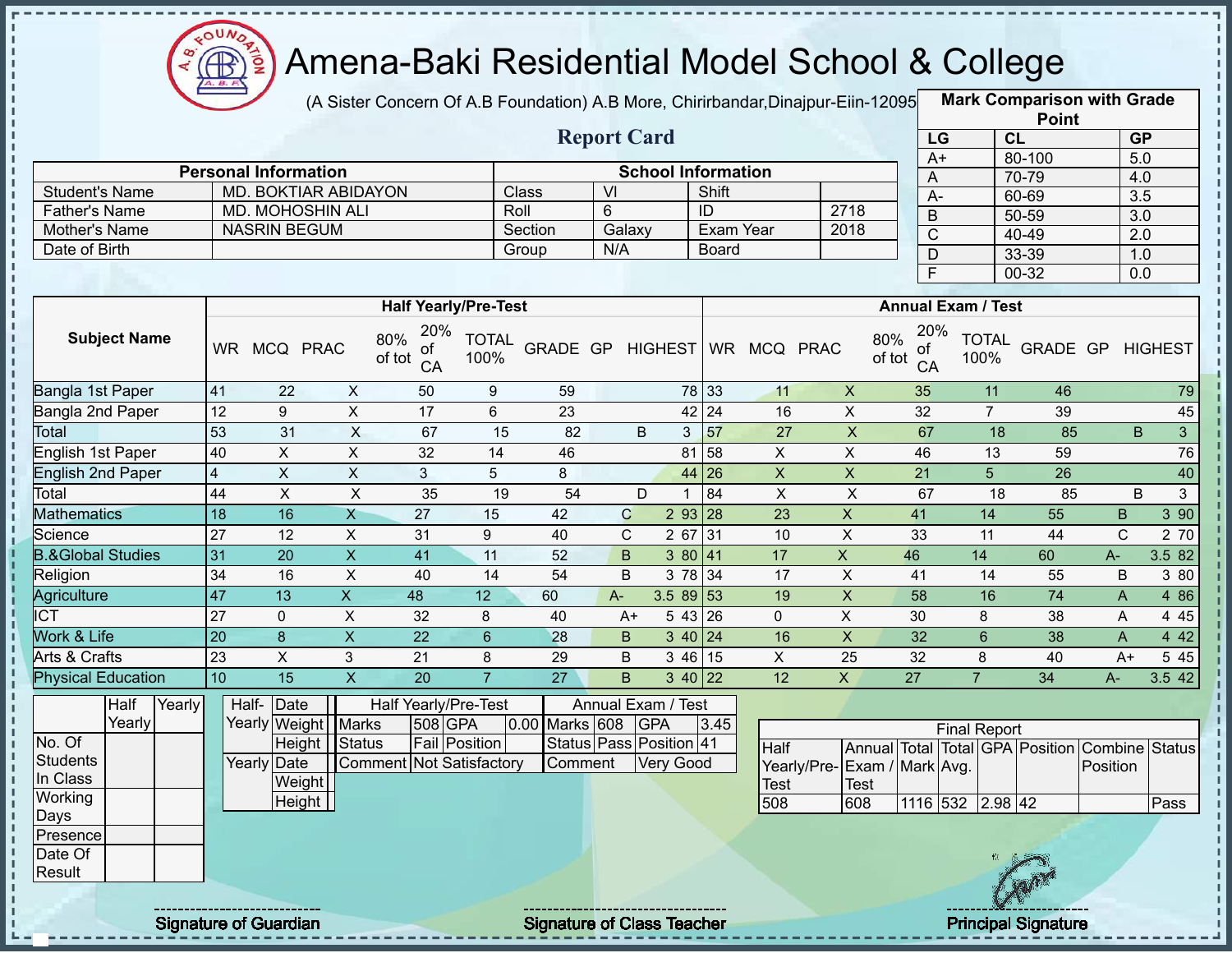

(A Sister Concern Of A.B Foundation) A.B More, Chirirbandar,Dinajpur-Eiin-120950

**Mark Comparison with Grade Point**

|                              |                 |                                   |                 |                                  |                      |                | <b>Report Card</b>            |                           |                |              |                              |                                            |               | LG               |                           | CL                              |                       | GP               |                |
|------------------------------|-----------------|-----------------------------------|-----------------|----------------------------------|----------------------|----------------|-------------------------------|---------------------------|----------------|--------------|------------------------------|--------------------------------------------|---------------|------------------|---------------------------|---------------------------------|-----------------------|------------------|----------------|
|                              |                 | <b>Personal Information</b>       |                 |                                  |                      |                |                               | <b>School Information</b> |                |              |                              |                                            |               | $A+$             |                           | 80-100                          |                       | 5.0              |                |
| <b>Student's Name</b>        |                 | <b>ESTIAK AHMMED</b>              |                 |                                  | Class                |                | $\overline{\mathsf{M}}$       |                           | Shift          |              |                              |                                            |               | A                |                           | 70-79                           |                       | 4.0              |                |
| <b>Father's Name</b>         |                 | <b>JAHIDUL ISLAM</b>              |                 |                                  | Roll                 |                | $\overline{12}$               |                           | ID             |              |                              | 2877                                       |               | $A -$<br>$\sf B$ |                           | 60-69<br>50-59                  |                       | 3.5<br>3.0       |                |
| Mother's Name                |                 | <b>MISS. EAEHMIN ARA</b>          |                 |                                  | Section              |                | Galaxy                        |                           |                | Exam Year    |                              | 2018                                       |               | $\overline{C}$   |                           | 40-49                           |                       | $\overline{2.0}$ |                |
| Date of Birth                |                 |                                   |                 |                                  | Group                |                | N/A                           |                           |                | <b>Board</b> |                              |                                            |               | D                |                           | 33-39                           |                       | 1.0              |                |
|                              |                 |                                   |                 |                                  |                      |                |                               |                           |                |              |                              |                                            |               | F                |                           | $00 - 32$                       |                       | 0.0              |                |
|                              |                 |                                   |                 |                                  |                      |                |                               |                           |                |              |                              |                                            |               |                  |                           |                                 |                       |                  |                |
|                              |                 |                                   |                 | <b>Half Yearly/Pre-Test</b>      |                      |                |                               |                           |                |              |                              |                                            |               |                  | <b>Annual Exam / Test</b> |                                 |                       |                  |                |
| <b>Subject Name</b>          |                 | WR MCQ PRAC                       |                 | 20%<br>80%<br>οf<br>of tot<br>CA | <b>TOTAL</b><br>100% |                |                               |                           |                |              | GRADE GP HIGHEST WR MCQ PRAC |                                            | 80%<br>of tot | 20%<br>οf<br>CA  | <b>TOTAL</b><br>100%      | GRADE GP HIGHEST                |                       |                  |                |
| Bangla 1st Paper             | 47              | 24                                | $\sf X$         | 57                               | 10                   | 67             |                               |                           | 78 28          |              | 21                           | $\boldsymbol{\mathsf{X}}$                  |               | 39               | 13                        | 52                              |                       |                  | 79             |
| Bangla 2nd Paper             | 18              | 17                                | $\pmb{\times}$  | 28                               | 8                    | 36             |                               |                           | 42 19          |              | 17                           | $\pmb{\times}$                             |               | 29               | $\overline{7}$            | 36                              |                       |                  | 45             |
| Total                        | 65              | 41                                | X               | 85                               | 18                   | 103            |                               | A-                        | 3.5            | 47           | 38                           | $\pmb{\mathsf{X}}$                         |               | 68               | 20                        | 88                              |                       | B                | $\overline{3}$ |
| English 1st Paper            | 41              | X                                 | $\pmb{\times}$  | 33                               | 12                   | 45             |                               |                           | 81 53          |              | $\mathsf{X}$                 | $\pmb{\times}$                             |               | 42               | 13                        | 55                              |                       |                  | 76             |
| <b>English 2nd Paper</b>     | 20              | $\boldsymbol{\mathsf{X}}$         | $\pmb{\times}$  | 16                               | 6                    | 22             |                               |                           | 44 20          |              | $\pmb{\times}$               | $\boldsymbol{\mathsf{X}}$                  |               | 16               | $6\phantom{a}$            | 22                              |                       |                  | 40             |
| Total                        | 61              | X                                 | $\pmb{\times}$  | 49                               | 18                   | 67             |                               | $\mathbf C$               | $\overline{2}$ | 73           | $\pmb{\times}$               | $\pmb{\times}$                             |               | 58               | 19                        | $\overline{77}$                 |                       | B.               | $\overline{3}$ |
| <b>Mathematics</b>           | 28              | 12                                | X               | 32                               | 18                   | 50             | B                             |                           | 393 30         |              | 21                           | $\boldsymbol{\mathsf{X}}$                  |               | 41               | 20                        | 61                              | A-                    |                  | 3.5 90         |
| Science                      | 28              | 13                                | X               | 33                               | 12                   | 45             | $\mathsf{C}$                  |                           | $267$ 31       |              | 11                           | $\pmb{\times}$                             |               | 34               | 13                        | 47                              | $\mathsf{C}$          |                  | 2 70           |
| <b>B.&amp;Global Studies</b> | 36              | 16                                | $\mathsf X$     | 42                               | 11                   | 53             | B.                            |                           | 380 42         |              | 19                           | $\boldsymbol{\mathsf{X}}$                  |               | 49               | 13                        | 62                              | A-                    |                  | 3.5 82         |
| Religion                     | 38              | 20                                | $\mathsf{X}$    | 46                               | 14                   | 60             | A-                            |                           | 3.5 78 41      |              | 27                           | $\pmb{\times}$                             |               | 54               | 12                        | 66                              | A-                    |                  | 3.5 80         |
| Agriculture                  | 50              | 15                                | $\mathsf{X}$    | 52                               | 14                   | 66             | A-                            |                           | $3.589$ 56     |              | 19                           | $\boldsymbol{\mathsf{X}}$                  |               | 60               | 16                        | 76                              | $\mathsf{A}$          |                  | 4 8 6          |
| <b>ICT</b>                   | 23              | $\mathbf 0$                       | X               | 26                               | 8                    | 34             | А-                            |                           | $3.543$ 20     |              | $\mathbf 0$                  | $\mathsf{X}$                               |               | 26               | 8                         | 34                              | A-                    |                  | 3.5 45         |
| Work & Life                  | $\overline{24}$ | $\overline{12}$                   | $\mathsf X$     | 29                               | $\overline{7}$       | 36             | A                             |                           | 440 22         |              | 18                           | $\pmb{\times}$                             |               | 32               | $\overline{7}$            | 39                              | A                     |                  | 4 4 2          |
| <b>Arts &amp; Crafts</b>     | 29              | $\mathsf X$                       | 3               | 26                               | $\sqrt{5}$           | 31             | А-                            |                           | $3.546$ 12     |              | $\pmb{\times}$               | 25                                         |               | 30               | 8                         | 38                              | A                     |                  | 4 4 5          |
| <b>Physical Education</b>    | 18              | $\overline{15}$                   | $\overline{X}$  | 26                               | $\overline{7}$       | 33             | $A -$                         |                           | $3.540$ 22     |              | 15                           | $\mathsf{X}$                               |               | 30               | $6\overline{6}$           | 36                              | A                     |                  | 442            |
| Half<br>Yearly<br>Yearly     |                 | Half- Date<br>Yearly Weight Marks |                 | Half Yearly/Pre-Test<br>578      | <b>GPA</b>           | 3.18 Marks 624 | Annual Exam / Test            | <b>GPA</b>                |                | 3.45         |                              |                                            |               |                  | <b>Final Report</b>       |                                 |                       |                  |                |
| No. Of                       |                 |                                   | Height   Status |                                  | Pass Position 33     |                | Status   Pass   Position   38 |                           |                |              | Half                         |                                            |               |                  |                           | Annual Total Total GPA Position | <b>Combine Status</b> |                  |                |
| <b>Students</b><br>In Class  |                 | Yearly Date<br>Weight             |                 | Comment Imprv. Needed            |                      |                | Comment                       | <b>Very Good</b>          |                |              | <b>Test</b>                  | Yearly/Pre-Exam / Mark Avg.<br><b>Test</b> |               |                  |                           |                                 | Position              |                  |                |
| Working                      |                 | Height                            |                 |                                  |                      |                |                               |                           |                |              | 578                          | 624                                        |               |                  | 1202 603 3.32 36          |                                 |                       |                  | Pass           |
| Days                         |                 |                                   |                 |                                  |                      |                |                               |                           |                |              |                              |                                            |               |                  |                           |                                 |                       |                  |                |
| Presence                     |                 |                                   |                 |                                  |                      |                |                               |                           |                |              |                              |                                            |               |                  |                           |                                 |                       |                  |                |
| Date Of                      |                 |                                   |                 |                                  |                      |                |                               |                           |                |              |                              |                                            |               |                  |                           |                                 |                       |                  |                |
| Result                       |                 |                                   |                 |                                  |                      |                |                               |                           |                |              |                              |                                            |               |                  |                           |                                 |                       |                  |                |
|                              |                 |                                   |                 |                                  |                      |                |                               |                           |                |              |                              |                                            |               |                  |                           |                                 |                       |                  |                |

п п

п  $\blacksquare$ 

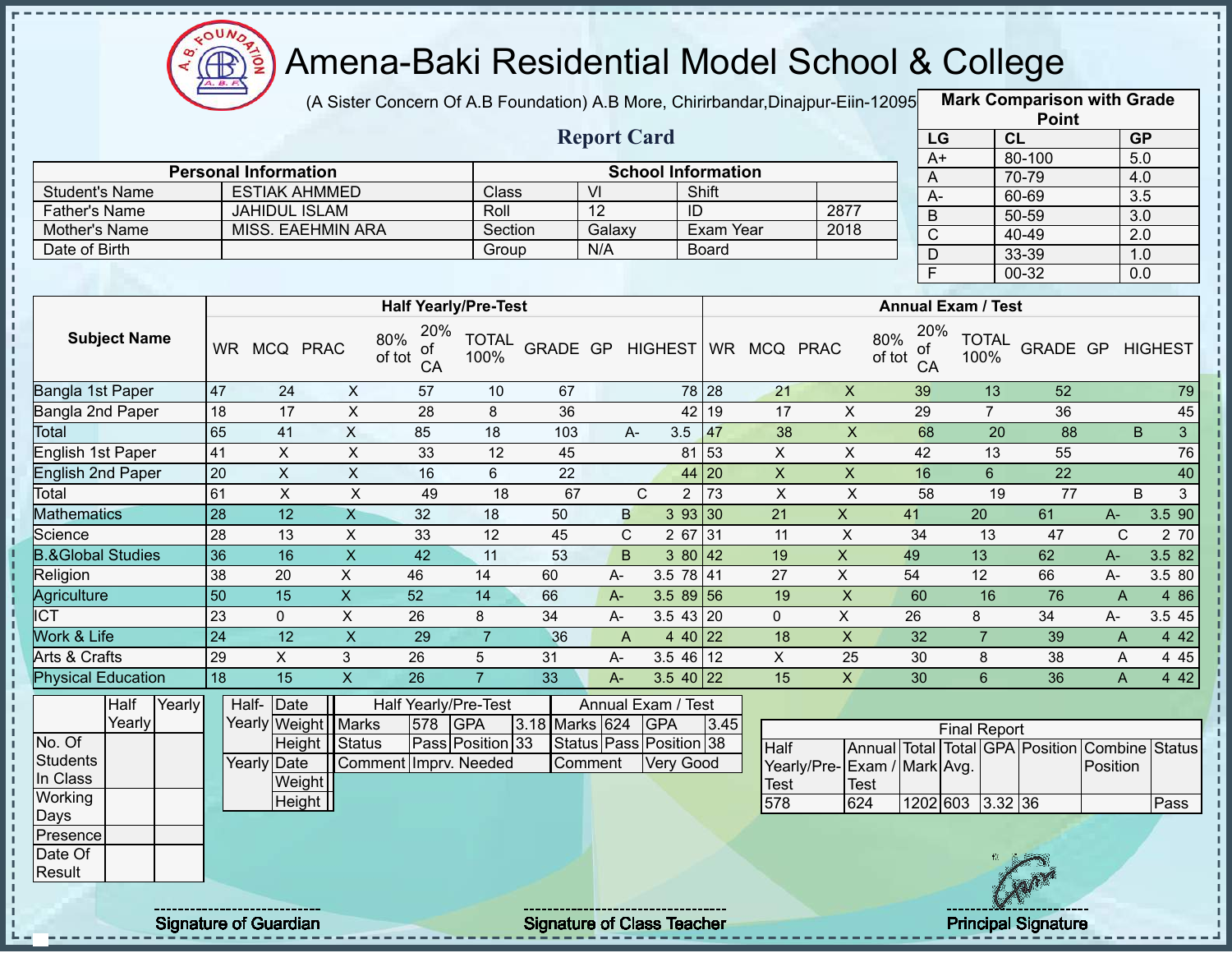

(A Sister Concern Of A.B Foundation) A.B More, Chirirbandar,Dinajpur-Eiin-120950

**Mark Comparison with Grade**

|                              |                 |                             |                           |                             |                      |                 |                    |                                |                    |                           |                             |                           |                     |                 | <b>Point</b>                                   |                  |                  |
|------------------------------|-----------------|-----------------------------|---------------------------|-----------------------------|----------------------|-----------------|--------------------|--------------------------------|--------------------|---------------------------|-----------------------------|---------------------------|---------------------|-----------------|------------------------------------------------|------------------|------------------|
|                              |                 |                             |                           |                             |                      |                 | <b>Report Card</b> |                                |                    |                           |                             | LG                        |                     | CL              |                                                | <b>GP</b>        |                  |
|                              |                 |                             |                           |                             |                      |                 |                    |                                |                    |                           |                             | $A+$                      |                     |                 | 80-100                                         | 5.0              |                  |
|                              |                 | <b>Personal Information</b> |                           |                             |                      | $\overline{V}$  |                    | <b>School Information</b>      |                    |                           |                             | A                         |                     |                 | 70-79                                          | 4.0              |                  |
| <b>Student's Name</b>        |                 | <b>SHAKIB</b>               |                           |                             | Class                | 14              |                    | Shift                          |                    |                           | 2941                        | $A -$                     |                     |                 | 60-69                                          | 3.5              |                  |
| <b>Father's Name</b>         |                 | <b>MD. NUR ISLAM</b>        |                           |                             | Roll                 |                 |                    | $\overline{1}$                 |                    |                           | 2018                        | $\overline{B}$            |                     |                 | $50 - 59$                                      | $\overline{3.0}$ |                  |
| Mother's Name                |                 | <b>HUFIZA KHATUN</b>        |                           |                             | Section              |                 | Galaxy             |                                | Exam Year          |                           |                             | $\overline{C}$            |                     |                 | $40 - 49$                                      | 2.0              |                  |
| Date of Birth                |                 |                             |                           |                             | Group                |                 | N/A                |                                | <b>Board</b>       |                           |                             | D                         |                     |                 | 33-39                                          | 1.0              |                  |
|                              |                 |                             |                           |                             |                      |                 |                    |                                |                    |                           |                             | $\overline{\mathsf{F}}$   |                     |                 | 00-32                                          | 0.0              |                  |
|                              |                 |                             |                           | <b>Half Yearly/Pre-Test</b> |                      |                 |                    |                                |                    |                           |                             | <b>Annual Exam / Test</b> |                     |                 |                                                |                  |                  |
|                              |                 |                             |                           | 20%                         |                      |                 |                    |                                |                    |                           |                             | 20%                       |                     |                 |                                                |                  |                  |
| <b>Subject Name</b>          |                 | WR MCQ PRAC                 |                           | 80%<br>0f<br>of tot<br>CA   | <b>TOTAL</b><br>100% | GRADE GP        |                    | <b>HIGHEST</b>                 |                    | WR MCQ PRAC               | 80%                         | οf<br>of tot<br>CA        | 100%                | <b>TOTAL</b>    | GRADE GP                                       |                  | <b>HIGHEST</b>   |
| Bangla 1st Paper             | 37              | 24                          | $\boldsymbol{\mathsf{X}}$ | 49                          | 9                    | 58              |                    |                                | 78 40              | 27                        | $\overline{\mathsf{x}}$     | 54                        |                     | 14              | 68                                             |                  | 79               |
| Bangla 2nd Paper             | 17              | 13                          | $\overline{\mathsf{x}}$   | 24                          | $\boldsymbol{9}$     | 33              |                    |                                | 42 21              | 16                        | $\overline{X}$              | 30                        |                     | 8               | 38                                             |                  | 45               |
| <b>Total</b>                 | 54              | $\overline{37}$             | $\overline{\mathsf{x}}$   | $\overline{73}$             | $\overline{18}$      | 91              |                    | 3.5<br>A-                      | 61                 | 43                        | $\overline{X}$              | 84                        |                     | $\overline{22}$ | 106                                            | A                | $\overline{4}$   |
| English 1st Paper            | 46              | $\overline{X}$              | $\boldsymbol{\mathsf{X}}$ | $\overline{37}$             | 13                   | 50              |                    |                                | 81 67              | $\pmb{\times}$            | $\overline{X}$              | 54                        |                     | 18              | 72                                             |                  | 76               |
| <b>English 2nd Paper</b>     | 18              | $\pmb{\times}$              | $\mathsf X$               | 14                          | $\overline{7}$       | $\overline{21}$ |                    |                                | 44 33              | $\boldsymbol{\mathsf{X}}$ | $\overline{\mathsf{x}}$     | 26                        |                     | $\overline{7}$  | 33                                             |                  | 40               |
| Total                        | 64              | $\overline{X}$              | $\overline{\mathsf{x}}$   | $\overline{51}$             | $\overline{20}$      | $\overline{71}$ |                    | $\mathsf{C}$<br>$\overline{2}$ | 100                | $\overline{\mathsf{x}}$   | $\overline{X}$              | $\overline{80}$           |                     | $\overline{25}$ | 105                                            | A                | $\overline{4}$   |
| <b>Mathematics</b>           | 15              | 15                          | $\mathsf{X}$              | 24                          | 18                   | 42              | $\mathbf C$        |                                | 293 33             | 26                        | $\boldsymbol{\mathsf{X}}$   | 47                        | 20                  |                 | 67                                             | $A-$             | 3.5 90           |
| Science                      | 35              | 20                          | $\mathsf X$               | $\overline{44}$             | 13                   | 57              | B                  | 3 67                           | 39                 | 18                        | $\mathsf X$                 | 46                        |                     | 12              | 58                                             | $\sf B$          | 3 70             |
| <b>B.&amp;Global Studies</b> | 46              | 16                          | X                         | 50                          | 14                   | 64              | $A -$              | $3.580$ 53                     |                    | 25                        | $\pmb{\mathsf{X}}$          | 62                        |                     | 15              | 77                                             | $\mathsf{A}$     | 4 8 2            |
| Religion                     | 43              | 21                          | X                         | 51                          | 14                   | 65              | A-                 | 3.5 78 46                      |                    | 22                        | $\mathsf{X}$                | 54                        | 15                  |                 | 69                                             | A-               | 3.5 80           |
| Agriculture                  | $\overline{56}$ | $\overline{24}$             | $\overline{X}$            | 64                          | $\overline{15}$      | 79              | $\overline{A}$     |                                | 4 89 54            | 17                        | $\pmb{\times}$              | 57                        |                     | 16              | 73                                             | $\overline{A}$   | 4 8 6            |
| ICT                          | $\overline{18}$ | $\mathbf 0$                 | $\overline{X}$            | 23                          | $\overline{7}$       | 30              | A-                 | $3.5$ 43 23                    |                    | $\mathbf 0$               | $\overline{X}$              | 30                        |                     | 8               | 38                                             | A                | 4 4 5            |
| Work & Life                  | $\overline{20}$ | 11                          | $\overline{\mathsf{x}}$   | $\overline{25}$             | $\sqrt{6}$           | 31              | $A -$              | $3.5 \ 40 \ 21$                |                    | 18                        | $\overline{X}$              | 31                        |                     | 8               | 39                                             | $\mathsf{A}$     | 442              |
| <b>Arts &amp; Crafts</b>     | 26              | $\overline{X}$              | $\mathfrak{S}$            | 23                          | $\sqrt{5}$           | 28              | B                  |                                | $346\overline{14}$ | $\overline{X}$            | 25                          | 31                        |                     | $\overline{7}$  | 38                                             | A                | 4 4 5            |
| Physical Education           | $\overline{25}$ | 15                          | $\overline{\mathsf{x}}$   | $\overline{32}$             | $\overline{8}$       | 40              | $A+$               |                                | 5 40 25            | 15                        | $\overline{X}$              | 32                        |                     | 8               | 40                                             | $A+$             | $5\overline{42}$ |
| Half<br>Yearly               |                 | Date<br>Half-               |                           | Half Yearly/Pre-Test        |                      |                 |                    | Annual Exam / Test             |                    |                           |                             |                           |                     |                 |                                                |                  |                  |
| Yearly                       |                 |                             | Yearly Weight   Marks     | 598                         | <b>GPA</b>           | 3.32 Marks 710  |                    | <b>GPA</b>                     | 3.91               |                           |                             |                           | <b>Final Report</b> |                 |                                                |                  |                  |
| No. Of                       |                 |                             | Height Status             |                             | Pass Position 29     |                 |                    | Status Pass Position 23        |                    | <b>Half</b>               |                             |                           |                     |                 | Annual Total Total GPA Position Combine Status |                  |                  |
| <b>Students</b>              |                 | Yearly Date                 |                           | Comment Imprv. Needed       |                      |                 | Comment            | <b>Very Good</b>               |                    |                           | Yearly/Pre-Exam / Mark Avg. |                           |                     |                 |                                                | Position         |                  |
| In Class                     |                 | Weight                      |                           |                             |                      |                 |                    |                                |                    | <b>Test</b>               | Test                        |                           |                     |                 |                                                |                  |                  |
| Working                      |                 | Height                      |                           |                             |                      |                 |                    |                                |                    | 598                       | 710                         |                           | 1308 656 3.61 26    |                 |                                                |                  | Pass             |
| Days                         |                 |                             |                           |                             |                      |                 |                    |                                |                    |                           |                             |                           |                     |                 |                                                |                  |                  |
| Presence                     |                 |                             |                           |                             |                      |                 |                    |                                |                    |                           |                             |                           |                     |                 |                                                |                  |                  |
| Date Of                      |                 |                             |                           |                             |                      |                 |                    |                                |                    |                           |                             |                           |                     |                 |                                                |                  |                  |
| Result                       |                 |                             |                           |                             |                      |                 |                    |                                |                    |                           |                             |                           |                     |                 |                                                |                  |                  |
|                              |                 |                             |                           |                             |                      |                 |                    |                                |                    |                           |                             |                           |                     |                 |                                                |                  |                  |

 $\blacksquare$ 

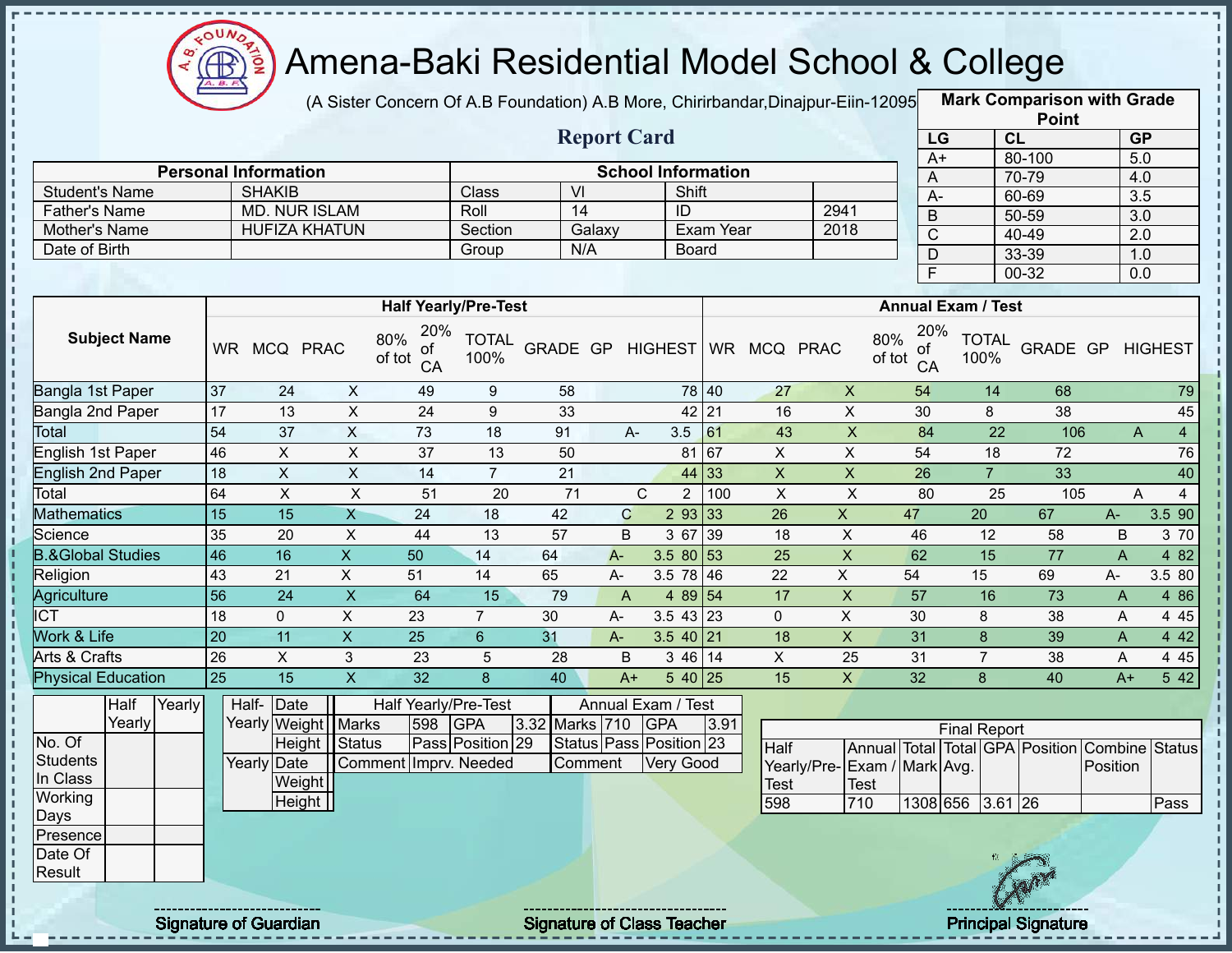

(A Sister Concern Of A.B Foundation) A.B More, Chirirbandar,Dinajpur-Eiin-12095 **Mark Comparison with Grade** 

|                      |                             |         | <b>Report Card</b> |                           |      |
|----------------------|-----------------------------|---------|--------------------|---------------------------|------|
|                      | <b>Personal Information</b> |         |                    | <b>School Information</b> |      |
| Student's Name       | <b>REZOWAN AHAMED</b>       | Class   | VI                 | Shift                     |      |
| <b>Father's Name</b> | MD. AMDAD ALI               | Roll    | 16                 | ID                        | 2974 |
| Mother's Name        | <b>MOST. REHANA BEGUM</b>   | Section | Galaxy             | Exam Year                 | 2018 |
| Date of Birth        |                             | Group   | N/A                | <b>Board</b>              |      |
|                      |                             |         |                    |                           |      |

|                       | <b>Point</b> |                  |
|-----------------------|--------------|------------------|
| LG                    | <b>CL</b>    | <b>GP</b>        |
| $A+$                  | 80-100       | 5.0              |
| Α                     | 70-79        | 4.0              |
| A-                    | 60-69        | $\overline{3.5}$ |
| B                     | 50-59        | $\overline{3.0}$ |
| $\overline{\text{c}}$ | 40-49        | 2.0              |
| D                     | 33-39        | 1.0              |
| F                     | 00-32        | 0.0              |

|                              |           |            |              |                                  | <b>Half Yearly/Pre-Test</b> |          |      |              |                                        |            |             | <b>Annual Exam / Test</b>        |                      |          |      |         |
|------------------------------|-----------|------------|--------------|----------------------------------|-----------------------------|----------|------|--------------|----------------------------------------|------------|-------------|----------------------------------|----------------------|----------|------|---------|
| <b>Subject Name</b>          | <b>WR</b> | <b>MCQ</b> | <b>PRAC</b>  | 20%<br>80%<br>οf<br>of tot<br>CA | <b>TOTAL</b><br>100%        | GRADE GP |      | HIGHEST   WR |                                        | <b>MCQ</b> | <b>PRAC</b> | 20%<br>80%<br>of<br>of tot<br>CA | <b>TOTAL</b><br>100% | GRADE GP |      | HIGHEST |
| Bangla 1st Paper             | 31        | 11         | X            | 34                               | 11                          | 45       |      |              | 78 42                                  | 22         | X           | 51                               | 12                   | 63       |      | 79      |
| Bangla 2nd Paper             | 22        | 11         | X            | 26                               | $\overline{7}$              | 33       |      |              | $42 \mid 23$                           | 19         | X           | 34                               | 7                    | 41       |      | 45      |
| Total                        | 53        | 22         | X            | 60                               | 18                          | 78       |      | B<br>3       | 65                                     | 41         | X           | 85                               | 19                   | 104      | A-   | 3.5     |
| English 1st Paper            | 40        | X.         | Χ            | 32                               | 12                          | 44       |      |              | 58<br>81                               | X          | X           | 46                               | 15                   | 61       |      | 76      |
| English 2nd Paper            | 19        | X          | X            | 15                               | 5                           | 20       |      |              | 44 32                                  | X          | X           | 26                               | 4                    | 30       |      | 40      |
| Total                        | 59        | X          | X            | 47                               | 17                          | 64       |      | С            | 90                                     | X          | Χ           | 72                               | 19                   | 91       | A-   | 3.5     |
| Mathematics                  | 23        | 12         | X            | 28                               | 18                          | 46       |      | C            | 293 28                                 | 26         | X           | 43                               | 14                   | 57       | B    | 3 90    |
| Science                      | 38        | 15         | X            | 42                               | 12                          | 54       | B    | 3 67         | $\begin{array}{c} \n 32\n \end{array}$ | 15         | X           | 38                               | 10                   | 48       | C.   | 2 70    |
| <b>B.&amp;Global Studies</b> | 35        | 15         | X            | 40                               | 11                          | 51       |      | B            | 380 44                                 | 22         | X           | 53                               | 12                   | 65       | A-   | 3.582   |
| Religion                     | 34        | 20         | X            | 43                               | 8                           | 51       |      | B            | 3 78 45                                | 22         | X           | 54                               | 13                   | 67       | A-   | 3.5 80  |
| Agriculture                  | 50        | 20         | $\mathsf{X}$ | 56                               | 15                          | 71       |      | A            | 4 89 58                                | 22         | X           | 64                               | 15                   | 79       | A    | 4 8 6   |
| <b>ICT</b>                   | 21        | 0          | X            | 28                               | 8                           | 36       | A    |              | 4 43 23                                | 0          | X           | 27                               | 8                    | 35       | A    | 4 4 5   |
| <b>Nork &amp; Life</b>       | 20        | 10         | X.           | 24                               | $\overline{7}$              | 31       | $A-$ |              | $3.540$ 23                             | 17         | X           | 32                               |                      | 39       | A    | 4 4 2   |
| Arts & Crafts                | 26        | X          | 3            | 23                               | 5                           | 28       | B    |              | 3 46 10                                | X.         | 30          | 32                               | 8                    | 40       | $A+$ | 5 4 5   |
| <b>Physical Education</b>    | 18        | 15         | X.           | 26                               | 7                           | 33       | $A-$ |              | $3.540$ 23                             | 15         | X           | 30                               |                      | 37       | A    | 4 4 2   |

|                 | Half   | Yearly |             | Half-Date             |                       |     | Half Yearly/Pre-Test |                | Annual Exam / Test      |      |                              |      |          |                     |         |      |                                                |      |
|-----------------|--------|--------|-------------|-----------------------|-----------------------|-----|----------------------|----------------|-------------------------|------|------------------------------|------|----------|---------------------|---------|------|------------------------------------------------|------|
|                 | Yearly |        |             | Yearly Weight   Marks |                       | 543 | <b>GPA</b>           | 3.09 Marks 662 | <b>IGPA</b>             | 3.64 |                              |      |          | <b>Final Report</b> |         |      |                                                |      |
| No. Of          |        |        |             | Height Status         |                       |     | Pass Position 36     |                | Status Pass Position 31 |      | <b>Half</b>                  |      |          |                     |         |      | Annual Total Total GPA Position Combine Status |      |
| <b>Students</b> |        |        | Yearly Date |                       | Comment Imprv. Needed |     |                      | Comment        | Excellent               |      | Yearly/Pre- Exam / Mark Avg. |      |          |                     |         |      | Position                                       |      |
| In Class        |        |        |             | Weight                |                       |     |                      |                |                         |      | <b>Test</b>                  | Test |          |                     |         |      |                                                |      |
| Working         |        |        |             | Height                |                       |     |                      |                |                         |      | 543                          | 662  | 1205 603 |                     | 3.36 35 |      |                                                | Pass |
| Days            |        |        |             |                       |                       |     |                      |                |                         |      |                              |      |          |                     |         |      |                                                |      |
| Presence        |        |        |             |                       |                       |     |                      |                |                         |      |                              |      |          |                     |         |      |                                                |      |
| Date Of         |        |        |             |                       |                       |     |                      |                |                         |      |                              |      |          |                     |         |      |                                                |      |
| Result          |        |        |             |                       |                       |     |                      |                |                         |      |                              |      |          |                     |         |      |                                                |      |
|                 |        |        |             |                       |                       |     |                      |                |                         |      |                              |      |          |                     |         | Cram |                                                |      |
|                 |        |        |             |                       |                       |     |                      |                |                         |      |                              |      |          |                     |         |      |                                                |      |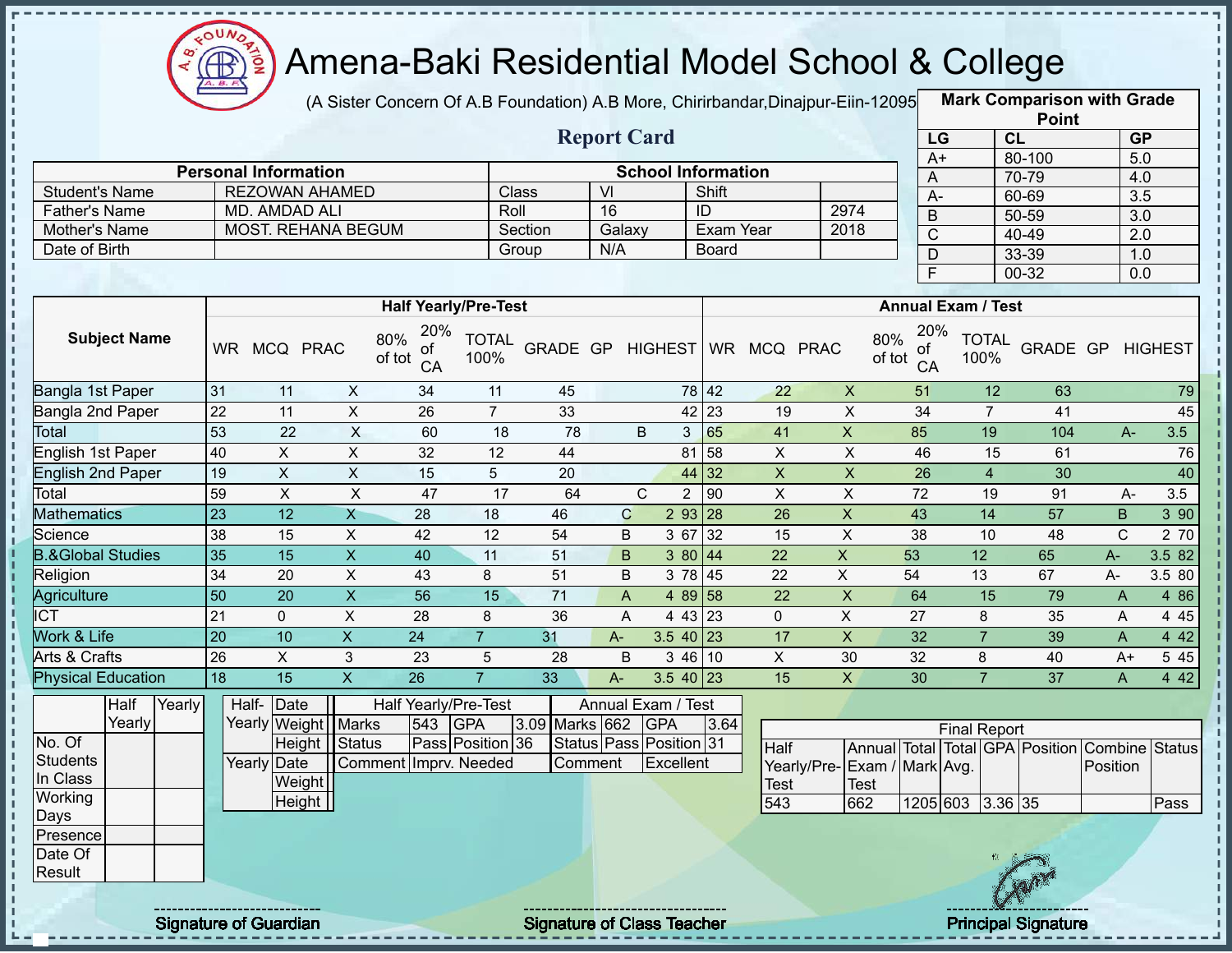

(A Sister Concern Of A.B Foundation) A.B More, Chirirbandar,Dinajpur-Eiin-120950

**Mark Comparison with Grade**

|                              |                 |                             |                           |                             |                      |                 |                         |                           |                     |                           |                             |                 |                           |                 | <b>Point</b>                                   |                  |                |
|------------------------------|-----------------|-----------------------------|---------------------------|-----------------------------|----------------------|-----------------|-------------------------|---------------------------|---------------------|---------------------------|-----------------------------|-----------------|---------------------------|-----------------|------------------------------------------------|------------------|----------------|
|                              |                 |                             |                           |                             |                      |                 | <b>Report Card</b>      |                           |                     |                           |                             |                 | LG                        | CL              |                                                | <b>GP</b>        |                |
|                              |                 |                             |                           |                             |                      |                 |                         |                           |                     |                           |                             | $A+$            |                           |                 | 80-100                                         | 5.0              |                |
|                              |                 | <b>Personal Information</b> |                           |                             |                      |                 |                         | <b>School Information</b> |                     |                           |                             | A               |                           |                 | 70-79                                          | 4.0              |                |
| <b>Student's Name</b>        |                 | <b>MD.ABUBAKKOR</b>         |                           |                             | Class                |                 | $\overline{\mathsf{V}}$ |                           | Shift               |                           |                             | $A -$           |                           |                 | 60-69                                          | 3.5              |                |
| <b>Father's Name</b>         |                 |                             | <b>MD.ASHIQUAL ISALAM</b> |                             | Roll                 |                 | $\overline{2}$          |                           | ID                  |                           | 2685                        | B               |                           |                 | $50 - 59$                                      | $\overline{3.0}$ |                |
| Mother's Name                |                 |                             | <b>MST.ROKSANA PARVIN</b> |                             |                      | Section         | Galaxy                  |                           | <b>Exam Year</b>    |                           | 2018                        | $\mathsf C$     |                           |                 | 40-49                                          | $\overline{2.0}$ |                |
| Date of Birth                |                 |                             |                           |                             | Group                |                 | N/A                     |                           | <b>Board</b>        |                           |                             | $\mathsf{D}$    |                           |                 | 33-39                                          | 1.0              |                |
|                              |                 |                             |                           |                             |                      |                 |                         |                           |                     |                           |                             | F               |                           |                 | $00 - 32$                                      | 0.0              |                |
|                              |                 |                             |                           | <b>Half Yearly/Pre-Test</b> |                      |                 |                         |                           |                     |                           |                             |                 | <b>Annual Exam / Test</b> |                 |                                                |                  |                |
|                              |                 |                             |                           | 20%                         |                      |                 |                         |                           |                     |                           |                             | 20%             |                           |                 |                                                |                  |                |
| <b>Subject Name</b>          | <b>WR</b>       | MCQ PRAC                    |                           | 80%<br>ot<br>of tot<br>CA   | <b>TOTAL</b><br>100% | GRADE GP        |                         | <b>HIGHEST</b>            |                     | WR MCQ PRAC               | 80%<br>of tot               | 0f<br>CA        | 100%                      | <b>TOTAL</b>    | GRADE GP                                       |                  | <b>HIGHEST</b> |
| Bangla 1st Paper             | 24              | 28                          | $\pmb{\times}$            | 42                          | $\overline{7}$       | 49              |                         |                           | 78 33               | 22                        | $\mathsf X$                 | 44              |                           | 12              | 56                                             |                  | 79             |
| Bangla 2nd Paper             | 17              | $\overline{11}$             | $\overline{X}$            | 22                          | $6\,$                | $\overline{28}$ |                         |                           | 42 15               | 16                        | $\overline{X}$              | 25              |                           | 6               | 31                                             |                  | 45             |
| Total                        | 41              | 39                          | $\overline{X}$            | 64                          | 13                   | 77              |                         | B<br>3                    | 48                  | 38                        | $\overline{\mathsf{x}}$     | 69              |                           | $\overline{18}$ | 87                                             | B                | 3 <sup>1</sup> |
| English 1st Paper            | 55              | $\boldsymbol{\mathsf{X}}$   | X                         | 44                          | 14                   | 58              |                         |                           | 81 50               | $\pmb{\times}$            | $\mathsf X$                 | 40              |                           | 14              | 54                                             |                  | 76             |
| <b>English 2nd Paper</b>     | 20              | $\overline{X}$              | $\overline{X}$            | 16                          | $\overline{7}$       | $\overline{23}$ |                         |                           | 44 30               | $\boldsymbol{\mathsf{X}}$ | $\overline{\mathsf{x}}$     | $\overline{24}$ |                           | $\overline{5}$  | $\overline{29}$                                |                  | 40             |
| Total                        | 75              | $\pmb{\times}$              | $\boldsymbol{\mathsf{X}}$ | 60                          | 21                   | 81              |                         | $\sf B$<br>$\mathbf{3}$   | 80                  | $\pmb{\times}$            | $\sf X$                     | 64              |                           | 19              | 83                                             | B                | $\mathbf{3}$   |
| <b>Mathematics</b>           | $\overline{21}$ | $\overline{20}$             | $\mathsf{X}$              | 33                          | 18                   | 51              | $\mathsf{B}$            |                           | 393 31              | 26                        | $\mathsf X$                 | 46              | $\overline{20}$           |                 | 66                                             | $A-$             | 3.5 90         |
| Science                      | 32              | 12                          | X                         | 35                          | $\overline{7}$       | 42              | $\mathbf C$             | 2 67                      | 26                  | 16                        | X                           | 34              |                           | 10              | 44                                             | $\mathsf{C}$     | 2 70           |
| <b>B.&amp;Global Studies</b> | 19              | $\overline{21}$             | $\boldsymbol{\mathsf{X}}$ | 32                          | $\,8\,$              | 40              | $\mathsf C$             |                           | 280 31              | $\overline{17}$           | $\overline{X}$              | 38              |                           | 10              | 48                                             | $\mathbf C$      | 282            |
| Religion                     | 28              | 21                          | $\mathsf{X}$              | 39                          | 11                   | 50              | B                       |                           | 3 78 35             | 23                        | $\mathsf{X}$                | 46              |                           | 12              | 58                                             | B                | 3 80           |
| Agriculture                  | 37              | 23                          | $\overline{X}$            | 48                          | 12                   | 60              | $A -$                   | $3.589$ 37                |                     | 19                        | $\overline{X}$              | $\overline{45}$ | 15                        |                 | 60                                             | $A-$             | 3.586          |
| $\overline{ICT}$             | $\overline{21}$ | $\mathbf 0$                 | $\overline{X}$            | $\overline{28}$             | 8                    | 36              | A                       |                           | 4 43 20             | $\mathbf 0$               | $\overline{\mathsf{x}}$     | 29              | 9                         |                 | $\overline{38}$                                | A                | 445            |
| <b>Work &amp; Life</b>       | $\overline{15}$ | 13                          | $\overline{\mathsf{x}}$   | $\overline{22}$             | $\overline{4}$       | 26              | $\sf B$                 |                           | $3\overline{40}$ 18 | 17                        | $\overline{X}$              | $\overline{28}$ | $\,6\,$                   |                 | 34                                             | A-               | 3.542          |
| Arts & Crafts                | 29              | $\overline{X}$              | $\boldsymbol{9}$          | 30                          | 5                    | 35              | A                       |                           | $446$ 10            | $\overline{\mathsf{x}}$   | 30                          | 32              | $\overline{7}$            |                 | 39                                             | A                | 445            |
| <b>Physical Education</b>    | $\overline{17}$ | 15                          | $\overline{\mathsf{x}}$   | 26                          | $\overline{7}$       | 33              | $A -$                   | $3.540$ 21                |                     | 15                        | $\overline{\mathsf{X}}$     | 29              | 6                         |                 | 35                                             | A                | 4 4 2          |
| Half<br>Yearly               |                 | Half-<br>Date               |                           | Half Yearly/Pre-Test        |                      |                 |                         | Annual Exam / Test        |                     |                           |                             |                 |                           |                 |                                                |                  |                |
| Yearly                       |                 |                             | Yearly Weight   Marks     | 531                         | <b>GPA</b>           | 3.09 Marks 592  |                         | <b>GPA</b>                | 3.23                |                           |                             |                 | <b>Final Report</b>       |                 |                                                |                  |                |
| No. Of                       |                 |                             | Height Status             |                             | Pass Position 37     |                 |                         | Status Pass Position 42   |                     | <b>Half</b>               |                             |                 |                           |                 | Annual Total Total GPA Position Combine Status |                  |                |
| <b>Students</b>              |                 | Yearly Date                 |                           | Comment Imprv. Needed       |                      |                 | Comment                 | Good                      |                     |                           | Yearly/Pre-Exam / Mark Avg. |                 |                           |                 |                                                | Position         |                |
| In Class                     |                 |                             | Weight                    |                             |                      |                 |                         |                           |                     | <b>Test</b>               | <b>Test</b>                 |                 |                           |                 |                                                |                  |                |
| Working                      |                 |                             | Height                    |                             |                      |                 |                         |                           |                     | 531                       | 592                         |                 | 1123 564 3.16 40          |                 |                                                |                  | Pass           |
| Days                         |                 |                             |                           |                             |                      |                 |                         |                           |                     |                           |                             |                 |                           |                 |                                                |                  |                |
| Presence                     |                 |                             |                           |                             |                      |                 |                         |                           |                     |                           |                             |                 |                           |                 |                                                |                  |                |
| Date Of                      |                 |                             |                           |                             |                      |                 |                         |                           |                     |                           |                             |                 |                           |                 |                                                |                  |                |
| Result                       |                 |                             |                           |                             |                      |                 |                         |                           |                     |                           |                             |                 |                           |                 |                                                |                  |                |
|                              |                 |                             |                           |                             |                      |                 |                         |                           |                     |                           |                             |                 |                           |                 |                                                |                  |                |

J, J, I  $\mathbf I$ 

 $\blacksquare$ 

п п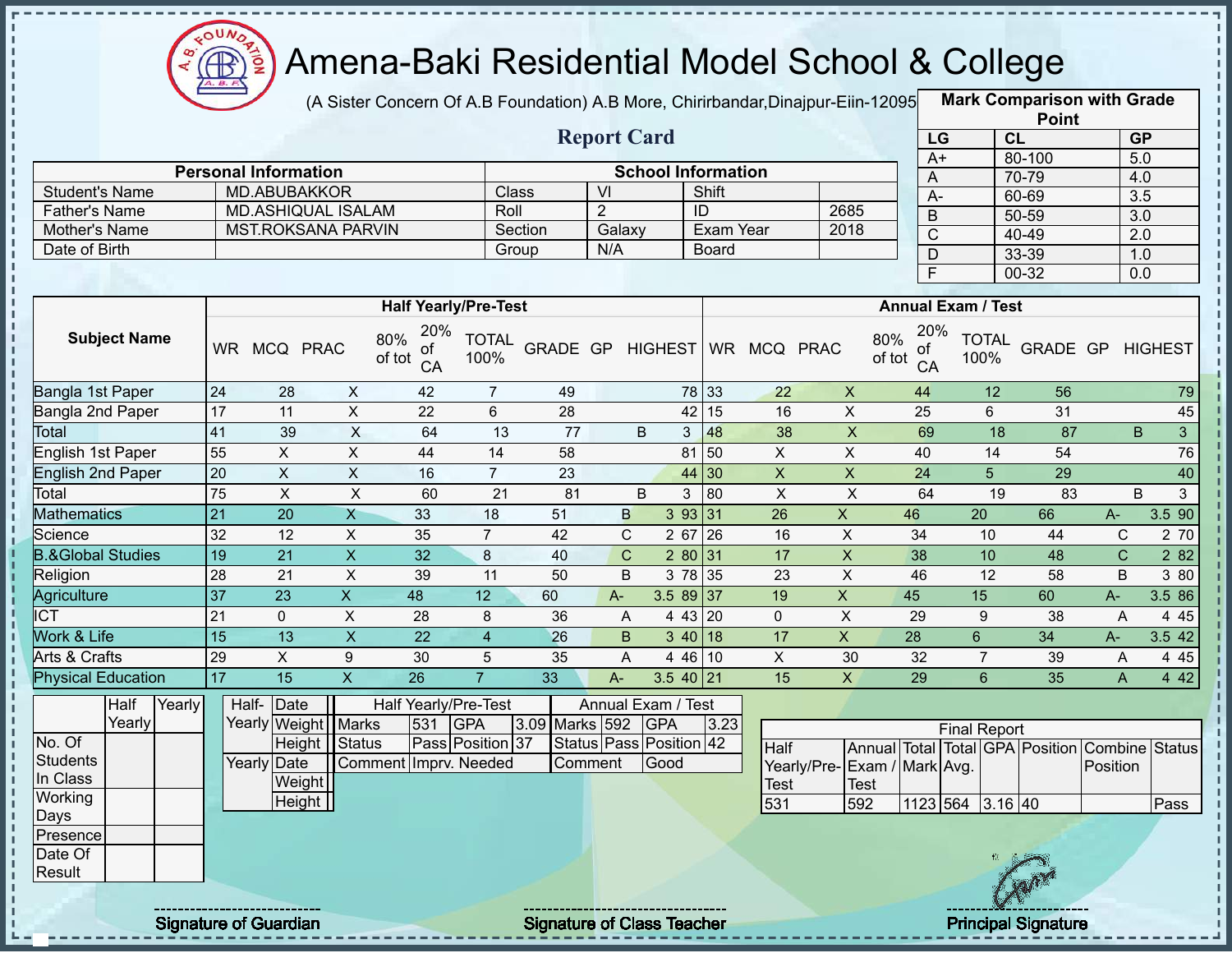

J. п

ł D ŋ

 $\begin{array}{c} 1 \\ 1 \\ 1 \\ 1 \\ 1 \end{array}$ 

 $\mathbf{I}$  $\mathbf I$ 

#### Amena-Baki Residential Model School & College

(A Sister Concern Of A.B Foundation) A.B More, Chirirbandar,Dinajpur-Eiin-12095 **Mark Comparison with Grade** 

|                       |                             |         | <b>Report Card</b> |                           |      |
|-----------------------|-----------------------------|---------|--------------------|---------------------------|------|
|                       | <b>Personal Information</b> |         |                    | <b>School Information</b> |      |
| <b>Student's Name</b> | <b>MAHIR SHAHRIAR</b>       | Class   | VI                 | Shift                     |      |
| <b>Father's Name</b>  | MD. SHAH ALAM               | Roll    | 19                 | ID                        | 3927 |
| Mother's Name         | <b>MOST. SHAHNAJ PARVIN</b> | Section | Galaxy             | Exam Year                 | 2018 |
| Date of Birth         |                             | Group   | N/A                | <b>Board</b>              |      |

|      | <b>Point</b> |                  |
|------|--------------|------------------|
| LG   | CL           | <b>GP</b>        |
| $A+$ | 80-100       | 5.0              |
| A    | 70-79        | 4.0              |
| А-   | 60-69        | $\overline{3.5}$ |
| B    | 50-59        | $\overline{3.0}$ |
| C    | 40-49        | 2.0              |
| D    | 33-39        | 1.0              |
| E    | 00-32        | 0.0              |

|                              |           |            |             | <b>Half Yearly/Pre-Test</b>      |                      |          |       |                |           |             |              | <b>Annual Exam / Test</b>        |                      |                 |       |                |       |
|------------------------------|-----------|------------|-------------|----------------------------------|----------------------|----------|-------|----------------|-----------|-------------|--------------|----------------------------------|----------------------|-----------------|-------|----------------|-------|
| <b>Subject Name</b>          | <b>WR</b> | <b>MCQ</b> | <b>PRAC</b> | 20%<br>80%<br>οf<br>of tot<br>CA | <b>TOTAL</b><br>100% | GRADE GP |       | <b>HIGHEST</b> | <b>WR</b> | <b>MCQ</b>  | <b>PRAC</b>  | 20%<br>80%<br>οf<br>of tot<br>CA | <b>TOTAL</b><br>100% | <b>GRADE GP</b> |       | <b>HIGHEST</b> |       |
| Bangla 1st Paper             | 49        | 29         | X           | 62                               | 13                   | 75       |       |                | 78 50     | 24          | X            | 59                               | 15                   | 74              |       |                | 79    |
| Bangla 2nd Paper             | 25        | 13         | X           | 30                               | 6                    | 36       |       |                | 42 22     | 15          | X            | 30                               | 6                    | 36              |       |                | 45    |
| Total                        | 74        | 42         | X           | 92                               | 19                   | 111      |       | A<br>4         | 72        | 39          | X            | 89                               | 21                   | 110             |       | A              | 4     |
| English 1st Paper            | 79        | X          | X           | 63                               | 16                   | 79       |       | 81             | 63        | X           | X            | 50                               | 16                   | 66              |       |                | 76    |
| <b>English 2nd Paper</b>     | 27        | X          | X           | 22                               | 8                    | 30       |       |                | 44 37     | X           | X            | 30                               | 6                    | 36              |       |                | 40    |
| Total                        | 106       | X          | X           | 85                               | 24                   | 109      |       | A<br>4         | 100       | X           | X            | 80                               | 22                   | 102             | A-    | 3.5            |       |
| <b>Mathematics</b>           | 22        | 18         | X           | 32                               | 18                   | 50       | B     | 393 36         |           | 20          | X.           | 45                               | 20                   | 65              | $A-$  | 3.5 90         |       |
| Science                      | 37        | 20         | X           | 46                               | 13                   | 59       | B     | 3 67           | 41        | 15          | X.           | 45                               | 13                   | 58              | B     |                | 3 70  |
| <b>B.&amp;Global Studies</b> | 44        | 26         | X.          | 56                               | 13                   | 69       | $A -$ | 3.5 80 46      |           | 22          | X            | 54                               | 15                   | 69              | $A -$ | 3.5 82         |       |
| Religion                     | 49        | 25         | X           | 59                               | 13                   | 72       | A     | 4 78 48        |           | 21          | X            | 55                               | 12                   | 67              | A-    | 3.5 80         |       |
| Agriculture                  | 60        | 20         | X           | 64                               | 16                   | 80       | $A+$  | 5 89           | 55        | 20          | $\mathsf{X}$ | 60                               | 17                   | 77              | A     |                | 4 8 6 |
| $\overline{ICT}$             | 21        | 0          | X           | 29                               | 9                    | 38       | A     | $443$ 26       |           | $\mathbf 0$ | Χ            | 33                               | 7                    | 40              | $A+$  |                | 5 4 5 |
| <b>Nork &amp; Life</b>       | 20        | 13         | X           | 26                               | $\overline{7}$       | 33       | $A -$ | $3.540$ 18     |           | 17          | X            | 28                               |                      | 35              | A     | 4 4 2          |       |
| Arts & Crafts                | 34        | X          | 9           | 34                               | 8                    | 42       | $A+$  | 5 46 12        |           | X           | 30           | 34                               | 8                    | 42              | $A+$  |                | 5 4 5 |
| <b>Physical Education</b>    | 18        | 15         | X           | 26                               | 8                    | 34       | A-    | $3.5$ 40 25    |           | 15          | X            | 32                               |                      | 39              | A     |                | 442   |
|                              |           |            |             |                                  |                      |          |       |                |           |             |              |                                  |                      |                 |       |                |       |

|          | <b>Half</b> | Yearly | Half- Date            |              |     | Half Yearly/Pre-Test    |                    | Annual Exam / Test      |      |                             |             |                  |                     |      |                                                |      |
|----------|-------------|--------|-----------------------|--------------|-----|-------------------------|--------------------|-------------------------|------|-----------------------------|-------------|------------------|---------------------|------|------------------------------------------------|------|
|          | Yearly      |        | Yearly Weight   Marks |              | 697 | <b>IGPA</b>             | 3.86 Marks 704 GPA |                         | 3.91 |                             |             |                  | <b>Final Report</b> |      |                                                |      |
| No. Of   |             |        | Height Status         |              |     | <b>Pass Position 10</b> |                    | Status Pass Position 25 |      | <b>Half</b>                 |             |                  |                     |      | Annual Total Total GPA Position Combine Status |      |
| Students |             |        | Yearly Date           | Comment Good |     |                         | ∣Comment           | Very Good               |      | Yearly/Pre-Exam / Mark Avg. |             |                  |                     |      | Position                                       |      |
| In Class |             |        | Weight                |              |     |                         |                    |                         |      | <b>Test</b>                 | <b>Test</b> |                  |                     |      |                                                |      |
| Working  |             |        | Height                |              |     |                         |                    |                         |      | 697                         | 704         | 1401 702 3.89 14 |                     |      |                                                | Pass |
| Days     |             |        |                       |              |     |                         |                    |                         |      |                             |             |                  |                     |      |                                                |      |
| Presence |             |        |                       |              |     |                         |                    |                         |      |                             |             |                  |                     |      |                                                |      |
| Date Of  |             |        |                       |              |     |                         |                    |                         |      |                             |             |                  |                     |      |                                                |      |
| Result   |             |        |                       |              |     |                         |                    |                         |      |                             |             |                  |                     | Cany |                                                |      |
|          |             |        |                       |              |     |                         |                    |                         |      |                             |             |                  |                     |      |                                                |      |
|          |             |        |                       |              |     |                         |                    |                         |      |                             |             |                  |                     |      |                                                |      |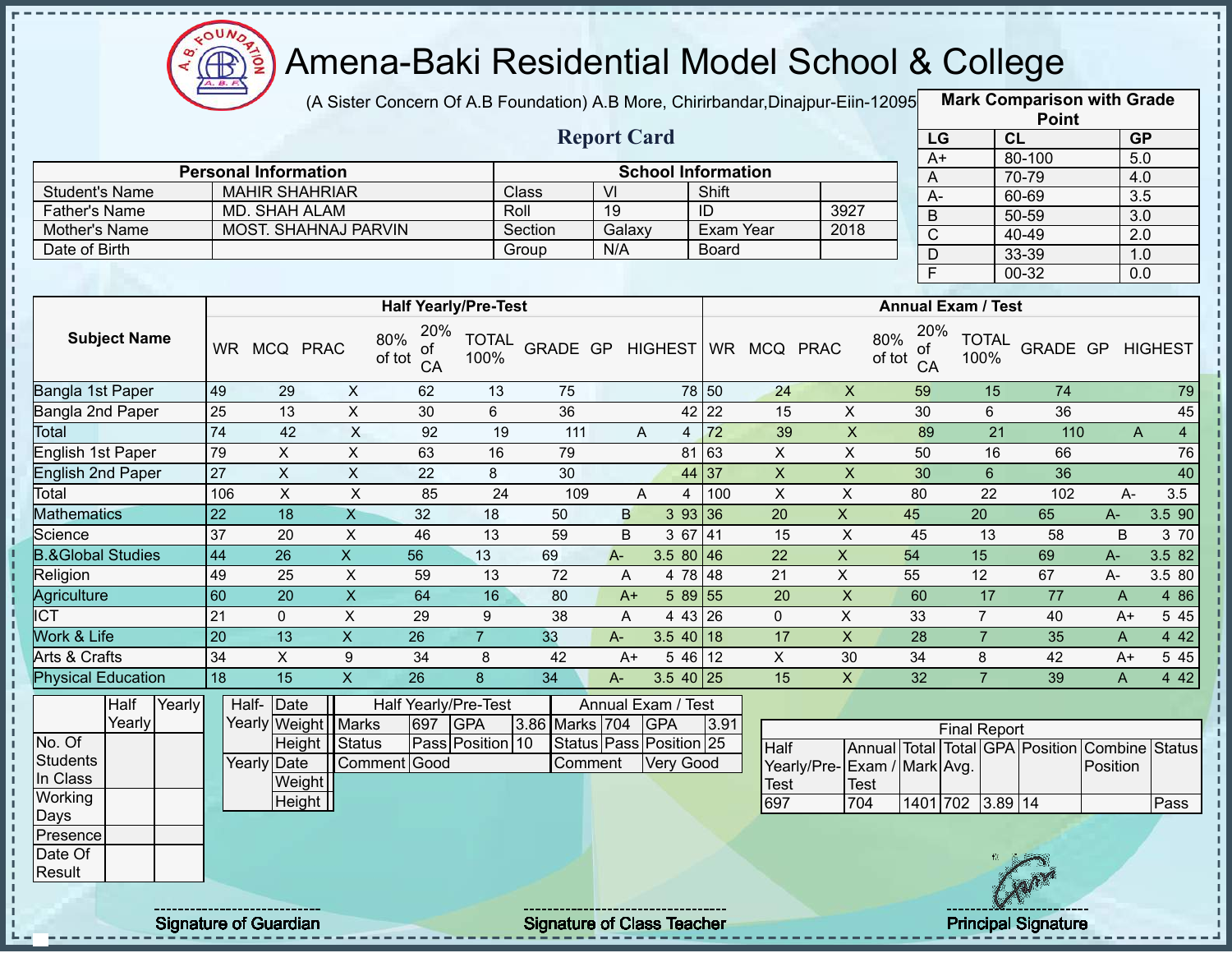

(A Sister Concern Of A.B Foundation) A.B More, Chirirbandar,Dinajpur-Eiin-12095 **Mark Comparison with Grade** 

|                       |                             |         | <b>Report Card</b> |                           |      | LG                     |
|-----------------------|-----------------------------|---------|--------------------|---------------------------|------|------------------------|
|                       | <b>Personal Information</b> |         |                    | <b>School Information</b> |      | $A+$<br>$\overline{A}$ |
| <b>Student's Name</b> | <b>FAZLE RABBI</b>          | Class   | VI                 | Shift                     |      | A-                     |
| <b>Father's Name</b>  | MD. SHAHJAHAN SIRAJ         | Roll    | 20                 | ID                        | 3944 | B                      |
| Mother's Name         | <b>MOST. RUBINA SIRAJ</b>   | Section | Galaxy             | Exam Year                 | 2018 | C                      |
| Date of Birth         |                             | Group   | N/A                | <b>Board</b>              |      | D                      |
|                       |                             |         |                    |                           |      |                        |
|                       |                             |         |                    |                           |      |                        |

|      | <b>Point</b> |                  |
|------|--------------|------------------|
| LG   | <b>CL</b>    | <b>GP</b>        |
| $A+$ | 80-100       | 5.0              |
| Α    | 70-79        | 4.0              |
| А-   | 60-69        | $3.\overline{5}$ |
| B    | 50-59        | 3.0              |
| C    | $40 - 49$    | 2.0              |
| D    | $33 - 39$    | 1.0              |
| F    | 00-32        | 0.0              |

|                              |           |            |             |                                  | <b>Half Yearly/Pre-Test</b> |          |       |       |                 |           |             |              | <b>Annual Exam / Test</b>        |                      |          |       |                |
|------------------------------|-----------|------------|-------------|----------------------------------|-----------------------------|----------|-------|-------|-----------------|-----------|-------------|--------------|----------------------------------|----------------------|----------|-------|----------------|
| <b>Subject Name</b>          | <b>WR</b> | <b>MCQ</b> | <b>PRAC</b> | 20%<br>80%<br>οf<br>of tot<br>CA | <b>TOTAL</b><br>100%        | GRADE GP |       |       | <b>HIGHEST</b>  | <b>WR</b> | <b>MCQ</b>  | <b>PRAC</b>  | 20%<br>80%<br>of<br>of tot<br>CA | <b>TOTAL</b><br>100% | GRADE GP |       | <b>HIGHEST</b> |
| Bangla 1st Paper             | 42        | 27         | X           | 55                               | 11                          | 66       |       |       | 78 42           |           | 24          | X            | 53                               | 12                   | 65       |       | 79             |
| Bangla 2nd Paper             | 22        | 9          | X           | 25                               | $\overline{7}$              | 32       |       |       | 42 24           |           | 15          | X            | 31                               | 6                    | 37       |       | 45             |
| Total                        | 64        | 36         | X           | 80                               | 18                          | 98       |       | $A -$ | 3.5             | 66        | 39          | X.           | 84                               | 18                   | 102      |       | 3.5<br>$A -$   |
| English 1st Paper            | 68        | X          | X           | 54                               | 11                          | 65       |       |       | 81              | 70        | X           | X            | 56                               | 15                   | 71       |       | 76             |
| <b>English 2nd Paper</b>     | 20        | X          | X           | 16                               | 9                           | 25       |       |       | 44 38           |           | X           | X            | 30                               | $\overline{7}$       | 37       |       | 40             |
| Total                        | 88        | X          | X           | 70                               | 20                          | 90       |       | $A-$  | 3.5             | 108       | X           | X            | 86                               | 22                   | 108      |       | A<br>4         |
| <b>Aathematics</b>           | 17        | 20         | X           | 30                               | 15                          | 45       |       | C     | 2 9 3           | <b>28</b> | 19          | X.           | 38                               | 20                   | 58       | B     | 3 90           |
| Science                      | 27        | 15         | X           | 34                               | 12                          | 46       |       | C.    | 2 67            | 35        | 15          | X            | 40                               | 11                   | 51       | B     | 3 70           |
| <b>B.&amp;Global Studies</b> | 34        | 20         | X           | 43                               | 11                          | 54       |       | B     | 3 80 37         |           | 20          | $\mathsf{X}$ | 46                               | 12                   | 58       | B     | 3 82           |
| Religion                     | 37        | 23         | X.          | 48                               | 14                          | 62       | $A -$ |       | 3.5 78 47       |           | 22          | X.           | 55                               | 12                   | 67       | $A -$ | 3.5 80         |
| Agriculture                  | 49        | 21         | X           | 56                               | 16                          | 72       |       | A     | 4 89 51         |           | 22          | X            | 58                               | 17                   | 75       | A     | 4 86           |
| <b>ICT</b>                   | 19        | 0          | X.          | 22                               | 8                           | 30       | $A-$  |       | $3.543$ 19      |           | $\mathbf 0$ | X            | 27                               | 7                    | 34       | A-    | 3.5 45         |
| <b>Nork &amp; Life</b>       | 20        | 10         | X           | 24                               | $\overline{7}$              | 31       | A-    |       | $3.540$ 23      |           | 17          | X            | 32                               |                      | 39       | A     | 4 4 2          |
| Arts & Crafts                | 34        | X          | 9           | 34                               | 8                           | 42       |       | A+    | 546 13          |           | X           | 28           | 33                               | 8                    | 41       | $A+$  | 5 4 5          |
| <b>Physical Education</b>    | 13        | 14         | Χ           | 22                               | 8                           | 30       | A-    |       | $3.5 \ 40 \ 22$ |           | 15          | X            | 30                               | 8                    | 38       | A     | 4 4 2          |

|          | Half   | Yearly | Half-Date   |                       |                       |     | Half Yearly/Pre-Test |                | Annual Exam / Test      |      |                              |             |                     |      |                                                |      |
|----------|--------|--------|-------------|-----------------------|-----------------------|-----|----------------------|----------------|-------------------------|------|------------------------------|-------------|---------------------|------|------------------------------------------------|------|
|          | Yearly |        |             | Yearly Weight   Marks |                       | 600 | <b>IGPA</b>          | 3.36 Marks 671 | <b>IGPA</b>             | 3.68 |                              |             | <b>Final Report</b> |      |                                                |      |
| No. Of   |        |        |             | Height Status         |                       |     | Pass Position 28     |                | Status Pass Position 30 |      | Half                         |             |                     |      | Annual Total Total GPA Position Combine Status |      |
| Students |        |        | Yearly Date |                       | Comment Imprv. Needed |     |                      | <b>Comment</b> | <b>Very Good</b>        |      | Yearly/Pre- Exam / Mark Avg. |             |                     |      | Position                                       |      |
| In Class |        |        |             | Weight                |                       |     |                      |                |                         |      | <b>Test</b>                  | <b>Test</b> |                     |      |                                                |      |
| Working  |        |        |             | Height                |                       |     |                      |                |                         |      | 600                          | 671         | 1271 636 3.52 30    |      |                                                | Pass |
| Days     |        |        |             |                       |                       |     |                      |                |                         |      |                              |             |                     |      |                                                |      |
| Presence |        |        |             |                       |                       |     |                      |                |                         |      |                              |             |                     |      |                                                |      |
| Date Of  |        |        |             |                       |                       |     |                      |                |                         |      |                              |             |                     |      |                                                |      |
| Result   |        |        |             |                       |                       |     |                      |                |                         |      |                              |             |                     |      |                                                |      |
|          |        |        |             |                       |                       |     |                      |                |                         |      |                              |             |                     | Gran |                                                |      |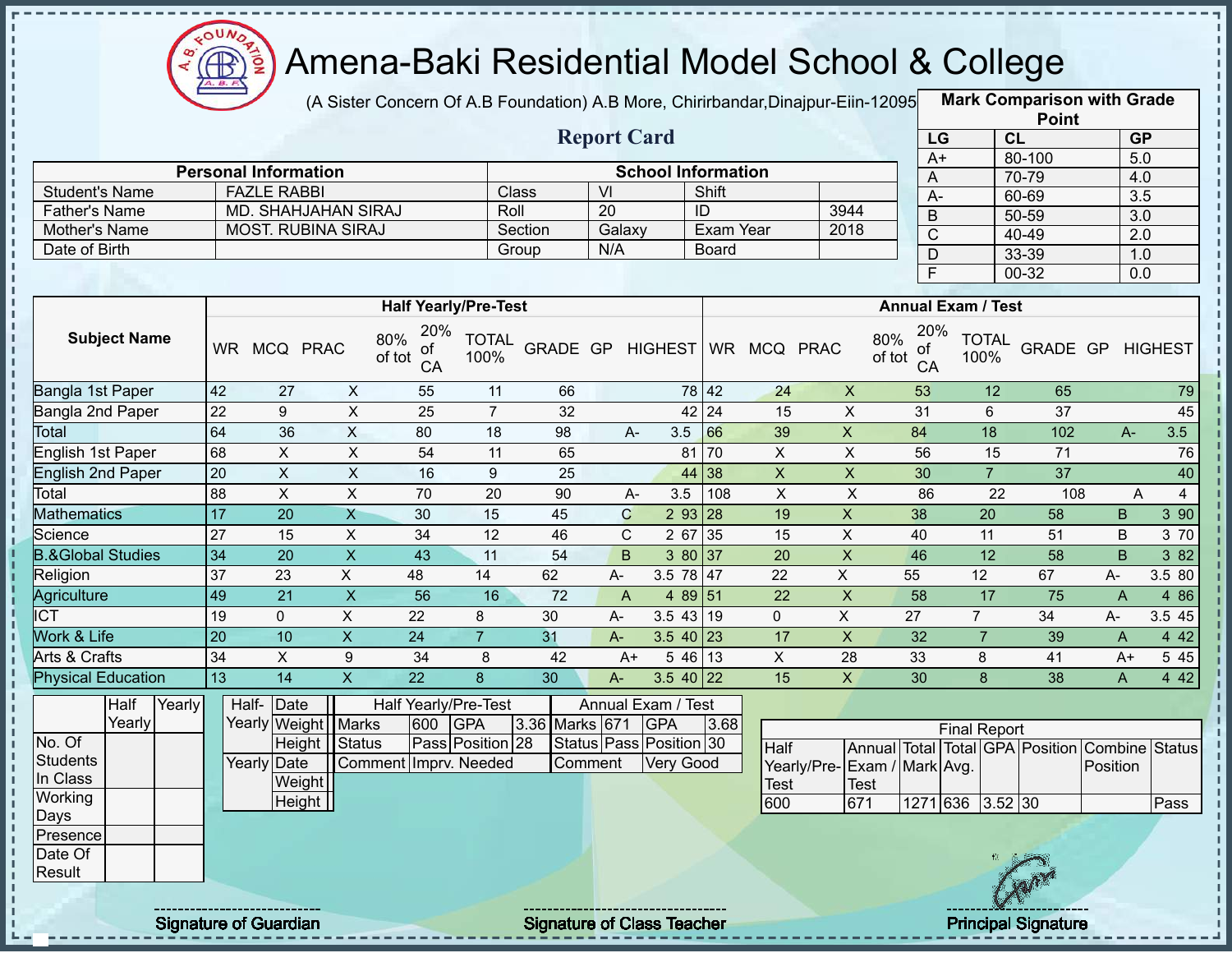

(A Sister Concern Of A.B Foundation) A.B More, Chirirbandar,Dinajpur-Eiin-12095 **Mark Comparison with Grade** 

|                                                                        |        |        |                 |                             |                           |                           |                             |                      |                 |                 |                           |                   |                              |                             |                 |                           |                      | <b>Point</b>                                   |              |                                             |
|------------------------------------------------------------------------|--------|--------|-----------------|-----------------------------|---------------------------|---------------------------|-----------------------------|----------------------|-----------------|-----------------|---------------------------|-------------------|------------------------------|-----------------------------|-----------------|---------------------------|----------------------|------------------------------------------------|--------------|---------------------------------------------|
|                                                                        |        |        |                 |                             |                           |                           |                             |                      |                 |                 | <b>Report Card</b>        |                   |                              |                             |                 | LG                        | CL                   |                                                |              | <b>GP</b>                                   |
|                                                                        |        |        |                 |                             |                           |                           |                             |                      |                 |                 |                           |                   |                              |                             |                 | $A+$                      |                      | 80-100                                         |              | 5.0                                         |
|                                                                        |        |        |                 | <b>Personal Information</b> |                           |                           |                             |                      |                 |                 | <b>School Information</b> |                   |                              |                             | A               |                           |                      | 70-79                                          |              | 4.0                                         |
| <b>Student's Name</b>                                                  |        |        |                 |                             | <b>MD. OMAR FARUK</b>     |                           |                             |                      | <b>Class</b>    | $\overline{V}$  |                           | Shift             |                              |                             | $A -$           |                           |                      | 60-69                                          |              | $\overline{3.5}$                            |
| Father's Name                                                          |        |        |                 |                             | <b>MD. MANJUR RAHMAN</b>  |                           |                             | Roll                 |                 | $\overline{21}$ |                           | ID                |                              | 4095                        | $\overline{B}$  |                           |                      | $50 - 59$                                      |              | $\overline{3.0}$                            |
| Mother's Name                                                          |        |        |                 |                             | <b>MST. UMMA FATIMA</b>   |                           |                             |                      | Section         | Galaxy          |                           |                   | <b>Exam Year</b>             | 2018                        | $\overline{C}$  |                           |                      | 40-49                                          |              | $\overline{2.0}$                            |
| Date of Birth                                                          |        |        |                 |                             |                           |                           |                             |                      | Group           | N/A             |                           | Board             |                              |                             | $\mathsf D$     |                           |                      | 33-39                                          |              | 1.0                                         |
|                                                                        |        |        |                 |                             |                           |                           |                             |                      |                 |                 |                           |                   |                              |                             | $\overline{F}$  |                           |                      | 00-32                                          |              | 0.0                                         |
|                                                                        |        |        |                 |                             |                           |                           | <b>Half Yearly/Pre-Test</b> |                      |                 |                 |                           |                   |                              |                             |                 | <b>Annual Exam / Test</b> |                      |                                                |              |                                             |
| 20%<br><b>Subject Name</b><br>80%<br>WR MCQ PRAC<br>οf<br>of tot<br>CA |        |        |                 |                             |                           |                           |                             | <b>TOTAL</b><br>100% |                 |                 |                           |                   | GRADE GP HIGHEST WR MCQ PRAC | 80%<br>of tot               | 20%<br>οf<br>CA |                           | <b>TOTAL</b><br>100% | <b>GRADE GP HIGHEST</b>                        |              |                                             |
| Bangla 1st Paper                                                       |        |        | 49              | 23                          |                           | $\boldsymbol{\mathsf{X}}$ | 58                          | 11                   | 69              |                 |                           | 78 42             | 24                           | $\boldsymbol{\mathsf{X}}$   | 53              |                           | 14                   | 67                                             |              | 79                                          |
| Bangla 2nd Paper                                                       |        |        | 24              | 11                          |                           | $\overline{X}$            | 28                          | 8                    | 36              |                 |                           | 42 24             | 15                           | $\pmb{\times}$              | 31              |                           | 8                    | 39                                             |              | 45                                          |
| Total                                                                  |        |        | 73              | 34                          |                           | $\overline{X}$            | 86                          | 19                   | 105             |                 | A                         | $4 \overline{66}$ | 39                           | $\overline{\mathsf{x}}$     | 84              |                           | $\overline{22}$      | 106                                            |              | $\overline{4}$<br>$\boldsymbol{\mathsf{A}}$ |
| <b>English 1st Paper</b>                                               |        |        | 70              | $\overline{X}$              |                           | $\overline{X}$            | 56                          | $\overline{14}$      | 70              |                 |                           | 81 70             | $\overline{X}$               | $\overline{X}$              | 56              |                           | 16                   | 72                                             |              | 76                                          |
| <b>English 2nd Paper</b>                                               |        |        | 26              | $\overline{X}$              |                           | $\overline{X}$            | $\overline{21}$             | 6                    | 27              |                 |                           | 44 35             | $\overline{X}$               | $\overline{X}$              | 28              |                           | $\overline{5}$       | 33                                             |              | 40                                          |
| Total                                                                  |        |        | 96              | $\overline{X}$              |                           | $\overline{X}$            | $\overline{77}$             | $\overline{20}$      | $\overline{97}$ |                 | $\overline{3.5}$<br>$A-$  | 105               | $\overline{\mathsf{x}}$      | $\overline{X}$              | 84              |                           | $\overline{21}$      | 105                                            |              | $\overline{4}$<br>A                         |
| <b>Mathematics</b>                                                     |        |        | 62              | $\overline{27}$             | $\overline{X}$            |                           | $\overline{71}$             | 17                   | 88              | $A+$            |                           | 593 42            | 26                           | $\overline{X}$              | 54              |                           | 20                   | 74                                             | $\mathsf{A}$ | 4 90                                        |
| Science                                                                |        |        | 40              | 22                          | $\boldsymbol{\mathsf{X}}$ |                           | 50                          | 13                   | 63              | $A -$           |                           | 3.5 67 40         | 9                            | $\pmb{\times}$              | 39              |                           | 12                   | 51                                             | B            | 3 70                                        |
| <b>B.&amp;Global Studies</b>                                           |        |        | 43              | $\overline{18}$             | $\overline{X}$            |                           | 49                          | $\overline{14}$      | 63              | $A -$           |                           | $3.580$ 49        | 17                           | $\overline{X}$              | 53              |                           | 13                   | 66                                             | $A -$        | 3.5 82                                      |
| Religion                                                               |        |        | 45              | 22                          | $\boldsymbol{\mathsf{X}}$ |                           | 54                          | 15                   | 69              | $A-$            |                           | $3.5 \ 78 \ 54$   | 20                           | $\pmb{\times}$              | 59              |                           | 13                   | 72                                             | A            | 4 80                                        |
| <b>Agriculture</b>                                                     |        |        | 60              | $\overline{20}$             | $\overline{X}$            |                           | 64                          | $\overline{18}$      | 82              | $A+$            |                           | 5 89 59           | 18                           | $\overline{\mathsf{x}}$     | 62              |                           | 17                   | 79                                             | $\mathsf{A}$ | 486                                         |
| <b>ICT</b>                                                             |        |        | 24              | $\mathbf 0$                 | $\overline{X}$            |                           | 25                          | 8                    | 33              | A-              |                           | $3.543$ 25        | $\mathbf 0$                  | $\pmb{\times}$              | 29              |                           | 8                    | 37                                             | A            | 4 4 5                                       |
| <b>Work &amp; Life</b>                                                 |        |        | 26              | $\overline{13}$             | $\overline{X}$            |                           | 31                          | $\overline{7}$       | 38              | A               |                           | 4 40 22           | 19                           | $\pmb{\times}$              | 33              |                           | $\overline{7}$       | 40                                             | $A+$         | $5\overline{42}$                            |
| <b>Arts &amp; Crafts</b>                                               |        |        | 33              | $\mathsf{X}$                | 8                         |                           | 33                          | $\overline{7}$       | 40              | $A+$            |                           | 5 4 6<br>15       | $\mathsf{X}$                 | 28                          | 34              |                           | 8                    | 42                                             | $A+$         | 545                                         |
| <b>Physical Education</b>                                              |        |        | $\overline{22}$ | 12                          | $\boldsymbol{\mathsf{X}}$ |                           | 27                          | $6\phantom{1}$       | 33              | $A-$            |                           | $3.540$ 24        | 15                           | $\mathsf{X}$                | 31              |                           | $6\overline{6}$      | 37                                             | $\mathsf{A}$ | 4 4 2                                       |
|                                                                        | Half   | Yearly |                 | Half-Date                   |                           |                           | Half Yearly/Pre-Test        |                      |                 |                 | Annual Exam / Test        |                   |                              |                             |                 |                           |                      |                                                |              |                                             |
|                                                                        | Yearly |        |                 | Yearly Weight               |                           | <b>Marks</b>              | 711                         | <b>GPA</b>           | 4<br>Marks 709  |                 | <b>GPA</b>                | 4.05              |                              |                             |                 | <b>Final Report</b>       |                      |                                                |              |                                             |
| No. Of                                                                 |        |        |                 |                             | Height                    | <b>Status</b>             |                             | Pass Position 5      |                 |                 | Status Pass Position 14   |                   | Half                         |                             |                 |                           |                      | Annual Total Total GPA Position Combine Status |              |                                             |
| <b>Students</b>                                                        |        |        |                 | Yearly Date                 |                           |                           | Comment Good                |                      | Comment         |                 | <b>Very Good</b>          |                   |                              | Yearly/Pre-Exam / Mark Avg. |                 |                           |                      |                                                | Position     |                                             |
| In Class                                                               |        |        |                 |                             | Weight                    |                           |                             |                      |                 |                 |                           |                   | Test                         | <b>Test</b>                 |                 |                           |                      |                                                |              |                                             |
| Working                                                                |        |        |                 |                             | Height                    |                           |                             |                      |                 |                 |                           |                   | 711                          | 709                         |                 | 1420 712 4.02 9           |                      |                                                |              | Pass                                        |
| Days                                                                   |        |        |                 |                             |                           |                           |                             |                      |                 |                 |                           |                   |                              |                             |                 |                           |                      |                                                |              |                                             |
| Presence<br>Date Of                                                    |        |        |                 |                             |                           |                           |                             |                      |                 |                 |                           |                   |                              |                             |                 |                           |                      |                                                |              |                                             |
| Result                                                                 |        |        |                 |                             |                           |                           |                             |                      |                 |                 |                           |                   |                              |                             |                 |                           |                      |                                                |              |                                             |
|                                                                        |        |        |                 |                             |                           |                           |                             |                      |                 |                 |                           |                   |                              |                             |                 |                           |                      |                                                |              |                                             |
|                                                                        |        |        |                 |                             |                           |                           |                             |                      |                 |                 |                           |                   |                              |                             |                 |                           |                      |                                                |              |                                             |

Signature of Guardian Signature of Class Teacher Principal Signature 2014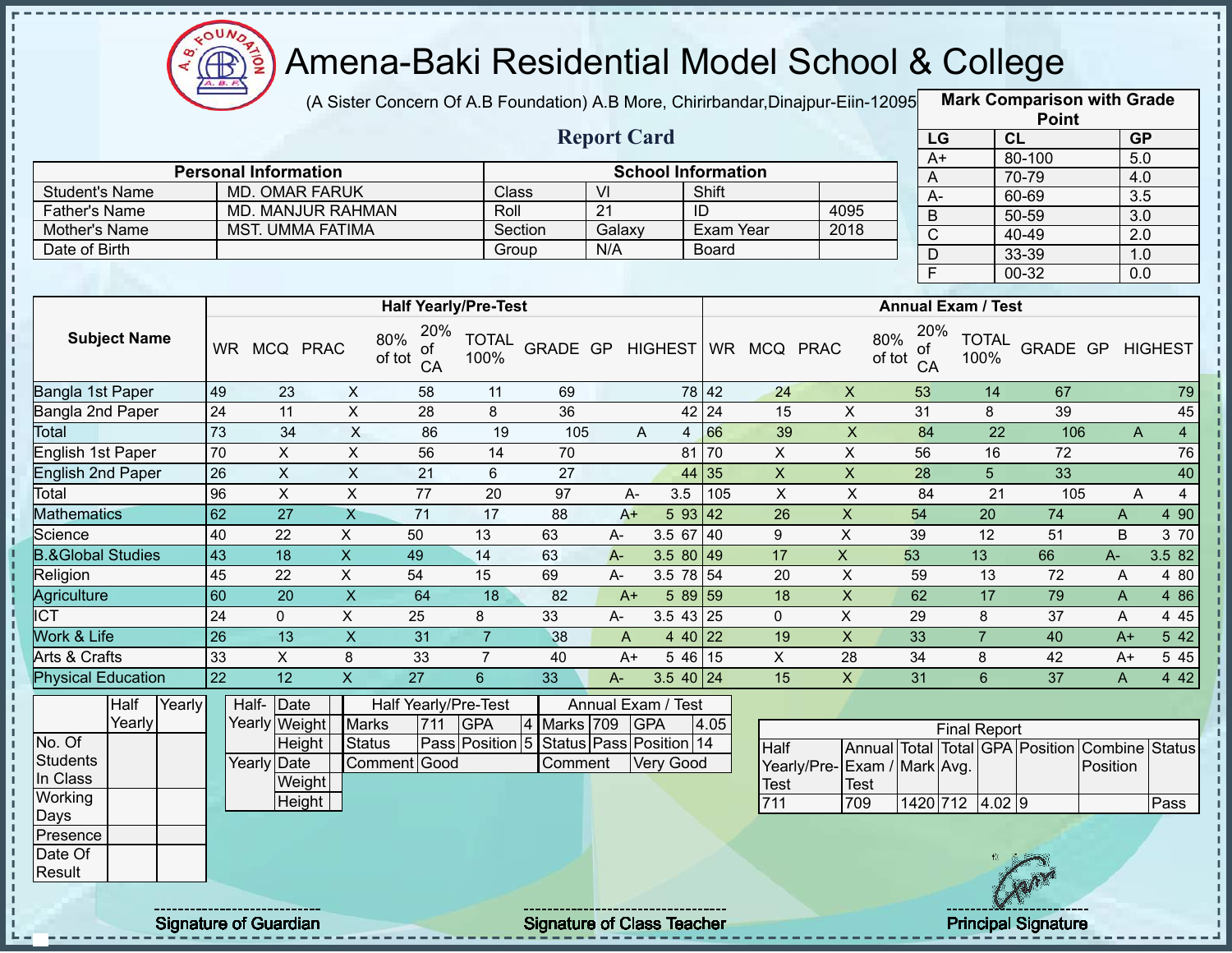

(A Sister Concern Of A.B Foundation) A.B More, Chirirbandar,Dinajpur-Eiin-12095 **Mark Comparison with Grade** 

|                      |                             |         | <b>Report Card</b> |                           |      |
|----------------------|-----------------------------|---------|--------------------|---------------------------|------|
|                      | <b>Personal Information</b> |         |                    | <b>School Information</b> |      |
| Student's Name       | FIREOZ MAHMUD RAKIN         | Class   | VI                 | Shift                     |      |
| <b>Father's Name</b> | SIFUL ISLAM                 | Roll    | 22                 | ID                        | 4332 |
| Mother's Name        | <b>RUKSANA PARVIN</b>       | Section | Galaxy             | Exam Year                 | 2018 |
| Date of Birth        |                             | Group   | N/A                | Board                     |      |

|                 | <b>Point</b> |                  |
|-----------------|--------------|------------------|
| LG              | CL           | <b>GP</b>        |
| $\overline{A+}$ | 80-100       | 5.0              |
| Α               | 70-79        | 4.0              |
| А-              | 60-69        | 3.5              |
| В               | 50-59        | $\overline{3.0}$ |
| C               | 40-49        | 2.0              |
| D               | $33 - 39$    | 1.0              |
| F               | 00-32        | 0.0              |

|                              |                |                |                  |                 | <b>Half Yearly/Pre-Test</b> |                      |       |            |           |                |             | <b>Annual Exam / Test</b> |              |                      |              |   |                |
|------------------------------|----------------|----------------|------------------|-----------------|-----------------------------|----------------------|-------|------------|-----------|----------------|-------------|---------------------------|--------------|----------------------|--------------|---|----------------|
| <b>Subject Name</b>          |                | WR MCQ PRAC    | 80%<br>of<br>tot | 20%<br>οf<br>CA | <b>TOTAL</b><br>100%        | GRADE GP HIGHEST     |       |            | <b>WR</b> | <b>MCQ</b>     | <b>PRAC</b> | 80%<br>of tot             | 20%<br>of CA | <b>TOTAL</b><br>100% | GRADE GP     |   | <b>HIGHEST</b> |
| Bangla 1st Paper             | 36             | 23             | X                | 47              | $\overline{7}$              | 54                   |       |            | 78 0      | $\mathbf 0$    | X           | $\mathbf{0}$              |              | $\mathbf 0$          | $\mathbf{0}$ |   | 79             |
| Bangla 2nd Paper             | 22             | 13             | X                | 28              | 6                           | 34                   |       |            | 42 0      | 0              | X           | $\mathbf 0$               |              | $\mathbf 0$          | $\mathbf 0$  |   | 45             |
| Total                        | 58             | 36             | X                | 75              | 13                          | 88                   |       | F.<br>0.0  |           |                |             |                           |              |                      |              |   |                |
| English 1st Paper            | 54             | X              | X                | 43              | 10                          | 53                   |       |            | 81 0      | X              | X           | $\mathbf 0$               |              | $\mathbf 0$          | $\mathbf 0$  |   | 76             |
| English 2nd Paper            | 25             | X              | X                | 20              | $\overline{7}$              | 27                   |       |            | 44 0      | X              | X           | $\mathbf{0}$              |              | $\mathbf{0}$         | $\mathbf{0}$ |   | 40             |
| Total                        | 79             | X              | X                | 63              | 17                          | 80                   |       | F.<br>0.0  |           |                |             |                           |              |                      |              |   |                |
| <b>Mathematics</b>           | 54             | 21             | X                | 60              | 18                          | 78                   | Α     | 493 0      |           | $\overline{0}$ | X           | $\overline{0}$            | $\Omega$     |                      | $\mathbf{0}$ | F | 0.090          |
| Science                      | 39             | 11             | X                | 40              | 11                          | 51                   | B     | $367$ 0    |           | 0              | X           | $\mathbf 0$               | $\Omega$     |                      | $\Omega$     | F | 0.070          |
| <b>B.&amp;Global Studies</b> | 39             | 15             | X                | 43              | 13                          | 56                   | В     | 3800       |           | $\overline{0}$ | X           | $\overline{0}$            | $\mathbf{0}$ |                      | $\mathbf 0$  | F | 0.082          |
| Religion                     | 36             | 21             | X                | 46              | 13                          | 59                   | B     | 378 0      |           | 0              | X           | $\mathbf 0$               | $\mathbf 0$  |                      | $\Omega$     | F | 0.080          |
| Agriculture                  | 47             | 23             | X                | 56              | 15                          | 71                   | A     | $489$ 0    |           | $\mathbf 0$    | X           | $\overline{0}$            | $\mathbf{0}$ |                      | $\mathbf{0}$ | F | 0.086          |
| <b>ICT</b>                   | 22             | 0              | X                | 26              | 8                           | 34                   | $A-$  | 3.543 0    |           | 0              | X           | $\mathbf 0$               | $\mathbf 0$  |                      | $\mathbf 0$  | F | 0.045          |
| Work & Life                  | $\overline{0}$ | $\overline{0}$ | X                | $\overline{0}$  | 8                           | 8                    | F     | $0.040$  0 |           | $\mathbf{0}$   | X           | $\overline{0}$            | $\Omega$     |                      | $\mathbf{0}$ | F | 0.042          |
| Arts & Crafts                | 31             | X              | 3                | 27              | $\overline{7}$              | 34                   | A-    | $3.546$ 0  |           | X              | 0           | $\mathbf 0$               | $\Omega$     |                      | $\Omega$     | F | 0.045          |
| <b>Physical Education</b>    | 18             | 15             | X.               | 26              | 6                           | 32                   | $A -$ | 3.540 0    |           | $\mathbf 0$    | X           | $\mathbf{0}$              | $\mathbf{0}$ |                      | $\mathbf 0$  | F | 0.042          |
| Half                         | Yearly         | Half-          | Date             |                 |                             | Half Yearly/Pre-Test |       |            |           |                |             |                           |              |                      |              |   |                |

|              | Hall   | 'earıy ∥ | Hail-  | ∣⊔ate         |                          | Hair Yearly/Pre-Test |      |
|--------------|--------|----------|--------|---------------|--------------------------|----------------------|------|
|              | Yearly |          |        | Yearly Weight | <b>Marks</b>             | 591 GPA              | 0.00 |
| No. Of       |        |          |        | Height        | <b>Status</b>            | Fail Position        |      |
| Students In  |        |          | Yearly | Date          | Comment Not Satisfactory |                      |      |
| <b>Class</b> |        |          |        | Weight        |                          |                      |      |
| Working      |        |          |        | Height        |                          |                      |      |
| Days         |        |          |        |               |                          |                      |      |
| Presence     |        |          |        |               |                          |                      |      |
| Date Of      |        |          |        |               |                          |                      |      |
| Result       |        |          |        |               |                          |                      |      |
|              |        |          |        |               |                          |                      |      |

| <b>Final Report</b>         |      |               |  |  |  |                                                |      |  |  |  |  |  |  |  |
|-----------------------------|------|---------------|--|--|--|------------------------------------------------|------|--|--|--|--|--|--|--|
| <b>Half</b>                 |      |               |  |  |  | Annual Total Total GPA Position Combine Status |      |  |  |  |  |  |  |  |
| Yearly/Pre-Exam / Mark Avg. |      |               |  |  |  | <b>Position</b>                                |      |  |  |  |  |  |  |  |
| <b>Test</b>                 | Test |               |  |  |  |                                                |      |  |  |  |  |  |  |  |
| 591                         | 709  | 1300 712 4.02 |  |  |  |                                                | Fail |  |  |  |  |  |  |  |

Signature of Guardian Signature of Class Teacher Principal Signature 21/45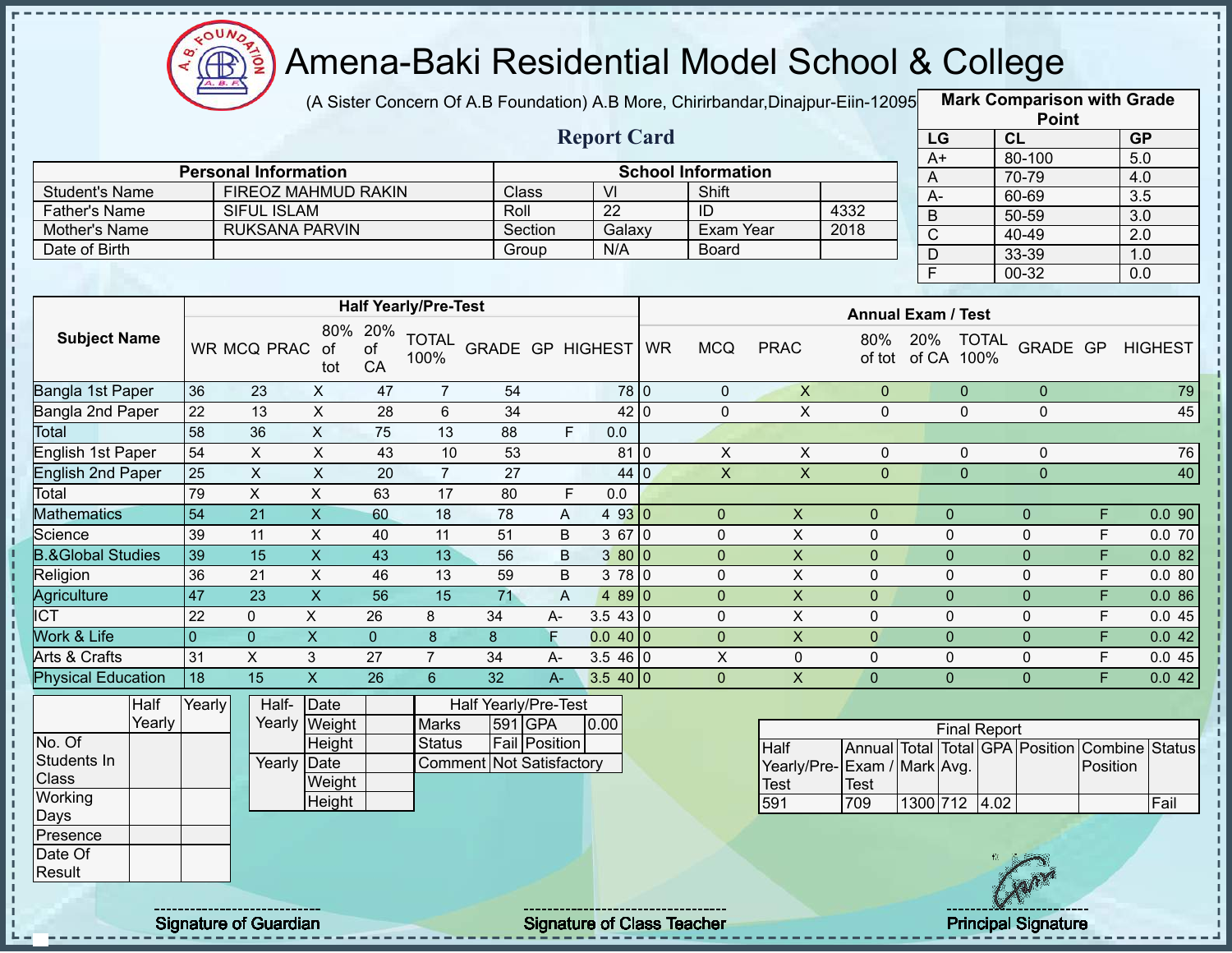

J.

п

i

 $\begin{array}{c} 1 \\ 1 \\ 1 \\ 1 \\ 1 \\ 1 \\ \end{array}$ 

 $\mathbf I$  $\mathbf{I}$ 

 $\frac{1}{1}$ 

f,  $\mathbf I$ Ţ

 $\frac{1}{1}$ 

# Amena-Baki Residential Model School & College

(A Sister Concern Of A.B Foundation) A.B More, Chirirbandar, Dinajpur-Eiin-12095

**Mark Comparison with Grade**

|                              |                 |                             |                         |                             |                      |                  |                    |                           |                  |                         |                             |                           |                           | <b>Point</b>                                   |                |                  |
|------------------------------|-----------------|-----------------------------|-------------------------|-----------------------------|----------------------|------------------|--------------------|---------------------------|------------------|-------------------------|-----------------------------|---------------------------|---------------------------|------------------------------------------------|----------------|------------------|
|                              |                 |                             |                         |                             |                      |                  | <b>Report Card</b> |                           |                  |                         |                             | LG                        |                           | CL                                             |                | GP               |
|                              |                 | <b>Personal Information</b> |                         |                             |                      |                  |                    |                           |                  |                         |                             | $A+$                      |                           | 80-100                                         |                | 5.0              |
| <b>Student's Name</b>        |                 | <b>ABDUR RAHMAN</b>         |                         |                             | Class                | $\overline{V}$   |                    | <b>School Information</b> | Shift            |                         |                             | A                         |                           | 70-79                                          |                | 4.0              |
| <b>Father's Name</b>         |                 | RAFIQUL ISLAM               |                         |                             | Roll                 | $\overline{23}$  |                    | ID                        |                  |                         | 4344                        | $A -$                     |                           | 60-69                                          |                | 3.5              |
| Mother's Name                |                 | <b>RABEYA BOSRI</b>         |                         |                             | Section              |                  | Galaxy             |                           | Exam Year        |                         | 2018                        | B                         |                           | $50 - 59$                                      |                | $\overline{3.0}$ |
| Date of Birth                |                 |                             |                         |                             | Group                | N/A              |                    |                           | <b>Board</b>     |                         |                             | $\overline{C}$            |                           | 40-49                                          |                | $\overline{2.0}$ |
|                              |                 |                             |                         |                             |                      |                  |                    |                           |                  |                         |                             | $\overline{D}$            |                           | 33-39                                          |                | 1.0              |
|                              |                 |                             |                         |                             |                      |                  |                    |                           |                  |                         |                             | F                         |                           | $00 - 32$                                      |                | 0.0              |
|                              |                 |                             |                         | <b>Half Yearly/Pre-Test</b> |                      |                  |                    |                           |                  |                         |                             |                           | <b>Annual Exam / Test</b> |                                                |                |                  |
|                              |                 |                             |                         | 20%                         |                      |                  |                    |                           |                  |                         |                             | 20%                       |                           |                                                |                |                  |
| <b>Subject Name</b>          |                 | WR MCQ PRAC                 |                         | 80%<br>οf<br>of tot<br>CA   | <b>TOTAL</b><br>100% | GRADE GP HIGHEST |                    |                           |                  | WR MCQ PRAC             |                             | 80%<br>οf<br>of tot<br>CA | <b>TOTAL</b><br>100%      | GRADE GP                                       |                | <b>HIGHEST</b>   |
| Bangla 1st Paper             | 45              | 28                          | $\mathsf{X}$            | 58                          | 11                   | 69               |                    |                           | 78 42            | 21                      | $\mathsf X$                 | 50                        | 15                        | 65                                             |                | 79               |
| <b>Bangla 2nd Paper</b>      | $\overline{14}$ | 9                           | $\overline{X}$          | 18                          | $\overline{7}$       | $\overline{25}$  |                    |                           | 42 25            | $\overline{18}$         | $\overline{\mathsf{x}}$     | 34                        | $\overline{7}$            | 41                                             |                | 45               |
| Total                        | 59              | 37                          | X                       | 76                          | 18                   | 94               |                    | A-<br>3.5                 | 67               | 39                      | $\boldsymbol{\mathsf{X}}$   | 84                        | 22                        | 106                                            | $\mathsf{A}$   | $\overline{4}$   |
| <b>English 1st Paper</b>     | 65              | $\pmb{\times}$              | $\overline{X}$          | 52                          | $\overline{13}$      | 65               |                    |                           | 81 57            | $\overline{X}$          | $\overline{\mathsf{x}}$     | 46                        | 17                        | 63                                             |                | 76               |
| <b>English 2nd Paper</b>     | 20              | $\mathsf{X}$                | $\overline{X}$          | 16                          | 5                    | 21               |                    |                           | 44 35            | $\overline{\mathsf{x}}$ | $\overline{\mathsf{x}}$     | $\overline{28}$           | $6\phantom{a}$            | $\overline{34}$                                |                | 40               |
| Total                        | 85              | $\pmb{\times}$              | $\pmb{\times}$          | 68                          | $\overline{18}$      | 86               |                    | B                         | 92<br>3          | $\mathsf{X}$            | $\mathsf{X}$                | $\overline{74}$           | $\overline{23}$           | $\overline{97}$                                | $A -$          | 3.5              |
| <b>Mathematics</b>           | 28              | 18                          | $\mathsf{X}$            | 37                          | 18                   | 55               | $\mathsf{B}$       |                           | 393 28           | 24                      | $\boldsymbol{\mathsf{X}}$   | 42                        | 17                        | $\overline{59}$                                | B              | 3 90             |
| Science                      | $\overline{34}$ | 14                          | $\overline{X}$          | $\overline{38}$             | 11                   | 49               | $\overline{C}$     |                           | 2 67 51          | 15                      | $\overline{X}$              | 53                        | 15                        | 68                                             | $A -$          | 3.5 70           |
| <b>B.&amp;Global Studies</b> | $\overline{43}$ | $\overline{17}$             | $\overline{X}$          | 48                          | 14                   | 62               | $A -$              |                           | $3.580$ 48       | 21                      | $\mathsf X$                 | 55                        | 15                        | 70                                             | A              | 4 8 2            |
| Religion                     | 46              | 15                          | $\overline{\mathsf{x}}$ | 49                          | 15                   | 64               | A-                 |                           | 3.5 78 50        | 24                      | $\mathsf{X}$                | 59                        | 15                        | $\overline{74}$                                | A              | 4 80             |
| Agriculture                  | 56              | $\overline{17}$             | $\overline{\mathbf{x}}$ | $\overline{58}$             | 18                   | 76               | $\overline{A}$     |                           | 4 89 53          | 19                      | $\overline{X}$              | 58                        | $\overline{18}$           | 76                                             | $\overline{A}$ | 4 8 6            |
| <b>ICT</b>                   | 23              | $\mathbf 0$                 | $\overline{X}$          | 30                          | 9                    | 39               | A                  |                           | 4 43 25          | $\mathbf 0$             | $\overline{X}$              | 31                        | 9                         | 40                                             | $A+$           | 5 4 5            |
| Work & Life                  | $\overline{18}$ | 13                          | $\overline{\mathsf{x}}$ | $\overline{25}$             | $\overline{5}$       | 30               | $A-$               |                           | $3.5$ 40 18      | 19                      | $\overline{X}$              | 30                        | $\overline{6}$            | 36                                             | A              | 4 4 2            |
| Arts & Crafts                | 30              | $\overline{X}$              | $\overline{7}$          | 30                          | 5                    | 35               | A                  |                           | 4 46 15          | $\overline{X}$          | 27                          | 34                        | 8                         | 42                                             | $A+$           | 5 4 5            |
| <b>Physical Education</b>    | 18              | 15                          | $\mathsf X$             | 26                          | 8                    | 34               | $A-$               |                           | $3.540$ 25       | 15                      | $\overline{X}$              | 32                        | $\overline{7}$            | 39                                             | A              | 4 4 2            |
| Half<br>Yearly               |                 | Half-Date                   |                         | <b>Half Yearly/Pre-Test</b> |                      |                  |                    | Annual Exam / Test        |                  |                         |                             |                           |                           |                                                |                |                  |
| Yearly                       |                 | Yearly Weight               | <b>Marks</b>            | 624                         | <b>GPA</b>           | 3.41             | Marks 707          | <b>GPA</b>                | $\vert 4 \vert$  |                         |                             |                           | <b>Final Report</b>       |                                                |                |                  |
| No. Of                       |                 | Height                      | <b>Status</b>           |                             | Pass Position 25     |                  |                    | Status Pass Position 17   |                  | Half                    |                             |                           |                           | Annual Total Total GPA Position Combine Status |                |                  |
| <b>Students</b>              |                 | <b>Yearly Date</b>          |                         | Comment Imprv. Needed       |                      |                  | Comment            |                           | <b>Very Good</b> |                         | Yearly/Pre-Exam / Mark Avg. |                           |                           |                                                | Position       |                  |
| In Class                     |                 | Weight                      |                         |                             |                      |                  |                    |                           |                  | <b>Test</b>             | <b>Test</b>                 |                           |                           |                                                |                |                  |
| Working                      |                 | Height                      |                         |                             |                      |                  |                    |                           |                  | 624                     | 707                         | 1331 666                  | 3.7                       | $\sqrt{23}$                                    |                | Pass             |
| Days                         |                 |                             |                         |                             |                      |                  |                    |                           |                  |                         |                             |                           |                           |                                                |                |                  |
| Presence                     |                 |                             |                         |                             |                      |                  |                    |                           |                  |                         |                             |                           |                           |                                                |                |                  |
| Date Of<br>Result            |                 |                             |                         |                             |                      |                  |                    |                           |                  |                         |                             |                           |                           |                                                |                |                  |
|                              |                 |                             |                         |                             |                      |                  |                    |                           |                  |                         |                             |                           |                           |                                                |                |                  |
|                              |                 |                             |                         |                             |                      |                  |                    |                           |                  |                         |                             |                           |                           |                                                |                |                  |

Signature of Guardian Signature of Class Teacher Principal Signature 22/45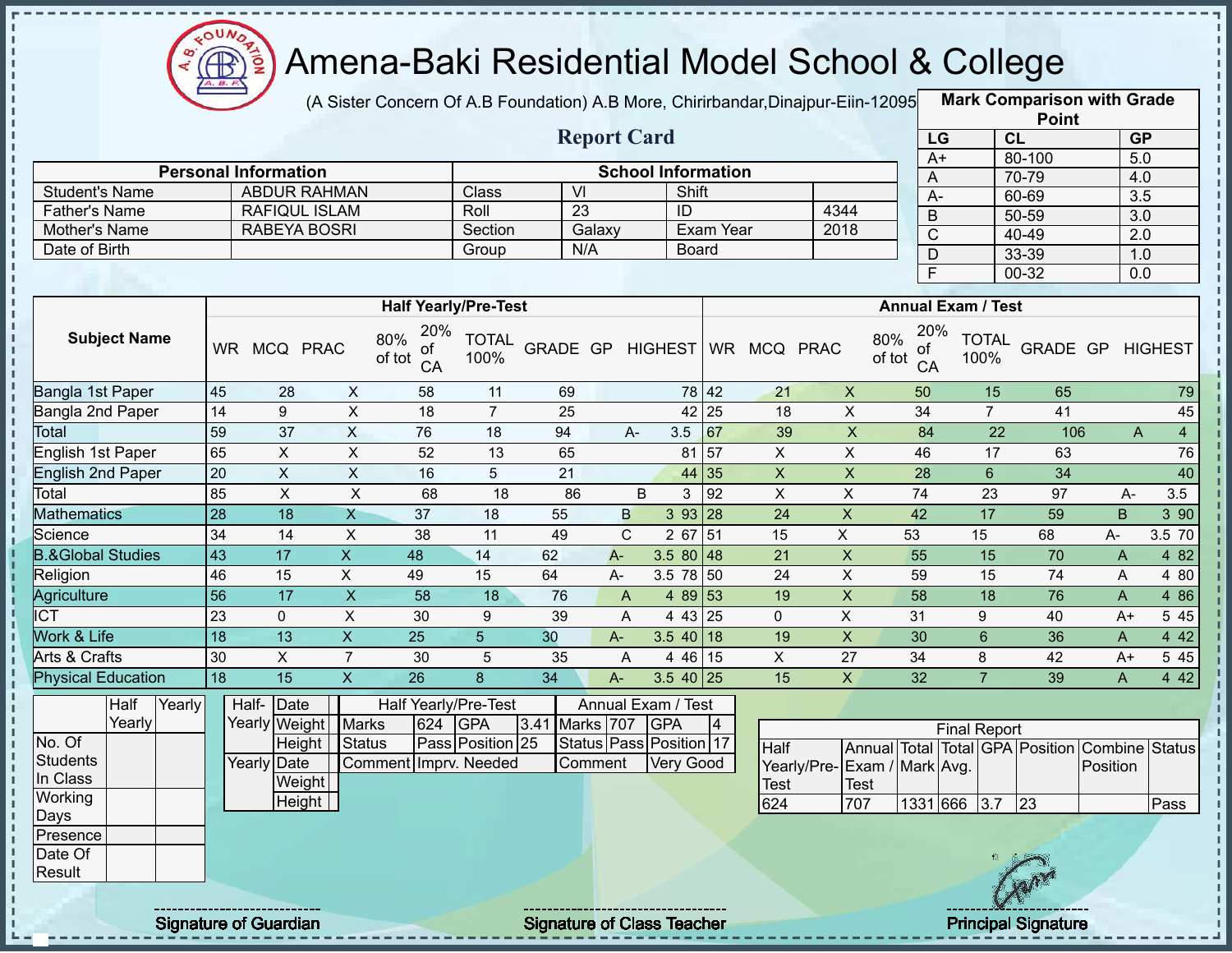

(A Sister Concern Of A.B Foundation) A.B More, Chirirbandar,Dinajpur-Eiin-12095 **Mark Comparison with Grade** 

|                       |                             |                             | <b>Report Card</b> |                           |                  | LG                 |
|-----------------------|-----------------------------|-----------------------------|--------------------|---------------------------|------------------|--------------------|
|                       | <b>Personal Information</b> |                             |                    | <b>School Information</b> |                  | $A+$               |
| <b>Student's Name</b> | AHNAF HASAN ARABI           | <b>Class</b>                | VI                 | Shift                     |                  | A-                 |
| Father's Name         | <b>AMIRUL ISLAM</b>         | Roll                        | 24                 | ID                        | 4374             | B                  |
| Mother's Name         | AFRUJA BEGUM                | Section                     | Galaxy             | Exam Year                 | 2018             |                    |
| Date of Birth         |                             | Group                       | N/A                | <b>Board</b>              |                  | D                  |
|                       |                             |                             |                    |                           |                  |                    |
|                       |                             |                             |                    |                           |                  |                    |
|                       |                             | <b>Half Yearly/Pre-Test</b> |                    |                           |                  | <b>Annual Exan</b> |
| Subject Name          | 000 <sub>k</sub>            | 20%<br><b>TOTAL</b>         |                    |                           | 000 <sub>6</sub> | 20% $_{T}$         |

|      | <b>Point</b> |           |
|------|--------------|-----------|
| LG   | CL           | <b>GP</b> |
| $A+$ | 80-100       | 5.0       |
| Α    | 70-79        | 4.0       |
| A-   | 60-69        | 3.5       |
| B    | 50-59        | 3.0       |
| C    | $40 - 49$    | 2.0       |
| D    | 33-39        | 1.0       |
| F    | 00-32        | 0.0       |

|                              |           |            |                |                                  | <b>Half Yearly/Pre-Test</b> |          |    |                      |           |            |             | <b>Annual Exam / Test</b>        |                      |          |       |                |
|------------------------------|-----------|------------|----------------|----------------------------------|-----------------------------|----------|----|----------------------|-----------|------------|-------------|----------------------------------|----------------------|----------|-------|----------------|
| <b>Subject Name</b>          | <b>WR</b> | <b>MCQ</b> | <b>PRAC</b>    | 20%<br>80%<br>οf<br>of tot<br>CA | <b>TOTAL</b><br>100%        | GRADE GP |    | HIGHEST WR           |           | <b>MCQ</b> | <b>PRAC</b> | 20%<br>80%<br>οf<br>of tot<br>CA | <b>TOTAL</b><br>100% | GRADE GP |       | <b>HIGHEST</b> |
| Bangla 1st Paper             | 46        | 24         | X              | 56                               | 12                          | 68       |    |                      | 78 38     | 24         | X           | 50                               | 12                   | 62       |       | 79             |
| Bangla 2nd Paper             | 19        | 12         | X              | 25                               | 7                           | 32       |    |                      | 42 20     | 12         | X           | 26                               | 7                    | 33       |       | 45             |
| <b>Total</b>                 | 65        | 36         | X.             | 81                               | 19                          | 100      |    | 3.5<br>A-            | 58        | 36         | X           | 76                               | 19                   | 95       | $A-$  | 3.5            |
| English 1st Paper            | 67        | X          | X              | 54                               | 14                          | 68       |    | 81                   | 60        | X          | X           | 48                               | 15                   | 63       |       | 76             |
| <b>English 2nd Paper</b>     | 20        | X          | X              | 16                               | 4                           | 20       |    |                      | 44 34     | X          | X           | 27                               | 5                    | 32       |       | 40             |
| Total                        | 87        | X          | X              | 70                               | 18                          | 88       |    | B<br>3               | 94        | X          | X           | 75                               | 20                   | 95       | $A -$ | 3.5            |
| <b>Mathematics</b>           | 12        | 16         | X              | 22                               | 20                          | 42       |    | $\mathbf C$<br>2 9 3 | <b>28</b> | 25         | X           | 42                               | 20                   | 62       | $A -$ | 3.5 90         |
| Science                      | 28        | 15         | X              | 34                               | 11                          | 45       |    | C.<br>2 67           | 36        | 12         | X.          | 38                               | 11                   | 49       | C     | 2 70           |
| <b>B.&amp;Global Studies</b> | 34        | 16         | X              | 40                               | 13                          | 53       | B  | 3 80                 | 138       | 22         | X           | 48                               | 12                   | 60       | $A-$  | 3.5 82         |
| Religion                     | 41        | 20         | Χ              | 49                               | 13                          | 62       | A- | 3.5 78 44            |           | 21         | X           | 52                               | 13                   | 65       | A-    | 3.5 80         |
| Agriculture                  | 54        | 26         | X              | 64                               | 15                          | 79       | A  | 4 89 49              |           | 17         | X           | 53                               | 15                   | 68       | $A-$  | 3.5 86         |
| <b>ICT</b>                   | 18        | 0          | X.             | 23                               | 8                           | 31       | A- | $3.5$ 43 24          |           | $\Omega$   | X           | 31                               | 8                    | 39       | Α     | 4 4 5          |
| Work & Life                  | 15        | 13         | X              | 22                               |                             | 29       | B  | $340$ 19             |           | 20         | X.          | 31                               | 8                    | 39       | A     | 4 4 2          |
| Arts & Crafts                | 31        | X          | $\overline{7}$ | 30                               | 7                           | 37       | A  | 4 46 15              |           | X          | 26          | 33                               | 8                    | 41       | $A+$  | 5 4 5          |
| <b>Physical Education</b>    | 16        | 11         | X              | 22                               |                             | 29       | B  | $3 \t40 \t23$        |           | 15         | X           | 30                               | 8                    | 38       | A     | 4 4 2          |

|                 | Half   | Yearly | Half-Date   |                       |                       |     | Half Yearly/Pre-Test |                | Annual Exam / Test            |      |                              |      |                     |     |                                                |      |
|-----------------|--------|--------|-------------|-----------------------|-----------------------|-----|----------------------|----------------|-------------------------------|------|------------------------------|------|---------------------|-----|------------------------------------------------|------|
|                 | Yearly |        |             | Yearly Weight   Marks |                       | 595 | <b>GPA</b>           | 3.14 Marks 651 | <b>GPA</b>                    | 3.64 |                              |      | <b>Final Report</b> |     |                                                |      |
| No. Of          |        |        |             | Height Status         |                       |     | Pass Position 34     |                | Status   Pass   Position   33 |      | Half                         |      |                     |     | Annual Total Total GPA Position Combine Status |      |
| Students        |        |        | Yearly Date |                       | Comment Imprv. Needed |     |                      | Comment        | Excellent                     |      | Yearly/Pre- Exam / Mark Avg. |      |                     |     | Position                                       |      |
| In Class        |        |        |             | Weight                |                       |     |                      |                |                               |      | <b>Test</b>                  | Test |                     |     |                                                |      |
| Working         |        |        |             | Height                |                       |     |                      |                |                               |      | 595                          | 651  | 1246 624 3.39 34    |     |                                                | Pass |
| Days            |        |        |             |                       |                       |     |                      |                |                               |      |                              |      |                     |     |                                                |      |
| <b>Presence</b> |        |        |             |                       |                       |     |                      |                |                               |      |                              |      |                     |     |                                                |      |
| Date Of         |        |        |             |                       |                       |     |                      |                |                               |      |                              |      |                     |     |                                                |      |
| Result          |        |        |             |                       |                       |     |                      |                |                               |      |                              |      |                     |     |                                                |      |
|                 |        |        |             |                       |                       |     |                      |                |                               |      |                              |      |                     | CAM |                                                |      |

J.

Signature of Guardian Signature of Class Teacher Principal Signature 23/45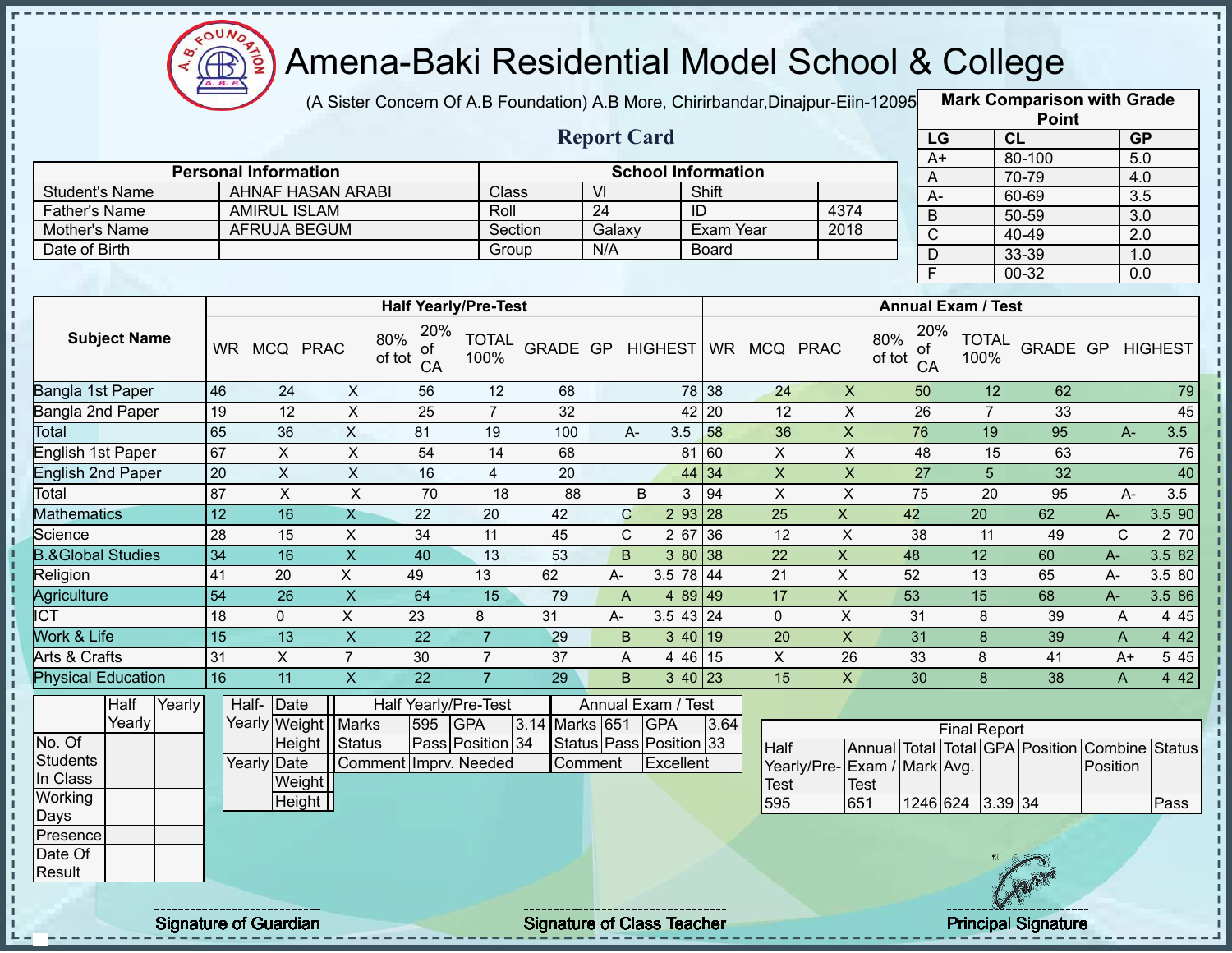

J.

п

 $\frac{1}{1}$  =  $\frac{1}{1}$  =  $\frac{1}{1}$  =  $\frac{1}{1}$  =

 $\mathbf I$ 

#### Amena-Baki Residential Model School & College

(A Sister Concern Of A.B Foundation) A.B More, Chirirbandar,Dinajpur-Eiin-120950

**Mark Comparison with Grade**

|                                       |                 |                                          |                           |                             |                      |                  |                        |            | <b>Point</b>              |                         |                              |                 |                           |                                                |                  |                |
|---------------------------------------|-----------------|------------------------------------------|---------------------------|-----------------------------|----------------------|------------------|------------------------|------------|---------------------------|-------------------------|------------------------------|-----------------|---------------------------|------------------------------------------------|------------------|----------------|
|                                       |                 |                                          |                           |                             |                      |                  | <b>Report Card</b>     |            |                           |                         |                              | LG              |                           | CL                                             | <b>GP</b>        |                |
|                                       |                 |                                          |                           |                             |                      |                  |                        |            |                           |                         |                              | $A+$            |                           | 80-100                                         | 5.0              |                |
|                                       |                 | <b>Personal Information</b>              |                           |                             |                      |                  | $\overline{V}$         |            | <b>School Information</b> |                         |                              | A               |                           | 70-79                                          | 4.0              |                |
| <b>Student's Name</b>                 |                 | <b>SHEHAB BIN HARUN</b>                  |                           |                             | Class<br>Roll        |                  | $\overline{25}$        |            | Shift                     |                         | 4394                         | $A-$            |                           | 60-69                                          | 3.5              |                |
| <b>Father's Name</b><br>Mother's Name |                 | <b>HARUN MIA</b><br><b>SULTANA RAZIA</b> |                           |                             | Section              |                  |                        |            | ID<br>Exam Year           |                         | 2018                         | $\mathsf B$     |                           | $50 - 59$                                      | 3.0              |                |
| Date of Birth                         |                 |                                          |                           |                             | Group                |                  | Galaxy<br>N/A          |            | <b>Board</b>              |                         |                              | $\overline{C}$  |                           | 40-49                                          | $\overline{2.0}$ |                |
|                                       |                 |                                          |                           |                             |                      |                  |                        |            |                           |                         |                              | D               |                           | 33-39                                          | 1.0              |                |
|                                       |                 |                                          |                           |                             |                      |                  |                        |            |                           |                         |                              | $\overline{F}$  |                           | $00 - 32$                                      | 0.0              |                |
|                                       |                 |                                          |                           | <b>Half Yearly/Pre-Test</b> |                      |                  |                        |            |                           |                         |                              |                 | <b>Annual Exam / Test</b> |                                                |                  |                |
|                                       |                 |                                          |                           | 20%                         |                      |                  |                        |            |                           |                         |                              | 20%             |                           |                                                |                  |                |
| <b>Subject Name</b>                   |                 | WR MCQ PRAC                              |                           | 80%<br>οf<br>of tot<br>CA   | <b>TOTAL</b><br>100% | GRADE GP HIGHEST |                        |            |                           | WR MCQ PRAC             | 80%<br>of tot                | οf<br>CA        | <b>TOTAL</b><br>100%      | GRADE GP                                       |                  | <b>HIGHEST</b> |
| Bangla 1st Paper                      | 41              | 27                                       | $\boldsymbol{\mathsf{X}}$ | 54                          | 13                   | 67               |                        |            | 78 51                     | 26                      | $\pmb{\times}$               | 62              |                           | 77<br>15                                       |                  | 79             |
| Bangla 2nd Paper                      | $\overline{25}$ | 15                                       | $\overline{X}$            | $\overline{32}$             | $\overline{7}$       | 39               |                        |            | 42 24                     | $\overline{12}$         | $\overline{X}$               | 29              | $\overline{7}$            | 36                                             |                  | 45             |
| Total                                 | 66              | 42                                       | $\overline{X}$            | 86                          | $\overline{20}$      | 106              |                        | A          | 75<br>$\overline{4}$      | 38                      | $\overline{X}$               | 91              |                           | 22<br>113                                      | $\overline{A}$   | $\overline{4}$ |
| English 1st Paper                     | 61              | X                                        | $\overline{X}$            | 49                          | 12                   | 61               |                        |            | $81\overline{57}$         | $\overline{X}$          | $\overline{X}$               | 46              |                           | 17<br>63                                       |                  | 76             |
| <b>English 2nd Paper</b>              | $\overline{22}$ | $\pmb{\times}$                           | $\overline{X}$            | 18                          | 5                    | $\overline{23}$  |                        |            | 44 38                     | $\mathsf{X}$            | $\overline{\mathsf{x}}$      | 30              | $\overline{5}$            | $\overline{35}$                                |                  | 40             |
| Total                                 | 83              | $\pmb{\times}$                           | $\overline{\mathsf{x}}$   | 67                          | $\overline{17}$      | 84               |                        | B          | 95<br>3                   | $\overline{\mathsf{x}}$ | $\mathsf X$                  | 76              | 22                        | 98                                             | A-               | 3.5            |
| <b>Mathematics</b>                    | $\overline{44}$ | 19                                       | $\overline{X}$            | 50                          | 18                   | 68               | $A -$                  |            | 3.593   40                | 29                      | $\pmb{\times}$               | 55              | 15                        | 70                                             | $\overline{A}$   | 4 90           |
| Science                               | 45              | 17                                       | $\sf X$                   | 50                          | 13                   | 63               | A-                     |            | $3.5$ 67 42               | 17                      | $\mathsf X$                  | 47              | 15                        | 62                                             | A-               | 3.5 70         |
| <b>B.&amp;Global Studies</b>          | $\overline{48}$ | $\overline{15}$                          | $\mathsf{X}$              | $\overline{50}$             | $\overline{14}$      | 64               | $A -$                  |            | $3.580$ 48                | 20                      | $\boldsymbol{\mathsf{X}}$    | 54              | $\overline{14}$           | 68                                             | A-               | 3.5 82         |
| Religion                              | 45              | 21                                       | $\mathsf{X}$              | 53                          | 13                   | 66               | $A -$                  |            | $3.5$ 78 $\overline{54}$  | 16                      | $\sf X$                      | 56              | 16                        | 72                                             | $\overline{A}$   | 4 80           |
| Agriculture                           | $\overline{58}$ | 25                                       | $\overline{\mathsf{x}}$   | 66                          | 18                   | 84               | $A+$                   |            | 58956                     | 19                      | $\overline{X}$               | 60              | 18                        | 78                                             | $\overline{A}$   | 4 8 6          |
| <b>ICT</b>                            | $\overline{24}$ | $\mathbf 0$                              | $\overline{X}$            | $\overline{32}$             | $\overline{7}$       | 39               | A                      |            | 4 43 26                   | $\mathbf 0$             | $\overline{X}$               | $\overline{34}$ | 9                         | 43                                             | $A+$             | 5 4 5          |
| Work & Life                           | $\overline{24}$ | $\overline{14}$                          | $\overline{X}$            | 30                          | $\overline{7}$       | 37               | A                      |            | 4 40 24                   | 18                      | $\overline{X}$               | $\overline{34}$ | $\overline{7}$            | 41                                             | $A+$             | 5 42           |
| <b>Arts &amp; Crafts</b>              | $\overline{34}$ | $\overline{X}$                           | $\overline{9}$            | $\overline{34}$             | $6\phantom{1}$       | 40               | $A+$                   |            | $546$ 14                  | $\overline{X}$          | 29                           | 34              | 8                         | $\overline{42}$                                | $A+$             | 5 4 5          |
| <b>Physical Education</b>             | 23              | 14                                       | $\boldsymbol{\mathsf{X}}$ | $\overline{30}$             | 8                    | $\overline{38}$  | $\mathsf A$            |            | 4 40 24                   | 15                      | $\overline{X}$               | 31              | $\mathbf{8}$              | 39                                             | $\overline{A}$   | 4 4 2          |
| Half<br>Yearly                        | Half-           | Date                                     |                           | Half Yearly/Pre-Test        |                      |                  | Annual Exam / Test     |            |                           |                         |                              |                 |                           |                                                |                  |                |
| Yearly                                |                 | Yearly Weight                            | <b>Marks</b>              | 689                         | <b>GPA</b>           | 3.91 Marks 726   |                        | <b>GPA</b> | 4.14                      |                         |                              |                 | <b>Final Report</b>       |                                                |                  |                |
| No. Of                                |                 | Height                                   | <b>Status</b>             |                             | Pass Position 8      |                  | Status Pass Position 9 |            |                           | Half                    |                              |                 |                           | Annual Total Total GPA Position Combine Status |                  |                |
| <b>Students</b>                       |                 | Yearly Date                              |                           | Comment Good                |                      |                  | Comment                | Very Good  |                           |                         | Yearly/Pre- Exam / Mark Avg. |                 |                           |                                                | Position         |                |
| In Class                              |                 | Weight                                   |                           |                             |                      |                  |                        |            |                           | <b>Test</b>             | <b>Test</b>                  |                 |                           |                                                |                  |                |
| Working                               |                 | Height $\vert$                           |                           |                             |                      |                  |                        |            |                           | 689                     | 726                          |                 | 1415 708 4.02 10          |                                                |                  | Pass           |
| Days                                  |                 |                                          |                           |                             |                      |                  |                        |            |                           |                         |                              |                 |                           |                                                |                  |                |
| Presence                              |                 |                                          |                           |                             |                      |                  |                        |            |                           |                         |                              |                 |                           |                                                |                  |                |
| Date Of<br>Result                     |                 |                                          |                           |                             |                      |                  |                        |            |                           |                         |                              |                 |                           |                                                |                  |                |
|                                       |                 |                                          |                           |                             |                      |                  |                        |            |                           |                         |                              |                 |                           |                                                |                  |                |
|                                       |                 |                                          |                           |                             |                      |                  |                        |            |                           |                         |                              |                 |                           |                                                |                  |                |

Signature of Guardian Signature of Class Teacher Principal Signature 24/45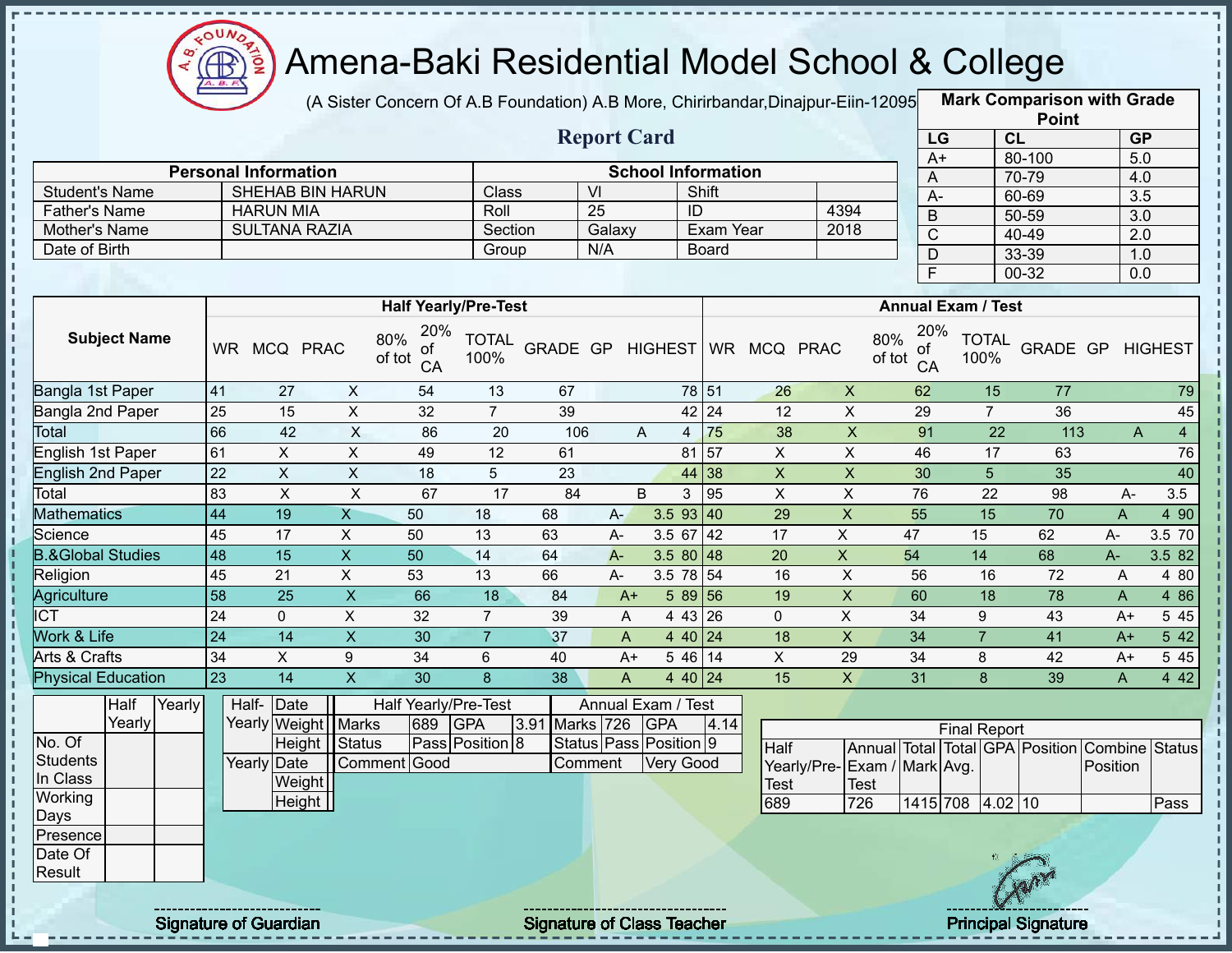

п Ţ

Ţ  $\mathbf{I}$ 

#### Amena-Baki Residential Model School & College

(A Sister Concern Of A.B Foundation) A.B More, Chirirbandar,Dinajpur-Eiin-12095 **Mark Comparison with Grade** 

|                      |                             |                             | <b>Report Card</b> |                           |      | LG<br>A+      |
|----------------------|-----------------------------|-----------------------------|--------------------|---------------------------|------|---------------|
|                      | <b>Personal Information</b> |                             |                    | <b>School Information</b> |      | $\forall$     |
| Student's Name       | <b>SHAHORIAR NAZIM</b>      | Class                       | VI                 | Shift                     |      | $A-$          |
| <b>Father's Name</b> | <b>MANIK MIA</b>            | Roll                        | 26                 | ID                        | 4395 | B             |
| Mother's Name        | <b>FEROZA BEGUM</b>         | Section                     | Galaxy             | Exam Year                 | 2018 | C             |
| Date of Birth        |                             | Group                       | N/A                | <b>Board</b>              |      | D             |
|                      |                             |                             |                    |                           |      |               |
|                      |                             |                             |                    |                           |      |               |
|                      |                             | <b>Half Yearly/Pre-Test</b> |                    |                           |      | Annual Exam / |
|                      |                             |                             |                    |                           |      |               |

|      | <b>Point</b> |                  |
|------|--------------|------------------|
| LG   | <b>CL</b>    | <b>GP</b>        |
| $A+$ | 80-100       | 5.0              |
| Α    | 70-79        | 4.0              |
| А-   | 60-69        | $\overline{3.5}$ |
| B    | 50-59        | 3.0              |
| C    | 40-49        | 2.0              |
| D    | 33-39        | 1.0              |
| F    | 00-32        | 0.0              |

|                              |           |              |             | <b>Half Yearly/Pre-Test</b>      |                      |          |      |                |           |            |             | <b>Annual Exam / Test</b>        |                      |          |      |                     |
|------------------------------|-----------|--------------|-------------|----------------------------------|----------------------|----------|------|----------------|-----------|------------|-------------|----------------------------------|----------------------|----------|------|---------------------|
| <b>Subject Name</b>          | <b>WR</b> | <b>MCQ</b>   | <b>PRAC</b> | 20%<br>80%<br>οf<br>of tot<br>CA | <b>TOTAL</b><br>100% | GRADE GP |      | <b>HIGHEST</b> | <b>WR</b> | <b>MCQ</b> | <b>PRAC</b> | 20%<br>80%<br>of<br>of tot<br>CA | <b>TOTAL</b><br>100% | GRADE GP |      | <b>HIGHEST</b>      |
| Bangla 1st Paper             | 57        | 19           | X           | 61                               | 10                   | 71       |      |                | 78 54     | 23         | X           | 62                               | 15                   | 77       |      | 79                  |
| Bangla 2nd Paper             | 27        | 14           | X           | 33                               | 8                    | 41       |      | 42             | 25        | 18         | X           | 34                               | 8                    | 42       |      | 45                  |
| Total                        | 84        | 33           | $\times$    | 94                               | 18                   | 112      |      | A<br>4         | 79        | 41         | X           | 96                               | 23                   | 119      |      | $\overline{4}$<br>A |
| English 1st Paper            | 73        | X            | X           | 58                               | 13                   | 71       |      | 81             | 60        | X          | X           | 48                               | 18                   | 66       |      | 76                  |
| <b>English 2nd Paper</b>     | 22        | X            | X           | 18                               |                      | 25       |      |                | 44 36     | X          | X           | 29                               | 8                    | 37       |      | 40                  |
| Total                        | 95        | X            | X.          | 76                               | 20                   | 96       | $A-$ | 3.5            | 96        | X          | X           | 77                               | 26                   | 103      | A-   | 3.5                 |
| Mathematics                  | 38        | 23           | X           | 49                               | 19                   | 68       | $A-$ | $3.5$ 93 49    |           | 25         | X           | 59                               | 20                   | 79       | A    | 4 90                |
| Science                      | 47        | 17           | X           | 51                               | 13                   | 64       | A-   | 3.5 67         | 43        | 21         | X           | 51                               | 15                   | 66       | A-   | 3.5 70              |
| <b>B.&amp;Global Studies</b> | 46        | 27           | X           | 58                               | 13                   | 71       | A    | 4 80 52        |           | 22         | X           | 59                               | 15                   | 74       | A    | 4 8 2               |
| Religion                     | 47        | 25           | X           | 58                               | 15                   | 73       | A    | 4 78           | 56        | 18         | X           | 59                               | 15                   | 74       | A    | 4 80                |
| Agriculture                  | 62        | 25           | X           | 70                               | 17                   | 87       | $A+$ | 58962          |           | 18         | X           | 64                               | 18                   | 82       | $A+$ | 5 86                |
| $\overline{\text{ICT}}$      | 26        | $\mathbf{0}$ | X           | 33                               | $\overline{ }$       | 40       | $A+$ | 5 43 27        |           | 0          | X           | 33                               | 8                    | 41       | $A+$ | 5 4 5               |
| <b>Nork &amp; Life</b>       | 25        | 15           | X           | 32                               | 8                    | 40       | $A+$ | $540$ 24       |           | 20         | X           | 35                               |                      | 42       | $A+$ | 5 42                |
| Arts & Crafts                | 36        | X            | 9           | 36                               |                      | 43       | $A+$ | 5 4 6          | 14        | X          | 29          | 34                               | 8                    | 42       | $A+$ | 5 4 5               |
| <b>Physical Education</b>    | 22        | 14           | X           | 29                               | 8                    | 37       | A    | 4 40 24        |           | 15         | X           | 31                               | 9                    | 40       | $A+$ | 5 42                |

|          | Half   | Yearly | Half-Date   |        |                       |     | Half Yearly/Pre-Test |                | Annual Exam / Test           |      |                              |      |          |                     |     |       |                                                |      |
|----------|--------|--------|-------------|--------|-----------------------|-----|----------------------|----------------|------------------------------|------|------------------------------|------|----------|---------------------|-----|-------|------------------------------------------------|------|
|          | Yearly |        |             |        | Yearly Weight   Marks | 731 | <b>IGPA</b>          | 4.23 Marks 762 | <b>GPA</b>                   | 4.36 |                              |      |          | <b>Final Report</b> |     |       |                                                |      |
| No. Of   |        |        |             |        | Height   Status       |     | Pass Position 3      |                | Status   Pass   Position   4 |      | Half                         |      |          |                     |     |       | Annual Total Total GPA Position Combine Status |      |
| Students |        |        | Yearly Date |        | Comment Good          |     |                      | Comment        | Very Good                    |      | Yearly/Pre- Exam / Mark Avg. |      |          |                     |     |       | Position                                       |      |
| In Class |        |        |             | Weight |                       |     |                      |                |                              |      | <b>Test</b>                  | Test |          |                     |     |       |                                                |      |
| Working  |        |        |             | Height |                       |     |                      |                |                              |      | 731                          | 762  | 1493 748 |                     | 4.3 |       |                                                | Pass |
| Days     |        |        |             |        |                       |     |                      |                |                              |      |                              |      |          |                     |     |       |                                                |      |
| Presence |        |        |             |        |                       |     |                      |                |                              |      |                              |      |          |                     |     |       |                                                |      |
| Date Of  |        |        |             |        |                       |     |                      |                |                              |      |                              |      |          |                     |     |       |                                                |      |
| Result   |        |        |             |        |                       |     |                      |                |                              |      |                              |      |          |                     |     |       |                                                |      |
|          |        |        |             |        |                       |     |                      |                |                              |      |                              |      |          |                     |     | Crany |                                                |      |

Signature of Guardian Signature of Class Teacher Principal Signature 25-45-45.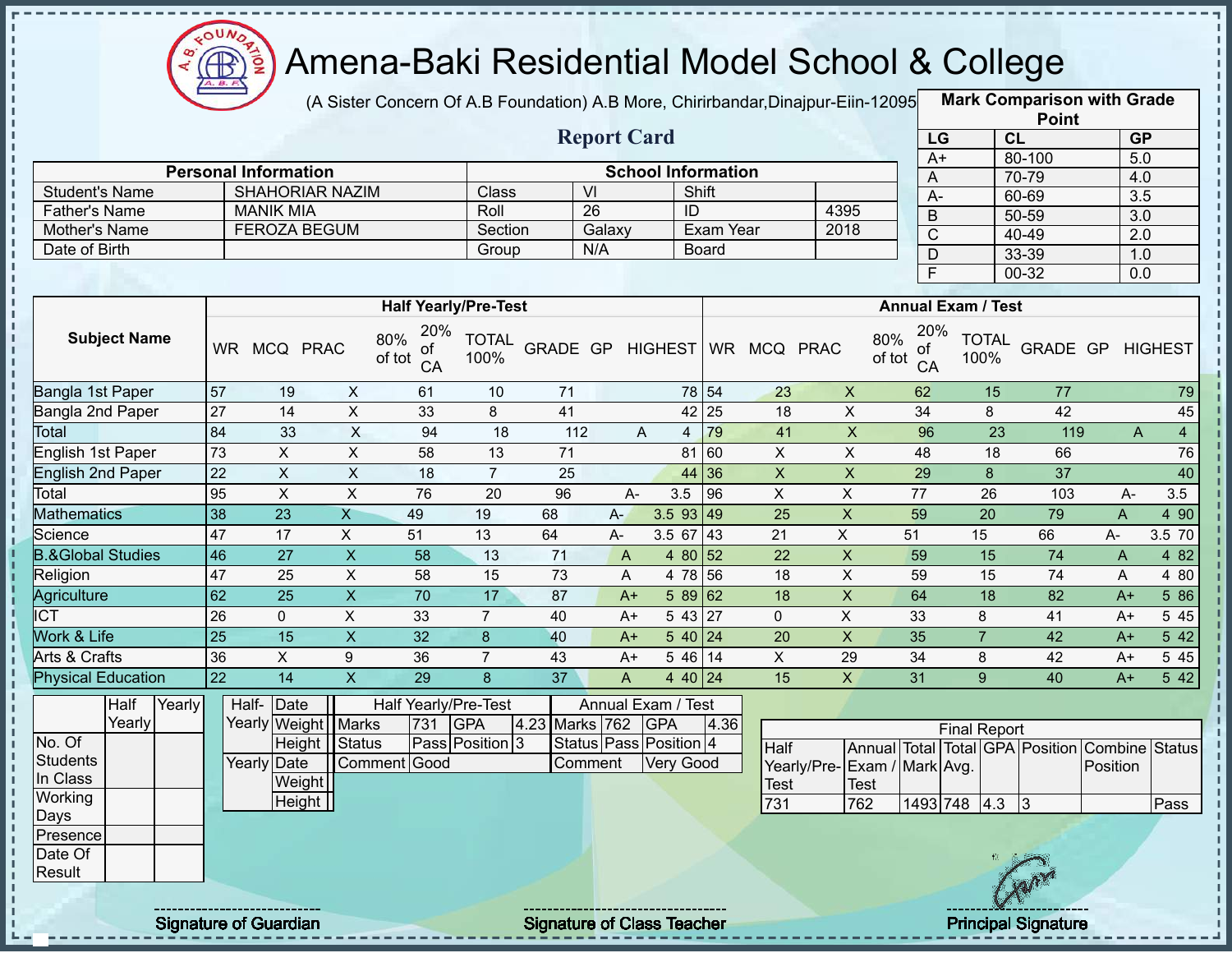

J.

п п J.

J. л

п

л п  $\frac{1}{1}$ J. J. п  $\mathbf I$ 

п  $\mathbf I$ 

т

 $1 + 1 + 1 + 1 + 1$ 

# Amena-Baki Residential Model School & College

(A Sister Concern Of A.B Foundation) A.B More, Chirirbandar, Dinajpur-Eiin-12095

**Mark Comparison with Grade Point**

|                       |                |                             |              |                                  |                      |               |        |                    |                           |           |               |           |               |                 |                           | Point     |           |                |
|-----------------------|----------------|-----------------------------|--------------|----------------------------------|----------------------|---------------|--------|--------------------|---------------------------|-----------|---------------|-----------|---------------|-----------------|---------------------------|-----------|-----------|----------------|
|                       |                |                             |              |                                  |                      |               |        | <b>Report Card</b> |                           |           |               |           |               | LG              |                           | <b>CL</b> | <b>GP</b> |                |
|                       |                |                             |              |                                  |                      |               |        |                    |                           |           |               |           |               | A+              |                           | 80-100    | 5.0       |                |
|                       |                | <b>Personal Information</b> |              |                                  |                      |               |        |                    | <b>School Information</b> |           |               |           |               | A               |                           | 70-79     | 4.0       |                |
| <b>Student's Name</b> |                | <b>FAYSAL AHMMED</b>        |              |                                  | Class                |               | VI     |                    |                           | Shift     |               |           |               | А-              |                           | 60-69     | 3.5       |                |
| Father's Name         |                | <b>MD.SAIDAR RAHMAN</b>     |              |                                  | Roll                 |               | 27     |                    | ID                        |           |               | 4396      |               | B               |                           | 50-59     | 3.0       |                |
| Mother's Name         |                | <b>MRS.RUZINA BEGUM</b>     |              |                                  | Section              |               | Galaxy |                    |                           | Exam Year |               | 2018      |               | C               |                           | 40-49     | 2.0       |                |
| Date of Birth         |                |                             |              |                                  | Group                |               | N/A    |                    |                           | Board     |               |           |               | D               |                           | 33-39     | 1.0       |                |
|                       |                |                             |              |                                  |                      |               |        |                    |                           |           |               |           |               | F               |                           | 00-32     | 0.0       |                |
|                       |                |                             |              | <b>Half Yearly/Pre-Test</b>      |                      |               |        |                    |                           |           |               |           |               |                 | <b>Annual Exam / Test</b> |           |           |                |
| <b>Subject Name</b>   | <b>WR</b>      | <b>MCQ</b>                  | <b>PRAC</b>  | 20%<br>80%<br>of<br>of tot<br>CA | <b>TOTAL</b><br>100% | GRADE GP      |        |                    | <b>HIGHEST</b>            |           | WR MCQ PRAC   |           | 80%<br>of tot | 20%<br>of<br>CA | <b>TOTAL</b><br>100%      | GRADE GP  |           | <b>HIGHEST</b> |
| Bangla 1st Paper      | 56             | 28                          | X            | 67                               | 10                   | 77            |        |                    |                           | 78 51     | 28            | X         |               | 63              | 13                        | 76        |           | 79             |
| Bangla 2nd Paper      | 27             | 13                          | X            | 32                               | 9                    | 41            |        |                    |                           | 42 24     | 17            | X         |               | 33              | 7                         | 40        |           | 45             |
| Total                 | 83             | 41                          | X            | 99                               | 19                   | 118           |        | A                  | 4                         | 75        | 45            | X         |               | 96              | 20                        | 116       | A         | 4              |
| English 1st Paper     | 76             | X                           | X            | 61                               | 13                   | 74            |        |                    | 81                        | 171       | X             | X         |               | 57              | 18                        | 75        |           | 76             |
| English 2nd Paper     | 27             | X                           | X            | 22                               | 5                    | 27            |        |                    |                           | 44 37     | X             | X         |               | 30              | 6                         | 36        |           | 40             |
| Total                 | 103            | X                           | X            | 83                               | 18                   | 101           |        | A-                 | 3.5                       | 108       | X             | X         |               | 87              | 24                        | 111       | A         | 4              |
| $M = 41$ and $M = 42$ | $\overline{z}$ | $\sim$                      | $\mathbf{v}$ | $\sim$ $\sim$                    | $\sim$               | $\sim$ $\sim$ |        |                    | $-$ 00 $-$                |           | $\sim$ $\sim$ | $\lambda$ |               | $\sim$          | $\sim$                    | $\sim$    |           | $-$ 00         |

| Total                        | 103       |    | $\lambda$ | 83 | 18 | 101 | A-   | 3.5                  | 108 |    |    | 87 | 24  | 111 | A            |       |
|------------------------------|-----------|----|-----------|----|----|-----|------|----------------------|-----|----|----|----|-----|-----|--------------|-------|
| Mathematics                  | 58        | 22 |           | 64 | 20 | 84  | A+   | 5 93 55              |     | 24 |    | 63 | 20  | 83  | $A+$         | 5 90  |
| Science                      | -45       | 20 |           | 52 | 15 | 67  | А-   | 3.5<br>67            | 149 |    |    | 53 | 16  | 69  | A-           | 3.570 |
| <b>3.&amp;Global Studies</b> | 155       | 26 | $\Lambda$ | 65 | 15 | 80  | $A+$ | -80<br>5             | 155 | 25 | ⌒  | 64 | 15. | 79  | $\mathsf{A}$ | 4 82  |
| Religion                     | 52        | 25 | $\sim$    | 62 | 16 | 78  | A    | $.78$ 56<br>4        |     | 25 |    | 65 | 15  | 80  | $A+$         | 5 80  |
| Agriculture                  | <b>62</b> | 25 |           | 70 | 16 | 86  | A+   | -89<br>5             | 157 | 22 |    | 63 |     | 80  | $A+$         | 5 86  |
| דרו                          | 24        |    |           | 32 |    | 40  | $A+$ | -43<br>$\mathbf b$   | 127 |    |    | 36 | 9   | 45  | $A+$         | 5 45  |
| Work & Life                  | 125       | 15 |           | 32 |    | 37  | A    | 40                   | 124 | 19 |    | 34 | h   | 40  | $A+$         | 5 42  |
| Arts & Crafts                | 38        |    | 10        | 38 |    | 46  | A+   | 46 16<br>$5^{\circ}$ |     |    | 30 | 37 |     | 45  | $A+$         | 5 45  |
| <b>Physical Education</b>    | l 20      | 15 |           | 28 |    | 36  |      | 40                   | 127 | 15 |    | 34 |     | 40  | A+           | 5 42  |

|          | Half   | Yearly | Half-Date             |                 |     | Half Yearly/Pre-Test |                    | Annual Exam / Test           |      |                              |      |                 |                     |     |                                                |      |
|----------|--------|--------|-----------------------|-----------------|-----|----------------------|--------------------|------------------------------|------|------------------------------|------|-----------------|---------------------|-----|------------------------------------------------|------|
|          | Yearly |        | Yearly Weight   Marks |                 | 773 | <b>IGPA</b>          | 4.36 Marks 788 GPA |                              | 4.59 |                              |      |                 | <b>Final Report</b> |     |                                                |      |
| No. Of   |        |        |                       | Height   Status |     | Pass Position 2      |                    | Status   Pass   Position   2 |      | Half                         |      |                 |                     |     | Annual Total Total GPA Position Combine Status |      |
| Students |        |        | Yearly Date           | Comment Good    |     |                      | Comment            | <b>Very Good</b>             |      | Yearly/Pre- Exam / Mark Avg. |      |                 |                     |     | Position                                       |      |
| In Class |        |        | Weight                |                 |     |                      |                    |                              |      | <b>Test</b>                  | Test |                 |                     |     |                                                |      |
| Working  |        |        | Height                |                 |     |                      |                    |                              |      | 773                          | 788  | 1561 782 4.48 2 |                     |     |                                                | Pass |
| Days     |        |        |                       |                 |     |                      |                    |                              |      |                              |      |                 |                     |     |                                                |      |
| Presence |        |        |                       |                 |     |                      |                    |                              |      |                              |      |                 |                     |     |                                                |      |
| Date Of  |        |        |                       |                 |     |                      |                    |                              |      |                              |      |                 |                     |     |                                                |      |
| Result   |        |        |                       |                 |     |                      |                    |                              |      |                              |      |                 |                     | Any |                                                |      |
|          |        |        |                       |                 |     |                      |                    |                              |      |                              |      |                 |                     |     |                                                |      |

Signature of Guardian Signature of Class Teacher Principal Signature 26 Australian Principal Signature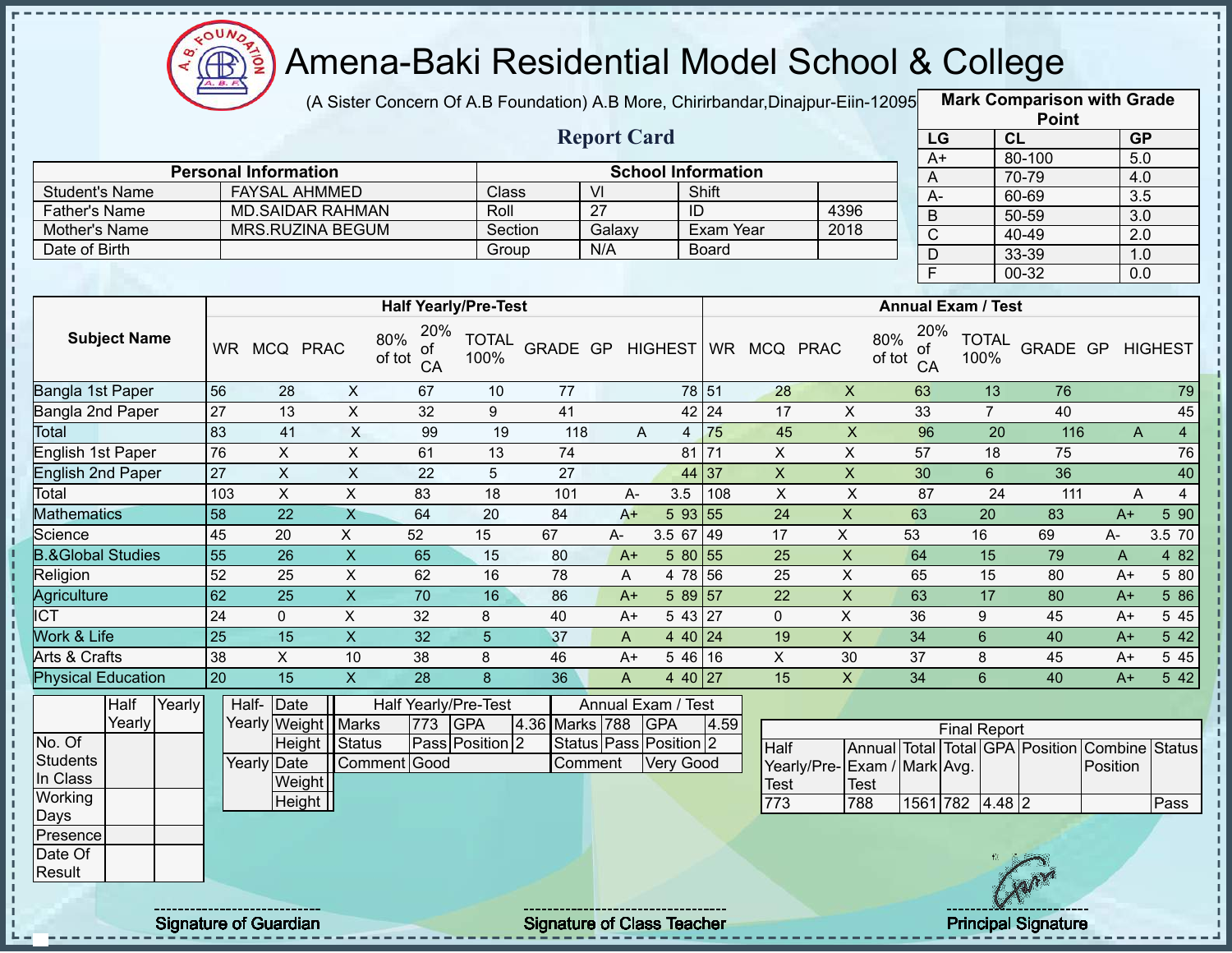

(A Sister Concern Of A.B Foundation) A.B More, Chirirbandar,Dinajpur-Eiin-120950

**Mark Comparison with Grade**

|                                               |                 |                                 |                           |                                  |                                                                   |                                   |                                 |                                    |                |                                    |                                                             |                 |                           |                | <b>Point</b>               |                     |                |
|-----------------------------------------------|-----------------|---------------------------------|---------------------------|----------------------------------|-------------------------------------------------------------------|-----------------------------------|---------------------------------|------------------------------------|----------------|------------------------------------|-------------------------------------------------------------|-----------------|---------------------------|----------------|----------------------------|---------------------|----------------|
|                                               |                 |                                 |                           |                                  |                                                                   |                                   | <b>Report Card</b>              |                                    |                |                                    |                                                             |                 | LG                        | CL             |                            | GP                  |                |
|                                               |                 | <b>Personal Information</b>     |                           |                                  |                                                                   |                                   |                                 |                                    |                |                                    |                                                             | $A+$            |                           | 80-100         |                            | 5.0                 |                |
|                                               |                 | <b>ISHRAK IFTEHAS</b>           |                           |                                  |                                                                   | $\overline{\mathsf{V}}$           |                                 | <b>School Information</b><br>Shift |                |                                    |                                                             | A               |                           | 70-79          |                            | 4.0                 |                |
| <b>Student's Name</b><br><b>Father's Name</b> |                 | <b>SHAHJAHAN ALI</b>            |                           |                                  | Class<br>Roll                                                     | 28                                |                                 | ID                                 |                |                                    | 4411                                                        | $A -$           |                           | 60-69          |                            | $\overline{3.5}$    |                |
| Mother's Name                                 |                 | <b>ISMATARA</b>                 |                           |                                  | Section                                                           |                                   | Galaxy                          |                                    | Exam Year      |                                    | 2018                                                        | $\sf B$         |                           | 50-59          |                            | 3.0                 |                |
| Date of Birth                                 |                 |                                 |                           |                                  | Group                                                             | N/A                               |                                 | <b>Board</b>                       |                |                                    |                                                             | $\overline{C}$  |                           | 40-49          |                            | 2.0                 |                |
|                                               |                 |                                 |                           |                                  |                                                                   |                                   |                                 |                                    |                |                                    |                                                             | $\mathsf D$     |                           | 33-39          |                            | 1.0                 |                |
|                                               |                 |                                 |                           |                                  |                                                                   |                                   |                                 |                                    |                |                                    |                                                             | F               |                           | 00-32          |                            | 0.0                 |                |
|                                               |                 |                                 |                           |                                  | <b>Half Yearly/Pre-Test</b>                                       |                                   |                                 |                                    |                |                                    |                                                             |                 | <b>Annual Exam / Test</b> |                |                            |                     |                |
| <b>Subject Name</b>                           |                 | WR MCQ PRAC                     |                           | 20%<br>80%<br>of<br>of tot<br>CA | <b>TOTAL</b><br>100%                                              | GRADE GP                          |                                 | <b>HIGHEST</b>                     |                | WR MCQ PRAC                        | 80%<br>of tot                                               | 20%<br>of<br>CA | <b>TOTAL</b><br>100%      |                | GRADE GP                   |                     | <b>HIGHEST</b> |
| Bangla 1st Paper                              | 35              | 21                              | X                         | 45                               | $\overline{7}$                                                    | 52                                |                                 |                                    | 78 43          | 22                                 | $\boldsymbol{X}$                                            | 52              |                           | 12             | 64                         |                     | 79             |
| Bangla 2nd Paper                              | $\overline{24}$ | 11                              | $\mathsf{X}$              | 28                               | $\overline{7}$                                                    | 35                                |                                 |                                    | 42 25          | 19                                 | $\pmb{\times}$                                              | 35              |                           | $\overline{7}$ | 42                         |                     | 45             |
| Total                                         | 59              | 32                              | $\mathsf{X}$              | $\overline{73}$                  | 14                                                                | 87                                | B                               | 3 <sup>5</sup>                     | 68             | 41                                 | $\overline{X}$                                              | 87              |                           | 19             | 106                        | $\mathsf{A}$        | $\overline{4}$ |
| English 1st Paper                             | 58              | X                               | X                         | 46                               | 14                                                                | 60                                |                                 | 81                                 | 55             | X                                  | X                                                           | 44              |                           | 18             | 62                         |                     | 76             |
| <b>English 2nd Paper</b>                      | 20              | $\boldsymbol{\mathsf{X}}$       | $\mathsf{X}$              | 16                               | $\overline{7}$                                                    | 23                                |                                 | 44                                 | 34             | $\mathsf X$                        | $\mathsf X$                                                 | 27              |                           | $\overline{7}$ | 34                         |                     | 40             |
| Total                                         | 78              | $\pmb{\times}$                  | $\pmb{\times}$            | 62                               | 21                                                                | 83                                | B                               | 3                                  | 89             | $\pmb{\times}$                     | $\boldsymbol{\mathsf{X}}$                                   | 71              |                           | 25             | 96                         | A-                  | 3.5            |
| <b>Mathematics</b>                            | $\overline{28}$ | 24                              | $\mathsf{X}$              | 42                               | 17                                                                | 59                                | B                               | 393 35                             |                | 25                                 | $\overline{X}$                                              | 48              | 16                        |                | 64                         | $A-$                | 3.5 90         |
| Science                                       | 28              | 13                              | $\sf X$                   | 33                               | 12                                                                | 45                                | $\mathbf C$                     | 2 67                               | 32             | 12                                 | X                                                           | 35              | 12                        |                | 47                         | C                   | 2 70           |
| <b>B.&amp;Global Studies</b>                  | 36              | 17                              | $\boldsymbol{X}$          | 42                               | 12                                                                | 54                                | B                               | 3 80                               | 48             | 21                                 | $\boldsymbol{\mathsf{X}}$                                   | 55              | 14                        |                | 69                         | $A -$               | 3.5 82         |
| Religion                                      | 31              | 19                              | $\pmb{\times}$            | 40                               | 11                                                                | 51                                | B                               | 3 78                               | 53             | 16                                 | $\mathsf{X}$                                                | 55              | 13                        |                | 68                         | A-                  | 3.5 80         |
| Agriculture                                   | 45              | 25                              | $\boldsymbol{\mathsf{X}}$ | 56                               | 15                                                                | $\overline{71}$                   | $\mathsf{A}$                    | 4 89 55                            |                | 25                                 | $\mathsf X$                                                 | 64              | 16                        |                | 80                         | $A+$                | 5 86           |
| <b>ICT</b>                                    | 17              | $\mathbf{0}$                    | X                         | 25                               | 9                                                                 | 34                                | A-                              | $3.543$ 26                         |                | 0                                  | $\pmb{\times}$                                              | 34              | 8                         |                | 42                         | $A+$                | 5 4 5          |
| Work & Life                                   | 15              | $\boldsymbol{8}$                | $\pmb{\times}$            | 18                               | $\overline{7}$                                                    | 25                                | $\sf B$                         | 340                                | 22             | 20                                 | $\mathsf X$                                                 | 34              | $6\phantom{1}$            |                | 40                         | $A+$                | 5 42           |
| Arts & Crafts                                 | 20              | X                               | 3                         | 18                               | 6                                                                 | 24                                | C                               | 246 8                              |                | X                                  | 27                                                          | 28              | 8                         |                | 36                         | A                   | 4 4 5          |
| <b>Physical Education</b>                     | 16              | 14                              | $\overline{X}$            | 24                               | 8                                                                 | 32                                | $A-$                            | $3.540$ 26                         |                | 15                                 | $\mathsf{X}$                                                | 33              | 9                         |                | 42                         | $A+$                | 5 42           |
| Half<br>Yearly<br>Yearly                      |                 | Half- Date<br>Yearly Weight     | <b>Marks</b>              | Half Yearly/Pre-Test<br>565      | <b>GPA</b>                                                        | $ 3\rangle$                       | Annual Exam / Test<br>Marks 690 | <b>GPA</b>                         | $\overline{4}$ |                                    |                                                             |                 | <b>Final Report</b>       |                |                            |                     |                |
| No. Of<br><b>Students</b><br>In Class         |                 | Height<br>Yearly Date<br>Weight | <b>Status</b>             |                                  | Pass Position 38 Status Pass Position 19<br>Comment Imprv. Needed |                                   | Comment                         | Very Good                          |                | Half<br>Yearly/Pre-<br><b>Test</b> | Annual Total Total GPA Position<br>Exam / Mark Avg.<br>Test |                 |                           |                |                            | Combine<br>Position | <b>Status</b>  |
| Working                                       |                 | Height                          |                           |                                  |                                                                   |                                   |                                 |                                    |                | 565                                | 690                                                         |                 | 1255 629 3.5              | 32             |                            |                     | Pass           |
| Days<br>Presence                              |                 |                                 |                           |                                  |                                                                   |                                   |                                 |                                    |                |                                    |                                                             |                 |                           |                |                            |                     |                |
| Date Of                                       |                 |                                 |                           |                                  |                                                                   |                                   |                                 |                                    |                |                                    |                                                             |                 |                           |                |                            |                     |                |
| Result                                        |                 |                                 |                           |                                  |                                                                   |                                   |                                 |                                    |                |                                    |                                                             |                 |                           |                |                            |                     |                |
|                                               |                 | <b>Signature of Guardian</b>    |                           |                                  |                                                                   | <b>Signature of Class Teacher</b> |                                 |                                    |                |                                    |                                                             |                 |                           |                | <b>Principal Signature</b> |                     |                |

ï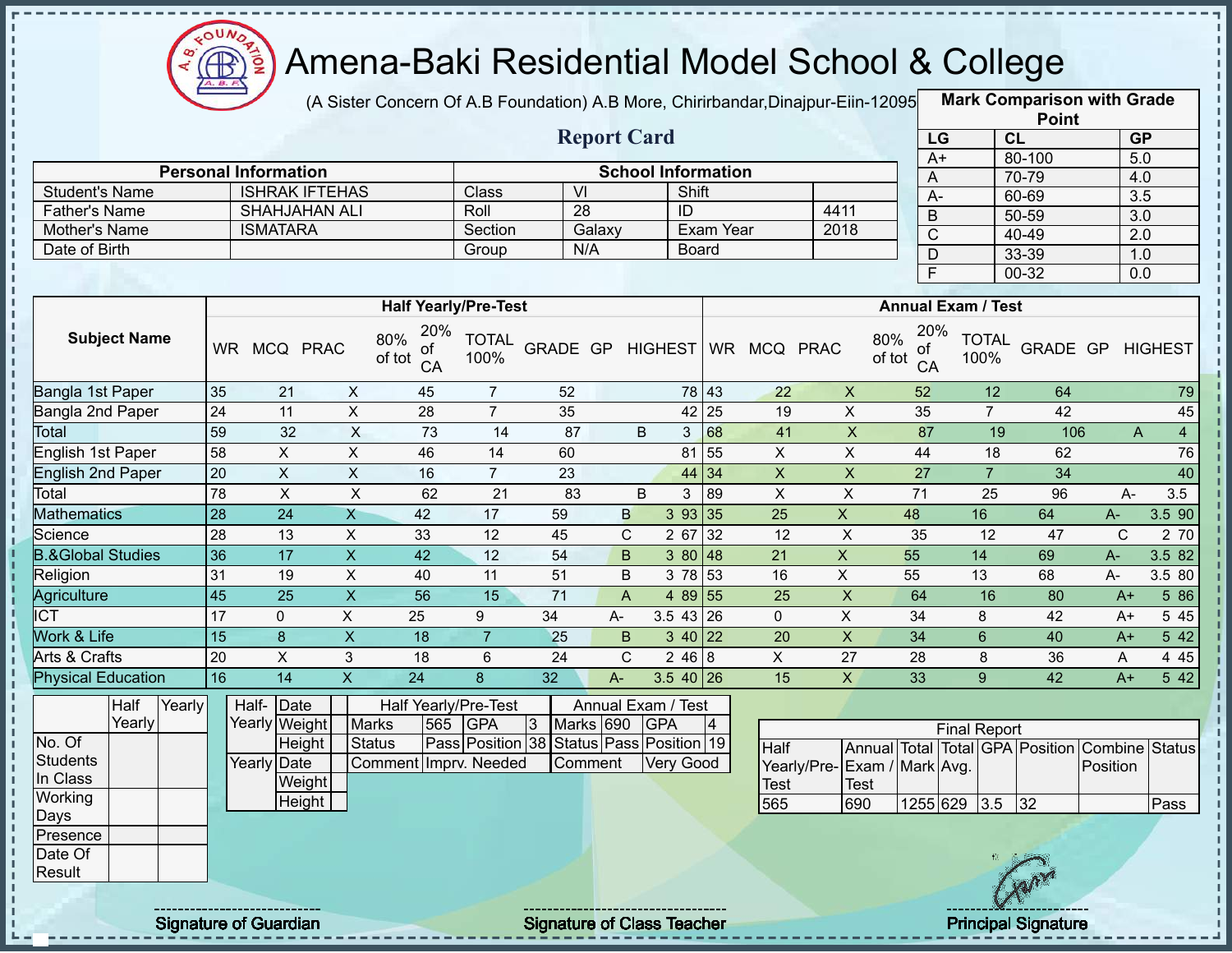

J.

J. J. J,

л

ï

J. J.

п

 $\mathbf I$ 

 $\mathbf{I}$  $\mathbf I$ 

 $\frac{1}{2}$  =  $\frac{1}{2}$  =  $\frac{1}{2}$  =  $\frac{1}{2}$  =  $\frac{1}{2}$  =  $\frac{1}{2}$ 

# Amena-Baki Residential Model School & College

(A Sister Concern Of A.B Foundation) A.B More, Chirirbandar,Dinajpur-Eiin-120950

**Mark Comparison with Grade Point**

|                       |                             |                    |                          |                                  |                      |          |        |                    |                           |           |                     |      |               |                 |                           | Point    |      |                |                |
|-----------------------|-----------------------------|--------------------|--------------------------|----------------------------------|----------------------|----------|--------|--------------------|---------------------------|-----------|---------------------|------|---------------|-----------------|---------------------------|----------|------|----------------|----------------|
|                       |                             |                    |                          |                                  |                      |          |        | <b>Report Card</b> |                           |           |                     |      |               | LG              | <b>CL</b>                 |          |      | <b>GP</b>      |                |
|                       |                             |                    |                          |                                  |                      |          |        |                    |                           |           |                     |      |               | A+              |                           | 80-100   |      | 5.0            |                |
|                       | <b>Personal Information</b> |                    |                          |                                  |                      |          |        |                    | <b>School Information</b> |           |                     |      |               | A               |                           | 70-79    |      | 4.0            |                |
| <b>Student's Name</b> |                             |                    | <b>MD. RAGIB MAHOTAB</b> |                                  | Class                |          | VI     |                    |                           | Shift     |                     |      |               | A-              |                           | 60-69    |      | 3.5            |                |
| <b>Father's Name</b>  |                             | <b>MOTTAKABBER</b> |                          |                                  | Roll                 |          | 29     |                    | ID                        |           |                     | 4413 |               | B               |                           | 50-59    |      | 3.0            |                |
| Mother's Name         |                             | <b>AYNUR NAHAR</b> |                          |                                  | Section              |          | Galaxy |                    |                           | Exam Year |                     | 2018 |               | C               |                           | 40-49    |      | 2.0            |                |
| Date of Birth         |                             |                    |                          |                                  | Group                |          | N/A    |                    |                           | Board     |                     |      |               | D               |                           | 33-39    |      | 1.0            |                |
|                       |                             |                    |                          |                                  |                      |          |        |                    |                           |           |                     |      |               | F               |                           | 00-32    |      | 0.0            |                |
|                       |                             |                    |                          |                                  |                      |          |        |                    |                           |           |                     |      |               |                 |                           |          |      |                |                |
|                       |                             |                    |                          | <b>Half Yearly/Pre-Test</b>      |                      |          |        |                    |                           |           |                     |      |               |                 | <b>Annual Exam / Test</b> |          |      |                |                |
| <b>Subject Name</b>   | <b>WR</b>                   |                    | MCQ PRAC                 | 20%<br>80%<br>of<br>of tot<br>CA | <b>TOTAL</b><br>100% | GRADE GP |        |                    |                           |           | HIGHEST WR MCQ PRAC |      | 80%<br>of tot | 20%<br>of<br>CA | <b>TOTAL</b><br>100%      | GRADE GP |      | <b>HIGHEST</b> |                |
| Bangla 1st Paper      | 45                          | 20                 | X.                       | 52                               | 13                   | 65       |        |                    |                           | 78 48     | 25                  | X    |               | 58              | 16                        | 74       |      |                | 79             |
| Bangla 2nd Paper      | 26                          | 14                 | X                        | 32                               | 8                    | 40       |        |                    |                           | 42 24     | 16                  | X    |               | 32              | 7                         | 39       |      |                | 45             |
| Total                 | 71                          | 34                 | X                        | 84                               | 21                   | 105      |        | A                  | 4                         | 72        | 41                  | X    |               | 90              | 23                        | 113      |      | A              | $\overline{4}$ |
| English 1st Paper     | 76                          | X                  | X                        | 61                               | 15                   | 76       |        |                    |                           | 81 66     | X                   | X    |               | 53              | 18                        | 71       |      |                | 76             |
| English 2nd Paper     | 28                          | $\boldsymbol{X}$   | X                        | 22                               | 8                    | 30       |        |                    |                           | 44 32     | X                   | X    |               | 26              | 6                         | 32       |      |                | 40             |
| Total                 | 104                         | X                  | X                        | 83                               | 23                   | 106      |        | A                  | 4                         | 98        | X                   | X    |               | 79              | 24                        | 103      | $A-$ | 3.5            |                |
| <b>Mathematics</b>    | 50                          | 26                 | X                        | 61                               | 18                   | 79       |        | A                  | $\overline{4}$            | 93 33     | 27                  | X    | 48            |                 | 20                        | 68       | A-   | 3.5 90         |                |

| Total                        | 104 |    |        | 83 | 23 | 106 |         |                | 198             |    |    | 79 | 24 | 103 | $A-$ | 3.5       |
|------------------------------|-----|----|--------|----|----|-----|---------|----------------|-----------------|----|----|----|----|-----|------|-----------|
| <b>Mathematics</b>           | 50  | 26 | ᄉ      | 61 | 18 | 79  | A       | 493            | 133             | 27 |    | 48 | 20 | 68  |      | 3.5 90    |
| Science                      | 44  | 15 |        | 47 |    | 58  | B       | , 67           | 14 <sup>′</sup> | 15 |    | 45 | 15 | 60  |      | $3.5\,70$ |
| <b>B.&amp;Global Studies</b> | 42  | 20 | ↗      | 50 | 13 | 63  | $A^{-}$ | 3.5<br>80149   |                 | 21 |    | 56 | 15 |     | A    | 4 82      |
| Religion                     | 44  | 19 |        | 50 | 14 | 64  | $A-$    | 3.5<br>78 55   |                 | 22 |    | 62 | 14 | 76  | A    | 80<br>4   |
| Agriculture                  | 59  | 21 |        | 64 | 16 | 80  | A+      | 589163         |                 | 18 |    | 65 | 16 | 81  | A+   | 5 86      |
| <b>ICT</b>                   | 24  |    | $\sim$ | 28 |    | 35  | A       | 4 43 27        |                 |    |    | 35 |    | 44  | $A+$ | 5 45      |
| Work & Life                  |     | 13 |        | 27 |    | 34  | $A-$    | 3.5<br>40   24 |                 | 16 | Х  | 32 |    | 40  | $A+$ | 5 42      |
| Arts & Crafts                | 28  |    |        | 28 |    | 33  | A-      | 3.5<br>46   15 |                 |    | 29 | 35 |    | 43  | $A+$ | 545       |
|                              |     |    |        |    |    |     |         |                |                 |    |    |    |    |     |      |           |

| <b>Physical Education</b> |        |                              | 23 |             | 15                    |              | 30  |                      | 37             | A | 4 40 25                            |      | 15          | X                            | 32 |                     | 6 | 38   | A                                              | 4 4 2 |
|---------------------------|--------|------------------------------|----|-------------|-----------------------|--------------|-----|----------------------|----------------|---|------------------------------------|------|-------------|------------------------------|----|---------------------|---|------|------------------------------------------------|-------|
|                           | Half   | Yearly                       |    | Half-       | Date                  |              |     | Half Yearly/Pre-Test |                |   | Annual Exam / Test                 |      |             |                              |    |                     |   |      |                                                |       |
|                           | Yearly |                              |    |             | Yearly Weight   Marks |              | 694 | <b>GPA</b>           | 3.82 Marks 737 |   | <b>GPA</b>                         | 4.23 |             |                              |    | <b>Final Report</b> |   |      |                                                |       |
| No. Of                    |        |                              |    |             | Height   Status       |              |     | Pass Position 12     |                |   | Status   Pass   Position   6       |      | Half        |                              |    |                     |   |      | Annual Total Total GPA Position Combine Status |       |
| Students                  |        |                              |    | Yearly Date |                       | Comment Good |     |                      | Comment        |   | Very Good                          |      |             | Yearly/Pre- Exam / Mark Avg. |    |                     |   |      | Position                                       |       |
| In Class                  |        |                              |    |             | Weight                |              |     |                      |                |   |                                    |      | <b>Test</b> | Test                         |    |                     |   |      |                                                |       |
| Working                   |        |                              |    |             | Height                |              |     |                      |                |   |                                    |      | 694         | 737                          |    | 1431 717 4.02 8     |   |      |                                                | Pass  |
| Days                      |        |                              |    |             |                       |              |     |                      |                |   |                                    |      |             |                              |    |                     |   |      |                                                |       |
| <b>Presence</b>           |        |                              |    |             |                       |              |     |                      |                |   |                                    |      |             |                              |    |                     |   |      |                                                |       |
| Date Of                   |        |                              |    |             |                       |              |     |                      |                |   |                                    |      |             |                              |    |                     |   |      |                                                |       |
| Result                    |        |                              |    |             |                       |              |     |                      |                |   |                                    |      |             |                              |    |                     |   | SARV |                                                |       |
|                           |        |                              |    |             |                       |              |     |                      |                |   |                                    |      |             |                              |    |                     |   |      |                                                |       |
|                           |        | ---------------------------- |    |             |                       |              |     |                      |                |   | ---------------------------------- |      |             |                              |    |                     |   |      |                                                |       |

Signature of Guardian Signature of Class Teacher Principal Signature 28/45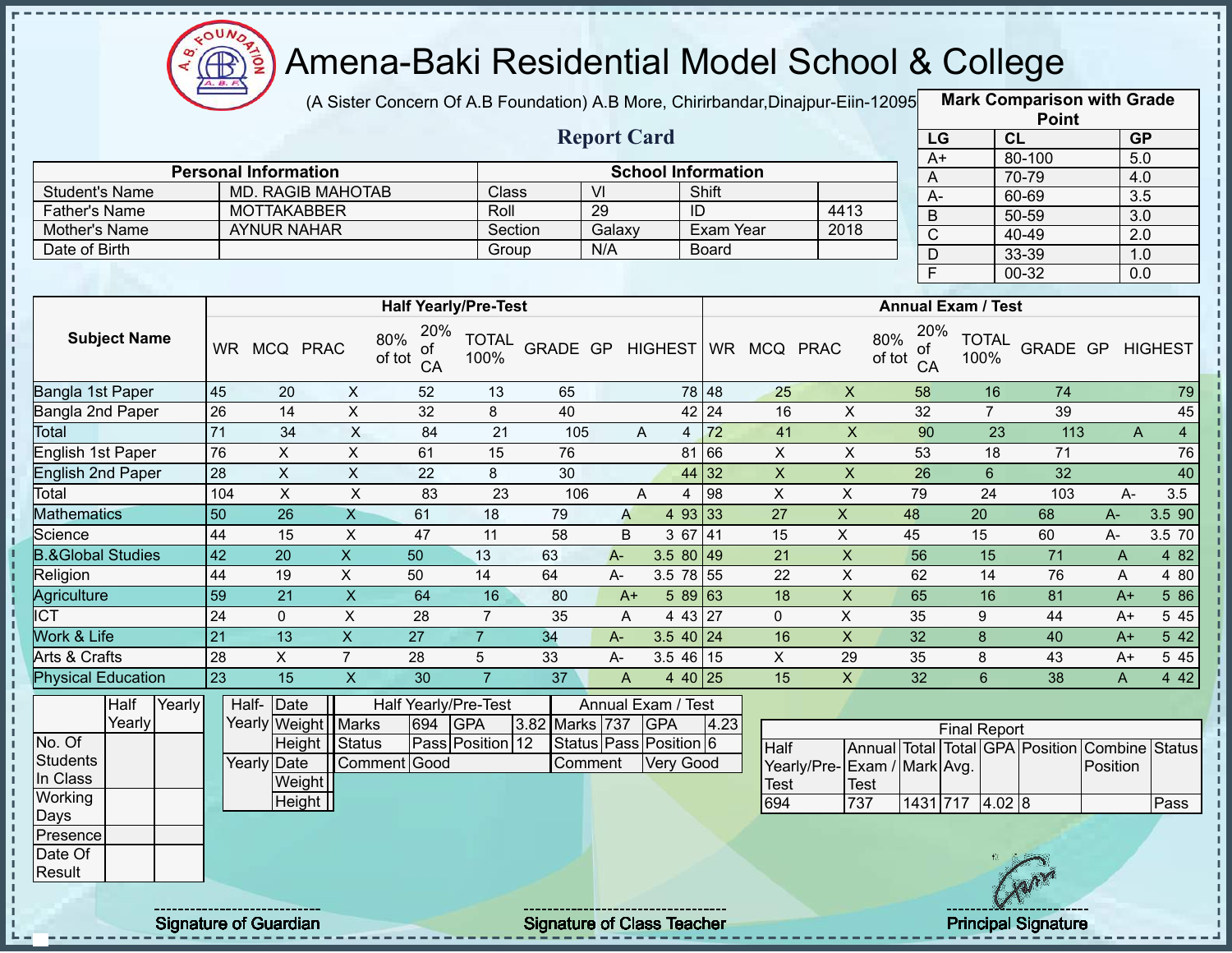

(A Sister Concern Of A.B Foundation) A.B More, Chirirbandar,Dinajpur-Eiin-12095 **Mark Comparison with Grade** 

|                      |                             |         | <b>Report Card</b> |                           |      |
|----------------------|-----------------------------|---------|--------------------|---------------------------|------|
|                      | <b>Personal Information</b> |         |                    | <b>School Information</b> |      |
| Student's Name       | <b>HASIB AL AMIN</b>        | Class   | VI                 | Shift                     |      |
| <b>Father's Name</b> | MD.MOSTAFIZUR RAHMAN        | Roll    | 30                 |                           | 4422 |
| Mother's Name        | HASINA KHATUN               | Section | Galaxy             | Exam Year                 | 2018 |
| Date of Birth        |                             | Group   | N/A                | <b>Board</b>              |      |

|                 | <b>Point</b> |                  |
|-----------------|--------------|------------------|
| LG              | <b>CL</b>    | <b>GP</b>        |
| $\overline{A+}$ | 80-100       | 5.0              |
| Α               | $70 - 79$    | 4.0              |
| А-              | 60-69        | 3.5              |
| B               | 50-59        | $\overline{3.0}$ |
| $\mathsf{C}$    | 40-49        | 2.0              |
| D               | 33-39        | 1.0              |
| F               | 00-32        | 0.0              |

|                              |        |           |               |             |                           | <b>Half Yearly/Pre-Test</b>      |                      |                |         |       |                                      |                |             |    |                | <b>Annual Exam / Test</b>         |                     |                      |                                 |                        |               |
|------------------------------|--------|-----------|---------------|-------------|---------------------------|----------------------------------|----------------------|----------------|---------|-------|--------------------------------------|----------------|-------------|----|----------------|-----------------------------------|---------------------|----------------------|---------------------------------|------------------------|---------------|
| <b>Subject Name</b>          |        | <b>WR</b> | <b>MCQ</b>    | <b>PRAC</b> |                           | 20%<br>80%<br>οf<br>of tot<br>CA | <b>TOTAL</b><br>100% | GRADE GP       |         |       | <b>HIGHEST</b>                       |                | WR MCQ PRAC |    |                | 20%<br>80%<br>οf<br>of tot<br>CA  |                     | <b>TOTAL</b><br>100% | GRADE GP                        |                        | HIGHEST       |
| Bangla 1st Paper             |        | 52        | 18            |             | X                         | 56                               | 11                   | 67             |         |       | 78 35                                |                | 19          |    | X              | 43                                |                     | 14                   | 57                              |                        | 79            |
| Bangla 2nd Paper             |        | 15        | 11            |             | $\pmb{\times}$            | 21                               | 6                    | 27             |         |       | 42 23                                |                | 18          |    | X              | 33                                |                     | 6                    | 39                              |                        | 45            |
| Total                        |        | 67        | 29            |             | X                         | 77                               | 17                   | 94             |         | $A -$ | 3.5                                  | 58             | 37          |    | X              | 76                                |                     | 20                   | 96                              | $A -$                  | 3.5           |
| English 1st Paper            |        | 67        | X             |             | X                         | 54                               | 14                   | 68             |         |       | 81                                   | 54             | X           |    | X              | 43                                |                     | 15                   | 58                              |                        | 76            |
| English 2nd Paper            |        | 20        | X             |             | $\times$                  | 16                               | 6                    | 22             |         |       | 44                                   | 35             | X           |    | $\pmb{\times}$ | 28                                |                     | 6                    | 34                              |                        | 40            |
| Total                        |        | 87        | X             |             | X                         | 70                               | 20                   | 90             |         | A-    | 3.5                                  | 89             | X           |    | X              | 71                                |                     | 21                   | 92                              | A-                     | 3.5           |
| <b>Mathematics</b>           |        | 46        | 28            |             | Χ                         | 59                               | 17                   | 76             |         | A     | 4 93 42                              |                | 21          |    | $\mathsf X$    | 50                                |                     | 20                   | 70                              | A                      | 4 9 0         |
| Science                      |        | 35        | 19            |             | X                         | 43                               | 13                   | 56             |         | B     | 3 67 37                              |                | 19          |    | X              | 45                                |                     | 12                   | 57                              | B                      | 3 70          |
| <b>B.&amp;Global Studies</b> |        | 41        | 16            |             | $\boldsymbol{\mathsf{X}}$ | 46                               | 13                   | 59             |         | B     | 380 46                               |                | 17          | X  |                | 50                                |                     | 13                   | 63                              | A-                     | 3.582         |
| Religion                     |        | 38        | 22            |             | X                         | 48                               | 14                   | 62             | $A -$   |       | 3.5 78 50                            |                | 17          | X. |                | 54                                |                     | 14                   | 68                              | A-                     | 3.5 80        |
| Agriculture                  |        | 58        | 22            |             | X                         | 64                               | 15                   | 79             |         | A     | 4 89 56                              |                | 16          |    | X              | 58                                |                     | 18                   | 76                              | A                      | 4 8 6         |
| ICT                          |        | 27        | $\mathbf{0}$  |             | X                         | 33                               | 8                    | 41             |         | $A+$  | 543 25                               |                | 0           |    | X              | 28                                |                     | $\overline{7}$       | 35                              | A                      | 4 4 5         |
| Work & Life                  |        | 22        | 13            |             | X                         | 28                               | 7                    | 35             |         | A     | 4 40 24                              |                | 18          |    | X              | 34                                |                     |                      | 41                              | $A+$                   | 5 42          |
| Arts & Crafts                |        | 34        | X.            |             | 10                        | 35                               | 8                    | 43             |         | $A+$  | $546$ 13                             |                | X           |    | 30             | 34                                |                     | 8                    | 42                              | $A+$                   | 5 4 5         |
| Physical Education           |        | 18        | 15            |             | X                         | 26                               | 8                    | 34             | $A-$    |       | $3.540$   24                         |                | 15          |    | X              | 31                                |                     | 9                    | 40                              | $A+$                   | 5 42          |
| Half                         | Yearly |           | Half-         | Date        |                           | Half Yearly/Pre-Test             |                      |                |         |       | Annual Exam / Test                   |                |             |    |                |                                   |                     |                      |                                 |                        |               |
| Yearly                       |        |           | Yearly Weight |             | <b>Marks</b>              | 669                              | <b>GPA</b>           | 3.82 Marks 680 |         |       | <b>GPA</b>                           | $\overline{4}$ |             |    |                |                                   | <b>Final Report</b> |                      |                                 |                        |               |
| No. Of<br><b>Students</b>    |        |           | Yearly Date   | Height      | <b>Status</b>             | Comment Good                     | Pass Position 13     |                | Comment |       | Status Pass Position 20<br>Very Good |                | Half        |    |                | $V0$ orly/Dro Evom / Mork $N_{0}$ |                     |                      | Annual Total Total GPA Position | Combine<br>$D$ ooition | <b>Status</b> |

Yearly Date **Weight Height** | Comment Good Comment Very Good Yearly/Pre-Exam / Mark Avg. Test **Test** Position 669 680 1349 675 3.91 13 Pass

In Class **Working** Days Presence Date Of **Result** 

п

J. п

Ì

I  $\frac{1}{1}$ f,

п  $\blacksquare$ 

Signature of Guardian Signature of Class Teacher Principal Signature 2014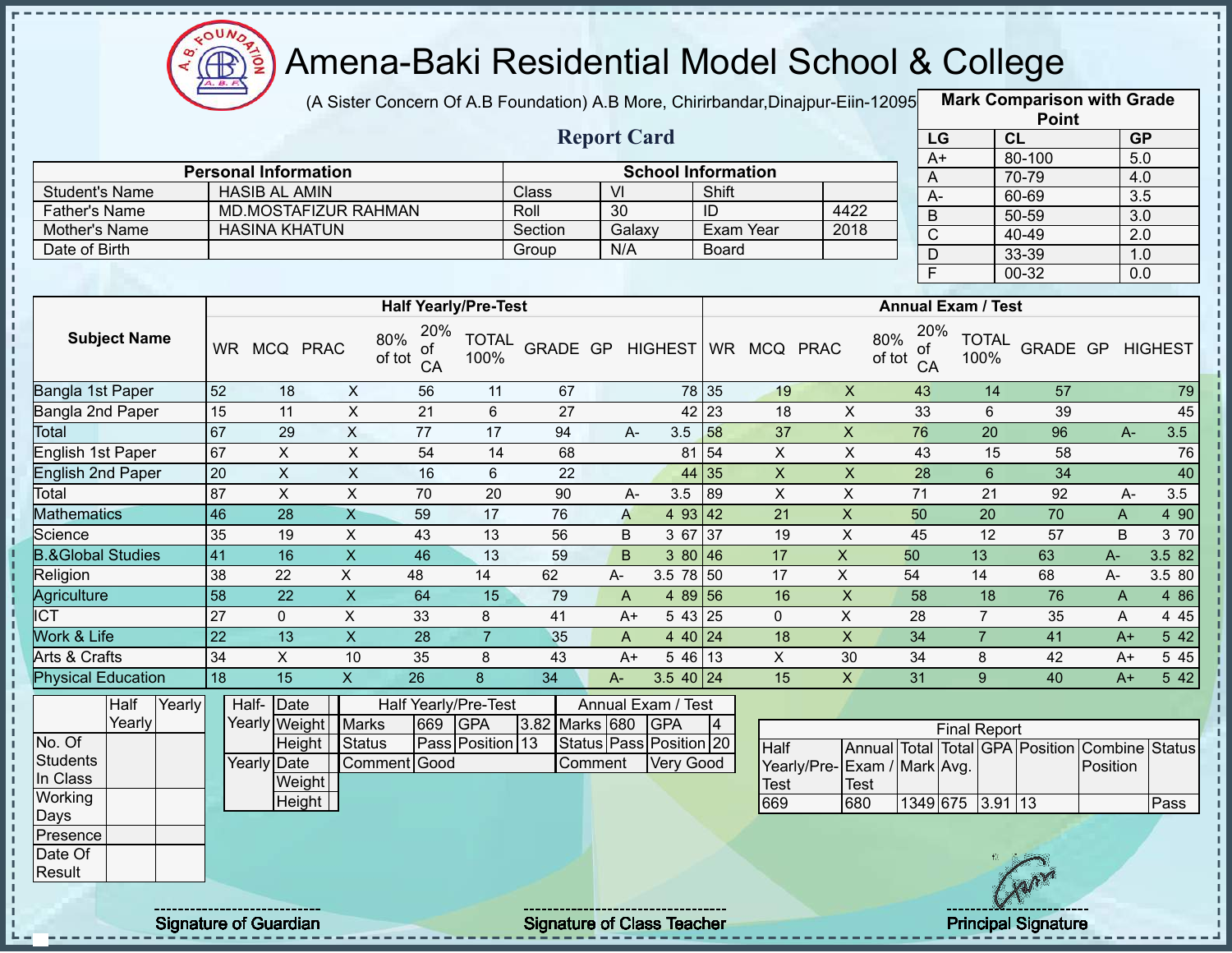

п

i

 $\mathbf I$  $\mathbf I$ 

 $\mathbf I$  $\mathbf{I}$ 

 $\mathbf{I}$ 

 $\mathbf{I}$ 

#### Amena-Baki Residential Model School & College

(A Sister Concern Of A.B Foundation) A.B More, Chirirbandar,Dinajpur-Eiin-120950

**Mark Comparison with Grade**

|                              |        |                 |                             |                           |                                  |                      |                 |                        |                           |              |                         |                             |                                  |                           |                 | <b>Point</b>     |                                                |                  |
|------------------------------|--------|-----------------|-----------------------------|---------------------------|----------------------------------|----------------------|-----------------|------------------------|---------------------------|--------------|-------------------------|-----------------------------|----------------------------------|---------------------------|-----------------|------------------|------------------------------------------------|------------------|
|                              |        |                 |                             |                           |                                  |                      |                 | <b>Report Card</b>     |                           |              |                         |                             |                                  | LG                        | CL              |                  | GP                                             |                  |
|                              |        |                 |                             |                           |                                  |                      |                 |                        |                           |              |                         |                             | $A+$                             |                           | 80-100          |                  | 5.0                                            |                  |
|                              |        |                 | <b>Personal Information</b> |                           |                                  |                      |                 |                        | <b>School Information</b> |              |                         |                             | A                                |                           | 70-79           |                  | 4.0                                            |                  |
| <b>Student's Name</b>        |        |                 | <b>WAHID KAMAL</b>          |                           |                                  | Class                | $\overline{VI}$ |                        | Shift                     |              |                         |                             | $A -$                            |                           | 60-69           |                  | 3.5                                            |                  |
| <b>Father's Name</b>         |        |                 | <b>WASHIM KAMAL</b>         |                           |                                  | Roll                 | 32              |                        | ID                        |              |                         | 4441                        | $\mathsf B$                      |                           | $50 - 59$       |                  | $\overline{3.0}$                               |                  |
| Mother's Name                |        |                 | <b>KAMRUN NAHAR</b>         |                           |                                  | Section              |                 | Galaxy                 |                           | Exam Year    |                         | 2018                        | $\mathsf C$                      |                           | 40-49           |                  | $\overline{2.0}$                               |                  |
| Date of Birth                |        |                 |                             |                           |                                  | Group                | N/A             |                        |                           | <b>Board</b> |                         |                             | D                                |                           | 33-39           |                  | 1.0                                            |                  |
|                              |        |                 |                             |                           |                                  |                      |                 |                        |                           |              |                         |                             | F                                |                           | $00 - 32$       |                  | $\overline{0.0}$                               |                  |
|                              |        |                 |                             |                           | <b>Half Yearly/Pre-Test</b>      |                      |                 |                        |                           |              |                         |                             |                                  | <b>Annual Exam / Test</b> |                 |                  |                                                |                  |
| <b>Subject Name</b>          |        |                 | WR MCQ PRAC                 |                           | 20%<br>80%<br>οf<br>of tot<br>CA | <b>TOTAL</b><br>100% | GRADE GP        |                        | <b>HIGHEST</b>            |              | WR MCQ PRAC             |                             | 20%<br>80%<br>ot<br>of tot<br>CA | <b>TOTAL</b><br>100%      |                 |                  | GRADE GP HIGHEST                               |                  |
| Bangla 1st Paper             |        | 53              | 26                          | $\boldsymbol{\mathsf{X}}$ | 63                               | 11                   | 74              |                        |                           | 78 48        | 24                      | $\pmb{\times}$              | 58                               |                           | 15              | 73               |                                                | 79               |
| Bangla 2nd Paper             |        | $\overline{26}$ | 15                          | $\overline{X}$            | 33                               | 9                    | 42              |                        |                           | 42 24        | 13                      | $\pmb{\times}$              | 30                               | 8                         |                 | 38               |                                                | 45               |
| Total                        |        | 79              | 41                          | $\overline{X}$            | 96                               | $\overline{20}$      | 116             | A                      | $\overline{4}$            | 72           | $\overline{37}$         | $\overline{X}$              | 88                               |                           | $\overline{23}$ | $\overline{111}$ | $\overline{A}$                                 | $\overline{4}$   |
| <b>English 1st Paper</b>     |        | 80              | $\mathsf{X}$                | $\boldsymbol{\mathsf{X}}$ | 64                               | 17                   | 81              |                        |                           | 81 60        | $\overline{X}$          | $\boldsymbol{\mathsf{X}}$   | 48                               |                           | 18              | 66               |                                                | 76               |
| <b>English 2nd Paper</b>     |        | 44              | $\overline{X}$              | $\boldsymbol{\mathsf{X}}$ | 35                               | $\boldsymbol{9}$     | 44              |                        |                           | 44 39        | $\pmb{\times}$          | $\boldsymbol{\mathsf{X}}$   | 31                               | $\overline{9}$            |                 | 40               |                                                | 40               |
| Total                        |        | 124             | $\mathsf X$                 | $\overline{X}$            | 99                               | 26                   | 125             | $A+$                   | 5                         | 99           | X                       | $\pmb{\times}$              | 79                               |                           | 27              | 106              | A                                              | $\overline{4}$   |
| <b>Mathematics</b>           |        | 65              | 26                          | $\mathsf{X}$              | 73                               | 20                   | 93              | $A+$                   | 593 58                    |              | 29                      | $\mathsf X$                 | 70                               | 20                        |                 | 90               | $A+$                                           | $5\overline{90}$ |
| Science                      |        | 46              | 18                          | X                         | 51                               | 14                   | 65              | A-                     | $3.5$ 67 45               |              | 22                      | $\boldsymbol{\mathsf{X}}$   | 54                               | 16                        |                 | 70               | A                                              | 4 70             |
| <b>B.&amp;Global Studies</b> |        | 50              | 23                          | $\mathsf X$               | 58                               | 15                   | 73              | A                      | 4 80 54                   |              | 28                      | $\mathsf X$                 | 66                               | 16                        |                 | 82               | $A+$                                           | 582              |
| Religion                     |        | 44              | 26                          | $\pmb{\times}$            | 56                               | 15                   | 71              | A                      | 4 78 51                   |              | 21                      | X                           | 58                               | 15                        |                 | 73               | A                                              | 4 80             |
| Agriculture                  |        | 61              | $\overline{24}$             | $\overline{X}$            | 68                               | 17                   | 85              | $A+$                   | 58961                     |              | $\overline{22}$         | $\overline{X}$              | 66                               | $\overline{18}$           |                 | 84               | $A+$                                           | 586              |
| <b>ICT</b>                   |        | 24              | $\overline{0}$              | $\overline{\mathsf{x}}$   | $\overline{32}$                  | 8                    | 40              | $A+$                   | $543\overline{26}$        |              | $\overline{0}$          | $\overline{X}$              | $\overline{34}$                  | 9                         |                 | $\overline{43}$  | $A+$                                           | $5\overline{45}$ |
| Work & Life                  |        | 23              | $\overline{14}$             | $\overline{\mathsf{x}}$   | 30                               | $\overline{7}$       | 37              | A                      | 4 40 24                   |              | $\overline{18}$         | $\overline{X}$              | $\overline{34}$                  | $\overline{7}$            |                 | 41               | $A+$                                           | $\overline{542}$ |
| Arts & Crafts                |        | 37              | $\overline{X}$              | 9                         | $\overline{37}$                  | 8                    | 45              | $A+$                   | 5 46 14                   |              | $\overline{\mathsf{x}}$ | $\overline{28}$             | $\overline{34}$                  | 8                         |                 | 42               | $A+$                                           | 5 4 5            |
| <b>Physical Education</b>    |        | 25              | 15                          | $\overline{\mathsf{X}}$   | 32                               | 8                    | 40              | $A+$                   | $540$ 26                  |              | 15                      | $\mathsf{X}$                | 33                               | 8                         |                 | 41               | $A+$                                           | 542              |
| Half                         | Yearly |                 | Half- Date                  |                           | Half Yearly/Pre-Test             |                      |                 | Annual Exam / Test     |                           |              |                         |                             |                                  |                           |                 |                  |                                                |                  |
| Yearly                       |        |                 | Yearly Weight Marks         |                           | 790                              | <b>GPA</b>           | 4.5 Marks 783   |                        | <b>GPA</b>                | 4.64         |                         |                             |                                  | <b>Final Report</b>       |                 |                  |                                                |                  |
| No. Of                       |        |                 | Height Status               |                           |                                  | Pass Position 1      |                 | Status Pass Position 1 |                           |              | Half                    |                             |                                  |                           |                 |                  | Annual Total Total GPA Position Combine Status |                  |
| <b>Students</b>              |        |                 | Yearly Date                 |                           | Comment Very Good                |                      | Comment         |                        | <b>Very Good</b>          |              |                         | Yearly/Pre-Exam / Mark Avg. |                                  |                           |                 |                  | Position                                       |                  |
| In Class                     |        |                 | Weight                      |                           |                                  |                      |                 |                        |                           |              | Test                    | Test                        |                                  |                           |                 |                  |                                                |                  |
| Working                      |        |                 | Height                      |                           |                                  |                      |                 |                        |                           |              | 790                     | 783                         |                                  | 1573 788 4.57 1           |                 |                  |                                                | Pass             |
| Days                         |        |                 |                             |                           |                                  |                      |                 |                        |                           |              |                         |                             |                                  |                           |                 |                  |                                                |                  |
| Presence<br>Date Of          |        |                 |                             |                           |                                  |                      |                 |                        |                           |              |                         |                             |                                  |                           |                 |                  |                                                |                  |
| Result                       |        |                 |                             |                           |                                  |                      |                 |                        |                           |              |                         |                             |                                  |                           |                 |                  |                                                |                  |
|                              |        |                 |                             |                           |                                  |                      |                 |                        |                           |              |                         |                             |                                  |                           |                 |                  |                                                |                  |
|                              |        |                 |                             |                           |                                  |                      |                 |                        |                           |              |                         |                             |                                  |                           |                 |                  |                                                |                  |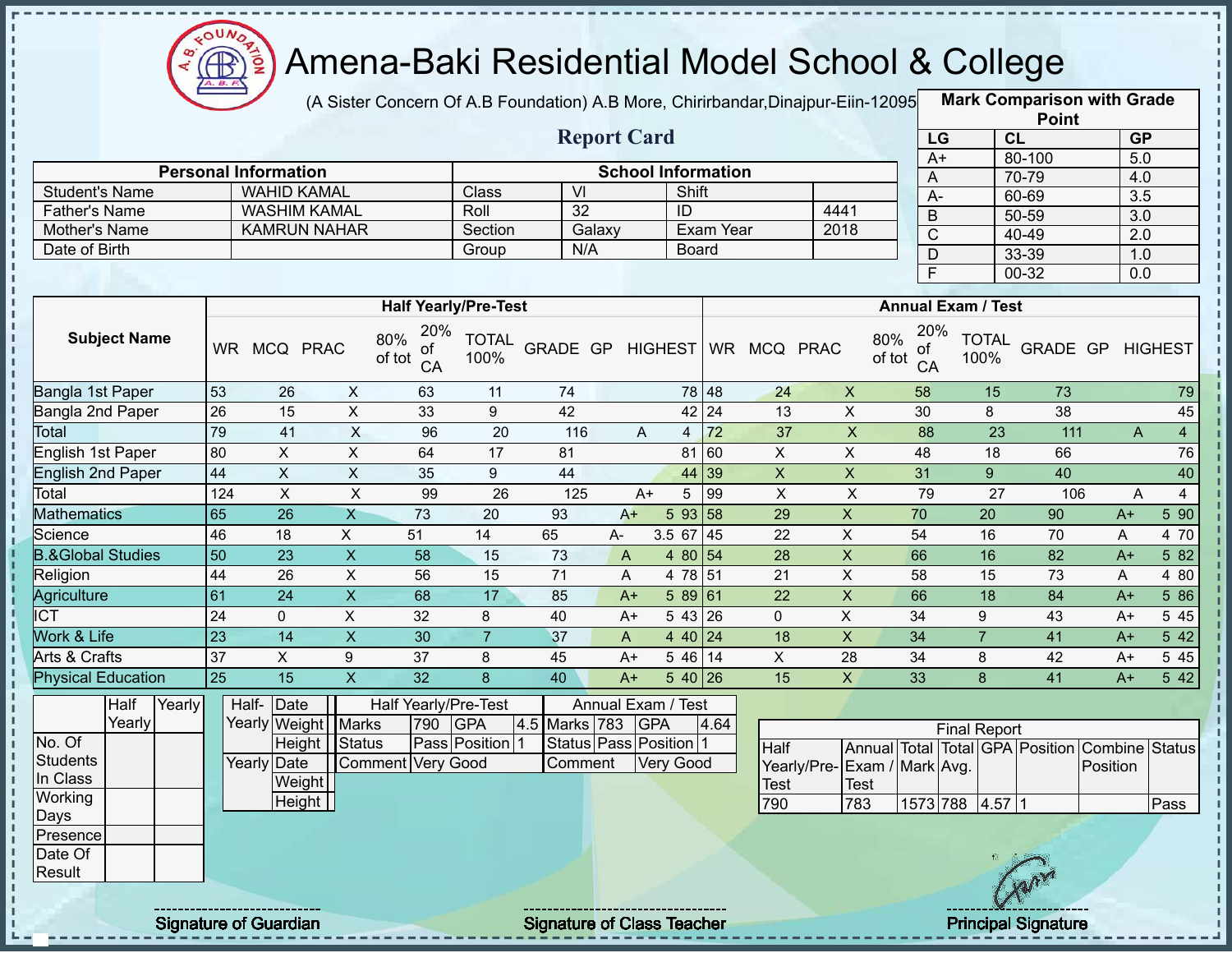

(A Sister Concern Of A.B Foundation) A.B More, Chirirbandar,Dinajpur-Eiin-12095 **Mark Comparison with Grade** 

|                      |                             |         | <b>Report Card</b> |                           |      | LG. |
|----------------------|-----------------------------|---------|--------------------|---------------------------|------|-----|
|                      | <b>Personal Information</b> |         |                    | <b>School Information</b> |      | A+  |
| Student's Name       | NAWSHAD ZAMAN               | Class   | VI                 | Shift                     |      |     |
| <b>Father's Name</b> | <b>AZIZAR RAHMAN</b>        | Roll    | 34                 | ID                        | 4443 | B   |
| Mother's Name        | <b>NARGIS PERVEN</b>        | Section | Galaxy             | Exam Year                 | 2018 |     |
| Date of Birth        |                             | Group   | N/A                | <b>Board</b>              |      |     |
|                      |                             |         |                    |                           |      |     |

|                       | <b>Point</b> |                  |
|-----------------------|--------------|------------------|
| LG                    | <b>CL</b>    | <b>GP</b>        |
| $\overline{A+}$       | 80-100       | 5.0              |
| Α                     | 70-79        | 4.0              |
| A-                    | 60-69        | $\overline{3.5}$ |
| B                     | 50-59        | 3.0              |
| $\overline{\text{C}}$ | 40-49        | 2.0              |
| D                     | 33-39        | 1.0              |
| Ē                     | 00-32        | 0.0              |

|                              |           |                     |                           | <b>Half Yearly/Pre-Test</b>      |                      |                |       |                    |       |             |                | <b>Annual Exam / Test</b>        |                      |          |       |                |
|------------------------------|-----------|---------------------|---------------------------|----------------------------------|----------------------|----------------|-------|--------------------|-------|-------------|----------------|----------------------------------|----------------------|----------|-------|----------------|
| <b>Subject Name</b>          | <b>WR</b> | <b>MCQ</b>          | <b>PRAC</b>               | 20%<br>80%<br>of<br>of tot<br>CA | <b>TOTAL</b><br>100% | GRADE GP       |       | <b>HIGHEST</b>     |       | WR MCQ PRAC |                | 20%<br>80%<br>οf<br>of tot<br>CA | <b>TOTAL</b><br>100% | GRADE GP |       | <b>HIGHEST</b> |
| Bangla 1st Paper             | 44        | 20                  | X                         | 51                               | 9                    | 60             |       |                    | 78 46 | 22          | $\pmb{\times}$ | 54                               | 14                   | 68       |       | 79             |
| Bangla 2nd Paper             | 21        | 13                  | X                         | 27                               | 8                    | 35             |       | 42                 | 23    | 18          | X              | 33                               | 8                    | 41       |       | 45             |
| Total                        | 65        | 33                  | $\times$                  | 78                               | 17                   | 95             | $A -$ | 3.5                | 69    | 40          | X              | 87                               | 22                   | 109      | A     | $\overline{4}$ |
| English 1st Paper            | 64        | X.                  | X                         | 51                               | 14                   | 65             |       | 81                 | 57    | X           | X              | 46                               | 17                   | 63       |       | 76             |
| English 2nd Paper            | 25        | X.                  | $\boldsymbol{\mathsf{X}}$ | 20                               | 6                    | 26             |       |                    | 44 35 | X           | X              | 28                               | 6                    | 34       |       | 40             |
| Total                        | 89        | X.                  | X                         | 71                               | 20                   | 91             | A-    | 3.5                | 92    | X           | X              | 74                               | 23                   | 97       | $A -$ | 3.5            |
| <b>Mathematics</b>           | 56        | 24                  | X                         | 64                               | 16                   | 80             | $A+$  | 5 93               | 44    | 27          | X              | 57                               | 20                   | 77       | A     | 4 90           |
| Science                      | 31        | 15                  | X                         | 37                               | 11                   | 48             | С     | 2 67               | 38    | 20          | X              | 46                               | 12                   | 58       | B     | 3 70           |
| <b>B.&amp;Global Studies</b> | 42        | 23                  | X.                        | 52                               | 12                   | 64             | $A -$ | $3.580$ 45         |       | 19          | X              | 51                               | 14                   | 65       | A-    | 3.5 82         |
| Religion                     | 47        | 20                  | X.                        | 54                               | 14                   | 68             | А-    | 3.5 78 51          |       | 23          | X              | 59                               | 15                   | 74       | A     | 4 80           |
| Agriculture                  | 54        | 18                  | X                         | 58                               | 13                   | 71             | A     | 4 89 56            |       | 19          | X              | 60                               | 16                   | 76       | A     | 4 8 6          |
| <b>ICT</b>                   | 16        | 0                   | X                         | 24                               | 9                    | 33             | A-    | $3.5$ 43 23        |       | 0           | X              | 29                               | $\overline{7}$       | 36       | A     | 4 4 5          |
| Work & Life                  | 24        | 13                  | $\boldsymbol{\mathsf{X}}$ | 30                               | 6                    | 36             | A     | 4 40 23            |       | 18          | X              | 33                               | 6                    | 39       | A     | 4 4 2          |
| Arts & Crafts                | 34        | X                   | 6                         | 32                               | 8                    | 40             | $A+$  | 5 4 6              | 15    | X           | 27             | 34                               |                      | 41       | $A+$  | 5 4 5          |
| Physical Education           | 21        | 15                  | X                         | 29                               | $6\phantom{1}$       | 35             | A     | 4 40 25            |       | 15          | X              | 32                               | 9                    | 41       | $A+$  | 5 4 2          |
| Half<br>Yearly               |           | Half-<br>Date       |                           | Half Yearly/Pre-Test             |                      |                |       | Annual Exam / Test |       |             |                |                                  |                      |          |       |                |
| Yearly                       |           | Yearly Weight Marks |                           | 661                              | <b>GPA</b>           | 3.77 Marks 713 |       | <b>GPA</b>         | 4     |             |                |                                  | <b>Einal Renort</b>  |          |       |                |

|            | Yearly |  |             | Yearly Weight Marks |              | 661 | <b>IGPA</b>      | 3.77 Marks 713 GPA |                               |  |                             |      |          | <b>Final Report</b> |     |                                                |      |
|------------|--------|--|-------------|---------------------|--------------|-----|------------------|--------------------|-------------------------------|--|-----------------------------|------|----------|---------------------|-----|------------------------------------------------|------|
| No. Of     |        |  |             | Height              | Status       |     | Pass Position 14 |                    | Status   Pass   Position   16 |  | Half                        |      |          |                     |     | Annual Total Total GPA Position Combine Status |      |
| Students   |        |  | Yearly Date |                     | Comment Good |     |                  | Comment            | <b>Very Good</b>              |  | Yearly/Pre-Exam / Mark Avg. |      |          |                     |     | Position                                       |      |
| In Class   |        |  |             | Weight              |              |     |                  |                    |                               |  | <b>Test</b>                 | Test |          |                     |     |                                                |      |
| Working    |        |  |             | Height              |              |     |                  |                    |                               |  | 661                         | 713  | 1374 689 | $3.89$ 15           |     |                                                | Pass |
| Days       |        |  |             |                     |              |     |                  |                    |                               |  |                             |      |          |                     |     |                                                |      |
| Presence l |        |  |             |                     |              |     |                  |                    |                               |  |                             |      |          |                     |     |                                                |      |
| Date Of    |        |  |             |                     |              |     |                  |                    |                               |  |                             |      |          |                     |     |                                                |      |
| Result     |        |  |             |                     |              |     |                  |                    |                               |  |                             |      |          |                     | Any |                                                |      |
|            |        |  |             |                     |              |     |                  |                    |                               |  |                             |      |          |                     |     |                                                |      |

Signature of Guardian Signature of Class Teacher **Signature 31/45 and Teacher** Principal Signature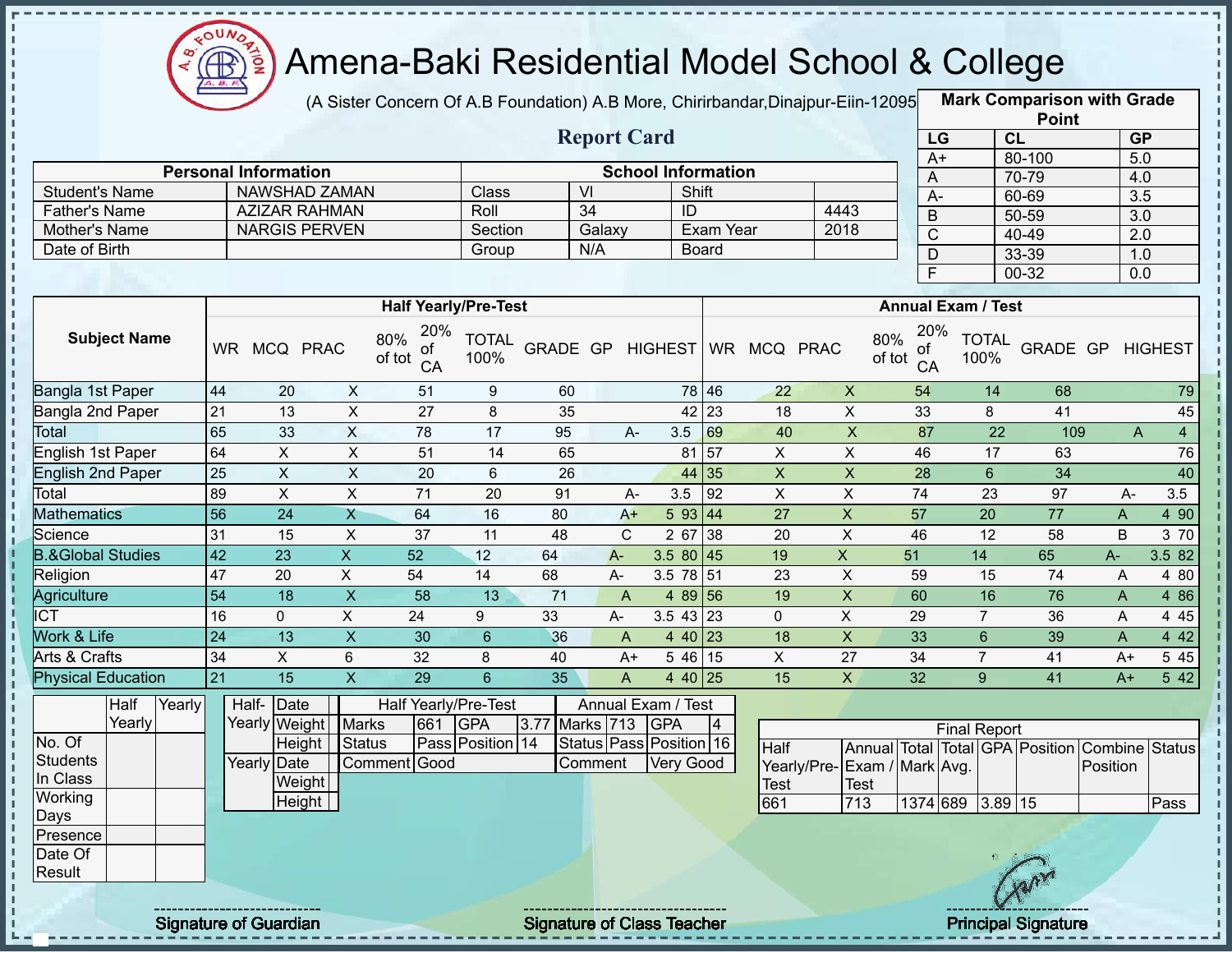

(A Sister Concern Of A.B Foundation) A.B More, Chirirbandar,Dinajpur-Eiin-12095 **Mark Comparison with Grade** 

|                      |                              |         | <b>Report Card</b> |                           |      |
|----------------------|------------------------------|---------|--------------------|---------------------------|------|
|                      | <b>Personal Information</b>  |         |                    | <b>School Information</b> |      |
| Student's Name       | <b>TAHASIN AHMED PROTTAY</b> | Class   | VI                 | Shift                     |      |
| <b>Father's Name</b> | KAZI FAROOQ AHMED            | Roll    | 35                 | ID                        | 4456 |
| Mother's Name        | <b>TAJMIN NURI</b>           | Section | Galaxy             | Exam Year                 | 2018 |
| Date of Birth        |                              | Group   | N/A                | Board                     |      |

|                 | <b>Point</b> |                  |
|-----------------|--------------|------------------|
| LG              | CL           | <b>GP</b>        |
| $\overline{A+}$ | 80-100       | 5.0              |
| A               | 70-79        | 4.0              |
| A-              | 60-69        | $\overline{3.5}$ |
| В               | $50 - 59$    | $\overline{3.0}$ |
| C               | 40-49        | 2.0              |
| D               | 33-39        | 1.0              |
| F               | 00-32        | 0.0              |

|                              |           |              |             | <b>Half Yearly/Pre-Test</b>      |                      |          |       |                |              |            |             | <b>Annual Exam / Test</b>        |                      |          |       |                |
|------------------------------|-----------|--------------|-------------|----------------------------------|----------------------|----------|-------|----------------|--------------|------------|-------------|----------------------------------|----------------------|----------|-------|----------------|
| <b>Subject Name</b>          | <b>WR</b> | <b>MCQ</b>   | <b>PRAC</b> | 20%<br>80%<br>οf<br>of tot<br>CA | <b>TOTAL</b><br>100% | GRADE GP |       | <b>HIGHEST</b> | <b>WR</b>    | <b>MCQ</b> | <b>PRAC</b> | 20%<br>80%<br>of<br>of tot<br>CA | <b>TOTAL</b><br>100% | GRADE GP |       | <b>HIGHEST</b> |
| Bangla 1st Paper             | 54        | 28           | X           | 66                               | 12                   | 78       |       |                | 78 36        | 23         | X           | 47                               | 16                   | 63       |       | 79             |
| Bangla 2nd Paper             | 27        | 13           | Χ           | 32                               | 9                    | 41       |       |                | $42 \mid 25$ | 15         | X           | 32                               |                      | 39       |       | 45             |
| Total                        | 81        | 41           | $\times$    | 98                               | 21                   | 119      |       | A<br>4         | 61           | 38         | X           | 79                               | 23                   | 102      | $A -$ | 3.5            |
| English 1st Paper            | 72        | X            | X           | 58                               | 15                   | 73       |       |                | 81 65        | X          | X           | 52                               | 16                   | 68       |       | 76             |
| <b>English 2nd Paper</b>     | 30        | $\mathsf{X}$ | X           | 24                               | 8                    | 32       |       |                | 44 38        | X          | X           | 30                               | $\overline{7}$       | 37       |       | 40             |
| Total                        | 102       | X.           | X           | 82                               | 23                   | 105      |       | A<br>4         | 103          | X.         | X           | 82                               | 23                   | 105      |       | A<br>4         |
| <b>Mathematics</b>           | 51        | 23           | X           | 59                               | 18                   | 77       | A     | 4 93 52        |              | 29         | X           | 65                               | 20                   | 85       | $A+$  | 5 90           |
| Science                      | 51        | 13           | X           | 51                               | 11                   | 62       | A-    | 3.5 67         | 139          | 18         | X           | 46                               | 17                   | 63       | A-    | 3.5 70         |
| <b>B.&amp;Global Studies</b> | 53        | 24           | X           | 62                               | 13                   | 75       | A     | 4 80 52        |              | 20         | X           | 58                               | 16                   | 74       | A     | 4 8 2          |
| Religion                     | 48        | 20           | X.          | 54                               | 8                    | 62       | $A -$ | 3.5 78 55      |              | 22         | X           | 62                               | 14                   | 76       | A     | 4 80           |
| Agriculture                  | 62        | 19           | X           | 65                               | 16                   | 81       | $A+$  | $589$ 62       |              | 20         | X.          | 66                               | 16                   | 82       | $A+$  | 5 86           |
| <b>CT</b>                    | 26        | $\mathbf{0}$ | X           | 30                               | 9                    | 39       | A     | 4 43 28        |              | 0          | X           | 33                               |                      | 40       | $A+$  | 5 45           |
| <b>Nork &amp; Life</b>       | 24        | 14           | X           | 30                               |                      | 37       | A     | 4 40 23        |              | 16         | X           | 31                               | 6                    | 37       | A     | 4 4 2          |
| Arts & Crafts                | 32        | X            | 5           | 30                               | 8                    | 38       | A     | 4 4 6          | 13           | X          | 30          | 34                               |                      | 41       | $A+$  | 5 4 5          |
| <b>Physical Education</b>    | 20        | 15           | X           | 28                               | 3                    | 31       | $A -$ | $3.540$ 24     |              | 15         | X           | 31                               | 6                    | 37       | A     | 4 4 2          |

|                 | Half   | Yearly |  | Half-Date             |              |     | Half Yearly/Pre-Test |                | Annual Exam / Test     |      |                              |      |                     |     |                                                |      |
|-----------------|--------|--------|--|-----------------------|--------------|-----|----------------------|----------------|------------------------|------|------------------------------|------|---------------------|-----|------------------------------------------------|------|
|                 | Yearly |        |  | Yearly Weight   Marks |              | 726 | <b>IGPA</b>          | 3.95 Marks 742 | <b>GPA</b>             | 4.27 |                              |      | <b>Final Report</b> |     |                                                |      |
| No. Of          |        |        |  | Height Status         |              |     | Pass Position 6      |                | Status Pass Position 5 |      | Half                         |      |                     |     | Annual Total Total GPA Position Combine Status |      |
| Students        |        |        |  | Yearly Date           | Comment Good |     |                      | Comment        | Very Good              |      | Yearly/Pre- Exam / Mark Avg. |      |                     |     | Position                                       |      |
| In Class        |        |        |  | Weight                |              |     |                      |                |                        |      | <b>Test</b>                  | Test |                     |     |                                                |      |
| Working         |        |        |  | Height                |              |     |                      |                |                        |      | 726                          | 742  | 1468 736 4.11 6     |     |                                                | Pass |
| IDays           |        |        |  |                       |              |     |                      |                |                        |      |                              |      |                     |     |                                                |      |
| <b>Presence</b> |        |        |  |                       |              |     |                      |                |                        |      |                              |      |                     |     |                                                |      |
| Date Of         |        |        |  |                       |              |     |                      |                |                        |      |                              |      |                     |     |                                                |      |
| Result          |        |        |  |                       |              |     |                      |                |                        |      |                              |      |                     |     |                                                |      |
|                 |        |        |  |                       |              |     |                      |                |                        |      |                              |      |                     | mor |                                                |      |

Ĭ

Signature of Guardian Signature of Class Teacher Principal Signature 32/45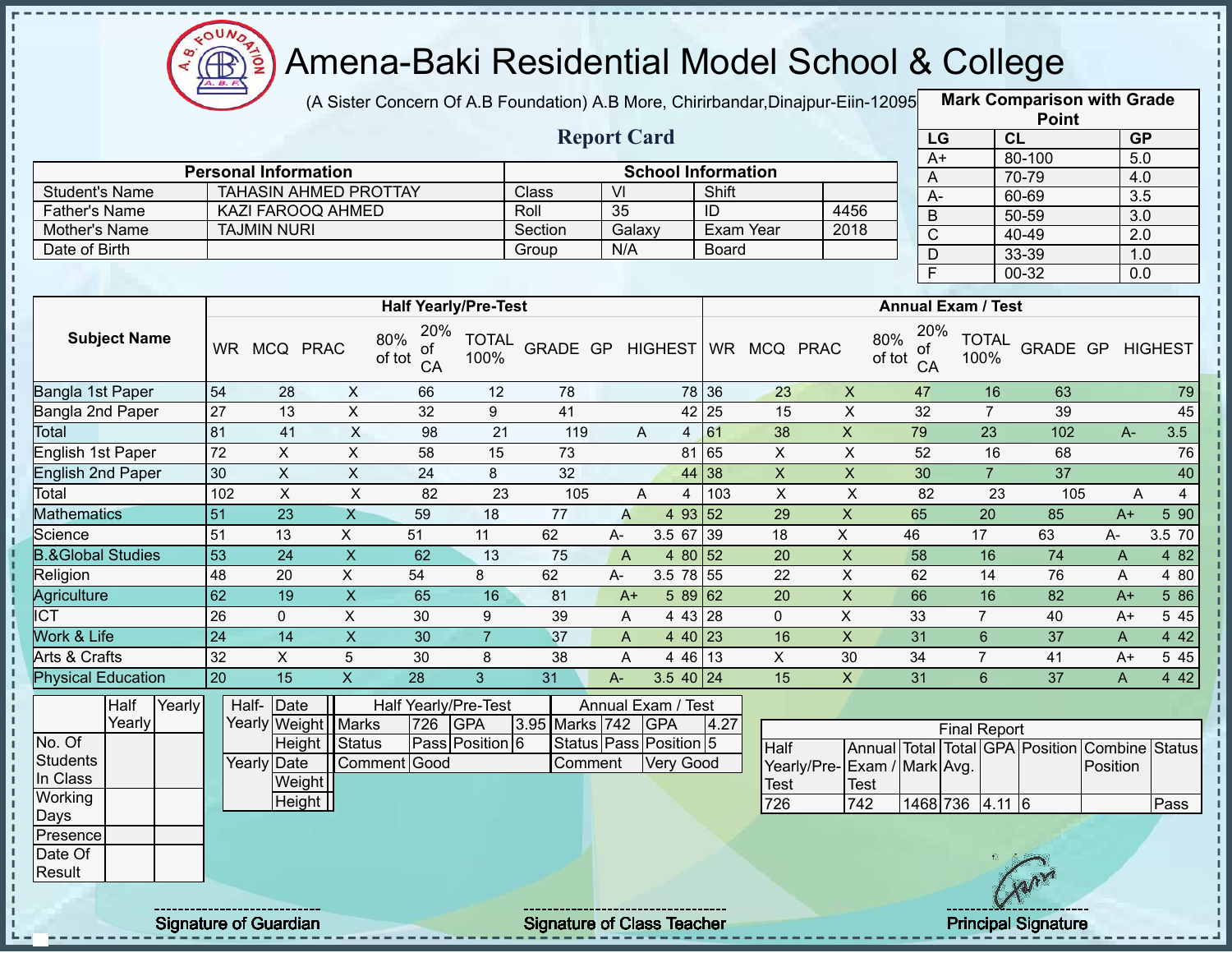

(A Sister Concern Of A.B Foundation) A.B More, Chirirbandar,Dinajpur-Eiin-12095 **Mark Comparison with Grade** 

|                |                             |         | <b>Report Card</b> |                           |      |
|----------------|-----------------------------|---------|--------------------|---------------------------|------|
|                | <b>Personal Information</b> |         |                    | <b>School Information</b> |      |
| Student's Name | MD. MAHAFUJ AHAMED MAFI     | Class   | -VI                | Shift                     |      |
| Father's Name  | <b>JAHIRUL ISLAM</b>        | Roll    | 36                 | ID                        | 4459 |
| Mother's Name  | <b>MITU BEGUM</b>           | Section | Galaxy             | Exam Year                 | 2018 |
| Date of Birth  |                             | Group   | N/A                | Board                     |      |

|      | <b>Point</b> |                  |
|------|--------------|------------------|
| LG   | CL           | <b>GP</b>        |
| $A+$ | 80-100       | 5.0              |
| A    | 70-79        | 4.0              |
| А-   | 60-69        | $\overline{3.5}$ |
| B    | 50-59        | $\overline{3.0}$ |
| C    | 40-49        | 2.0              |
| D    | 33-39        | 1.0              |
| E    | 00-32        | 0.0              |

|                              |           |              |             | <b>Half Yearly/Pre-Test</b>      |                      |          |       |                |                   |           |             |             | <b>Annual Exam / Test</b>        |                      |          |       |                |
|------------------------------|-----------|--------------|-------------|----------------------------------|----------------------|----------|-------|----------------|-------------------|-----------|-------------|-------------|----------------------------------|----------------------|----------|-------|----------------|
| <b>Subject Name</b>          | <b>WR</b> | <b>MCQ</b>   | <b>PRAC</b> | 20%<br>80%<br>of<br>of tot<br>CA | <b>TOTAL</b><br>100% | GRADE GP |       | <b>HIGHEST</b> |                   | <b>WR</b> | <b>MCQ</b>  | <b>PRAC</b> | 20%<br>80%<br>0f<br>of tot<br>CA | <b>TOTAL</b><br>100% | GRADE GP |       | <b>HIGHEST</b> |
| Bangla 1st Paper             | 42        | 20           | X           | 50                               | 9                    | 59       |       |                | 78 48             |           | 20          | X           | 54                               | 15                   | 69       |       | 79             |
| Bangla 2nd Paper             | 23        | 14           | X           | 30                               | $\overline{7}$       | 37       |       |                | 42 25             |           | 8           | Χ           | 26                               | 8                    | 34       |       | 45             |
| Total                        | 65        | 34           | X           | 80                               | 16                   | 96       |       | $A-$           | 3.5               | 73        | 28          | X.          | 80                               | 23                   | 103      |       | 3.5<br>$A -$   |
| English 1st Paper            | 50        | $\mathsf{X}$ | X           | 40                               | 11                   | 51       |       |                | 81                | 55        | X           | X           | 44                               | 15                   | 59       |       | 76             |
| <b>English 2nd Paper</b>     | 20        | X            | X           | 16                               | 5                    | 21       |       |                | 44 35             |           | X           | X           | 28                               | 5                    | 33       |       | 40             |
| Total                        | 70        | X            | X           | 56                               | 16                   | 72       |       | С              | $\overline{2}$    | 90        | X           | X           | 72                               | 20                   | 92       |       | 3.5<br>A-      |
| <b>Mathematics</b>           | 36        | 21           | X           | 46                               | 16                   | 62       | $A-$  |                | $3.5$ 93 47       |           | 25          | X           | 58                               | 20                   | 78       | A     | 4 90           |
| Science                      | 26        | 17           | X           | 34                               | 10                   | 44       | C     |                | 2 67              | 49        | 14          | X           | 50                               | 13                   | 63       | А-    | 3.5 70         |
| <b>B.&amp;Global Studies</b> | 34        | 13           | X           | 38                               | 12                   | 50       | B.    |                | 380 47            |           | 16          | X           | 50                               | 10                   | 60       | $A -$ | 3.5 82         |
| Religion                     | 39        | 21           | X           | 48                               | 12                   | 60       | $A -$ |                | 3.5 78 52         |           | 22          | X           | 59                               | 13                   | 72       | A     | 4 80           |
| Agriculture                  | 58        | 19           | X           | 62                               | 18                   | 80       | $A+$  |                | 589 61            |           | 15          | X           | 61                               | 16                   | 77       | A     | 4 86           |
| <b>CT</b>                    | 19        | $\Omega$     | X           | 23                               | 5                    | 28       | B     |                | $343$ 25          |           | $\mathbf 0$ | X.          | 30                               | 8                    | 38       | A     | 4 4 5          |
| <b>Nork &amp; Life</b>       | 18        | 10           | X           | 22                               |                      | 29       | B.    |                | $3 \, 40 \,   23$ |           | 18          | X           | 33                               | 6                    | 39       | A     | 4 4 2          |
| Arts & Crafts                | 31        | X            | 10          | 33                               | 6                    | 39       | A     |                | 4 46 16           |           | X           | 29          | 36                               | 8                    | 44       | $A+$  | 5 4 5          |
| <b>Physical Education</b>    | 17        | 15           | Χ           | 26                               | 7                    | 33       | A-    |                | $3.5$ 40 26       |           | 13          | Χ           | 31                               | 8                    | 39       | A     | 4 4 2          |

|                 | Half   | Yearly |             | Half-Date             |                       |     | Half Yearly/Pre-Test |                | Annual Exam / Test      |      |                              |      |                     |   |                                                |      |
|-----------------|--------|--------|-------------|-----------------------|-----------------------|-----|----------------------|----------------|-------------------------|------|------------------------------|------|---------------------|---|------------------------------------------------|------|
|                 | Yearly |        |             | Yearly Weight   Marks |                       | 593 | <b>GPA</b>           | 3.27 Marks 705 | <b>GPA</b>              | 3.91 |                              |      | <b>Final Report</b> |   |                                                |      |
| No. Of          |        |        |             | Height Status         |                       |     | Pass Position 31     |                | Status Pass Position 24 |      | Half                         |      |                     |   | Annual Total Total GPA Position Combine Status |      |
| <b>Students</b> |        |        | Yearly Date |                       | Comment Imprv. Needed |     |                      | Comment        | Very Good               |      | Yearly/Pre- Exam / Mark Avg. |      |                     |   | Position                                       |      |
| In Class        |        |        |             | Weight                |                       |     |                      |                |                         |      | <b>Test</b>                  | Test |                     |   |                                                |      |
| Working         |        |        |             | Height                |                       |     |                      |                |                         |      | 593                          | 705  | 1298 650 3.59 27    |   |                                                | Pass |
| Days            |        |        |             |                       |                       |     |                      |                |                         |      |                              |      |                     |   |                                                |      |
| Presence        |        |        |             |                       |                       |     |                      |                |                         |      |                              |      |                     |   |                                                |      |
| Date Of         |        |        |             |                       |                       |     |                      |                |                         |      |                              |      |                     |   |                                                |      |
| Result          |        |        |             |                       |                       |     |                      |                |                         |      |                              |      |                     | m |                                                |      |
|                 |        |        |             |                       |                       |     |                      |                |                         |      |                              |      |                     |   |                                                |      |

Signature of Guardian Signature of Class T Teacher Principal Signature 33/45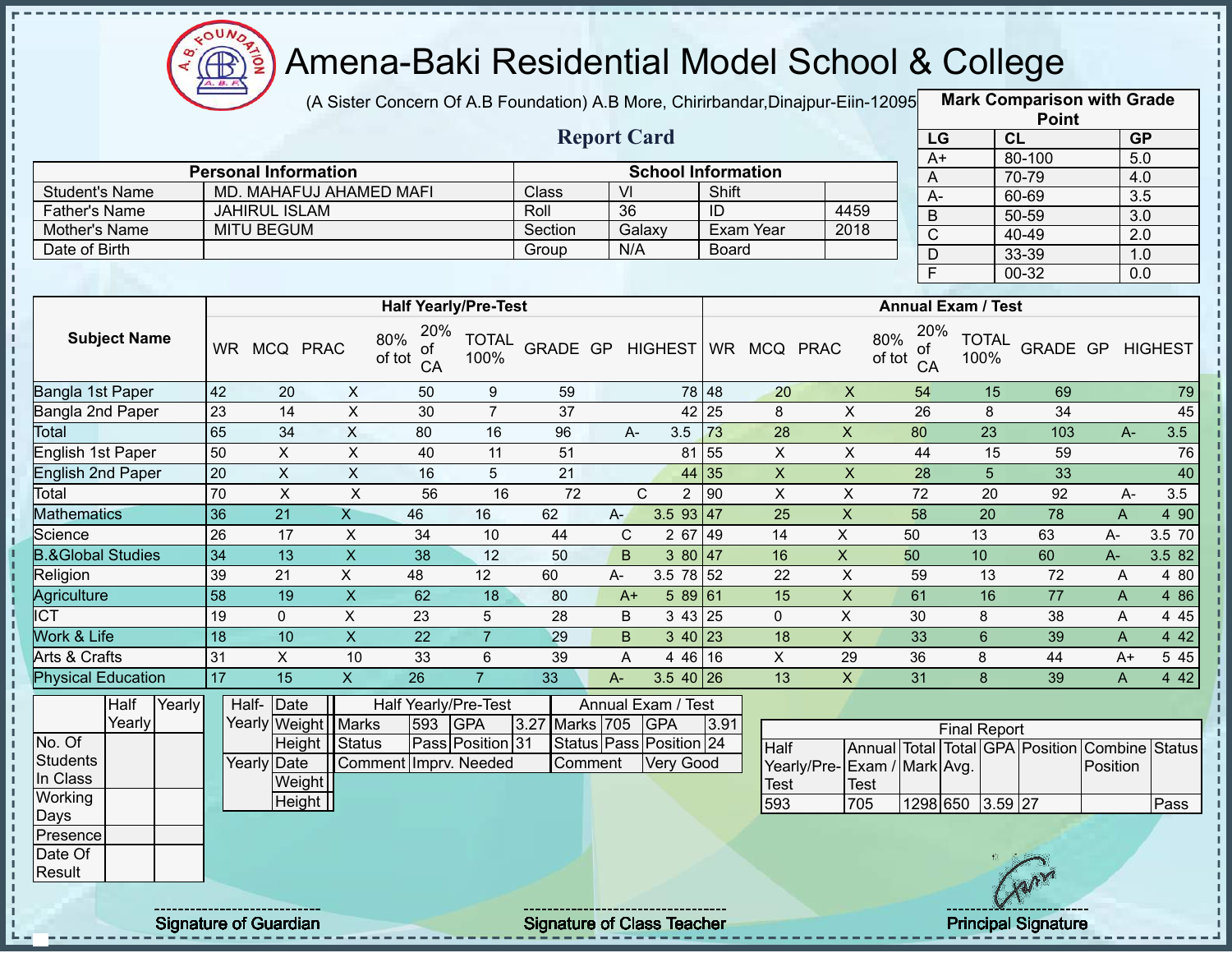

(A Sister Concern Of A.B Foundation) A.B More, Chirirbandar,Dinajpur-Eiin-12095 **Mark Comparison with Grade** 

|                       |                             |                                                                  |                             | <b>Report Card</b>           |           |      |               | LG                 |                      |
|-----------------------|-----------------------------|------------------------------------------------------------------|-----------------------------|------------------------------|-----------|------|---------------|--------------------|----------------------|
|                       |                             |                                                                  |                             |                              |           |      |               | A+                 |                      |
|                       | <b>Personal Information</b> |                                                                  |                             | <b>School Information</b>    |           |      |               | A                  |                      |
| <b>Student's Name</b> | <b>MOSTAKIMUR RAHMAN</b>    |                                                                  | <b>Class</b>                | VI                           | Shift     |      |               | A-                 |                      |
| <b>Father's Name</b>  | MD.MOZAFFOR                 |                                                                  | Roll                        | 38                           | ID        | 4474 |               | B                  |                      |
| Mother's Name         | MOMOTHA BEGUM               |                                                                  | Section                     | Galaxy                       | Exam Year | 2018 |               | С                  |                      |
| Date of Birth         |                             |                                                                  | Group                       | N/A                          | Board     |      |               | D                  |                      |
|                       |                             |                                                                  |                             |                              |           |      |               |                    |                      |
|                       |                             |                                                                  |                             |                              |           |      |               |                    |                      |
|                       |                             |                                                                  | <b>Half Yearly/Pre-Test</b> |                              |           |      |               | <b>Annual Exam</b> |                      |
| <b>Subject Name</b>   | MCQ PRAC<br><b>WR</b>       | 20%<br>$\frac{80\%}{\text{of tot}} \frac{20\%}{\text{of}}$<br>CA | <b>TOTAL</b><br>100%        | GRADE GP HIGHEST WR MCQ PRAC |           |      | 80%<br>of tot | 20%<br>-of<br>CA   | T <sub>C</sub><br>10 |

|                       | <b>Point</b> |                  |
|-----------------------|--------------|------------------|
| LG                    | <b>CL</b>    | <b>GP</b>        |
| $\overline{A+}$       | 80-100       | 5.0              |
| Α                     | 70-79        | 4.0              |
| А-                    | 60-69        | $\overline{3.5}$ |
| B                     | 50-59        | 3.0              |
| $\overline{\text{C}}$ | 40-49        | 2.0              |
| D                     | 33-39        | 1.0              |
| F                     | 00-32        | 0.0              |

|                              |           |              |             |                                  | <b>Half Yearly/Pre-Test</b> |          |      |            |       |            |              | <b>Annual Exam / Test</b>        |                      |                 |      |                |                |
|------------------------------|-----------|--------------|-------------|----------------------------------|-----------------------------|----------|------|------------|-------|------------|--------------|----------------------------------|----------------------|-----------------|------|----------------|----------------|
| <b>Subject Name</b>          | <b>WR</b> | <b>MCQ</b>   | <b>PRAC</b> | 20%<br>80%<br>οf<br>of tot<br>CA | <b>TOTAL</b><br>100%        | GRADE GP |      | HIGHEST WR |       | <b>MCQ</b> | <b>PRAC</b>  | 20%<br>80%<br>οf<br>of tot<br>CA | <b>TOTAL</b><br>100% | <b>GRADE GP</b> |      | <b>HIGHEST</b> |                |
| Bangla 1st Paper             | 50        | 20           | X           | 56                               | 12                          | 68       |      |            | 78 50 | 23         | X            | 58                               | 16                   | 74              |      |                | 79             |
| Bangla 2nd Paper             | 22        | 14           | X           | 29                               | 8                           | 37       |      |            | 42 24 | 16         | X            | 32                               | 8                    | 40              |      |                | 45             |
| Total                        | 72        | 34           | X           | 85                               | 20                          | 105      |      | A<br>4     | 74    | 39         | X            | 90                               | 24                   | 114             |      | A              | $\overline{4}$ |
| English 1st Paper            | 76        | X            | X           | 61                               | 17                          | 78       |      | 81         | 68    | X          | X            | 54                               | 13                   | 67              |      |                | 76             |
| <b>English 2nd Paper</b>     | 28        | X            | X           | 22                               | 7                           | 29       |      | 44 31      |       | X          | X            | 25                               | 6                    | 31              |      |                | 40             |
| Total                        | 104       | X            | X           | 83                               | 24                          | 107      |      | A<br>4     | 99    | X          | X            | 79                               | 19                   | 98              | A-   |                | 3.5            |
| <b>Mathematics</b>           | 60        | 16           | Χ           | 61                               | 20                          | 81       | $A+$ | 593 35     |       | 22         | X            | 46                               | 20                   | 66              | A-   |                | 3.5 90         |
| Science                      | 43        | 16           | X           | 47                               | 15                          | 62       | A-   | 3.5 67     | 46    | 11         | X            | 46                               | 14                   | 60              | A-   |                | 3.5 70         |
| <b>B.&amp;Global Studies</b> | 50        | 22           | X           | 58                               | 12                          | 70       | A    | 4 80 53    |       | 20         | $\mathsf{X}$ | 58                               | 16                   | 74              | A    |                | 4 8 2          |
| Religion                     | 50        | 19           | X           | 55                               | 16                          | 71       | A    | 4 78       | 56    | 18         | X            | 59                               | 15                   | 74              | A    |                | 4 80           |
| Agriculture                  | 62        | 19           | X           | 65                               | 16                          | 81       | $A+$ | 5 89 58    |       | 14         | X            | 58                               | 18                   | 76              | A    |                | 4 86           |
| <b>CT</b>                    | 28        | $\mathbf{0}$ | X           | 30                               | 8                           | 38       | A    | 4 43 28    |       | 0          | X            | 31                               | 8                    | 39              | A    |                | 4 4 5          |
| <b>Nork &amp; Life</b>       | 25        | 15           | X.          | 32                               |                             | 39       | A    | 4 40 24    |       | 17         | X.           | 33                               |                      | 40              | $A+$ |                | 5 42           |
| Arts & Crafts                | 33        | X            | 9           | 34                               | 5                           | 39       | A    | 4 4 6      | 14    | X          | 30           | 35                               | 8                    | 43              | $A+$ |                | 5 4 5          |
| <b>Physical Education</b>    | 22        | 12           | X           | 27                               | 8                           | 35       | A    | $440$ 26   |       | 15         | X            | 33                               | 8                    | 41              | $A+$ |                | 5 42           |

|          | Half   | Yearly                        | Half-       | Date                  |              |     | Half Yearly/Pre-Test |                    | Annual Exam / Test                 |      |                             |             |                     |                |    |                                                |      |
|----------|--------|-------------------------------|-------------|-----------------------|--------------|-----|----------------------|--------------------|------------------------------------|------|-----------------------------|-------------|---------------------|----------------|----|------------------------------------------------|------|
|          | Yearly |                               |             | Yearly Weight   Marks |              | 728 | <b>GPA</b>           | 4.14 Marks 725 GPA |                                    | 4.14 |                             |             | <b>Final Report</b> |                |    |                                                |      |
| No. Of   |        |                               |             | Height Status         |              |     | Pass Position 4      |                    | Status   Pass   Position   10      |      | Half                        |             |                     |                |    | Annual Total Total GPA Position Combine Status |      |
| Students |        |                               | Yearly Date |                       | Comment Good |     |                      | Comment            | <b>Very Good</b>                   |      | Yearly/Pre-Exam / Mark Avg. |             |                     |                |    | Position                                       |      |
| In Class |        |                               |             | Weight                |              |     |                      |                    |                                    |      | <b>Test</b>                 | <b>Test</b> |                     |                |    |                                                |      |
| Working  |        |                               |             | Height                |              |     |                      |                    |                                    |      | 728                         | 725         | $1453$ 728 4.14 5   |                |    |                                                | Pass |
| Days     |        |                               |             |                       |              |     |                      |                    |                                    |      |                             |             |                     |                |    |                                                |      |
| Presence |        |                               |             |                       |              |     |                      |                    |                                    |      |                             |             |                     |                |    |                                                |      |
| Date Of  |        |                               |             |                       |              |     |                      |                    |                                    |      |                             |             |                     |                |    |                                                |      |
| Result   |        |                               |             |                       |              |     |                      |                    |                                    |      |                             |             |                     |                | Ar |                                                |      |
|          |        | ----------------------------- |             |                       |              |     |                      |                    | ---------------------------------- |      |                             |             |                     | -------------- |    |                                                |      |

л п

 $\begin{array}{c} 1 \\ 1 \\ 1 \\ 1 \\ 1 \end{array}$ 

 $\mathbf I$ 

 $\blacksquare$  $\mathbf I$ 

 $\begin{array}{c} 1 & 1 \\ 1 & 1 \\ 1 & 1 \end{array}$ 

Signature of Guardian Signature of Class T Teacher Principal Signature 34/45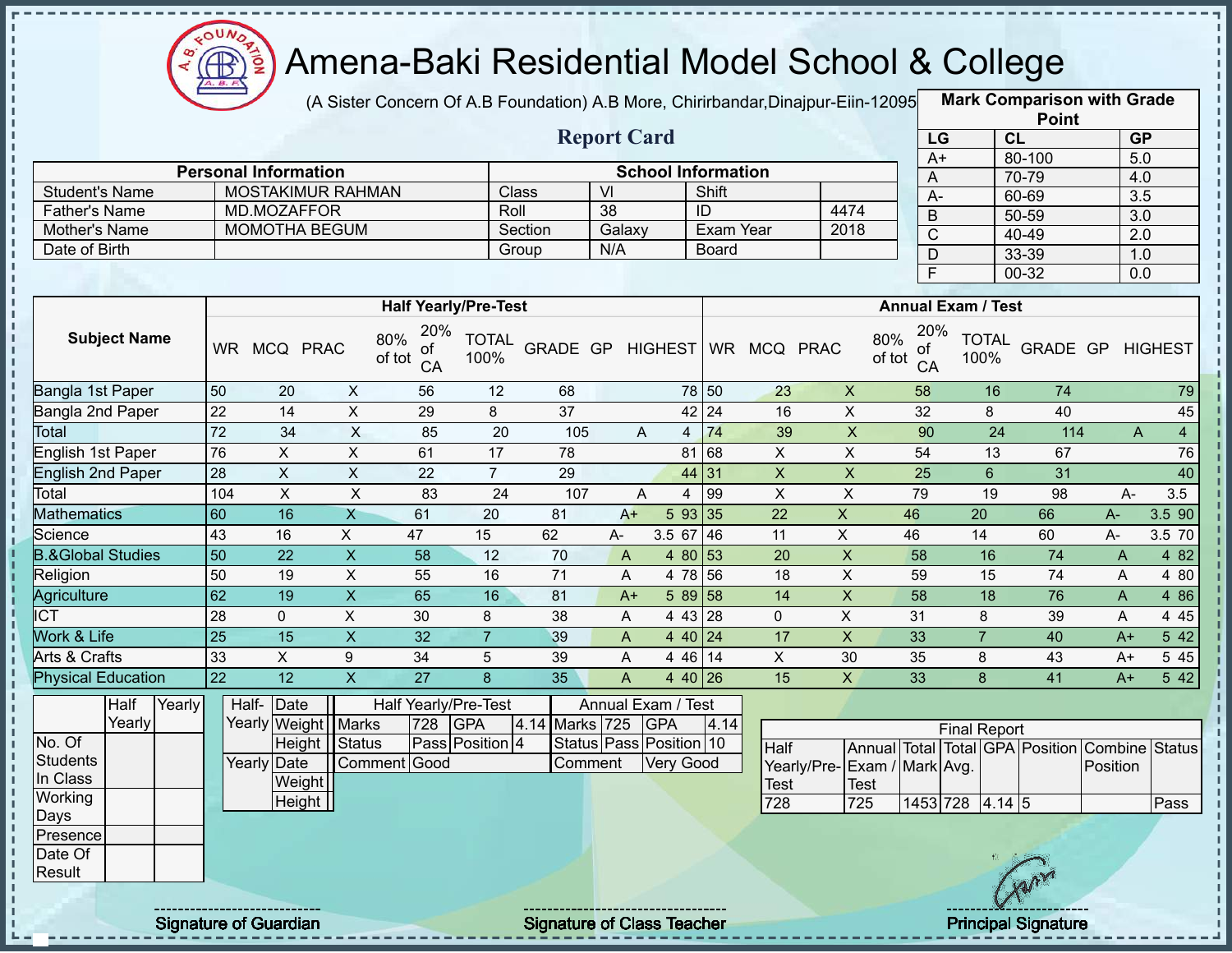

J. п

i

I.  $\mathbf{I}$ 

,,,,,,,,,,,,,,,,,,

#### Amena-Baki Residential Model School & College

(A Sister Concern Of A.B Foundation) A.B More, Chirirbandar,Dinajpur-Eiin-12095 **Mark Comparison with Grade** 

|                      |                             |         | <b>Report Card</b> |                           |      |  |
|----------------------|-----------------------------|---------|--------------------|---------------------------|------|--|
|                      | <b>Personal Information</b> |         |                    | <b>School Information</b> |      |  |
| Student's Name       | RAKIBUL HASAN RATUL         | Class   | VI                 | Shift                     |      |  |
| <b>Father's Name</b> | AHAD ALI                    | Roll    | 40                 |                           | 4477 |  |
| Mother's Name        | REHANA AKHTAR               | Section | Galaxy             | Exam Year                 | 2018 |  |
| Date of Birth        |                             | Group   | N/A                | <b>Board</b>              |      |  |

|      | <b>Point</b> |                  |
|------|--------------|------------------|
| LG   | CL           | <b>GP</b>        |
| $A+$ | 80-100       | 5.0              |
| Α    | 70-79        | 4.0              |
| А-   | 60-69        | 3.5              |
| B    | 50-59        | 3.0              |
| C    | 40-49        | $\overline{2.0}$ |
| D    | 33-39        | 1.0              |
| F    | 00-32        | 0.0              |

|                              |           |     |             | <b>Half Yearly/Pre-Test</b>      |                      |                 |       |                     |           |             |             | <b>Annual Exam / Test</b>        |                      |          |              |                |
|------------------------------|-----------|-----|-------------|----------------------------------|----------------------|-----------------|-------|---------------------|-----------|-------------|-------------|----------------------------------|----------------------|----------|--------------|----------------|
| <b>Subject Name</b>          | <b>WR</b> | MCQ | <b>PRAC</b> | 20%<br>80%<br>οf<br>of tot<br>CA | <b>TOTAL</b><br>100% | <b>GRADE GP</b> |       | <b>HIGHEST</b>      | <b>WR</b> | <b>MCQ</b>  | <b>PRAC</b> | 20%<br>80%<br>0f<br>of tot<br>CA | <b>TOTAL</b><br>100% | GRADE GP |              | <b>HIGHEST</b> |
| Bangla 1st Paper             | 53        | 22  | X           | 60                               | 12                   | 72              |       |                     | 78 40     | 18          | X           | 46                               | 15                   | 61       |              | 79             |
| Bangla 2nd Paper             | 24        | 16  | X           | 32                               | 6                    | 38              |       |                     | $42$ 23   | 19          | X           | 34                               |                      | 41       |              | 45             |
| Total                        | 77        | 38  | X           | 92                               | 18                   | 110             |       | A<br>$\overline{4}$ | 63        | 37          | X           | 80                               | 22                   | 102      | A-           | 3.5            |
| English 1st Paper            | 62        | X.  | X           | 50                               | 12                   | 62              |       | 81                  | 68        | X           | X           | 54                               | 17                   | 71       |              | 76             |
| <b>English 2nd Paper</b>     | 22        | X.  | X           | 18                               | $\overline{7}$       | 25              |       |                     | 44 35     | X           | X           | 28                               | 6                    | 34       |              | 40             |
| Total                        | 84        | Χ   | Χ           | 68                               | 19                   | 87              |       | B                   | 103       | X           | X           | 82                               | 23                   | 105      | A            | 4              |
| <b>Mathematics</b>           | 57        | 25  | X           | 66                               | 20                   | 86              | $A+$  | 593   48            |           | 27          | X           | 60                               | 20                   | 80       | $A+$         | 5 90           |
| Science                      | 40        | 18  | X           | 46                               | 11                   | 57              | B     | 3 67                | 46        | 15          | X           | 49                               | 13                   | 62       | A-           | 3.5 70         |
| <b>B.&amp;Global Studies</b> | 35        | 21  | X           | 45                               | 14                   | 59              | B.    |                     | 380 43    | 20          | X           | 50                               | 11                   | 61       | A-           | 3.582          |
| Religion                     | 39        | 22  | X.          | 49                               | 13                   | 62              | $A -$ | 3.5 78 53           |           | 20          | X           | 58                               | 13                   | 71       | A            | 4 80           |
| Agriculture                  | 40        | 25  | X           | 52                               | 17                   | 69              | $A -$ | 3.589 60            |           | 19          | X           | 63                               | 16                   | 79       | A            | 4 8 6          |
| ICT                          | 22        | 0   | X           | 28                               | $\overline{7}$       | 35              | A     | 4 43 27             |           | $\mathbf 0$ | X           | 33                               | 9                    | 42       | $A+$         | 5 4 5          |
| <b>Nork &amp; Life</b>       | 16        | 11  | X.          | 22                               | 5                    | 27              | B.    | $3\;40\;20$         |           | 17          | X           | 30                               |                      | 37       | $\mathsf{A}$ | 4 4 2          |
| Arts & Crafts                | 36        | X   | 9           | 36                               | 6                    | 42              | $A+$  | 5 46 14             |           | X           | 30          | 35                               | 8                    | 43       | $A+$         | 5 4 5          |
| <b>Physical Education</b>    | 16        | 14  | X.          | 24                               |                      | 31              | $A -$ | $3.540$   27        |           | 15          | X           | 34                               |                      | 41       | $A+$         | 5 42           |

|             | Half   | Yearly | Half-Date             |               |         | Half Yearly/Pre-Test |                | Annual Exam / Test           |      |                              |             |                     |     |                                                |      |
|-------------|--------|--------|-----------------------|---------------|---------|----------------------|----------------|------------------------------|------|------------------------------|-------------|---------------------|-----|------------------------------------------------|------|
|             | Yearly |        | Yearly Weight   Marks |               | 665 GPA |                      | 3.68 Marks 723 | <b>IGPA</b>                  | 4.23 |                              |             | <b>Final Report</b> |     |                                                |      |
| No. Of      |        |        |                       | Height Status |         | Pass Position 16     |                | Status   Pass   Position   7 |      | Half                         |             |                     |     | Annual Total Total GPA Position Combine Status |      |
| Students    |        |        | Yearly Date           | Comment Good  |         |                      | Comment        | Very Good                    |      | Yearly/Pre- Exam / Mark Avg. |             |                     |     | Position                                       |      |
| In Class    |        |        | Weight                |               |         |                      |                |                              |      | <b>Test</b>                  | <b>Test</b> |                     |     |                                                |      |
| Working     |        |        | Height                |               |         |                      |                |                              |      | 665                          | 723         | 1388 695 3.95 12    |     |                                                | Pass |
| <b>Days</b> |        |        |                       |               |         |                      |                |                              |      |                              |             |                     |     |                                                |      |
| Presence    |        |        |                       |               |         |                      |                |                              |      |                              |             |                     |     |                                                |      |
| Date Of     |        |        |                       |               |         |                      |                |                              |      |                              |             |                     |     |                                                |      |
| Result      |        |        |                       |               |         |                      |                |                              |      |                              |             |                     | Arv |                                                |      |
|             |        |        |                       |               |         |                      |                |                              |      |                              |             |                     |     |                                                |      |
|             |        |        |                       |               |         |                      |                |                              |      |                              |             |                     |     |                                                |      |

Signature of Guardian Signature of Class Teacher **Signature 35 and Teacher Principal Signature**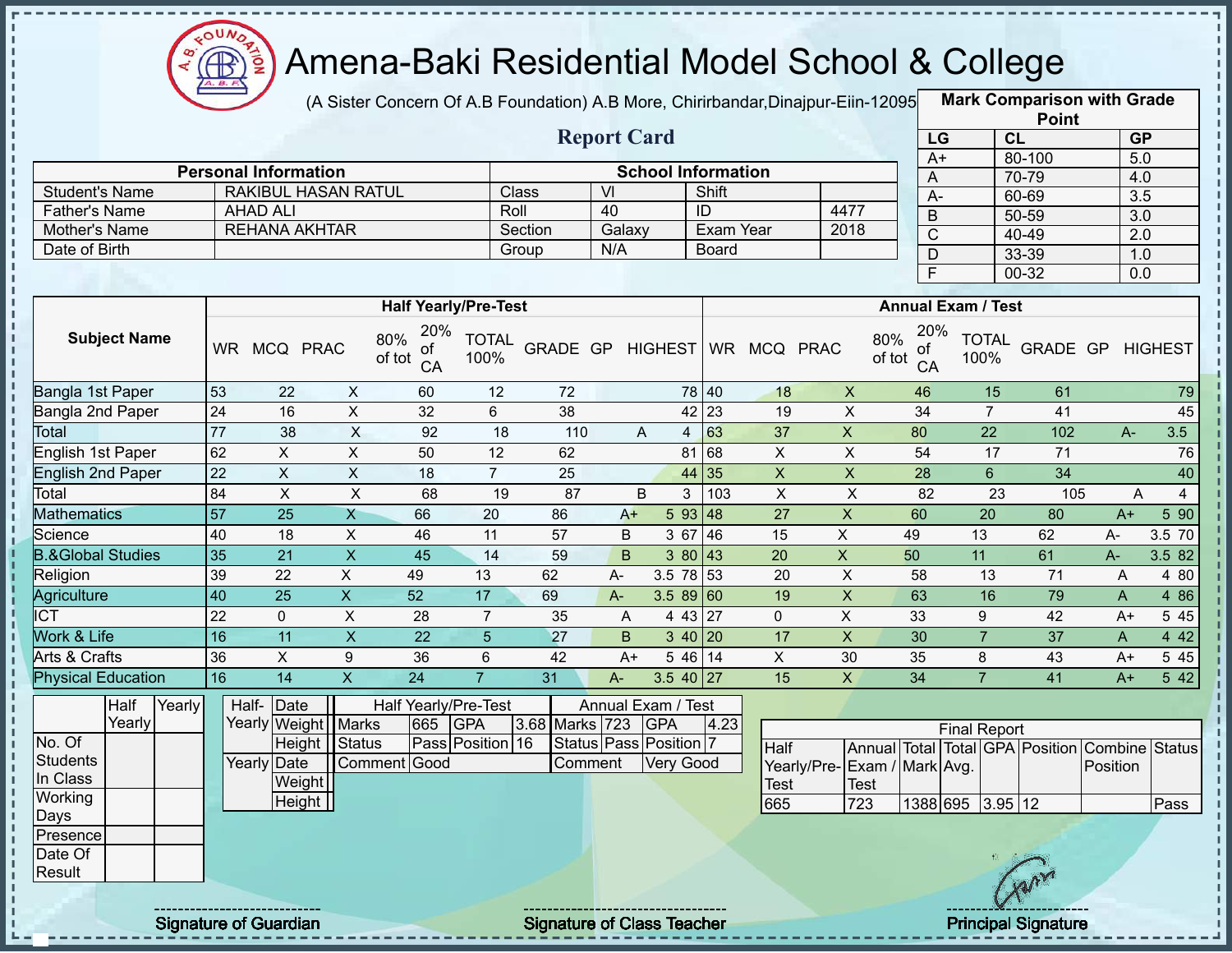

(A Sister Concern Of A.B Foundation) A.B More, Chirirbandar,Dinajpur-Eiin-12095 **Mark Comparison with Grade** 

|                              |                 |                             |                           |                             |                      |                 |                    |                                |              |                         |                             |                 |                         |                           | <b>Point</b>                    |          |                         |
|------------------------------|-----------------|-----------------------------|---------------------------|-----------------------------|----------------------|-----------------|--------------------|--------------------------------|--------------|-------------------------|-----------------------------|-----------------|-------------------------|---------------------------|---------------------------------|----------|-------------------------|
|                              |                 |                             |                           |                             |                      |                 | <b>Report Card</b> |                                |              |                         |                             |                 | LG                      |                           | CL                              |          | <b>GP</b>               |
|                              |                 |                             |                           |                             |                      |                 |                    |                                |              |                         |                             |                 | $A+$                    |                           | 80-100                          |          | 5.0                     |
|                              |                 | <b>Personal Information</b> |                           |                             |                      |                 |                    | <b>School Information</b>      |              |                         |                             |                 | A                       |                           | 70-79                           |          | 4.0                     |
| <b>Student's Name</b>        |                 |                             | <b>RAHAT SARKAR RAHI</b>  |                             | Class                |                 | VI                 |                                | Shift        |                         |                             |                 | $A -$                   |                           | 60-69                           |          | 3.5                     |
| <b>Father's Name</b>         |                 |                             | <b>MD.RAIHAN SARKER</b>   |                             | Roll                 |                 | 41                 |                                | ID           |                         | 4482                        |                 | B                       |                           | 50-59                           |          | $\overline{3.0}$        |
| Mother's Name                |                 |                             | S REBEKA SULTANA          |                             | Section              |                 | Galaxy             |                                | Exam Year    |                         | 2018                        |                 | $\mathsf{C}$            |                           | 40-49                           |          | $\overline{2.0}$        |
| Date of Birth                |                 |                             |                           |                             | Group                |                 | N/A                |                                | <b>Board</b> |                         |                             |                 | $\mathsf D$             |                           | 33-39                           |          | 1.0                     |
|                              |                 |                             |                           |                             |                      |                 |                    |                                |              |                         |                             |                 | $\overline{\mathsf{F}}$ |                           | 00-32                           |          | 0.0                     |
|                              |                 |                             |                           | <b>Half Yearly/Pre-Test</b> |                      |                 |                    |                                |              |                         |                             |                 |                         | <b>Annual Exam / Test</b> |                                 |          |                         |
|                              |                 |                             |                           | 20%                         |                      |                 |                    |                                |              |                         |                             |                 | 20%                     |                           |                                 |          |                         |
| <b>Subject Name</b>          |                 | WR MCQ PRAC                 |                           | 80%<br>οf<br>of tot<br>CA   | <b>TOTAL</b><br>100% |                 |                    | GRADE GP HIGHEST               |              | WR MCQ PRAC             |                             | 80%<br>of tot   | οf<br>CA                | <b>TOTAL</b><br>100%      |                                 |          | <b>GRADE GP HIGHEST</b> |
| Bangla 1st Paper             | 31              | 26                          | $\mathsf{X}$              | 46                          | $\overline{2}$       | 48              |                    |                                | 78 35        | 25                      | $\mathsf X$                 |                 | 48                      | 10                        | 58                              |          | 79                      |
| Bangla 2nd Paper             | 14              | 13                          | $\overline{X}$            | 22                          | $\overline{4}$       | 26              |                    | 42                             | 21           | 11                      | $\overline{X}$              |                 | 26                      | 6                         | 32                              |          | 45                      |
| Total                        | 45              | 39                          | $\mathsf{X}$              | 68                          | 6                    | 74              |                    | $\mathsf{C}$<br>2 <sub>1</sub> | 56           | 36                      | $\overline{X}$              |                 | $\overline{74}$         | 16                        | 90                              | $A -$    | 3.5                     |
| English 1st Paper            | 40              | $\pmb{\times}$              | $\overline{X}$            | 32                          | 9                    | 41              |                    | 81                             | 51           | $\pmb{\times}$          | $\overline{X}$              |                 | 41                      | 15                        | 56                              |          | 76                      |
| <b>English 2nd Paper</b>     | 19              | $\overline{\mathsf{x}}$     | $\overline{X}$            | 15                          | 5                    | $\overline{20}$ |                    | 44                             | 25           | $\overline{\mathsf{x}}$ | $\overline{\mathsf{x}}$     |                 | $\overline{20}$         | $\overline{4}$            | $\overline{24}$                 |          | 40                      |
| Total                        | 59              | $\pmb{\times}$              | $\overline{X}$            | 47                          | 14                   | 61              |                    | $\mathsf{C}$<br>$\overline{a}$ | 76           | $\pmb{\times}$          | $\boldsymbol{\mathsf{X}}$   |                 | 61                      | 19                        | 80                              |          | B<br>$\mathbf{3}$       |
| <b>Mathematics</b>           | 20              | 19                          | $\mathsf{X}$              | 31                          | 13                   | 44              | $\mathbf C$        |                                | 2 93 33      | $\overline{27}$         | $\boldsymbol{\mathsf{X}}$   | 48              |                         | 16                        | 64                              | $A -$    | 3.5 90                  |
| Science                      | 26              | 17                          | $\pmb{\times}$            | 34                          | 11                   | 45              | $\mathsf{C}$       | 267                            | 42           | 13                      | $\pmb{\times}$              | 44              |                         | 11                        | 55                              | B        | 3 70                    |
| <b>B.&amp;Global Studies</b> | 28              | 16                          | $\overline{X}$            | 35                          | 11                   | 46              | $\mathbf C$        |                                | 280 36       | 19                      | $\overline{X}$              | 44              |                         | 15                        | 59                              | B        | 382                     |
| Religion                     | 28              | 18                          | $\times$                  | 37                          | 8                    | 45              | $\mathsf{C}$       | 2 78                           | 41           | 19                      | $\pmb{\times}$              |                 | 48                      | 11                        | 59                              | B        | 3 80                    |
| Agriculture                  | 35              | 25                          | $\mathsf X$               | 48                          | 14                   | 62              | $A-$               | 3.5 89 42                      |              | 16                      | $\boldsymbol{\mathsf{X}}$   | 46              |                         | 14                        | 60                              | $A -$    | 3.5 86                  |
| <b>ICT</b>                   | $\overline{12}$ | $\mathsf{O}\xspace$         | $\boldsymbol{\mathsf{X}}$ | 20                          | $6\phantom{1}$       | 26              | $\sf B$            | $\overline{3}$ 43              | 20           | $\overline{0}$          | $\mathsf{X}$                | $\overline{27}$ |                         | $\overline{7}$            | 34                              | $A-$     | 3.545                   |
| Work & Life                  | 16              | $\bf 8$                     | $\boldsymbol{\mathsf{X}}$ | 19                          | $\overline{7}$       | 26              | B                  |                                | $340$ 18     | 18                      | $\boldsymbol{X}$            |                 | 29                      | 8                         | 37                              | A        | 4 4 2                   |
| Arts & Crafts                | 19              | $\overline{X}$              | 5                         | 19                          | 8                    | 27              | $\sf B$            | 346 8                          |              | $\mathsf{X}$            | 28                          | 29              |                         | 8                         | 37                              | A        | 4 4 5                   |
| <b>Physical Education</b>    | 10              | $\overline{15}$             | $\overline{X}$            | 20                          | $6\phantom{a}$       | 26              | $\overline{B}$     |                                | $340$ 22     | 15                      | $\mathsf{X}$                | 30              |                         | $\overline{7}$            | $\overline{37}$                 | A        | 4 4 2                   |
| Half<br>Yearly               |                 | Half-<br>Date               |                           | Half Yearly/Pre-Test        |                      |                 |                    | Annual Exam / Test             |              |                         |                             |                 |                         |                           |                                 |          |                         |
| Yearly                       |                 | Yearly Weight               | <b>Marks</b>              | 482                         | <b>GPA</b>           | 2.5 Marks 612   |                    | <b>GPA</b>                     | 3.45         |                         |                             |                 |                         | <b>Final Report</b>       |                                 |          |                         |
| No. Of                       |                 | Height                      | Status                    |                             | Pass Position 41     |                 |                    | Status Pass Position 40        |              | Half                    |                             |                 |                         |                           | Annual Total Total GPA Position |          | Combine Status          |
| <b>Students</b>              |                 | Yearly Date                 |                           | Comment More Impr.          |                      | Comment         |                    | Very Good                      |              |                         | Yearly/Pre-Exam / Mark Avg. |                 |                         |                           |                                 | Position |                         |
| In Class                     |                 | Weight                      |                           | Needed                      |                      |                 |                    |                                |              | <b>Test</b>             | <b>Test</b>                 |                 |                         |                           |                                 |          |                         |
| Working                      |                 | Height                      |                           |                             |                      |                 |                    |                                |              | 482                     | 612                         |                 |                         | 1094 548 2.98 41          |                                 |          | Pass                    |
| Days                         |                 |                             |                           |                             |                      |                 |                    |                                |              |                         |                             |                 |                         |                           |                                 |          |                         |
| Presence<br>Date Of          |                 |                             |                           |                             |                      |                 |                    |                                |              |                         |                             |                 |                         |                           |                                 |          |                         |
| Result                       |                 |                             |                           |                             |                      |                 |                    |                                |              |                         |                             |                 |                         |                           |                                 |          |                         |
|                              |                 |                             |                           |                             |                      |                 |                    |                                |              |                         |                             |                 |                         |                           |                                 |          |                         |
|                              |                 |                             |                           |                             |                      |                 |                    |                                |              |                         |                             |                 |                         |                           |                                 |          |                         |

 $\frac{1}{1}$ 

J.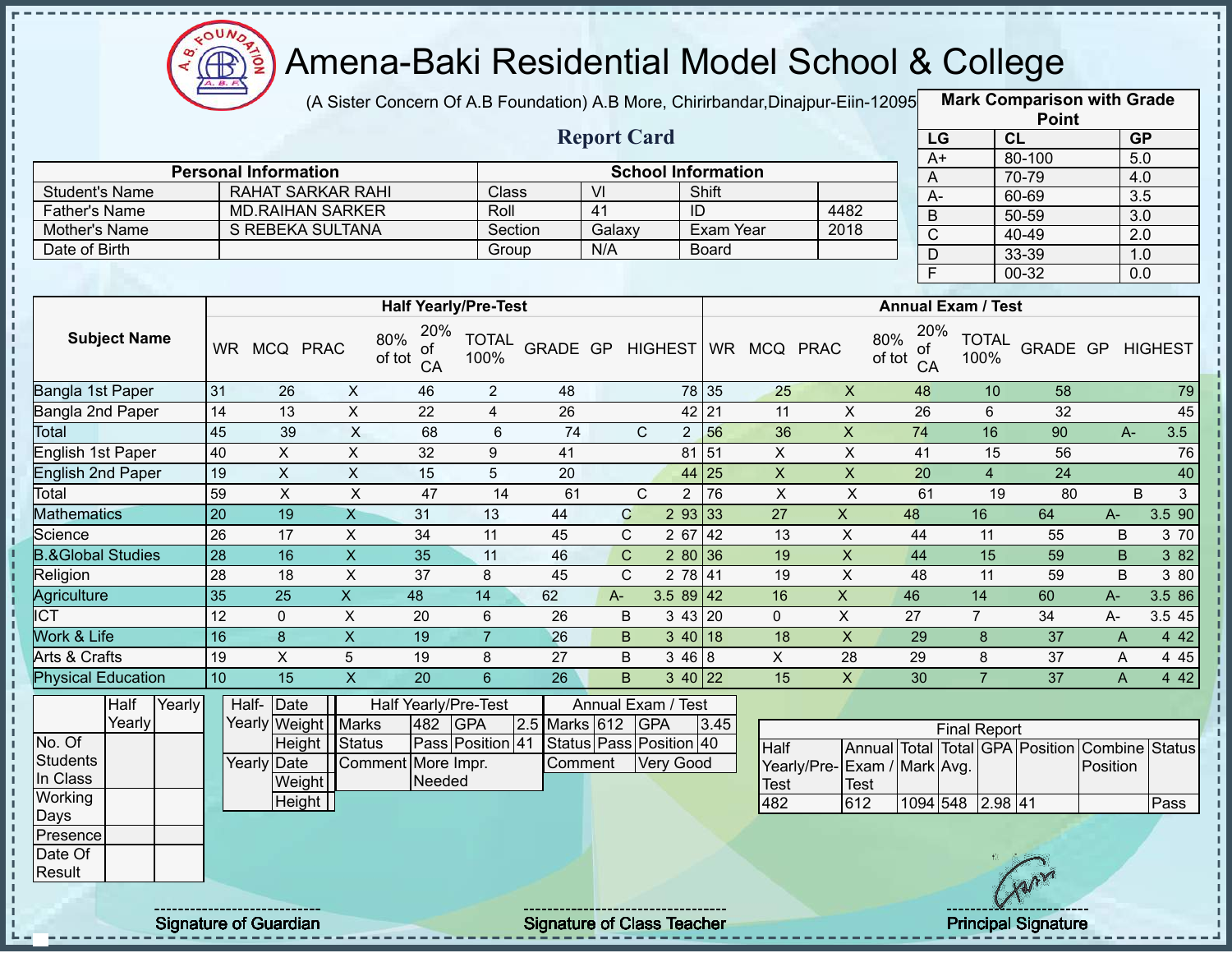

(A Sister Concern Of A.B Foundation) A.B More, Chirirbandar,Dinajpur-Eiin-120950

**Mark Comparison with Grade Point**

|                              |                     |        |                 |                             |                           |                                             |                      |                |                    |                                  |                 |                     |                             |                                  |                     |                      | <b>LOIII</b>                            |                |                         |
|------------------------------|---------------------|--------|-----------------|-----------------------------|---------------------------|---------------------------------------------|----------------------|----------------|--------------------|----------------------------------|-----------------|---------------------|-----------------------------|----------------------------------|---------------------|----------------------|-----------------------------------------|----------------|-------------------------|
|                              |                     |        |                 |                             |                           |                                             |                      |                | <b>Report Card</b> |                                  |                 |                     |                             |                                  | LG                  |                      | CL                                      |                | GP                      |
|                              |                     |        |                 | <b>Personal Information</b> |                           |                                             |                      |                |                    | <b>School Information</b>        |                 |                     |                             |                                  | $A+$                |                      | 80-100                                  |                | 5.0                     |
| <b>Student's Name</b>        |                     |        |                 | <b>NAYEM ISLAM</b>          |                           |                                             | Class                |                | $\overline{V}$     |                                  | Shift           |                     |                             | A                                |                     |                      | 70-79<br>60-69                          |                | 4.0<br>$\overline{3.5}$ |
| <b>Father's Name</b>         |                     |        |                 |                             | <b>ANISUR RAHMAN</b>      |                                             | Roll                 |                | 42                 | $\overline{ID}$                  |                 |                     | 4486                        | $A -$<br>$\overline{B}$          |                     |                      | $50 - 59$                               |                | $\overline{3.0}$        |
| Mother's Name                |                     |        |                 | <b>NUR NAHAR</b>            |                           |                                             | Section              |                | Galaxy             |                                  | Exam Year       |                     | 2018                        | $\overline{C}$                   |                     |                      | 40-49                                   |                | $\overline{2.0}$        |
| Date of Birth                |                     |        |                 |                             |                           |                                             | Group                |                | N/A                |                                  | <b>Board</b>    |                     |                             | $\mathsf D$                      |                     |                      | 33-39                                   |                | 1.0                     |
|                              |                     |        |                 |                             |                           |                                             |                      |                |                    |                                  |                 |                     |                             | $\overline{F}$                   |                     |                      | 00-32                                   |                | 0.0                     |
|                              |                     |        |                 |                             |                           | <b>Half Yearly/Pre-Test</b>                 |                      |                |                    |                                  |                 |                     |                             | <b>Annual Exam / Test</b>        |                     |                      |                                         |                |                         |
|                              | <b>Subject Name</b> |        |                 | WR MCQ PRAC                 |                           | 20%<br>80%<br>οt<br>of tot<br>CA            | <b>TOTAL</b><br>100% | GRADE GP       |                    |                                  |                 | HIGHEST WR MCQ PRAC |                             | 20%<br>80%<br>οt<br>of tot<br>CA |                     | <b>TOTAL</b><br>100% | GRADE GP                                |                | <b>HIGHEST</b>          |
| Bangla 1st Paper             |                     |        | 47              | 24                          | $\pmb{\times}$            | 57                                          | $\boldsymbol{9}$     | 66             |                    |                                  | 78 50           | 21                  | $\mathsf X$                 | 57                               |                     | 15                   | $\overline{72}$                         |                | 79                      |
| Bangla 2nd Paper             |                     |        | 21              | $\overline{7}$              | $\sf X$                   | 22                                          | $\overline{7}$       | 29             |                    |                                  | $42$ 22         | 15                  | $\sf X$                     | 30                               |                     | $\overline{7}$       | 37                                      |                | 45                      |
| Total                        |                     |        | 68              | 31                          | $\mathsf X$               | 79                                          | 16                   | 95             |                    | 3.5<br>A-                        | 72              | 36                  | $\boldsymbol{\mathsf{X}}$   | 87                               |                     | 22                   | 109                                     | $\overline{A}$ | $\overline{4}$          |
| <b>English 1st Paper</b>     |                     |        | 66              | $\overline{X}$              | $\overline{X}$            | 53                                          | 13                   | 66             |                    |                                  | 81 67           | X                   | $\overline{X}$              | 54                               |                     | 10                   | 64                                      |                | 76                      |
| <b>English 2nd Paper</b>     |                     |        | 25              | $\overline{X}$              | $\overline{X}$            | 20                                          | 8                    | 28             |                    |                                  | 44 26           | $\overline{X}$      | $\overline{X}$              | $\overline{21}$                  |                     | $5\phantom{.}$       | $\overline{26}$                         |                | 40                      |
| Total                        |                     |        | 91              | $\boldsymbol{\mathsf{X}}$   | $\mathsf X$               | 73                                          | $\overline{21}$      | 94             |                    | 3.5<br>A-                        | 93              | $\pmb{\times}$      | $\pmb{\times}$              | 75                               |                     | 15                   | 90                                      | A-             | 3.5                     |
| <b>Mathematics</b>           |                     |        | 43              | $\overline{21}$             | $\overline{X}$            | 51                                          | 15                   | 66             | $A-$               |                                  | $3.5$ 93 33     | 25                  | $\overline{X}$              | 46                               |                     | 20                   | 66                                      | $A -$          | 3.5 90                  |
| Science                      |                     |        | 43              | 14                          | $\pmb{\times}$            | 46                                          | 13                   | 59             | B                  |                                  | 3 67 51         | 10                  | $\mathsf X$                 | 49                               |                     | 13                   | 62                                      | A-             | 3.5 70                  |
| <b>B.&amp;Global Studies</b> |                     |        | 46              | 16                          | $\overline{X}$            | 50                                          | 14                   | 64             | $A -$              |                                  | 3.5 80 42       | 19                  | $\mathsf{x}$                | 49                               |                     | 14                   | 63                                      | $A -$          | 3.5 82                  |
| Religion                     |                     |        | 43              | 22                          | $\overline{X}$            | 52                                          | 15                   | 67             | A-                 |                                  | $3.5 \ 78 \ 52$ | 20                  | $\pmb{\times}$              | 58                               |                     | 15                   | 73                                      | A              | 4 80                    |
| Agriculture                  |                     |        | 59              | $\overline{21}$             | $\overline{\mathsf{x}}$   | 64                                          | 15                   | 79             | A                  |                                  | 4 89 57         | 16                  | $\pmb{\times}$              | $\overline{58}$                  |                     | 16                   | $\overline{74}$                         | A              | 4 8 6                   |
| $\overline{ICT}$             |                     |        | $\overline{23}$ | $\mathbf 0$                 | $\pmb{\times}$            | 25                                          | 8                    | 33             | A-                 |                                  | $3.543$ 25      | 0                   | $\pmb{\times}$              | 30                               |                     | 8                    | 38                                      | A              | 4 4 5                   |
| Work & Life                  |                     |        | $\overline{22}$ | 13                          | $\boldsymbol{\mathsf{X}}$ | 28                                          | $\overline{7}$       | 35             | A                  |                                  | 4 40 24         | 20                  | $\pmb{\times}$              | 35                               |                     | $\overline{7}$       | 42                                      | $A+$           | 5 42                    |
| Arts & Crafts                |                     |        | 28              | $\pmb{\times}$              | $\overline{7}$            | 28                                          | $\overline{7}$       | 35             | A                  |                                  | 4 46 15         | $\pmb{\times}$      | 28                          | 34                               |                     | 8                    | 42                                      | $A+$           | 5 4 5                   |
| <b>Physical Education</b>    |                     |        | 17              | 14                          | $\overline{X}$            | 25                                          | $\overline{7}$       | 32             | $A -$              |                                  | $3.540$ 23      | 15                  | $\mathsf{X}$                | 30                               |                     | 9                    | 39                                      | A              | 4 4 2                   |
|                              | Half<br>Yearly      | Yearly |                 | Half- Date<br>Yearly Weight |                           | Half Yearly/Pre-Test<br><b>Marks</b><br>659 | <b>GPA</b>           | 3.59 Marks 698 |                    | Annual Exam / Test<br><b>GPA</b> | $\overline{4}$  |                     |                             |                                  | <b>Final Report</b> |                      |                                         |                |                         |
| No. Of                       |                     |        |                 |                             | Height                    | Status                                      | Pass Position 20     |                |                    | Status Pass Position 18          |                 | Half                |                             |                                  |                     |                      | Annual Total Total GPA Position Combine |                | <b>Status</b>           |
| <b>Students</b>              |                     |        |                 | Yearly Date                 |                           | Comment Good                                |                      |                | Comment            |                                  | Very Good       |                     | Yearly/Pre-Exam / Mark Avg. |                                  |                     |                      |                                         | Position       |                         |
| In Class                     |                     |        |                 |                             | Weight                    |                                             |                      |                |                    |                                  |                 | Test                | <b>Test</b>                 |                                  |                     |                      |                                         |                |                         |
| Working                      |                     |        |                 |                             | <b>Height</b>             |                                             |                      |                |                    |                                  |                 | 659                 | 698                         |                                  | 1357 680            | 3.8                  | 20                                      |                | Pass                    |
| Days                         |                     |        |                 |                             |                           |                                             |                      |                |                    |                                  |                 |                     |                             |                                  |                     |                      |                                         |                |                         |
| Presence                     |                     |        |                 |                             |                           |                                             |                      |                |                    |                                  |                 |                     |                             |                                  |                     |                      |                                         |                |                         |
| Date Of<br>Result            |                     |        |                 |                             |                           |                                             |                      |                |                    |                                  |                 |                     |                             |                                  |                     |                      |                                         |                |                         |
|                              |                     |        |                 |                             |                           |                                             |                      |                |                    |                                  |                 |                     |                             |                                  |                     |                      |                                         |                |                         |

л п

п

Signature of Guardian Signature of Class T Teacher Principal Signature 37/45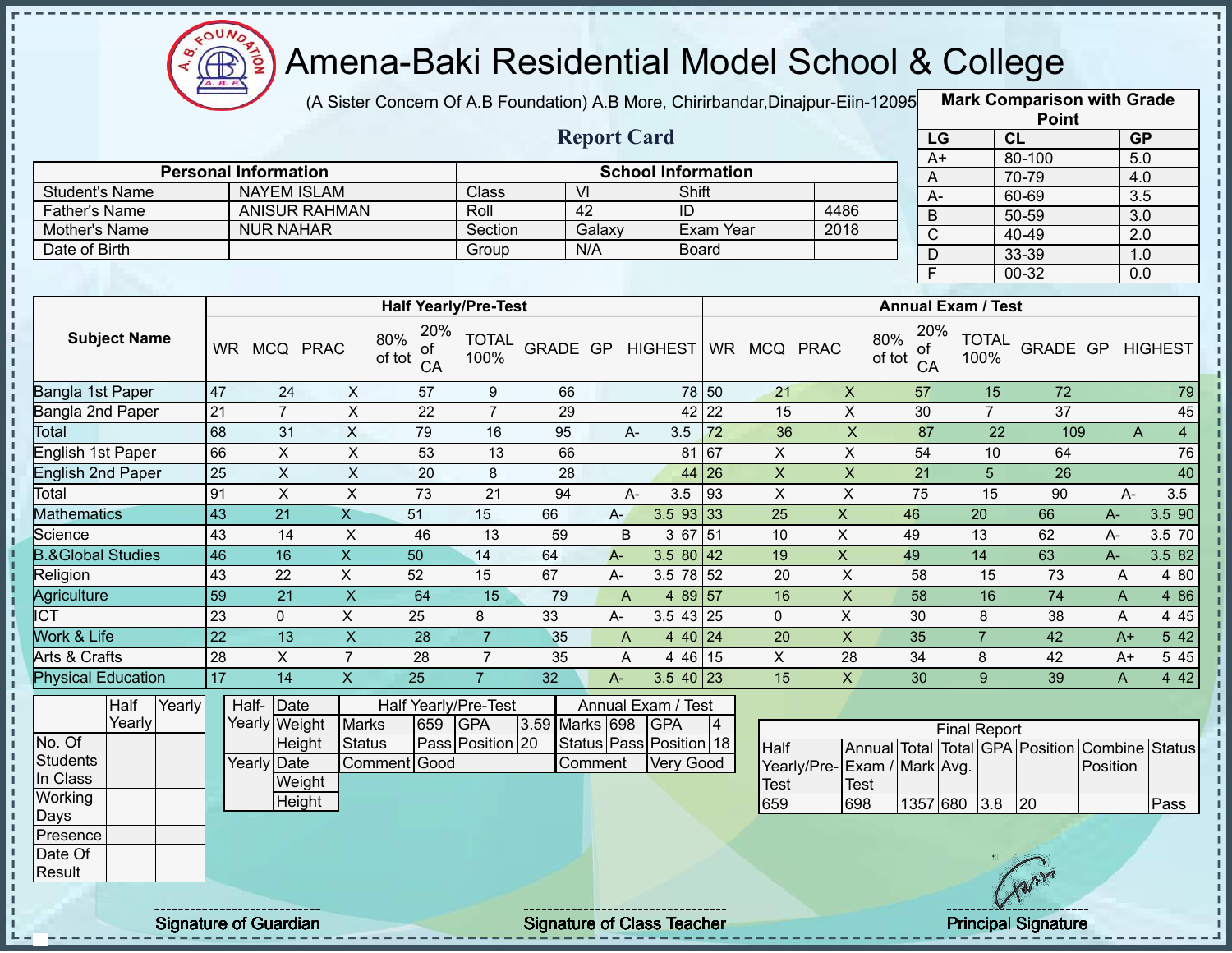

J.

 $\mathbf I$ 

 $\frac{1}{1}$ 

 $\mathbf I$  $\mathbf{I}$ 

 $\begin{array}{c} 1 \\ 1 \\ 1 \\ 1 \end{array}$ 

f,  $\mathbf I$ 

Ĭ

# Amena-Baki Residential Model School & College

(A Sister Concern Of A.B Foundation) A.B More, Chirirbandar,Dinajpur-Eiin-120950

**Mark Comparison with Grade**

|                              |                                                              |                                                    |                         |                             |                  |                 |                    |                           |                  |                 |                             |                           |                     |                  | <b>Point</b>                                   |                  |                  |
|------------------------------|--------------------------------------------------------------|----------------------------------------------------|-------------------------|-----------------------------|------------------|-----------------|--------------------|---------------------------|------------------|-----------------|-----------------------------|---------------------------|---------------------|------------------|------------------------------------------------|------------------|------------------|
|                              |                                                              |                                                    |                         |                             |                  |                 | <b>Report Card</b> |                           |                  |                 |                             | LG                        |                     | CL               |                                                | GP               |                  |
|                              |                                                              |                                                    |                         |                             |                  |                 |                    | <b>School Information</b> |                  |                 |                             | $A+$                      |                     |                  | 80-100                                         | 5.0              |                  |
| <b>Student's Name</b>        |                                                              | <b>Personal Information</b><br><b>MEHEDI HASAN</b> |                         |                             | Class            | $\overline{M}$  |                    | Shift                     |                  |                 |                             | A                         |                     |                  | 70-79                                          | 4.0              |                  |
| <b>Father's Name</b>         |                                                              | <b>BABUL HOSSEN</b>                                |                         |                             | Roll             | $\overline{43}$ |                    | $\overline{1}$            |                  |                 | 4487                        | $A -$                     |                     |                  | 60-69                                          | 3.5              |                  |
| Mother's Name                |                                                              | <b>PIEARA BIBI</b>                                 |                         |                             | Section          |                 | Galaxy             |                           | <b>Exam Year</b> |                 | 2018                        | $\overline{B}$            |                     |                  | $50 - 59$                                      | $\overline{3.0}$ |                  |
| Date of Birth                |                                                              |                                                    |                         |                             | Group            | N/A             |                    |                           | Board            |                 |                             | $\overline{C}$            |                     |                  | 40-49                                          | $\overline{2.0}$ |                  |
|                              |                                                              |                                                    |                         |                             |                  |                 |                    |                           |                  |                 |                             | $\mathsf{D}$              |                     |                  | 33-39                                          | 1.0              |                  |
|                              |                                                              |                                                    |                         |                             |                  |                 |                    |                           |                  |                 |                             | $\overline{\mathsf{F}}$   |                     |                  | $00 - 32$                                      | $\overline{0.0}$ |                  |
|                              |                                                              |                                                    |                         | <b>Half Yearly/Pre-Test</b> |                  |                 |                    |                           |                  |                 |                             | <b>Annual Exam / Test</b> |                     |                  |                                                |                  |                  |
|                              |                                                              |                                                    |                         | 20%                         | <b>TOTAL</b>     |                 |                    |                           |                  |                 |                             | 20%                       |                     |                  |                                                |                  |                  |
| <b>Subject Name</b>          | 80%<br>WR MCQ PRAC<br>of tot<br>48<br>23<br>$\boldsymbol{X}$ |                                                    |                         |                             |                  |                 |                    | GRADE GP HIGHEST          |                  | WR MCQ PRAC     |                             | 80%<br>of<br>of tot<br>CA | 100%                | <b>TOTAL</b>     | GRADE GP                                       |                  | <b>HIGHEST</b>   |
| Bangla 1st Paper             |                                                              |                                                    |                         | 57                          | 8                | 65              |                    |                           | 78 54            | 25              | $\mathsf X$                 | 63                        |                     | 16               | 79                                             |                  | 79               |
| Bangla 2nd Paper             | $\overline{15}$                                              | $\boldsymbol{9}$                                   | $\overline{\mathsf{x}}$ | 19                          | $\boldsymbol{9}$ | $\overline{28}$ |                    |                           | 42 26            | 16              | $\overline{X}$              | $\overline{34}$           |                     | $\overline{7}$   | 41                                             |                  | 45               |
| Total                        | 63                                                           | 32                                                 | $\overline{X}$          | 76                          | $\overline{17}$  | 93              | A-                 | 3.5                       | 80               | 41              | $\mathsf X$                 | $\overline{97}$           |                     | 23               | 120                                            | $A+$             | $5\overline{)}$  |
| English 1st Paper            | 69                                                           | $\pmb{\times}$                                     | $\overline{X}$          | 55                          | 16               | 71              |                    |                           | 81 66            | $\pmb{\times}$  | $\mathsf{X}$                | 53                        |                     | 16               | 69                                             |                  | 76               |
| <b>English 2nd Paper</b>     | $\overline{23}$                                              | $\overline{X}$                                     | $\overline{X}$          | 18                          | $9\,$            | 27              |                    |                           | 44 37            | $\overline{X}$  | $\overline{X}$              | 30                        |                     | $\boldsymbol{8}$ | 38                                             |                  | 40               |
| Total                        | 92                                                           | $\pmb{\times}$                                     | $\mathsf{X}$            | 73                          | 25               | 98              | $A -$              | 3.5                       | 103              | $\pmb{\times}$  | $\sf X$                     | 83                        |                     | 24               | 107                                            | A                | $\overline{4}$   |
| <b>Mathematics</b>           | $\overline{42}$                                              | $\overline{18}$                                    | $\overline{X}$          | $\overline{48}$             | 20               | 68              | $A-$               | $3.5$ 93 31               |                  | $\overline{23}$ | $\mathsf{X}$                | 43                        | $\overline{20}$     |                  | 63                                             | A-               | 3.5 90           |
| Science                      | 49                                                           | 13                                                 | $\sf X$                 | 50                          | 12               | 62              | A-                 | 3.5 67                    | 47               | 12              | $\mathsf X$                 | 47                        | 15                  |                  | 62                                             | A-               | 3.5 70           |
| <b>B.&amp;Global Studies</b> | $\overline{51}$                                              | $\overline{22}$                                    | $\overline{\mathsf{x}}$ | $\overline{58}$             | 15               | 73              | $\mathsf{A}$       | 4 80 52                   |                  | 17              | $\overline{X}$              | 55                        |                     | 16               | $\overline{71}$                                | $\overline{A}$   | 4 8 2            |
| Religion                     | 48                                                           | $\overline{22}$                                    | $\overline{\mathsf{x}}$ | 56                          | $\overline{15}$  | $\overline{71}$ | A                  | 4 78 56                   |                  | $\overline{24}$ | $\overline{X}$              | 64                        |                     | 16               | 80                                             | $A+$             | 5 80             |
| Agriculture                  | 65                                                           | $\overline{25}$                                    | $\overline{\mathsf{x}}$ | $\overline{72}$             | 17               | 89              | $A+$               | 589 61                    |                  | 16              | $\overline{\mathsf{X}}$     | 62                        |                     | 18               | 80                                             | $A+$             | 5 86             |
| <b>ICT</b>                   | $\overline{27}$                                              | $\mathbf 0$                                        | $\overline{X}$          | 26                          | $\overline{7}$   | 33              | A-                 | $3.5 \overline{43}$ 26    |                  | $\overline{0}$  | $\overline{\mathsf{x}}$     | 33                        | $\overline{7}$      |                  | 40                                             | $A+$             | 5 4 5            |
| Work & Life                  | $\overline{24}$                                              | $\overline{13}$                                    | $\overline{X}$          | $\overline{30}$             | $\overline{7}$   | 37              | $\mathsf{A}$       | 4 40 24                   |                  | $\overline{18}$ | $\overline{X}$              | $\overline{34}$           | $6\phantom{1}$      |                  | 40                                             | $A+$             | $5\overline{42}$ |
| <b>Arts &amp; Crafts</b>     | 31                                                           | $\overline{X}$                                     | $\boldsymbol{9}$        | 32                          | 6                | 38              | A                  | 4 46 13                   |                  | $\overline{X}$  | 29                          | 34                        | 8                   |                  | 42                                             | A+               | 5 4 5            |
| <b>Physical Education</b>    | 23                                                           | 15                                                 | $\mathsf X$             | 30                          | 8                | 38              | $\overline{A}$     | 4 40 26                   |                  | 13              | $\overline{\mathsf{X}}$     | 31                        |                     | 8                | 39                                             | $\mathsf{A}$     | 4 4 2            |
| Half<br>Yearly               |                                                              | Half-<br>Date                                      |                         | Half Yearly/Pre-Test        |                  |                 |                    | Annual Exam / Test        |                  |                 |                             |                           |                     |                  |                                                |                  |                  |
| Yearly                       |                                                              | Yearly Weight   Marks                              |                         | 700                         | <b>GPA</b>       | 3.86 Marks 744  |                    | <b>GPA</b>                | 4.45             |                 |                             |                           | <b>Final Report</b> |                  |                                                |                  |                  |
| No. Of                       |                                                              | Height   Status                                    |                         |                             | Pass Position 9  |                 |                    | Status Pass Position 3    |                  | <b>Half</b>     |                             |                           |                     |                  | Annual Total Total GPA Position Combine Status |                  |                  |
| <b>Students</b>              |                                                              | <b>Yearly Date</b>                                 |                         | Comment Good                |                  |                 | Comment            | Very Good                 |                  |                 | Yearly/Pre-Exam / Mark Avg. |                           |                     |                  |                                                | Position         |                  |
| In Class                     |                                                              | Weight                                             |                         |                             |                  |                 |                    |                           |                  | <b>Test</b>     | <b>Test</b>                 |                           |                     |                  |                                                |                  |                  |
| Working                      |                                                              | Height                                             |                         |                             |                  |                 |                    |                           |                  | 700             | 744                         |                           | 1444 723 4.16 4     |                  |                                                |                  | Pass             |
| Days                         |                                                              |                                                    |                         |                             |                  |                 |                    |                           |                  |                 |                             |                           |                     |                  |                                                |                  |                  |
| Presence                     |                                                              |                                                    |                         |                             |                  |                 |                    |                           |                  |                 |                             |                           |                     |                  |                                                |                  |                  |
| Date Of<br>Result            |                                                              |                                                    |                         |                             |                  |                 |                    |                           |                  |                 |                             |                           |                     |                  |                                                |                  |                  |
|                              |                                                              |                                                    |                         |                             |                  |                 |                    |                           |                  |                 |                             |                           |                     |                  | Trans                                          |                  |                  |
|                              |                                                              |                                                    |                         |                             |                  |                 |                    |                           |                  |                 |                             |                           |                     |                  |                                                |                  |                  |

Signature of Guardian Signature of Class T Teacher Principal Signature 38/45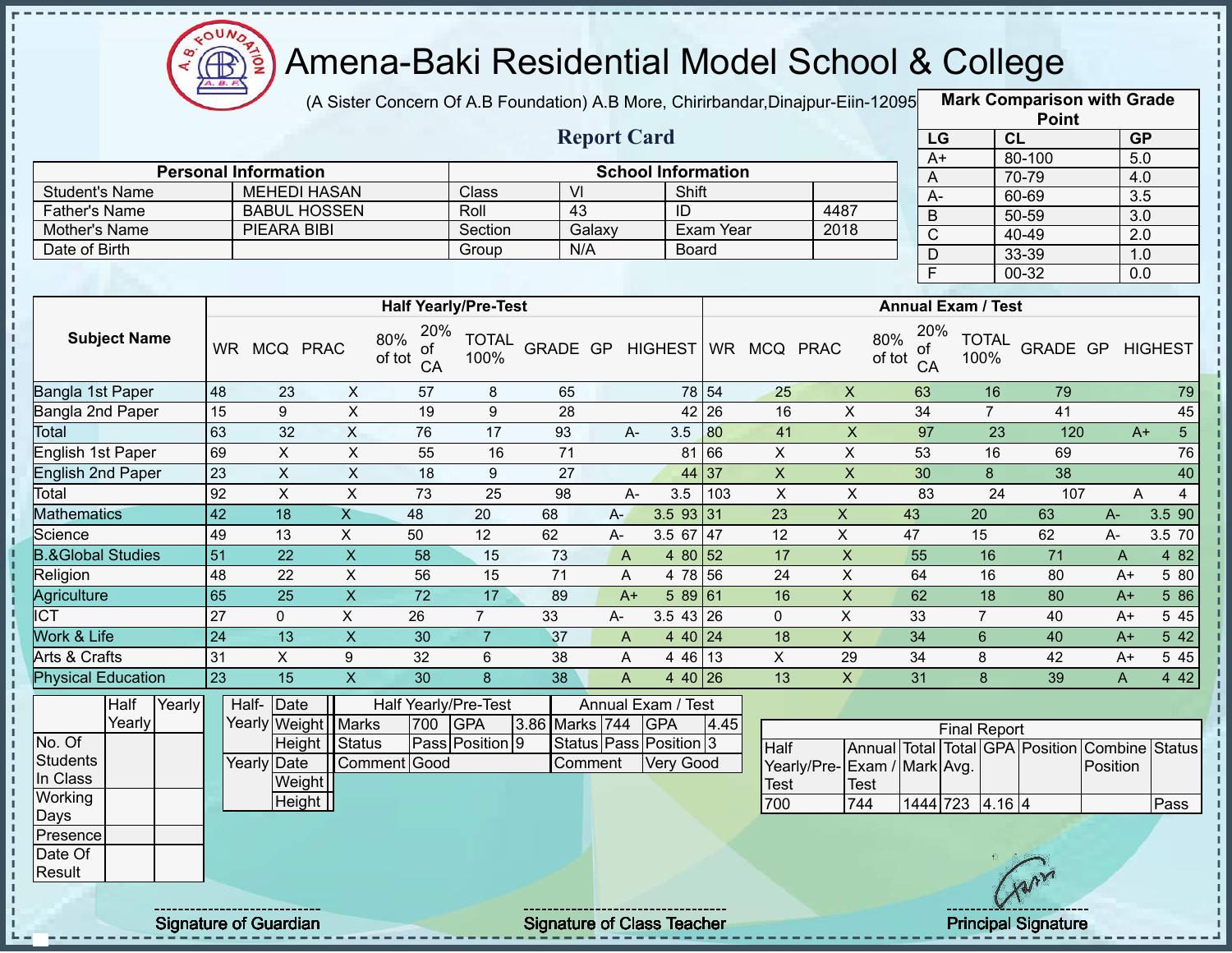

п

J.

 $\mathbf{I}$ п

 $\begin{array}{c} \mathbf{1} & \mathbf{1} & \mathbf{1} & \mathbf{1} \\ \mathbf{1} & \mathbf{1} & \mathbf{1} & \mathbf{1} \\ \mathbf{1} & \mathbf{1} & \mathbf{1} & \mathbf{1} \\ \mathbf{1} & \mathbf{1} & \mathbf{1} & \mathbf{1} \\ \mathbf{1} & \mathbf{1} & \mathbf{1} & \mathbf{1} \\ \mathbf{1} & \mathbf{1} & \mathbf{1} & \mathbf{1} \\ \mathbf{1} & \mathbf{1} & \mathbf{1} & \mathbf{1} \\ \mathbf{1} & \mathbf{1} & \mathbf$ 

 $\begin{array}{c} 1 & 1 \\ 1 & 1 \\ 1 & 1 \\ 1 & 1 \end{array}$ 

п

Í

# Amena-Baki Residential Model School & College

(A Sister Concern Of A.B Foundation) A.B More, Chirirbandar,Dinajpur-Eiin-12095 **Mark Comparison with Grade** 

|                              |                 |                              |                           |                                  |                      |                                   |                         |                           |                |                              |                           |                 |                           | <b>Point</b>                                   |              |                     |
|------------------------------|-----------------|------------------------------|---------------------------|----------------------------------|----------------------|-----------------------------------|-------------------------|---------------------------|----------------|------------------------------|---------------------------|-----------------|---------------------------|------------------------------------------------|--------------|---------------------|
|                              |                 |                              |                           |                                  |                      |                                   | <b>Report Card</b>      |                           |                |                              |                           |                 | LG                        | CL                                             |              | GP                  |
|                              |                 |                              |                           |                                  |                      |                                   |                         |                           |                |                              |                           | $A+$            |                           | 80-100                                         |              | 5.0                 |
|                              |                 | <b>Personal Information</b>  |                           |                                  |                      |                                   |                         | <b>School Information</b> |                |                              |                           | A               |                           | 70-79                                          |              | 4.0                 |
| <b>Student's Name</b>        |                 | <b>ASIF PARVEJ</b>           |                           |                                  | Class                |                                   | VI                      |                           | Shift          |                              |                           | A-              |                           | 60-69                                          |              | 3.5                 |
| <b>Father's Name</b>         |                 | <b>MD.MONTAJUL HOQUE</b>     |                           |                                  | Roll                 |                                   | 45                      |                           | ID             |                              | 4492                      | $\overline{B}$  |                           | 50-59                                          |              | $\overline{3.0}$    |
| Mother's Name                |                 | <b>MOST.AJIDA BEGUM</b>      |                           |                                  |                      | Section                           | Galaxy                  |                           | Exam Year      |                              | 2018                      | $\overline{C}$  |                           | 40-49                                          |              | 2.0                 |
| Date of Birth                |                 |                              |                           |                                  |                      | Group                             | N/A                     |                           | Board          |                              |                           | $\mathsf D$     |                           | 33-39                                          |              | 1.0                 |
|                              |                 |                              |                           |                                  |                      |                                   |                         |                           |                |                              |                           | F.              |                           | 00-32                                          |              | 0.0                 |
|                              |                 |                              |                           | <b>Half Yearly/Pre-Test</b>      |                      |                                   |                         |                           |                |                              |                           |                 | <b>Annual Exam / Test</b> |                                                |              |                     |
| <b>Subject Name</b>          |                 | WR MCQ PRAC                  |                           | 20%<br>80%<br>οf<br>of tot<br>CA | <b>TOTAL</b><br>100% |                                   |                         |                           |                | GRADE GP HIGHEST WR MCQ PRAC | 80%<br>of tot             | 20%<br>of<br>CA | <b>TOTAL</b><br>100%      |                                                |              | GRADE GP HIGHEST    |
| Bangla 1st Paper             | 40              | 21                           | $\pmb{\times}$            | 49                               | 8                    | 57                                |                         |                           | 78 50          | 25                           | $\boldsymbol{X}$          | 60              |                           | 74<br>14                                       |              | 79                  |
| Bangla 2nd Paper             | 24              | 10                           | $\overline{X}$            | 27                               | $\overline{7}$       | 34                                |                         |                           | 42 24          | 10                           | $\pmb{\times}$            | 27              | $\overline{7}$            | 34                                             |              | 45                  |
| <b>Total</b>                 | 64              | 31                           | $\mathsf{X}$              | 76                               | 15                   | 91                                | $A -$                   | 3.5                       | 74             | 35                           | $\boldsymbol{\mathsf{X}}$ | 87              |                           | 21                                             | 108          | $\overline{4}$<br>A |
| English 1st Paper            | 76              | $\pmb{\times}$               | $\boldsymbol{\mathsf{X}}$ | 61                               | 11                   | 72                                |                         | 81                        | 63             | X                            | $\pmb{\times}$            | 50              |                           | 18<br>68                                       |              | 76                  |
| <b>English 2nd Paper</b>     | 22              | $\mathsf X$                  | $\boldsymbol{\mathsf{X}}$ | 18                               | 5                    | 23                                |                         |                           | 44 42          | $\pmb{\mathsf{X}}$           | $\mathsf X$               | 34              | $6\phantom{a}$            | 40                                             |              | 40                  |
| Total                        | 98              | $\overline{\mathsf{x}}$      | $\overline{X}$            | 79                               | 16                   | 95                                | A-                      | 3.5                       | 105            | $\overline{X}$               | $\boldsymbol{\mathsf{X}}$ | 84              |                           | 24                                             | 108          | $\overline{4}$<br>A |
| <b>Mathematics</b>           | 40              | 22                           | $\overline{X}$            | 50                               | 16                   | 66                                | $A-$                    | $3.5$ 93 41               |                | 26                           | $\mathsf{X}$              | 54              | 20                        | 74                                             | A            | 4 90                |
| Science                      | 29              | 16                           | X                         | 36                               | 11                   | 47                                | C                       | 2 67                      | 40             | 13                           | $\mathsf X$               | 42              | 13                        | 55                                             | B            | 3 70                |
| <b>B.&amp;Global Studies</b> | 42              | 18                           | $\mathsf{X}$              | 48                               | 12                   | 60                                | $A -$                   | $3.580$ 52                |                | 19                           | $\mathsf X$               | 57              | 14                        | 71                                             | $\mathsf{A}$ | 4 8 2               |
| Religion                     | 30              | 18                           | X                         | 38                               | 11                   | 49                                | $\mathbf C$             |                           | 2 78 55        | 17                           | $\sf X$                   | 58              | 15                        | 73                                             | A            | 4 80                |
| Agriculture                  | 62              | 20                           | $\boldsymbol{\mathsf{X}}$ | 66                               | 16                   | 82                                | $A+$                    |                           | $589$ 57       | 12                           | $\pmb{\times}$            | 55              | 18                        | 73                                             | A            | 4 8 6               |
| <b>ICT</b>                   | 25              | $\mathbf 0$                  | X                         | 26                               | 8                    | 34                                | $A-$                    | $3.543$ 25                |                | $\mathbf 0$                  | $\mathsf X$               | 30              | $\overline{7}$            | 37                                             | A            | 4 4 5               |
| Work & Life                  | $\overline{22}$ | 11                           | $\mathsf{X}% _{0}$        | 26                               | $\overline{4}$       | 30                                | $A -$                   | $3.540$ 23                |                | 16                           | $\pmb{\mathsf{X}}$        | 31              | $\overline{7}$            | 38                                             | A            | 4 4 2               |
| Arts & Crafts                | $\overline{27}$ | $\boldsymbol{\mathsf{X}}$    | 9                         | 29                               | 5                    | 34                                | A-                      | $3.546$ 12                |                | $\mathsf{X}$                 | 29                        | 33              | 8                         | 41                                             | $A+$         | 5 4 5               |
| <b>Physical Education</b>    | 20              | 15                           | X                         | 28                               | $\overline{7}$       | 35                                | A                       |                           | 4 40 25        | 15                           | $\mathsf{X}$              | 32              | $6\phantom{1}$            | 38                                             | A            | 4 4 2               |
| Half<br>Yearly               |                 | Half-Date                    |                           | Half Yearly/Pre-Test             |                      |                                   | Annual Exam / Test      |                           |                |                              |                           |                 |                           |                                                |              |                     |
| Yearly                       |                 | Yearly Weight                | <b>Marks</b>              | 623                              | <b>GPA</b>           | 3.41 Marks 716                    |                         | GPA                       | $\overline{4}$ |                              |                           |                 | <b>Final Report</b>       |                                                |              |                     |
| No. Of                       |                 | Height                       | <b>Status</b>             |                                  | Pass Position 26     |                                   | Status Pass Position 15 |                           |                | Half                         |                           |                 |                           | Annual Total Total GPA Position Combine Status |              |                     |
| <b>Students</b><br>In Class  |                 | Yearly Date                  |                           | Comment Imprv. Needed            |                      |                                   | Comment                 | Very Good                 |                | Yearly/Pre-                  | Exam / Mark Avg.          |                 |                           |                                                | Position     |                     |
| Working                      |                 | Weight                       |                           |                                  |                      |                                   |                         |                           |                | <b>Test</b>                  | Test                      |                 |                           |                                                |              |                     |
| Days                         |                 | Height                       |                           |                                  |                      |                                   |                         |                           |                | 623                          | 716                       |                 | 1339 671 3.7 22           |                                                |              | Pass                |
| Presence                     |                 |                              |                           |                                  |                      |                                   |                         |                           |                |                              |                           |                 |                           |                                                |              |                     |
| Date Of                      |                 |                              |                           |                                  |                      |                                   |                         |                           |                |                              |                           |                 |                           |                                                |              |                     |
| Result                       |                 |                              |                           |                                  |                      |                                   |                         |                           |                |                              |                           |                 |                           |                                                |              |                     |
|                              |                 | <b>Signature of Guardian</b> |                           |                                  |                      | <b>Signature of Class Teacher</b> |                         |                           |                |                              |                           |                 |                           | <b>Principal Signature</b>                     |              |                     |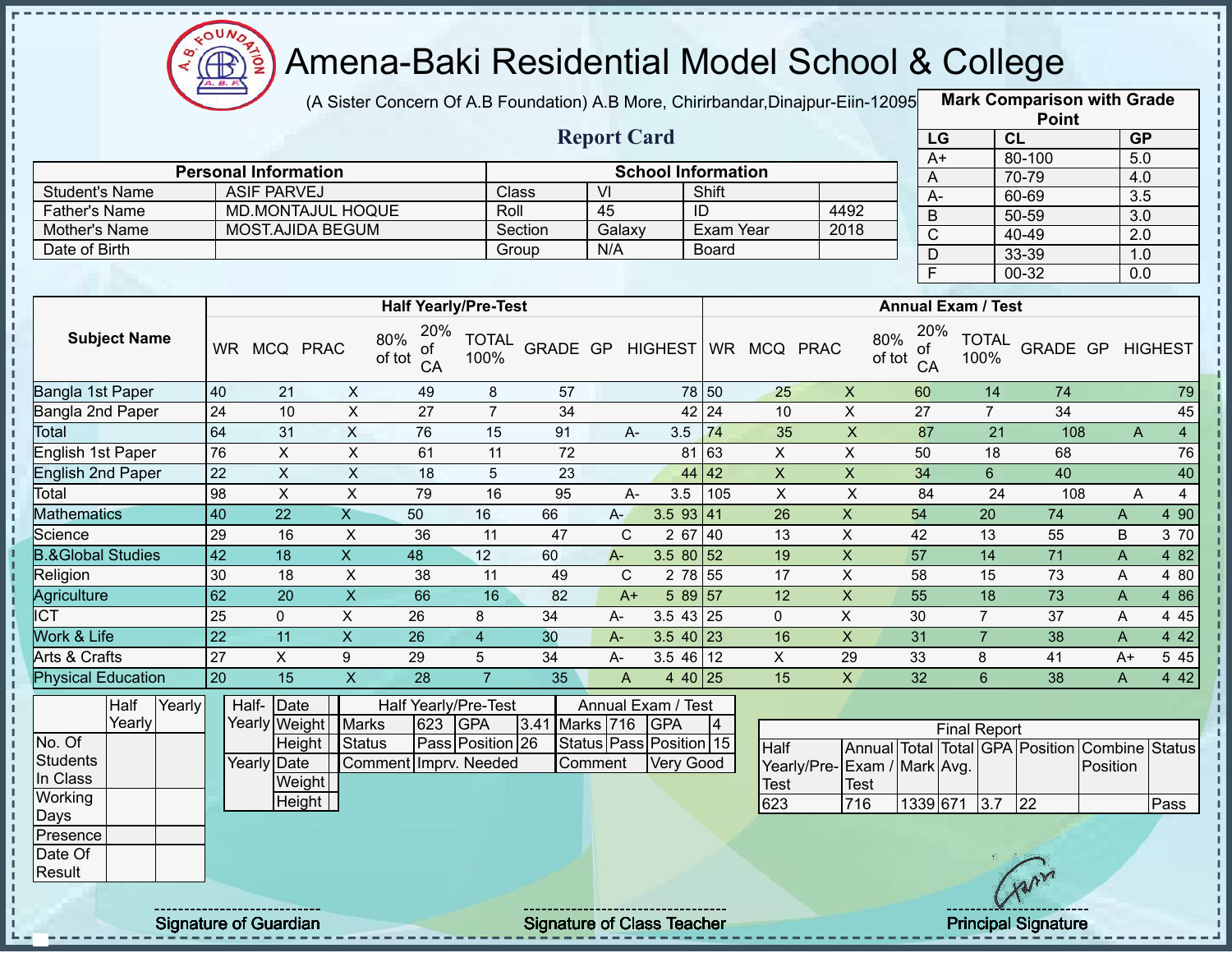

 $\frac{1}{1}$ 

 $\mathbf I$ 

 $\mathbf{I}$ 

J.

#### Amena-Baki Residential Model School & College

(A Sister Concern Of A.B Foundation) A.B More, Chirirbandar,Dinajpur-Eiin-12095 **Mark Comparison with Grade** 

|                                       |                 |                             |                         |                                        |                      |                    |                |                           |                      |                           |                                            |                           |                             | <b>Point</b>                                   |                         |                   |
|---------------------------------------|-----------------|-----------------------------|-------------------------|----------------------------------------|----------------------|--------------------|----------------|---------------------------|----------------------|---------------------------|--------------------------------------------|---------------------------|-----------------------------|------------------------------------------------|-------------------------|-------------------|
|                                       |                 |                             |                         |                                        |                      |                    |                | <b>Report Card</b>        |                      |                           |                                            |                           | LG                          | CL                                             | <b>GP</b>               |                   |
|                                       |                 |                             |                         |                                        |                      |                    |                |                           |                      |                           |                                            |                           | $A+$                        | 80-100                                         | 5.0                     |                   |
|                                       |                 | <b>Personal Information</b> |                         |                                        |                      |                    |                | <b>School Information</b> |                      |                           |                                            |                           | A                           | 70-79                                          | 4.0                     |                   |
| <b>Student's Name</b>                 |                 | <b>MD. MUSABBIR HASAN</b>   |                         |                                        | <b>Class</b>         |                    | VI             |                           | Shift                |                           |                                            |                           | $\overline{A}$              | 60-69                                          | 3.5                     |                   |
| <b>Father's Name</b>                  |                 | <b>MAHMUD HASSAN</b>        |                         |                                        | Roll                 |                    | 46             |                           | ID                   |                           | 4495                                       |                           | $\overline{B}$              | $50 - 59$                                      | $\overline{3.0}$        |                   |
| Mother's Name                         |                 | <b>SAKILA SULTANA</b>       |                         |                                        |                      | Section            | Galaxy         |                           |                      | <b>Exam Year</b>          | 2018                                       |                           | $\overline{C}$              | 40-49                                          | $\overline{2.0}$        |                   |
| Date of Birth                         |                 |                             |                         |                                        |                      | Group              | N/A            |                           | Board                |                           |                                            |                           | $\mathsf D$                 | 33-39                                          | 1.0                     |                   |
|                                       |                 |                             |                         |                                        |                      |                    |                |                           |                      |                           |                                            |                           | $\overline{F}$              | 00-32                                          | 0.0                     |                   |
|                                       |                 |                             |                         | <b>Half Yearly/Pre-Test</b>            |                      |                    |                |                           |                      |                           |                                            |                           | <b>Annual Exam / Test</b>   |                                                |                         |                   |
| <b>Subject Name</b>                   |                 | WR MCQ PRAC                 |                         | 20%<br>80%<br>οf<br>of tot<br>CA       | <b>TOTAL</b><br>100% | GRADE GP HIGHEST   |                |                           |                      | WR MCQ PRAC               |                                            | 80%<br>οf<br>of tot<br>CA | 20%<br><b>TOTAL</b><br>100% |                                                | <b>GRADE GP HIGHEST</b> |                   |
| Bangla 1st Paper                      | 19              | 22                          | X                       | 33                                     | $\overline{4}$       | 37                 |                |                           | 78 22                | 20                        | $\boldsymbol{\mathsf{X}}$                  | 34                        | 10                          | 44                                             |                         | 79                |
| Bangla 2nd Paper                      | 14              | 11                          | $\mathsf X$             | 20                                     | 5                    | 25                 |                |                           | 19<br>42             | 16                        | $\mathsf X$                                | 28                        | $\overline{4}$              | 32                                             |                         | 45                |
| Total                                 | 33              | 33                          | $\overline{X}$          | 53                                     | $\boldsymbol{9}$     | 62                 |                | $\mathsf{C}$              | 41<br>2 <sup>1</sup> | 36                        | $\overline{X}$                             | 62                        | 14                          | 76                                             | $\mathsf B$             | $\mathbf{3}$      |
| English 1st Paper                     | 49              | $\overline{X}$              | $\overline{X}$          | 39                                     | 10                   | 49                 |                |                           | 81<br>40             | $\overline{X}$            | $\overline{X}$                             | $\overline{32}$           | 10                          | 42                                             |                         | 76                |
| English 2nd Paper                     | $\overline{21}$ | $\overline{\mathsf{x}}$     | $\overline{X}$          | 17                                     | $\overline{4}$       | 21                 |                |                           | 44<br>24             | $\boldsymbol{\mathsf{X}}$ | $\overline{\mathsf{x}}$                    | 19                        | $\overline{4}$              | 23                                             |                         | 40                |
| Total                                 | $\overline{70}$ | $\overline{X}$              | $\overline{\mathsf{x}}$ | 56                                     | $\overline{14}$      | 70                 |                | $\mathsf{C}$              | 64<br>$\overline{2}$ | $\overline{X}$            | $\overline{\mathsf{x}}$                    | $\overline{51}$           | $\overline{14}$             | 65                                             | $\mathsf{C}$            | $\overline{2}$    |
| <b>Mathematics</b>                    | 19              | $\overline{15}$             | $\overline{X}$          | $\overline{27}$                        | 16                   | 43                 | $\mathsf{C}$   |                           | 2 93 24              | $\overline{21}$           | $\overline{\mathsf{x}}$                    | $\overline{36}$           | 16                          | 52                                             | B                       | 3 90              |
| Science                               | 13              | 18                          | $\mathsf X$             | 25                                     | 9                    | 34                 | F              | 0.067                     | 18                   | 8                         | X                                          | 21                        | 9                           | 30                                             | F                       | 0.070             |
| <b>B.&amp;Global Studies</b>          | 17              | 15                          | $\overline{X}$          | $\overline{26}$                        | 9                    | 35                 | F              |                           | $0.080$ 25           | 25                        | $\mathsf X$                                | 40                        | 10                          | 50                                             | B                       | 3 82              |
| Religion                              | 13              | 24                          | $\overline{X}$          | 30                                     | 6                    | 36                 | F              |                           | $0.078$ 23           | 16                        | $\pmb{\times}$                             | 31                        | 8                           | 39                                             | F                       | 0.080             |
| <b>Agriculture</b>                    | 20              | 20                          | $\overline{X}$          | 32                                     | 15                   | 47                 | $\mathsf{C}$   |                           | 2 89 28              | $\overline{14}$           | $\overline{X}$                             | $\overline{34}$           | 8                           | $\overline{42}$                                | $\mathbf C$             | 2 86              |
| <b>ICT</b>                            | $\overline{17}$ | $\mathbf 0$                 | $\pmb{\times}$          | 22                                     | 9                    | 31                 | $A-$           |                           | $3.543$ 16           | $\mathbf 0$               | $\mathsf{X}$                               | 23                        | $\overline{7}$              | 30                                             | $A -$                   | 3.5 45            |
| Work & Life                           | 9               | 8                           | $\overline{\mathsf{x}}$ | $\overline{14}$                        | 6                    | $\overline{20}$    | $\mathsf{C}$   |                           | $240$ 12             | 15                        | $\pmb{\times}$                             | $\overline{22}$           | $5\phantom{.}$              | $\overline{27}$                                | B                       | $3 \overline{42}$ |
| Arts & Crafts                         | 19              | $\mathsf{x}$                | $\overline{2}$          | 17                                     | 5                    | 22                 | $\mathsf{C}$   |                           | 246 8                | X                         | 29                                         | 30                        | 5                           | 35                                             | A                       | 4 4 5             |
| Physical Education                    | 10              | 14                          | $\mathsf X$             | 19                                     | $\overline{4}$       | 23                 | $\overline{C}$ |                           | 240 16               | 15                        | $\mathsf{X}$                               | 25                        | $6\phantom{1}$              | 31                                             | $A -$                   | 3.5 42            |
| Half<br>Yearly<br>Yearly              |                 | Half-Date<br>Yearly Weight  | <b>Marks</b>            | <b>Half Yearly/Pre-Test</b><br>423 GPA |                      | 0.00 Marks 477 GPA |                | Annual Exam / Test        | 0.00                 |                           |                                            |                           | <b>Final Report</b>         |                                                |                         |                   |
| No. Of                                |                 | Height                      | Status                  | <b>Fail Position</b>                   |                      |                    |                | Status Fail Position      |                      | Half                      |                                            |                           |                             | Annual Total Total GPA Position Combine Status |                         |                   |
| <b>Students</b><br>In Class           |                 | Yearly Date<br>Weight       |                         | Comment Not Satisfactory               |                      |                    | Comment        | Not<br>Satisfactory       |                      | Test                      | Yearly/Pre-Exam / Mark Avg.<br><b>Test</b> |                           |                             |                                                | Position                |                   |
| Working                               |                 | Height                      |                         |                                        |                      |                    |                |                           |                      | 423                       | 477                                        | 900                       | 671                         |                                                |                         |                   |
| Days<br>Presence<br>Date Of<br>Result |                 |                             |                         |                                        |                      |                    |                |                           |                      |                           |                                            |                           |                             |                                                |                         |                   |
|                                       |                 |                             |                         |                                        |                      |                    |                |                           |                      |                           |                                            |                           |                             |                                                |                         |                   |

Signature of Guardian Signature of Class Teacher Principal Signature 40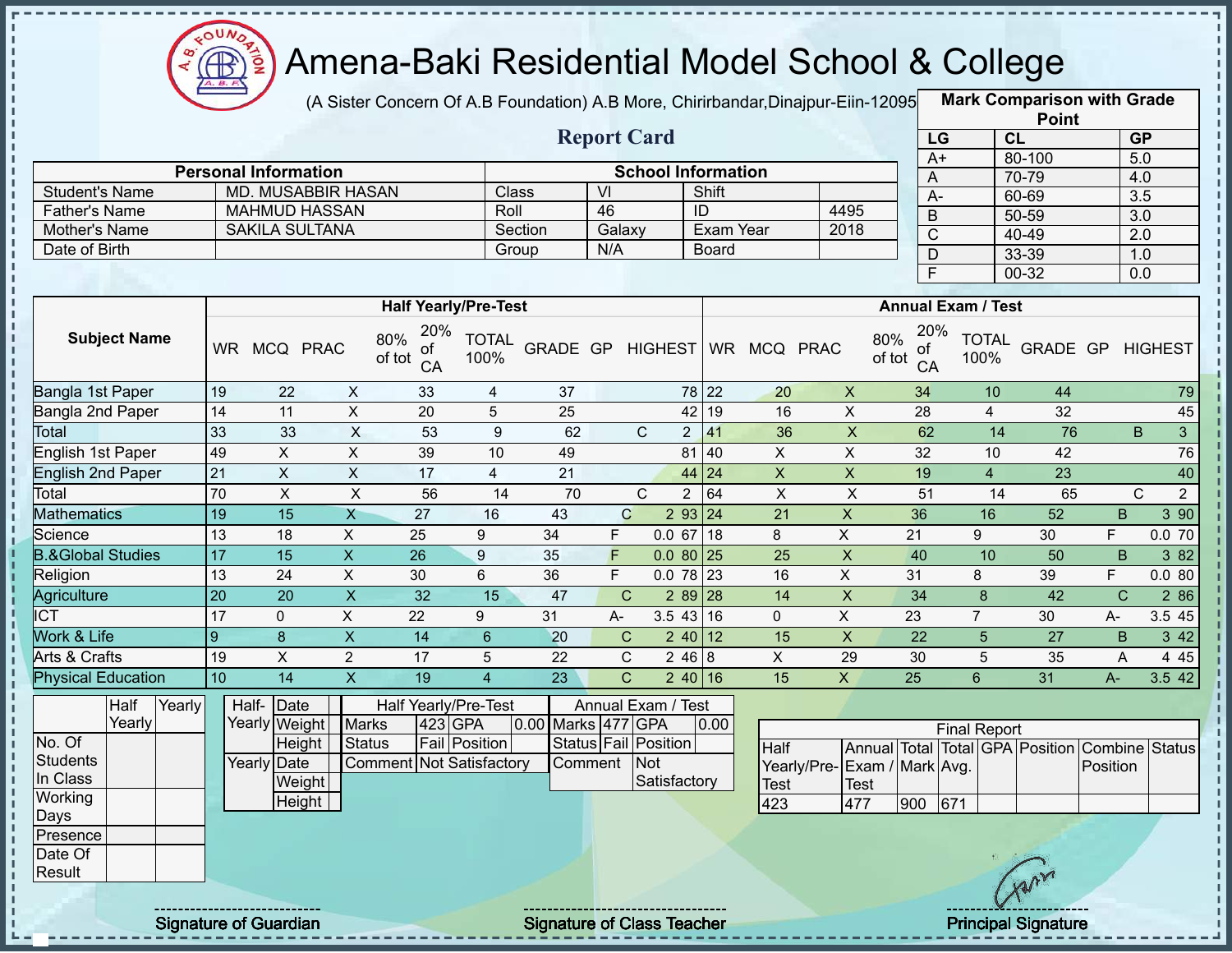

(A Sister Concern Of A.B Foundation) A.B More, Chirirbandar,Dinajpur-Eiin-12095 **Mark Comparison with Grade** 

|                      |                             |         | <b>Report Card</b> |                           |      |
|----------------------|-----------------------------|---------|--------------------|---------------------------|------|
|                      | <b>Personal Information</b> |         |                    | <b>School Information</b> |      |
| Student's Name       | NUR MOHAMMAD NABIL SHA      | Class   | VI                 | Shift                     |      |
| <b>Father's Name</b> | <b>MD.MOSTOFA KAMAL</b>     | Roll    | 48                 | ID                        | 4556 |
| Mother's Name        | MISS.NASIMA BEGUM           | Section | Galaxy             | Exam Year                 | 2018 |
| Date of Birth        |                             | Group   | N/A                | <b>Board</b>              |      |

|      | <b>Point</b> |           |
|------|--------------|-----------|
| LG   | CL           | <b>GP</b> |
| $A+$ | 80-100       | 5.0       |
| A    | 70-79        | 4.0       |
| А-   | 60-69        | 3.5       |
| B    | 50-59        | 3.0       |
| C    | $40 - 49$    | 2.0       |
| D    | 33-39        | 1.0       |
| F    | 00-32        | 0.0       |

|                              |           |            |              | <b>Half Yearly/Pre-Test</b>      |                      |                 |       |                |                   |           |          |    | <b>Annual Exam / Test</b>        |                      |          |    |                |
|------------------------------|-----------|------------|--------------|----------------------------------|----------------------|-----------------|-------|----------------|-------------------|-----------|----------|----|----------------------------------|----------------------|----------|----|----------------|
| <b>Subject Name</b>          | <b>WR</b> | <b>MCQ</b> | <b>PRAC</b>  | 20%<br>80%<br>οf<br>of tot<br>CA | <b>TOTAL</b><br>100% | <b>GRADE GP</b> |       | <b>HIGHEST</b> |                   | <b>WR</b> | MCQ PRAC |    | 20%<br>80%<br>οf<br>of tot<br>CA | <b>TOTAL</b><br>100% | GRADE GP |    | <b>HIGHEST</b> |
| Bangla 1st Paper             | 33        | 23         | X            | 45                               | 7                    | 52              |       |                |                   | 78 35     | 23       | X  | 46                               | 15                   | 61       |    | 79             |
| Bangla 2nd Paper             | 19        | 6          | X            | 20                               | 4                    | 24              |       |                | 42 22             |           | 18       | X  | 32                               | 6                    | 38       |    | 45             |
| <b>Total</b>                 | 52        | 29         | X            | 65                               | 11                   | 76              |       | B              | 3                 | 57        | 41       | X  | 78                               | 21                   | 99       |    | 3.5<br>$A -$   |
| English 1st Paper            | 59        | X.         | Χ            | 47                               | 9                    | 56              |       |                |                   | 81 60     | X        | X  | 48                               | 17                   | 65       |    | 76             |
| <b>English 2nd Paper</b>     | 23        | X          | X            | 18                               |                      | 25              |       |                | 44 26             |           | X        | X  | 21                               | 5                    | 26       |    | 40             |
| Total                        | 82        | X          | Χ            | 65                               | 16                   | 81              |       | B              | 3                 | 86        | Χ        | Χ  | 69                               | 22                   | 91       |    | 3.5<br>A-      |
| <b>Mathematics</b>           | 20        | 18         | X            | 30                               | 11                   | 41              |       | С              | 293 28            |           | 17       | X  | 36                               | 16                   | 52       | B. | 3 90           |
| Science                      | 34        | 16         | X            | 40                               | 10                   | 50              |       | B              | 3 67              | 28        | 11       | X  | 31                               | 10                   | 41       | C. | 2 70           |
| <b>B.&amp;Global Studies</b> | 41        | 22         | X.           | 50                               | 11                   | 61              | $A -$ |                | $3.580$ 39        |           | 19       | X  | 46                               | 11                   | 57       | B  | 3 82           |
| Religion                     | 30        | 22         | X            | 42                               | 10                   | 52              |       | B              | 3 78 48           |           | 17       | X  | 52                               | 11                   | 63       | A- | 3.5 80         |
| Agriculture                  | 54        | 21         | X            | 60                               | 9                    | 69              | $A-$  |                | $3.589$ 51        |           | 17       | X  | 54                               | 13                   | 67       | A- | 3.5 86         |
| <b>ICT</b>                   | 20        | $\Omega$   | X            | 26                               | 8                    | 34              | A-    |                | $3.5$ 43 23       |           | $\Omega$ | X  | 31                               |                      | 38       | A  | 4 4 5          |
| Work & Life                  | 20        | 9          | X            | 23                               | 4                    | 27              |       | B              | $3 \, 40 \,   21$ |           | 19       | X  | 32                               | 6                    | 38       | A  | 4 4 2          |
| Arts & Crafts                | 29        | X          | 6            | 28                               | 5                    | 33              | $A-$  |                | $3.5$ 46 14       |           | X        | 25 | 31                               | 8                    | 39       | A  | 4 4 5          |
| <b>Physical Education</b>    | 13        | 15         | $\mathsf{X}$ | 22                               | 5                    | 27              |       | В              | $3\;40\;26$       |           | 12       | X  | 30                               |                      | 37       | A  | 4 4 2          |

|          | Half   | Yearly | Half- Date  |                       |                       |     | Half Yearly/Pre-Test |                | Annual Exam / Test      |      |                    |             |  |
|----------|--------|--------|-------------|-----------------------|-----------------------|-----|----------------------|----------------|-------------------------|------|--------------------|-------------|--|
|          | Yearly |        |             | Yearly Weight   Marks |                       | 551 | <b>IGPA</b>          | 3.09 Marks 622 | <b>IGPA</b>             | 3.45 |                    |             |  |
| No. Of   |        |        |             | Height                | <b>Status</b>         |     | Pass Position 35     |                | Status Pass Position 39 |      | <b>Half</b>        | Annual      |  |
| Students |        |        | Yearly Date |                       | Comment Imprv. Needed |     |                      | Comment        | <b>Very Good</b>        |      | Yearly/Pre- Exam / |             |  |
| In Class |        |        |             | Weight                |                       |     |                      |                |                         |      | Test               | <b>Test</b> |  |
| Working  |        |        |             | <b>Height</b>         |                       |     |                      |                |                         |      | 551                | 622         |  |
| Days     |        |        |             |                       |                       |     |                      |                |                         |      |                    |             |  |
| Presence |        |        |             |                       |                       |     |                      |                |                         |      |                    |             |  |
| Date Of  |        |        |             |                       |                       |     |                      |                |                         |      |                    |             |  |
| Result   |        |        |             |                       |                       |     |                      |                |                         |      |                    |             |  |

|                              |      |                        | <b>Final Report</b> |  |                                                |      |
|------------------------------|------|------------------------|---------------------|--|------------------------------------------------|------|
| Half                         |      |                        |                     |  | Annual Total Total GPA Position Combine Status |      |
| Yearly/Pre- Exam / Mark Avg. |      |                        |                     |  | Position                                       |      |
| <b>Test</b>                  | Test |                        |                     |  |                                                |      |
| 551                          | 622  | 1173   588   3.27   37 |                     |  |                                                | Pass |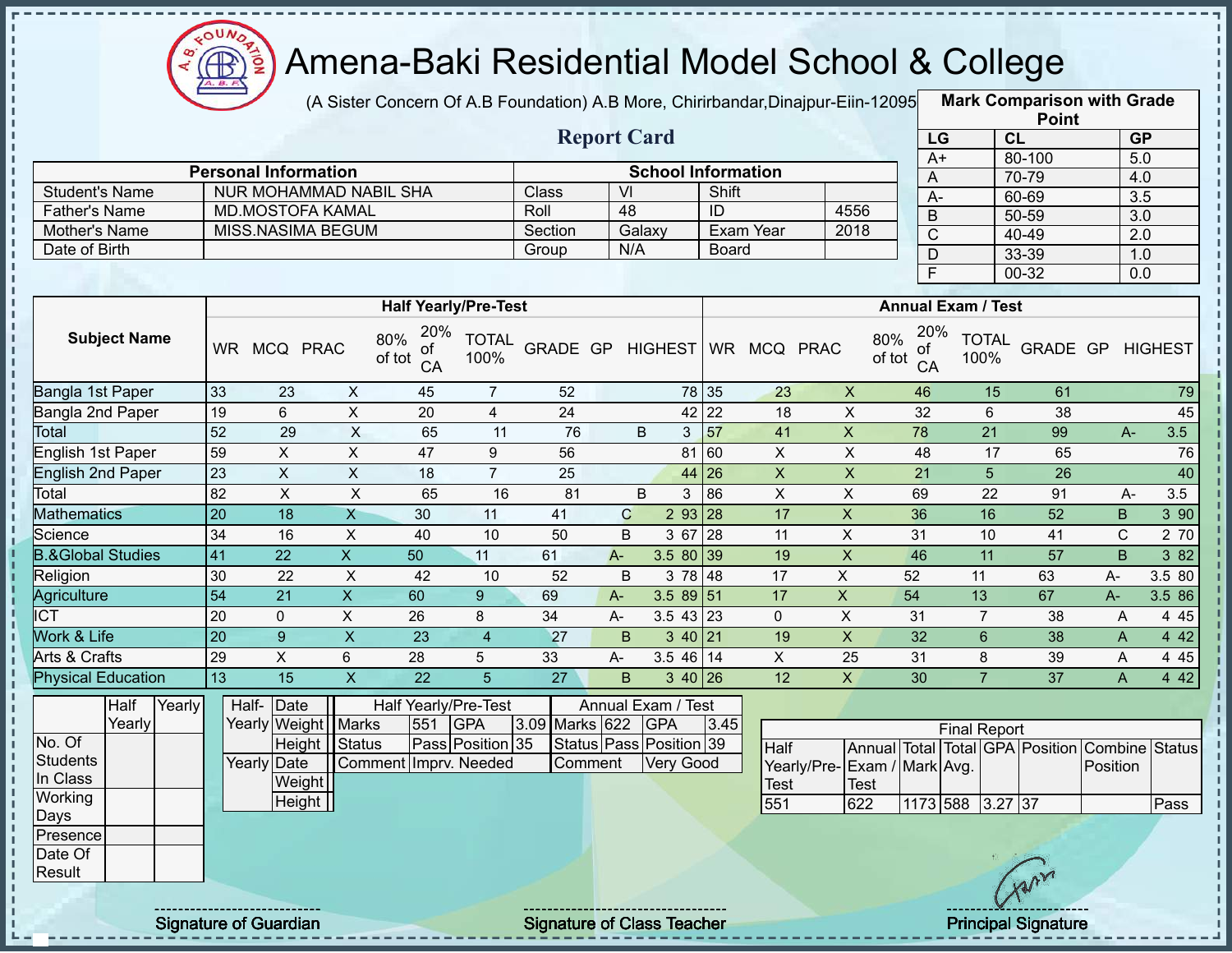

п  $\blacksquare$ 

#### Amena-Baki Residential Model School & College

(A Sister Concern Of A.B Foundation) A.B More, Chirirbandar, Dinajpur-Eiin-12095

**Mark Comparison with Grade Point**

|                                       |                 |                             |                         |                                  |                      |                                   | <b>Report Card</b>      |                                |                   |                              |                             |                                  | LG                  | CL                   |        | GP                                                         |              |
|---------------------------------------|-----------------|-----------------------------|-------------------------|----------------------------------|----------------------|-----------------------------------|-------------------------|--------------------------------|-------------------|------------------------------|-----------------------------|----------------------------------|---------------------|----------------------|--------|------------------------------------------------------------|--------------|
|                                       |                 | <b>Personal Information</b> |                         |                                  |                      |                                   |                         | <b>School Information</b>      |                   |                              |                             |                                  | $A+$                |                      | 80-100 | 5.0                                                        |              |
| <b>Student's Name</b>                 |                 | <b>ZAHIN KABIR DIHAN</b>    |                         |                                  | Class                |                                   | $\overline{V}$          |                                | Shift             |                              |                             | A                                |                     |                      | 70-79  | 4.0                                                        |              |
| <b>Father's Name</b>                  |                 | <b>JAHANGIR KABIR</b>       |                         |                                  | Roll                 |                                   | 49                      |                                | ID                |                              | 4618                        | $A -$                            |                     |                      | 60-69  | 3.5                                                        |              |
| Mother's Name                         |                 | <b>MISS.LILY BEGUM</b>      |                         |                                  | Section              |                                   | Galaxy                  |                                | Exam Year         |                              | 2018                        | $\mathsf B$                      |                     |                      | 50-59  | 3.0                                                        |              |
| Date of Birth                         |                 |                             |                         |                                  | Group                |                                   | N/A                     |                                | Board             |                              |                             | $\overline{C}$                   |                     |                      | 40-49  | 2.0                                                        |              |
|                                       |                 |                             |                         |                                  |                      |                                   |                         |                                |                   |                              |                             | $\mathsf D$                      |                     |                      | 33-39  | 1.0                                                        |              |
|                                       |                 |                             |                         |                                  |                      |                                   |                         |                                |                   |                              |                             | E                                |                     |                      | 00-32  | 0.0                                                        |              |
|                                       |                 |                             |                         | <b>Half Yearly/Pre-Test</b>      |                      |                                   |                         |                                |                   |                              |                             | <b>Annual Exam / Test</b>        |                     |                      |        |                                                            |              |
| <b>Subject Name</b>                   |                 | WR MCQ PRAC                 |                         | 20%<br>80%<br>οf<br>of tot<br>CA | <b>TOTAL</b><br>100% |                                   |                         |                                |                   | GRADE GP HIGHEST WR MCQ PRAC |                             | 20%<br>80%<br>0f<br>of tot<br>CA |                     | <b>TOTAL</b><br>100% |        | GRADE GP HIGHEST                                           |              |
| Bangla 1st Paper                      | $\overline{34}$ | 19                          | X                       | 42                               | $\sqrt{5}$           | 47                                |                         |                                | 78 43             | 15                           | $\mathsf X$                 | 46                               |                     | 10                   | 56     |                                                            | 79           |
| Bangla 2nd Paper                      | 17              | 5                           | $\pmb{\times}$          | 18                               | 3                    | 21                                |                         |                                | 42 17             | 16                           | $\mathsf X$                 | 26                               |                     | $\overline{7}$       | 33     |                                                            | 45           |
| Total                                 | 51              | $\overline{24}$             | $\overline{X}$          | 60                               | 8                    | 68                                |                         | $\mathsf{C}$<br>$\overline{2}$ | 60                | 31                           | $\boldsymbol{\mathsf{X}}$   | $\overline{72}$                  |                     | 17                   | 89     | B                                                          | $\mathbf{3}$ |
| <b>English 1st Paper</b>              | 68              | $\overline{X}$              | $\overline{X}$          | 54                               | 9                    | 63                                |                         |                                | 81   57           | $\overline{X}$               | $\overline{X}$              | 46                               |                     | 18                   | 64     |                                                            | 76           |
| <b>English 2nd Paper</b>              | 42              | $\overline{X}$              | $\mathsf X$             | 34                               | $\,6\,$              | 40                                |                         |                                | 44 36             | $\boldsymbol{\mathsf{X}}$    | $\mathsf X$                 | 29                               |                     | 5                    | 34     |                                                            | 40           |
| Total                                 | 110             | $\boldsymbol{\mathsf{X}}$   | $\overline{X}$          | 88                               | 15                   | 103                               | $A -$                   | 3.5                            | $\vert$ 93        | $\pmb{\times}$               | $\mathsf X$                 | 75                               |                     | 23                   | 98     | $A -$                                                      | 3.5          |
| <b>Mathematics</b>                    | 26              | 14                          | $\overline{\mathsf{x}}$ | 32                               | 14                   | 46                                | $\mathbf C$             |                                | 293 33            | 20                           | $\overline{X}$              | 42                               |                     | 20                   | 62     | $A-$                                                       | 3.5 90       |
| Science                               | $\overline{37}$ | 18                          | $\overline{X}$          | 44                               | 10                   | 54                                | B                       |                                | 3 67 33           | 18                           | $\mathsf X$                 | 41                               |                     | 10                   | 51     | B                                                          | 3 70         |
| <b>B.&amp;Global Studies</b>          | 37              | 13                          | $\overline{\mathsf{x}}$ | 40                               | 10                   | 50                                | $\sf B$                 |                                | 380 44            | 15                           | $\overline{X}$              | 47                               |                     | 10                   | 57     | B                                                          | 3 8 2        |
| Religion                              | 28              | 14                          | $\pmb{\times}$          | 34                               | 8                    | 42                                | C                       |                                | 2 78 35           | 22                           | $\sf X$                     | 46                               |                     | 12                   | 58     | B                                                          | 3 80         |
| Agriculture                           | $\overline{54}$ | 17                          | $\mathsf X$             | 57                               | 12                   | 69                                | $A-$                    | $3.589$ 54                     |                   | 18                           | $\pmb{\times}$              | 58                               |                     | 15                   | 73     | $\overline{A}$                                             | 4 8 6        |
| $\overline{ICT}$                      | 18              | $\mathbf 0$                 | X                       | 22                               | 5                    | 27                                | B                       |                                | 343 19            | $\mathbf 0$                  | X                           | 26                               | 5                   |                      | 31     | $A-$                                                       | 3.5 45       |
| Work & Life                           | 18              | 8                           | $\overline{X}$          | 21                               | $6\phantom{a}$       | 27                                | B                       |                                | 3 40 22           | 16                           | $\mathsf{X}$                | 30                               |                     | 5                    | 35     | $\mathsf{A}$                                               | 4 4 2        |
| Arts & Crafts                         | 23              | X                           | $\overline{7}$          | 24                               | 5                    | 29                                | B                       | 3 46                           | 17                | $\pmb{\times}$               | 25                          | 34                               |                     | 6                    | 40     | A+                                                         | 5 4 5        |
| <b>Physical Education</b>             | 13              | 12                          | $\overline{\mathsf{x}}$ | 20                               | $\overline{7}$       | 27                                | B                       |                                | $3 \, 40 \,   24$ | 15                           | $\mathsf{X}$                | 31                               |                     | 8                    | 39     | A                                                          | 4 4 2        |
| Half<br>Yearly                        |                 | Half-Date                   |                         | Half Yearly/Pre-Test             |                      |                                   | Annual Exam / Test      |                                |                   |                              |                             |                                  |                     |                      |        |                                                            |              |
| Yearly                                |                 | Yearly Weight Marks         |                         | 542                              | <b>GPA</b>           | 2.82 Marks 633 GPA                |                         |                                | 3.59              |                              |                             |                                  | <b>Final Report</b> |                      |        |                                                            |              |
| No. Of<br><b>Students</b><br>In Class |                 | Yearly Date<br>Weight       | Height Status           |                                  | Pass Position 40     | Comment More Impr. Needed Comment | Status Pass Position 35 | Very Good                      |                   | <b>Half</b>                  | Yearly/Pre-Exam / Mark Avg. |                                  |                     |                      |        | Annual Total Total GPA Position Combine Status<br>Position |              |
| Working                               |                 | Height                      |                         |                                  |                      |                                   |                         |                                |                   | <b>Test</b><br>542           | <b>Test</b><br>633          |                                  | 1175 589 3.2        |                      | 38     |                                                            | Pass         |
| <b>Days</b>                           |                 |                             |                         |                                  |                      |                                   |                         |                                |                   |                              |                             |                                  |                     |                      |        |                                                            |              |
| Presence                              |                 |                             |                         |                                  |                      |                                   |                         |                                |                   |                              |                             |                                  |                     |                      |        |                                                            |              |
| Date Of                               |                 |                             |                         |                                  |                      |                                   |                         |                                |                   |                              |                             |                                  |                     |                      |        |                                                            |              |
| Result                                |                 |                             |                         |                                  |                      |                                   |                         |                                |                   |                              |                             |                                  |                     |                      | Yarn   |                                                            |              |
|                                       |                 |                             |                         |                                  |                      |                                   |                         |                                |                   |                              |                             |                                  |                     |                      |        |                                                            |              |

Signature of Guardian Signature of Class Teacher **Signature of Class Teacher Principal Signature** 42

**Status**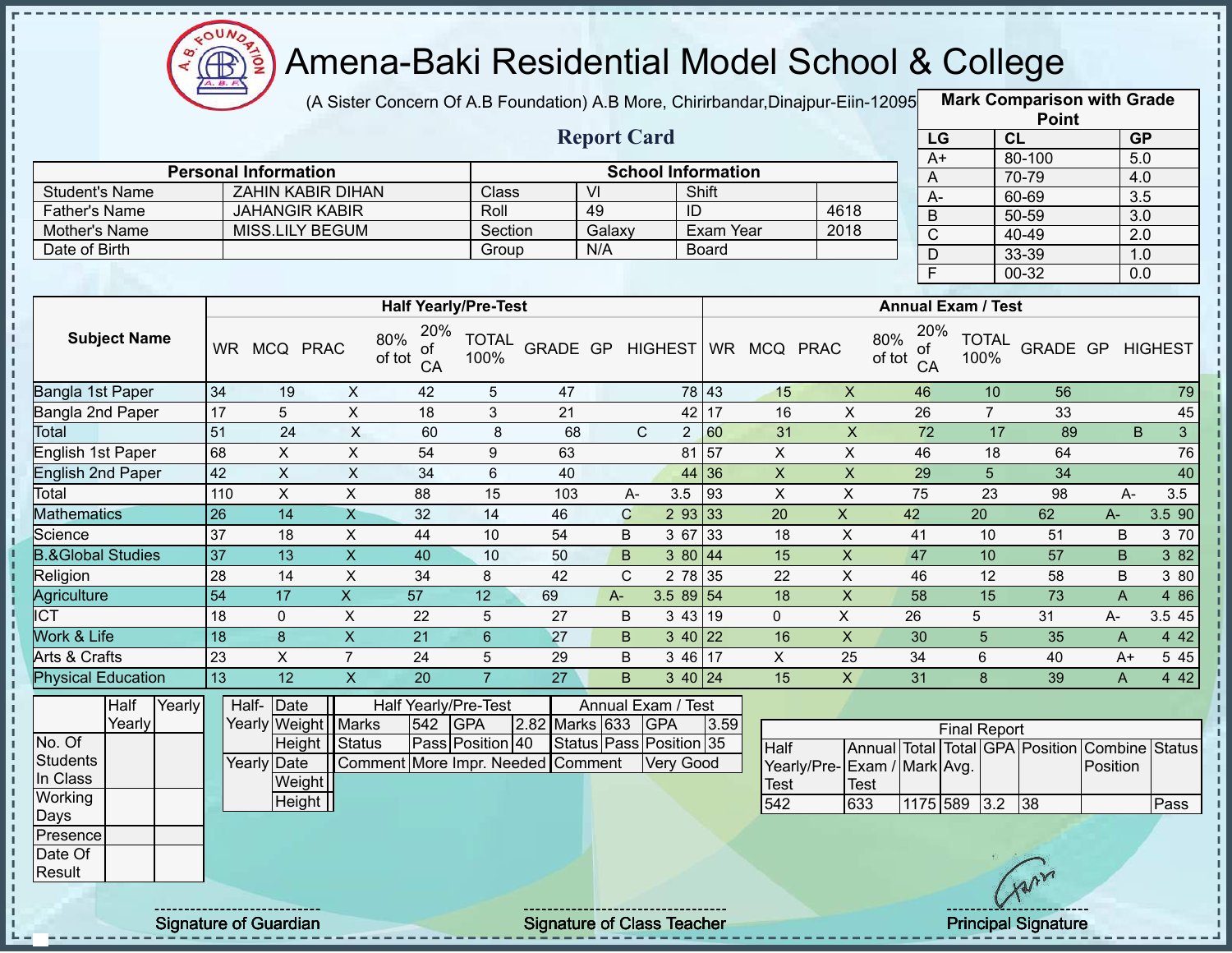

(A Sister Concern Of A.B Foundation) A.B More, Chirirbandar, Dinajpur-Eiin-12095

**Mark Comparison with Grade Point**

|                              |                 |                             |                           |                                  |                      |                |                         |                     |                           |                              |                             |                               |                                 | I VIIIL            |                         |                |
|------------------------------|-----------------|-----------------------------|---------------------------|----------------------------------|----------------------|----------------|-------------------------|---------------------|---------------------------|------------------------------|-----------------------------|-------------------------------|---------------------------------|--------------------|-------------------------|----------------|
|                              |                 |                             |                           |                                  |                      |                | <b>Report Card</b>      |                     |                           |                              |                             | LG                            |                                 | CL                 | GP                      |                |
|                              |                 | <b>Personal Information</b> |                           |                                  |                      |                |                         |                     | <b>School Information</b> |                              |                             | $A+$                          |                                 | 80-100             | 5.0                     |                |
| <b>Student's Name</b>        |                 | <b>TAHMID HASAN</b>         |                           |                                  | Class                |                | $\overline{V}$          |                     | Shift                     |                              |                             | A                             |                                 | 70-79              | 4.0                     |                |
| <b>Father's Name</b>         |                 | <b>RAIHANUL ISLAM</b>       |                           |                                  | Roll                 |                | 50                      |                     | $\overline{ID}$           |                              | 4631                        | $A -$                         |                                 | 60-69              | 3.5                     |                |
| Mother's Name                |                 |                             | <b>MOUSHUMI BEGUM</b>     |                                  | Section              |                | Galaxy                  |                     | Exam Year                 |                              | 2018                        | $\mathsf B$<br>$\overline{C}$ |                                 | $50 - 59$<br>40-49 | $\overline{3.0}$<br>2.0 |                |
| Date of Birth                |                 |                             |                           |                                  | Group                |                | N/A                     |                     | <b>Board</b>              |                              |                             | $\mathsf D$                   |                                 | 33-39              | 1.0                     |                |
|                              |                 |                             |                           |                                  |                      |                |                         |                     |                           |                              |                             | $\overline{F}$                |                                 | 00-32              | 0.0                     |                |
|                              |                 |                             |                           |                                  |                      |                |                         |                     |                           |                              |                             |                               |                                 |                    |                         |                |
|                              |                 |                             |                           | <b>Half Yearly/Pre-Test</b>      |                      |                |                         |                     |                           |                              |                             |                               | <b>Annual Exam / Test</b>       |                    |                         |                |
| <b>Subject Name</b>          |                 | WR MCQ PRAC                 |                           | 20%<br>80%<br>ΟĪ<br>of tot<br>CA | <b>TOTAL</b><br>100% |                |                         |                     |                           | GRADE GP HIGHEST WR MCQ PRAC | 80%<br>of tot               | 20%<br>ОT<br>CA               | <b>TOTAL</b><br>100%            |                    | GRADE GP HIGHEST        |                |
| Bangla 1st Paper             | 44              | 23                          | X                         | 54                               | 13                   | 67             |                         |                     | 78 47                     | 25                           | X                           | 58                            | 15                              | 73                 |                         | 79             |
| Bangla 2nd Paper             | 22              | 18                          | X                         | 32                               | $\overline{7}$       | 39             |                         |                     | 42 24                     | 13                           | $\pmb{\times}$              | 30                            | $\overline{7}$                  | 37                 |                         | 45             |
| Total                        | 66              | 41                          | $\boldsymbol{\mathsf{X}}$ | 86                               | 20                   | 106            |                         | A<br>$\overline{4}$ | 71                        | 38                           | $\boldsymbol{\mathsf{X}}$   | 88                            | 22                              | 110                | A                       | $\overline{4}$ |
| English 1st Paper            | 65              | $\mathsf{X}$                | X                         | 52                               | 16                   | 68             |                         |                     | 81 68                     | $\mathsf{X}$                 | $\pmb{\times}$              | 54                            | 16                              | 70                 |                         | 76             |
| <b>English 2nd Paper</b>     | 22              | $\mathsf X$                 | $\pmb{\times}$            | 18                               | $\overline{7}$       | 25             |                         |                     | 44 31                     | $\mathsf{X}$                 | $\pmb{\times}$              | 25                            | $\overline{7}$                  | 32                 |                         | 40             |
| Total                        | 87              | $\overline{X}$              | $\pmb{\times}$            | 70                               | 23                   | 93             | $A -$                   | 3.5                 | 99                        | $\pmb{\times}$               | X                           | 79                            | 23                              | 102                | $A-$                    | 3.5            |
| <b>Mathematics</b>           | 30              | 14                          | $\mathsf{X}$              | 35                               | 14                   | 49             | $\mathbf C$             |                     | 293 33                    | 17                           | $\mathsf{X}$                | 40                            | 20                              | 60                 | $A-$                    | 3.5 90         |
| Science                      | 42              | 16                          | $\pmb{\times}$            | 46                               | 12                   | 58             | B                       | 3 67                | 42                        | 17                           | X                           | 47                            | 14                              | 61                 | $A-$                    | 3.5 70         |
| <b>B.&amp;Global Studies</b> | 46              | 25                          | $\boldsymbol{\mathsf{X}}$ | 57                               | 12                   | 69             | $A -$                   | 3.5 80 44           |                           | 20                           | $\mathsf X$                 | 51                            | 11                              | 62                 | $A -$                   | 3.5 82         |
| Religion                     | 43              | 22                          | X                         | 52                               | 12                   | 64             | $A -$                   | 3.5 78 56           |                           | 17                           | $\pmb{\times}$              | 58                            | 12                              | 70                 | A                       | 4 80           |
| Agriculture                  | 61              | 19                          | $\mathsf{X}$              | 64                               | 17                   | 81             | $A+$                    |                     | 58956                     | 17                           | $\pmb{\times}$              | 58                            | 17                              | 75                 | $\mathsf{A}$            | 4 8 6          |
| $\overline{\text{ICT}}$      | $\overline{24}$ | $\overline{0}$              | X                         | 30                               | 8                    | 38             | A                       |                     | 4 43 25                   | $\mathbf{0}$                 | X                           | 31                            | 8                               | 39                 | A                       | 4 4 5          |
| Work & Life                  | 26              | 13                          | $\boldsymbol{\mathsf{X}}$ | 31                               | 5                    | 36             | A                       |                     | 4 40 24                   | 19                           | $\mathsf X$                 | 34                            | 6                               | 40                 | A+                      | 5 4 2          |
| Arts & Crafts                | 19              | $\mathsf{X}$                | 5                         | 19                               | 5                    | 24             | $\mathsf{C}$            |                     | $246$ 12                  | X                            | 29                          | 33                            | 8                               | 41                 | $A+$                    | 5 4 5          |
| <b>Physical Education</b>    | 19              | 15                          | $\overline{X}$            | $\overline{27}$                  | $\overline{7}$       | 34             | $A -$                   | $3.540$ 23          |                           | 15                           | $\overline{X}$              | 30                            | 8                               | 38                 | $\mathsf{A}$            | 4 4 2          |
| Half<br>Yearly               |                 | Half- Date                  |                           | Half Yearly/Pre-Test             |                      |                | Annual Exam / Test      |                     |                           |                              |                             |                               |                                 |                    |                         |                |
| Yearly                       |                 | Yearly Weight               | <b>Marks</b>              | 652                              | <b>GPA</b>           | 3.45 Marks 698 |                         | <b>GPA</b>          | $\vert 4 \vert$           |                              |                             |                               | <b>Final Report</b>             |                    |                         |                |
| No. Of                       |                 |                             | <b>Height</b><br>Status   |                                  | Pass Position 22     |                | Status Pass Position 18 |                     |                           | <b>Half</b>                  |                             |                               | Annual Total Total GPA Position |                    | <b>Combine Status</b>   |                |
| <b>Students</b>              |                 | Yearly Date                 |                           | Comment Imprv. Needed            |                      |                | Comment                 |                     | Very Good                 |                              | Yearly/Pre-Exam / Mark Avg. |                               |                                 |                    | Position                |                |
| In Class                     |                 |                             | Weight                    |                                  |                      |                |                         |                     |                           | <b>Test</b>                  | <b>Test</b>                 |                               |                                 |                    |                         |                |
| Working                      |                 |                             | Height                    |                                  |                      |                |                         |                     |                           | 652                          | 698                         |                               | 1350 676 3.73 21                |                    |                         | Pass           |
| Days                         |                 |                             |                           |                                  |                      |                |                         |                     |                           |                              |                             |                               |                                 |                    |                         |                |
| Presence<br>Date Of          |                 |                             |                           |                                  |                      |                |                         |                     |                           |                              |                             |                               |                                 |                    |                         |                |
| Result                       |                 |                             |                           |                                  |                      |                |                         |                     |                           |                              |                             |                               |                                 |                    |                         |                |
|                              |                 |                             |                           |                                  |                      |                |                         |                     |                           |                              |                             |                               |                                 | Cran               |                         |                |
|                              |                 |                             |                           |                                  |                      |                |                         |                     |                           |                              |                             |                               |                                 |                    |                         |                |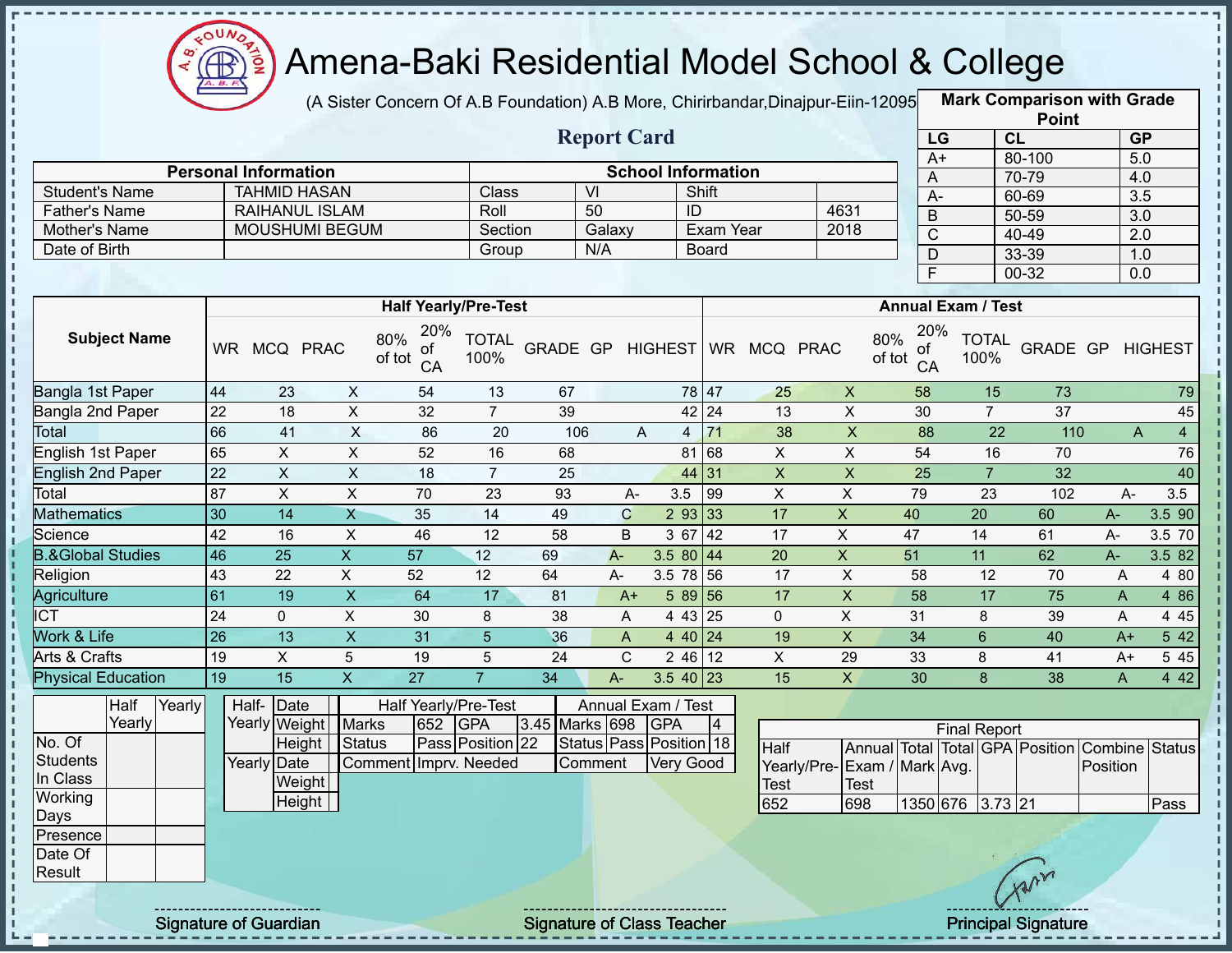

(A Sister Concern Of A.B Foundation) A.B More, Chirirbandar, Dinajpur-Eiin-12095

**Mark Comparison with Grade**

|                              |                 |                                   |                           |                                  |                      |                 |                         |                  |                |                           |                 |                                            |               |                 |                           |                | <b>Point</b>                    |                |                  |        |
|------------------------------|-----------------|-----------------------------------|---------------------------|----------------------------------|----------------------|-----------------|-------------------------|------------------|----------------|---------------------------|-----------------|--------------------------------------------|---------------|-----------------|---------------------------|----------------|---------------------------------|----------------|------------------|--------|
|                              |                 |                                   |                           |                                  |                      |                 | <b>Report Card</b>      |                  |                |                           |                 |                                            |               | LG              |                           | CL             |                                 |                | GP               |        |
|                              |                 |                                   |                           |                                  |                      |                 |                         |                  |                |                           |                 |                                            |               | A+              |                           |                | 80-100                          |                | 5.0              |        |
|                              |                 | <b>Personal Information</b>       |                           |                                  |                      |                 |                         |                  |                | <b>School Information</b> |                 |                                            |               | A               |                           |                | 70-79                           |                | 4.0              |        |
| <b>Student's Name</b>        |                 | <b>SUMON ISLAM</b>                |                           |                                  | Class                |                 | VI                      |                  | Shift          |                           |                 |                                            |               | $A-$            |                           |                | 60-69                           |                | $\overline{3.5}$ |        |
| <b>Father's Name</b>         |                 | <b>KASHEDUL ISLAM</b>             |                           |                                  | Roll                 |                 | $\overline{51}$         |                  | ID             |                           |                 | 4648                                       |               | B               |                           |                | 50-59                           |                | 3.0              |        |
| Mother's Name                |                 | <b>NARGIS BEGUM</b>               |                           |                                  | Section              |                 | Galaxy                  |                  |                | <b>Exam Year</b>          |                 | 2018                                       |               | $\mathsf{C}$    |                           |                | 40-49                           |                | $\overline{2.0}$ |        |
| Date of Birth                |                 |                                   |                           |                                  | Group                |                 | N/A                     |                  | <b>Board</b>   |                           |                 |                                            |               | D               |                           |                | 33-39                           |                | 1.0              |        |
|                              |                 |                                   |                           |                                  |                      |                 |                         |                  |                |                           |                 |                                            |               | E               |                           |                | 00-32                           |                | 0.0              |        |
|                              |                 |                                   |                           | <b>Half Yearly/Pre-Test</b>      |                      |                 |                         |                  |                |                           |                 |                                            |               |                 | <b>Annual Exam / Test</b> |                |                                 |                |                  |        |
| <b>Subject Name</b>          |                 | WR MCQ PRAC                       |                           | 20%<br>80%<br>οf<br>of tot<br>CA | <b>TOTAL</b><br>100% |                 | GRADE GP HIGHEST        |                  |                |                           | WR MCQ PRAC     |                                            | 80%<br>of tot | 20%<br>оf<br>CA | <b>TOTAL</b><br>100%      |                | <b>GRADE GP HIGHEST</b>         |                |                  |        |
| <b>Bangla 1st Paper</b>      | 30              | 20                                | $\pmb{\times}$            | 40                               | $\overline{7}$       | 47              |                         |                  | 78 37          |                           | 17              | $\mathsf X$                                |               | 43              |                           | 14             | 57                              |                |                  | 79     |
| Bangla 2nd Paper             | 19              | 9                                 | X                         | 22                               | $\mathfrak{Z}$       | 25              |                         |                  | 42 26          |                           | 20              | $\mathsf X$                                |               | 37              |                           | $\overline{7}$ | 44                              |                |                  | 45     |
| Total                        | 49              | 29                                | $\boldsymbol{\mathsf{X}}$ | 62                               | 10                   | 72              |                         | $\mathbf C$      | $\overline{2}$ | 63                        | 37              | $\mathsf X$                                |               | 80              |                           | 21             | 101                             | $A -$          |                  | 3.5    |
| English 1st Paper            | 42              | X.                                | X                         | 34                               | 11                   | 45              |                         |                  | 81 63          |                           | X               | X                                          |               | 50              |                           | 15             | 65                              |                |                  | 76     |
| <b>English 2nd Paper</b>     | 21              | $\mathsf{X}$                      | $\pmb{\times}$            | 17                               | $\overline{7}$       | 24              |                         |                  | 44             | <b>20</b>                 | $\mathsf X$     | $\pmb{\times}$                             |               | 16              |                           | $6\phantom{a}$ | 22                              |                |                  | 40     |
| Total                        | 63              | $\pmb{\times}$                    | $\times$                  | 51                               | 18                   | 69              |                         | $\mathsf{C}$     | $\overline{2}$ | 83                        | $\pmb{\times}$  | $\times$                                   |               | 66              |                           | 21             | 87                              |                | $\sf B$          | 3      |
| <b>Mathematics</b>           | $\overline{2}$  | $\overline{9}$                    | $\overline{X}$            | 9                                | 11                   | 20              | F.                      |                  | $0.0$ 93 38    |                           | 18              | $\overline{X}$                             |               | 45              | 20                        |                | 65                              | $A-$           |                  | 3.5 90 |
| Science                      | 24              | 21                                | X                         | 36                               | 8                    | 44              | $\mathbf C$             |                  | 2 67 28        |                           | 13              | X                                          |               | 33              | 12                        |                | 45                              | $\mathbf C$    |                  | 2 70   |
| <b>B.&amp;Global Studies</b> | 29              | 16                                | $\overline{X}$            | 36                               | 5                    | 41              | $\mathsf{C}$            |                  | 280 37         |                           | 17              | $\overline{X}$                             |               | 43              | 13                        |                | $\overline{56}$                 | $\mathsf B$    |                  | 3 82   |
| Religion                     | $\overline{28}$ | 21                                | $\pmb{\times}$            | 39                               | 10                   | 49              | $\mathbf C$             |                  | $278$ 42       |                           | 20              | X                                          |               | 50              | 11                        |                | 61                              | A-             |                  | 3.5 80 |
| <b>Agriculture</b>           | $\overline{56}$ | $\overline{24}$                   | $\overline{\mathsf{x}}$   | 64                               | 8                    | $\overline{72}$ | $\mathsf{A}$            |                  | 4 89 55        |                           | $\overline{22}$ | $\boldsymbol{\mathsf{X}}$                  |               | 62              | 16                        |                | 78                              | $\overline{A}$ |                  | 4 8 6  |
| $\overline{\text{ICT}}$      | 15              | 0                                 | X                         | 17                               | $\overline{7}$       | $\overline{24}$ | $\mathsf{C}$            |                  | 2 43 20        |                           | $\mathbf{0}$    | $\overline{X}$                             |               | 24              | $\overline{7}$            |                | 31                              | A-             |                  | 3.5 45 |
| Work & Life                  | 20              | 10                                | $\boldsymbol{\mathsf{X}}$ | 24                               | $\overline{7}$       | 31              | $A-$                    |                  | $3.540$ 23     |                           | 15              | $\mathsf X$                                |               | 30              | 6                         |                | 36                              | A              |                  | 4 4 2  |
| Arts & Crafts                | 27              | $\pmb{\times}$                    | $\overline{7}$            | 27                               | 8                    | 35              | A                       |                  | 4 46 12        |                           | $\pmb{\times}$  | 28                                         |               | 32              | 8                         |                | 40                              | $A+$           |                  | 5 4 5  |
| <b>Physical Education</b>    | 11              | 15                                | $\boldsymbol{\mathsf{X}}$ | 21                               | 5                    | 26              | B                       |                  | $340$ 25       |                           | 15              | $\mathsf{X}$                               |               | 32              | $\overline{7}$            |                | 39                              | A              |                  | 4 4 2  |
| Half<br>Yearly<br>Yearly     |                 | Half- Date<br>Yearly Weight Marks |                           | Half Yearly/Pre-Test<br>483 GPA  |                      | 0.00 Marks 639  | Annual Exam / Test      | GPA              |                | 3.55                      |                 |                                            |               |                 | <b>Final Report</b>       |                |                                 |                |                  |        |
| $\overline{No}$ . Of         |                 |                                   | Height Status             |                                  | Fail Position        |                 | Status Pass Position 36 |                  |                |                           | Half            |                                            |               |                 |                           |                | Annual Total Total GPA Position | Combine Status |                  |        |
| <b>Students</b><br>In Class  |                 | Yearly Date<br>Weight             |                           | Comment Not Satisfactory         |                      |                 | Comment                 | <b>Very Good</b> |                |                           | Test            | Yearly/Pre-Exam / Mark Avg.<br><b>Test</b> |               |                 |                           |                |                                 | Position       |                  |        |
| Working                      |                 | Height                            |                           |                                  |                      |                 |                         |                  |                |                           | 483             | 639                                        |               | 1122 563        |                           | 2.8            | 43                              |                |                  | Pass   |
| Days                         |                 |                                   |                           |                                  |                      |                 |                         |                  |                |                           |                 |                                            |               |                 |                           |                |                                 |                |                  |        |
| Presence                     |                 |                                   |                           |                                  |                      |                 |                         |                  |                |                           |                 |                                            |               |                 |                           |                |                                 |                |                  |        |
| Date Of                      |                 |                                   |                           |                                  |                      |                 |                         |                  |                |                           |                 |                                            |               |                 |                           |                |                                 |                |                  |        |
| Result                       |                 |                                   |                           |                                  |                      |                 |                         |                  |                |                           |                 |                                            |               |                 |                           |                | with                            |                |                  |        |
|                              |                 |                                   |                           |                                  |                      |                 |                         |                  |                |                           |                 |                                            |               |                 |                           |                |                                 |                |                  |        |

Signature of Guardian Signature of Class Teacher Principal Signature 44-45 and Principal Signature